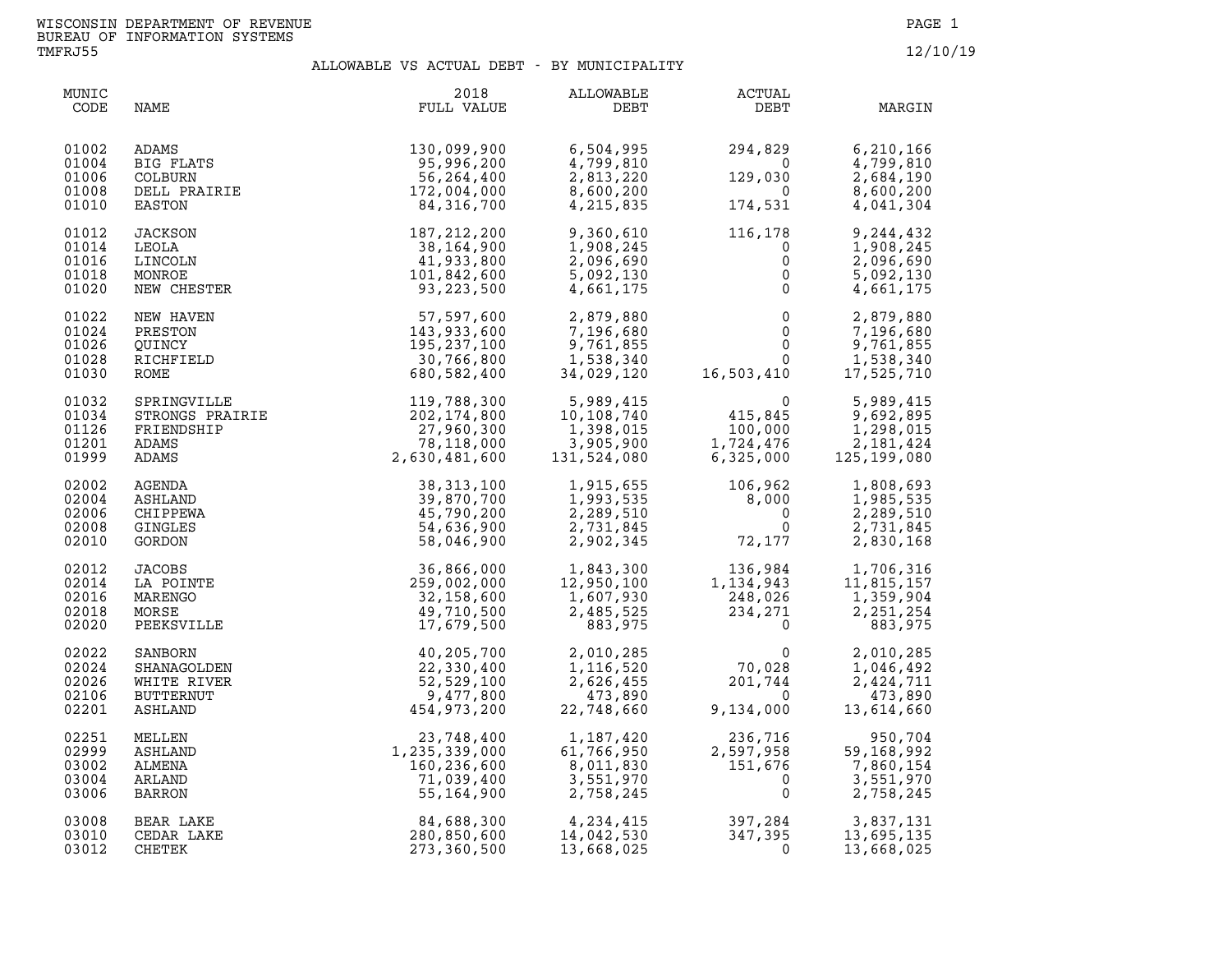| MUNIC<br>CODE                             | NAME                                                             | 2018<br>FULL VALUE                                                                                                                                                               | ALLOWABLE<br>DEBT                                                                     | ACTUAL<br>DEBT                                                                                                                                                                                                                                                                                                         | MARGIN                                                                                       |
|-------------------------------------------|------------------------------------------------------------------|----------------------------------------------------------------------------------------------------------------------------------------------------------------------------------|---------------------------------------------------------------------------------------|------------------------------------------------------------------------------------------------------------------------------------------------------------------------------------------------------------------------------------------------------------------------------------------------------------------------|----------------------------------------------------------------------------------------------|
| 03014<br>03016                            | CLINTON<br>CRYSTAL LAKE                                          | $\mathbf{E}$<br>85,875,600<br>78,971,900                                                                                                                                         | 4,293,780<br>3,948,595                                                                | $\begin{array}{c} 0 \\ 145,668 \end{array}$                                                                                                                                                                                                                                                                            | 4,293,780<br>3,802,927                                                                       |
| 03018<br>03020<br>03022<br>03024<br>03026 | CUMBERLAND<br><b>DALLAS</b><br>DOVRE<br><b>DOYLE</b><br>LAKELAND | $\begin{array}{c} 82, 894, 200 \\ 39, 226, 700 \\ 133, 185, 900 \\ 50, 429, 400 \\ 151, 835, 500 \end{array}$                                                                    | 4, 144, 710<br>1,961,335<br>6,659,295<br>2,521,470<br>7,591,775                       | 99,248<br>$166,331$<br>$216,460$                                                                                                                                                                                                                                                                                       | 4,045,462<br>1,961,335<br>6,659,295<br>2,355,139<br>7,375,315                                |
| 03028<br>03030<br>03032<br>03034<br>03036 |                                                                  | MAPLE GROVE 58,248,700<br>MAPLE PLAIN 193,635,800<br>OAK GROVE 78,240,200<br>PRAIRIE FARM 36,992,300<br>PRAIRIE LAKE 173,106,300                                                 |                                                                                       | 2,912,435<br>9,681,790 0<br>3,912,010 284,696<br>1,849,615 0<br>8,655,315 139,583                                                                                                                                                                                                                                      | 2,912,435<br>9,681,790<br>3,627,314<br>1,849,615<br>8,515,732                                |
| 03038<br>03040<br>03042<br>03044<br>03046 | RICE LAKE<br>SIOUX CREEK<br>STANFOLD<br>STANLEY<br>SUMNER        | X<br>EXERENCE 241, 489, 700<br>74, 104, 500<br>60, 086, 700<br>210, 446, 000<br>69, 576, 700                                                                                     | $12,074,485$<br>$3,705,225$<br>$3,004,335$<br>$10,522,300$<br>$3,478,835$<br>$10,567$ |                                                                                                                                                                                                                                                                                                                        | $173,851$ $11,900,634$<br>0 $3,705,225$<br>3,705,225<br>3,004,335<br>10,160,733<br>3,478,830 |
| 03048<br>03050<br>03101<br>03111<br>03116 | TURTLE LAKE<br>VANCE CREEK<br>ALMENA<br>CAMERON<br>DALLAS        | 96, 812, 000<br>40, 304, 300<br>30, 273, 500<br>102, 806, 500<br>13, 140, 900                                                                                                    | 4,840,600<br>2,015,215<br>1,513,675<br>5,140,325<br>657,045                           | $\begin{array}{cccc} 4,840,600 \\ 2,015,215 \\ 1,513,675 \\ 5,140,325 \\ 657,045 \end{array} \hskip .75cm \begin{array}{cccc} 24,704 \\ 0 \\ 2,015,215 \\ 0 \\ 1,513,675 \\ 2,632,614 \\ 194,370 \end{array} \hskip .75cm \begin{array}{cccc} 4,815,896 \\ 2,015,215 \\ 1,513,675 \\ 2,507,711 \\ 462,675 \end{array}$ |                                                                                              |
| 03136<br>03171<br>03186<br>03206<br>03211 | HAUGEN<br>PRAIRIE FARM<br>TURTLE LAKE<br>BARRON<br>CHETEK        | 14,320,700<br>17,662,000<br>17,662,000<br>89,862,500<br>142,349,100<br>156,663,700                                                                                               |                                                                                       | 716,035 42,592<br>883,100 0<br>883,100<br>4,493,125<br>7,117,455<br>7,833,185<br>895,865                                                                                                                                                                                                                               | 592 673,443<br>0 883.100<br>3,861,201<br>3,853,325<br>6,837,320                              |
| 03212<br>03276<br>03999<br>04002<br>04004 | CUMBERLAND<br>RICE LAKE<br>BARRON<br>BARKSDALE<br><b>BARNES</b>  | 169,409,800<br>706,513,400<br>4,311,203,400<br>72,963,100<br>325, 813, 700                                                                                                       | 8,470,490<br>35,325,670<br>215,560,170<br>3,648,155<br>$3,648,155$<br>16,290.685      | $\begin{array}{cccc} 4,260,495 & & 4,209,995\ 17,099,378 & & 18,226,292\ 9,324,005 & & 206,236,165\ 774,261 & & 2,873,894\ 0 & & 16,290,685 \end{array}$                                                                                                                                                               |                                                                                              |
| 04006<br>04008<br>04010<br>04012<br>04014 | BAYFIELD<br>BAYVIEW<br>BELL<br>CABLE<br>CLOVER                   | 325, 813, 700<br>169, 727, 000<br>77, 263, 800<br>96, 911, 200<br>184, 625, 700<br>73, 638, 300<br>86, 750, 400<br>197, 635, 900<br>64, 665, 900<br>69, 950, 600<br>69, 950, 600 | 8,486,350<br>3,863,190<br>4,845,560<br>9,231,285<br>3,681,915                         | $22,545$<br>310,989<br>589,021<br>637,504                                                                                                                                                                                                                                                                              | 8,463,805<br>3,552,201<br>4,256,539<br>9,231,285<br>3,044,411                                |
| 04016<br>04018<br>04020<br>04021<br>04022 | DELTA<br>DRUMMOND<br>EILEEN<br>GRAND VIEW<br>HUGHES              |                                                                                                                                                                                  | 4,337,520<br>9,881,795<br>3,233,295<br>6,629,775<br>3,497,530                         | $350,047$<br>$121,770$<br>$26,978$<br>$0$                                                                                                                                                                                                                                                                              | 3,987,473<br>9,760,025<br>3,206,317<br>6,629,775<br>3,497,530                                |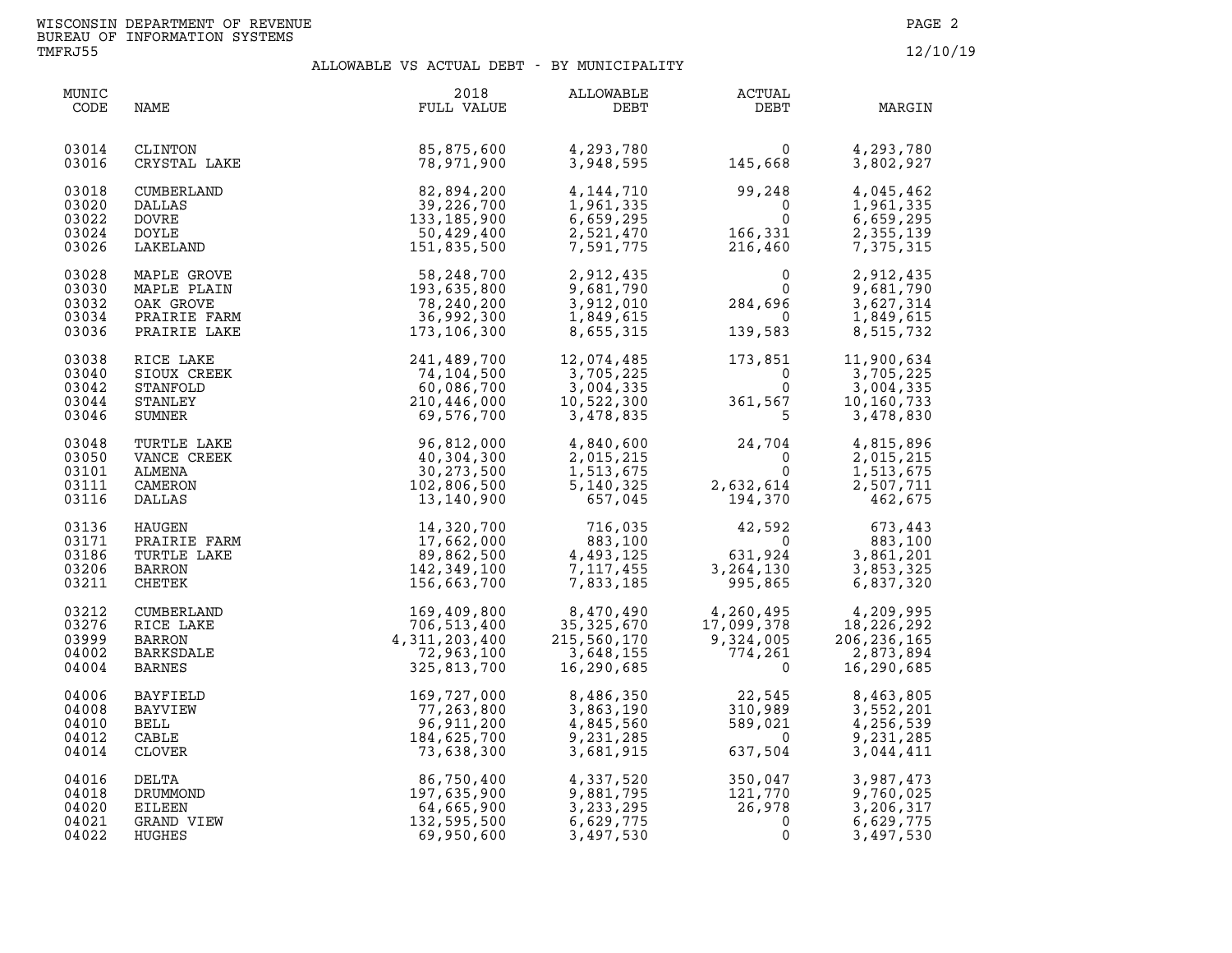| MUNIC<br>CODE | NAME            | 2018<br>FULL VALUE | ALLOWABLE<br>DEBT | <b>ACTUAL</b><br>DEBT                        | MARGIN        |
|---------------|-----------------|--------------------|-------------------|----------------------------------------------|---------------|
| 04024         | IRON RIVER      | 186,814,600        | 9,340,730         | 573,285                                      | 8,767,445     |
| 04026         | KELLY           | 36,926,900         | 1,846,345         | 245,356                                      | 1,600,989     |
| 04028         | KEYSTONE        | 27,268,500         | 1,363,425         | 563,998                                      | 799,427       |
| 04030         | LINCOLN         | 36,069,300         | 1,803,465         | $\Omega$                                     | 1,803,465     |
| 04032         | MASON           | 21,671,900         | 1,083,595         | 471,322                                      | 612,273       |
| 04034         | NAMAKAGON       | 241,213,700        | 12,060,685        | 277,934                                      | 11,782,751    |
| 04036         | ORIENTA         | 43,718,300         | 2,185,915         | $\overline{0}$                               | 2,185,915     |
| 04038         | OULU            | 39,430,700         | 1,971,535         | 167,060                                      | 1,804,475     |
| 04040         | PILSEN          | 16,732,400         | 836,620           | 123,130                                      | 713,490       |
| 04042         | PORT WING       | 51,482,800         | 2,574,140         | 354,567                                      | 2, 219, 573   |
| 04046         | RUSSELL         | 38,815,800         | 1,940,790         | $249,150$<br>$264,841$<br>$0$<br>$1,688,392$ | 1,691,640     |
| 04048         | TRIPP           | 24,107,300         | 1,205,365         |                                              | 940,524       |
| 04050         | WASHBURN        | 48,261,800         | 2,413,090         |                                              | 2,413,090     |
| 04151         | MASON           | 3,462,900          | 173,145           |                                              | 173,145       |
| 04206         | BAYFIELD        | 103,381,100        | 5,169,055         |                                              | 3,480,663     |
| 04291         | WASHBURN        | 123,072,400        | 6,153,620         | 3,480,090                                    | 2,673,530     |
| 04999         | BAYFIELD        | 2,594,971,500      | 129,748,575       | 3,600,000                                    | 126, 148, 575 |
| 05010         | EATON           | 146,989,100        | 7,349,455         | $\mathbf 0$                                  | 7,349,455     |
| 05012         | GLENMORE        | 114,977,600        | 5,748,880         | $\mathsf{O}$                                 | 5,748,880     |
| 05014         | GREEN BAY       | 247,971,600        | 12,398,580        | $\mathbf{0}$                                 | 12,398,580    |
| 05018         | HOLLAND         | 162,732,800        | 8,136,640         | $\Omega$                                     | 8,136,640     |
| 05022         | HUMBOLDT        | 112,986,100        | 5,649,305         | 68,141                                       | 5,581,164     |
| 05024         | LAWRENCE        | 645,575,000        | 32,278,750        | 10,859,401                                   | 21, 419, 349  |
| 05025         | LEDGEVIEW       | 945,329,000        | 47,266,450        | 40,142,288                                   | 7,124,162     |
| 05026         | MORRISON        | 136,546,100        | 6,827,305         | $\Omega$                                     | 6,827,305     |
| 05028         | NEW DENMARK     | 164,765,600        | 8,238,280         | 0                                            | 8,238,280     |
| 05030         | PITTSFIELD      | 262,348,200        | 13, 117, 410      | 326, 261                                     | 12,791,149    |
| 05034         | ROCKLAND        | 213,366,400        | 10,668,320        | 187,068                                      | 10,481,252    |
| 05036         | SCOTT           | 372,843,200        | 18,642,160        | 1,916,324                                    | 16,725,836    |
| 05040         | WRIGHTSTOWN     | 220,016,100        | 11,000,805        | 439,724                                      | 10,561,081    |
| 05102         | ALLOUEZ         | 995,941,900        | 49,797,095        | 19,340,216                                   | 30,456,879    |
| 05104         | ASHWAUBENON     | 2,397,222,200      | 119,861,110       | 53, 361, 313                                 | 66,499,797    |
| 05106         | <b>BELLEVUE</b> | 1,372,766,500      | 68,638,325        | 22,405,000                                   | 46, 233, 325  |
| 05116         | DENMARK         | 166,063,500        | 8,303,175         | 5,692,052                                    | 2,611,123     |
| 05126         | HOBART          | 895,943,900        | 44,797,195        | 30, 275, 337                                 | 14,521,858    |
| 05136         | HOWARD          | 1,809,530,400      | 90,476,520        | 36,865,000                                   | 53,611,520    |
| 05171         | PULASKI         | 213, 311, 500      | 10,665,575        | 6,639,800                                    | 4,025,775     |
| 05178         | SUAMICO         | 1,308,813,900      | 65,440,695        | 12, 173, 762                                 | 53,266,933    |
| 05191         | WRIGHTSTOWN     | 254,760,200        | 12,738,010        | 10,228,272                                   | 2,509,738     |
| 05216         | DE PERE         | 2, 117, 615, 700   | 105,880,785       | 35,980,706                                   | 69,900,079    |
| 05231         | GREEN BAY       | 6,603,759,000      | 330,187,950       | 158,705,000                                  | 171,482,950   |
| 05999         | <b>BROWN</b>    | 21,829,376,900     | 1,091,468,845     | 104,340,000                                  | 987, 128, 845 |
| 06002         | ALMA            | 43, 315, 700       | 2,165,785         | $\Omega$                                     | 2,165,785     |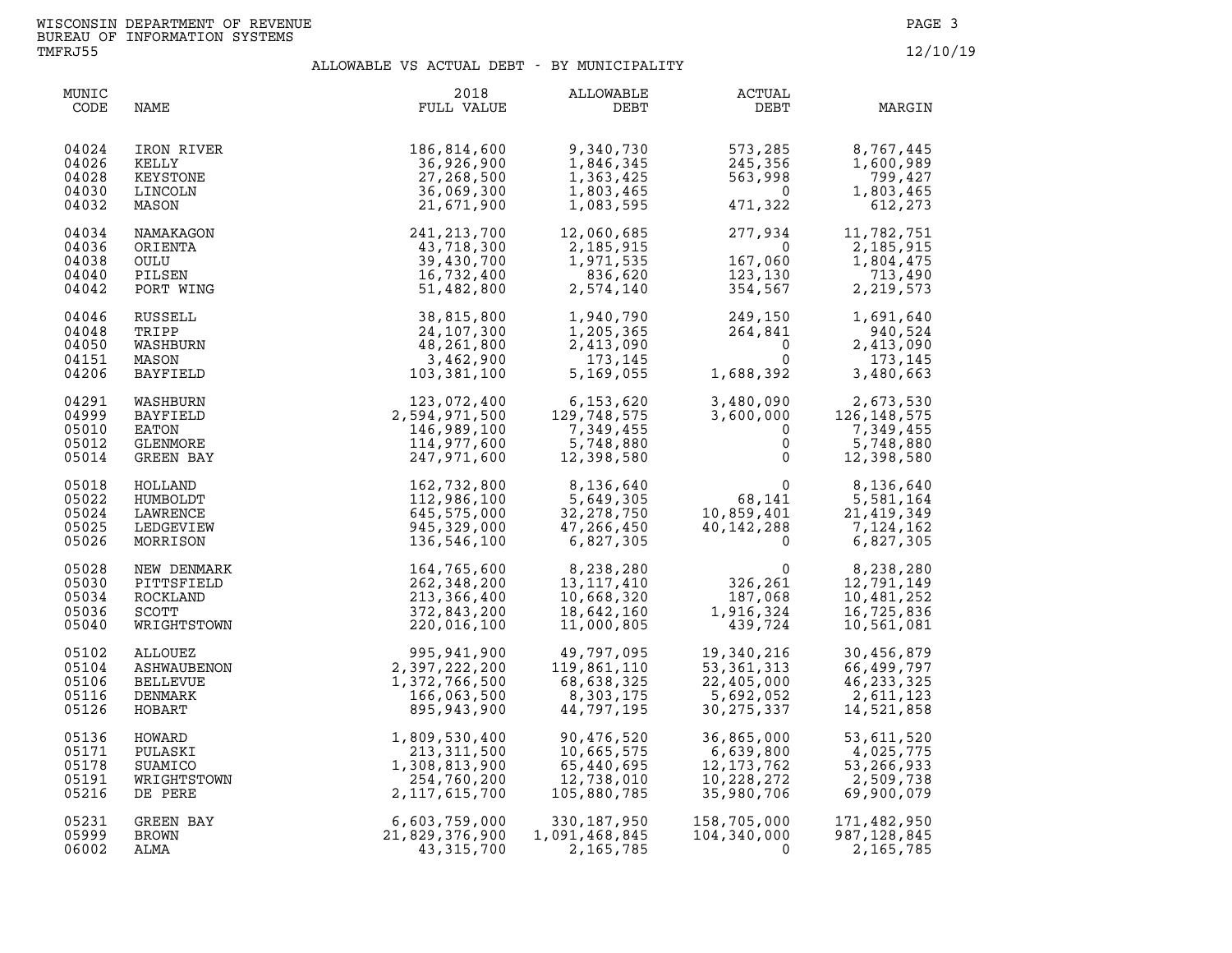| MUNIC<br>CODE                             | NAME                                                       | 2018<br>FULL VALUE                                                    | ALLOWABLE<br>DEBT                                              | <b>ACTUAL</b><br>DEBT                                             | MARGIN                                                         |
|-------------------------------------------|------------------------------------------------------------|-----------------------------------------------------------------------|----------------------------------------------------------------|-------------------------------------------------------------------|----------------------------------------------------------------|
| 06004<br>06006                            | <b>BELVIDERE</b><br><b>BUFFALO</b>                         | 61,779,600<br>75,343,900                                              | 3,088,980<br>3,767,195                                         | 0<br>$\mathbf 0$                                                  | 3,088,980<br>3,767,195                                         |
| 06008                                     | CANTON                                                     | 31,349,600                                                            | 1,567,480                                                      | $\overline{0}$                                                    | 1,567,480                                                      |
| 06010                                     | CROSS                                                      | 42,038,700                                                            | 2,101,935                                                      | $\mathsf{O}$                                                      | 2,101,935                                                      |
| 06012                                     | <b>DOVER</b>                                               | 36,889,300                                                            | 1,844,465                                                      | $\mathsf{O}\xspace$                                               | 1,844,465                                                      |
| 06014                                     | GILMANTON                                                  | 43,492,800                                                            | 2,174,640                                                      | $\overline{0}$                                                    | 2,174,640                                                      |
| 06016                                     | <b>GLENCOE</b>                                             | 40,759,800                                                            | 2,037,990                                                      | $\overline{0}$                                                    | 2,037,990                                                      |
| 06018<br>06020<br>06022<br>06024<br>06026 | LINCOLN<br>MAXVILLE<br>MILTON<br>MODENA<br>MONDOVI         | 31,720,600<br>39,932,900<br>55,012,800<br>35, 273, 400<br>41,887,100  | 1,586,030<br>1,996,645<br>2,750,640<br>1,763,670<br>2,094,355  | 0<br>30,000<br>$\mathsf{O}$<br>$\mathsf{O}\xspace$<br>$\mathbf 0$ | 1,586,030<br>1,966,645<br>2,750,640<br>1,763,670<br>2,094,355  |
| 06028                                     | MONTANA                                                    | 38,280,300                                                            | 1,914,015                                                      | $\mathsf 0$                                                       | 1,914,015                                                      |
| 06030                                     | NAPLES                                                     | 55,659,400                                                            | 2,782,970                                                      | $\mathbf 0$                                                       | 2,782,970                                                      |
| 06032                                     | NELSON                                                     | 75,544,000                                                            | 3,777,200                                                      | $\overline{0}$                                                    | 3,777,200                                                      |
| 06034                                     | WAUMANDEE                                                  | 50,954,900                                                            | 2,547,745                                                      | 250,000                                                           | 2,297,745                                                      |
| 06111                                     | COCHRANE                                                   | 26,495,100                                                            | 1,324,755                                                      | $\mathsf{O}$                                                      | 1,324,755                                                      |
| 06154<br>06201<br>06206<br>06226<br>06251 | NELSON<br>ALMA<br>BUFFALO CITY<br>FOUNTAIN CITY<br>MONDOVI | 19,521,200<br>55, 352, 600<br>75,057,400<br>55,813,000<br>165,278,300 | 976,060<br>2,767,630<br>3,752,870<br>2,790,650<br>8,263,915    | 641, 145<br>369,703<br>227,463<br>2,901,229                       | 976,060<br>2,126,485<br>3,383,167<br>2,563,187<br>5,362,686    |
| 06999<br>07002<br>07004<br>07006<br>07008 | BUFFALO<br>ANDERSON<br><b>BLAINE</b><br>DANIELS<br>DEWEY   | 1,196,752,400<br>36,452,900<br>38,888,500<br>88,444,900<br>48,859,900 | 59,837,620<br>1,822,645<br>1,944,425<br>4,422,245<br>2,442,995 | 2,145,000<br>$\mathbf 0$<br>0<br>0<br>482,556<br>$\mathbf{0}$     | 57,692,620<br>1,822,645<br>1,944,425<br>3,939,689<br>2,442,995 |
| 07010                                     | GRANTSBURG                                                 | 74,932,600                                                            | 3,746,630                                                      | 220,000                                                           | 3,526,630                                                      |
| 07012                                     | <b>JACKSON</b>                                             | 259,405,100                                                           | 12,970,255                                                     | 186,654                                                           | 12,783,601                                                     |
| 07014                                     | LA FOLLETTE                                                | 101,807,600                                                           | 5,090,380                                                      | 391,085                                                           | 4,699,295                                                      |
| 07016                                     | LINCOLN                                                    | 35,838,200                                                            | 1,791,910                                                      | 58,397                                                            | 1,733,513                                                      |
| 07018                                     | MEENON                                                     | 149,091,800                                                           | 7,454,590                                                      | 111,838                                                           | 7,342,752                                                      |
| 07020                                     | OAKLAND                                                    | 249,604,800                                                           | 12,480,240                                                     | 0                                                                 | 12,480,240                                                     |
| 07022                                     | ROOSEVELT                                                  | 25,534,000                                                            | 1,276,700                                                      | 0                                                                 | 1,276,700                                                      |
| 07024                                     | RUSK                                                       | 87,853,100                                                            | 4,392,655                                                      | $\mathsf{O}\xspace$                                               | 4,392,655                                                      |
| 07026                                     | SAND LAKE                                                  | 103,811,900                                                           | 5,190,595                                                      | $\overline{0}$                                                    | 5,190,595                                                      |
| 07028                                     | SCOTT                                                      | 249,661,200                                                           | 12,483,060                                                     | $\Omega$                                                          | 12,483,060                                                     |
| 07030                                     | SIREN                                                      | 181,796,500                                                           | 9,089,825                                                      | 337,417                                                           | 8,752,408                                                      |
| 07032                                     | SWISS                                                      | 183, 341, 500                                                         | 9,167,075                                                      | $\overline{0}$                                                    | 9,167,075                                                      |
| 07034                                     | TRADE LAKE                                                 | 122,259,700                                                           | 6,112,985                                                      | $\mathsf{O}$                                                      | 6,112,985                                                      |
| 07036                                     | UNION                                                      | 100,198,900                                                           | 5,009,945                                                      | 0                                                                 | 5,009,945                                                      |
| 07038                                     | WEBB LAKE                                                  | 236,210,900                                                           | 11,810,545                                                     | 154,533                                                           | 11,656,012                                                     |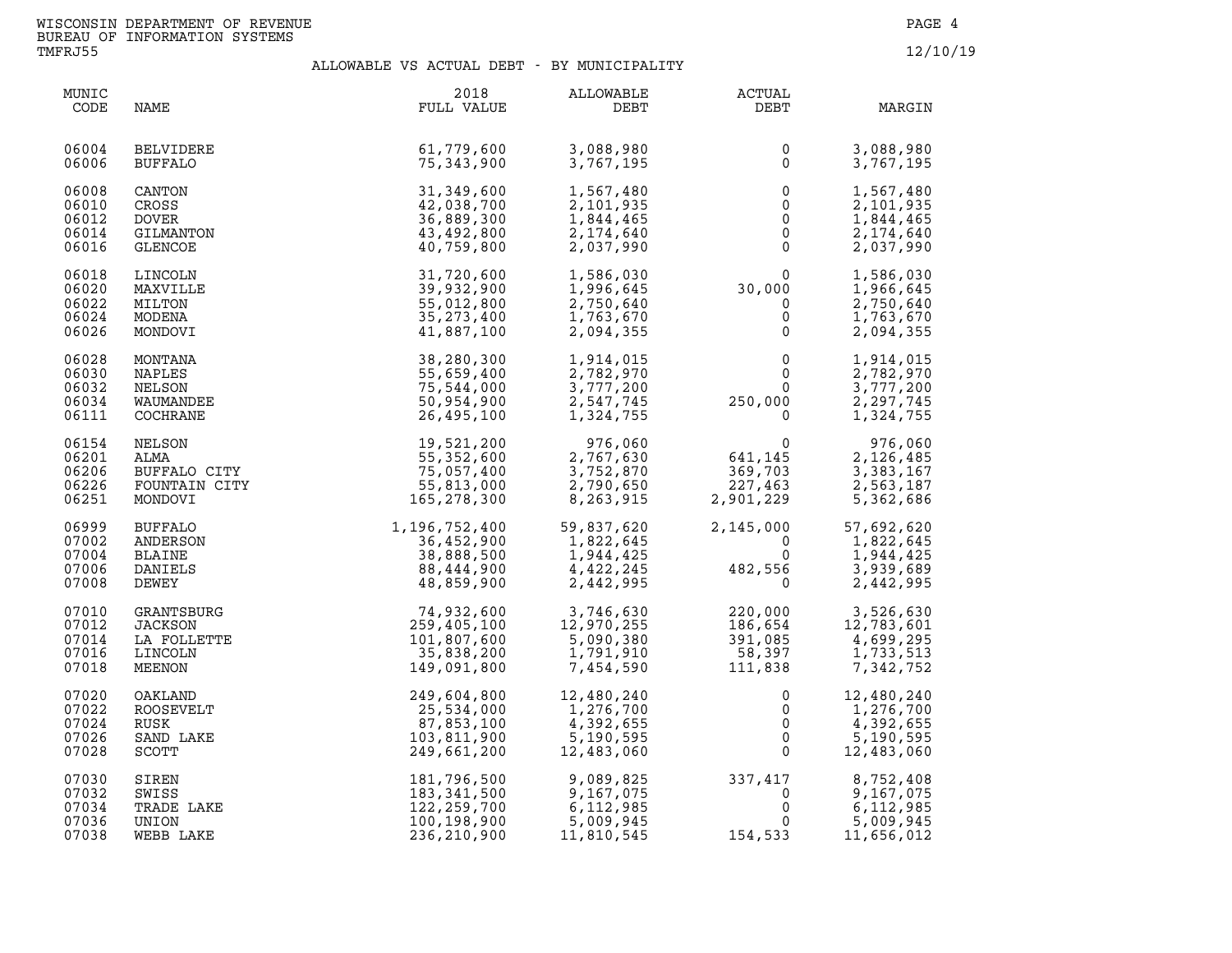| MUNIC<br>CODE                             | NAME                                                                                                               | 2018<br>FULL VALUE                                                                                  | ALLOWABLE<br>DEBT                                                                                | ACTUAL<br>DEBT                                                                                                                                                                    | MARGIN                                                                                                         |
|-------------------------------------------|--------------------------------------------------------------------------------------------------------------------|-----------------------------------------------------------------------------------------------------|--------------------------------------------------------------------------------------------------|-----------------------------------------------------------------------------------------------------------------------------------------------------------------------------------|----------------------------------------------------------------------------------------------------------------|
| 07040<br>07042<br>07131<br>07181<br>07191 | WEST MARSHLAND<br>WOOD RIVER<br>GRANTSBURG<br>SIREN<br>WEBSTER                                                     | AND<br>30,741,600<br>119,112,900<br>65,723,500<br>72,176,400<br>31.352.362                          | 1,537,080<br>5,955,645<br>3,286,175<br>3,608,820<br>1,567,615                                    | $\begin{array}{c}0\\0\\0\\1.311\ 155\end{array}$<br>$1, \frac{311}{150}$ , 155                                                                                                    | 1,537,080<br>5,955,645<br>2,380,685<br>2,297,665<br>975,404                                                    |
| 07999<br>08002<br>08004<br>08006<br>08008 | <b>BURNETT</b><br><b>BRILLION</b><br>BROTHERTOWN<br>CHARLESTOWN<br>CHILTON                                         | 31, 352, 300<br>2, 693, 100, 700<br>113, 051, 100<br>149, 535, 100<br>57, 881, 800<br>109, 592, 800 | 134,655,035<br>5,652,555<br>7,476,755<br>3,394,090<br>5,479,640                                  | 6,117,953<br>$\begin{smallmatrix}&&&0\\&&0\\60,000\end{smallmatrix}$<br>$\overline{0}$                                                                                            | 128,537,082<br>$\begin{bmatrix} 3 \\ 0 \\ 2 \end{bmatrix}$<br>5,652,555<br>7,476,755<br>3,334,090<br>5,479,640 |
| 08010<br>08012<br>08014<br>08016<br>08018 | HARRISON<br>NEW HOLSTEIN<br>RANTOUL<br>STOCKBRIDGE<br>WOODVILLE                                                    | 118,867,500<br>118,867,500<br>76,228,900<br>161,581,700<br>80,025.400                               | 0<br>5,943,375<br>3,811,445<br>8,079,085<br>4,001,270                                            | $\begin{matrix} 0 \\ 0 \end{matrix}$<br>$\begin{matrix} 0 \\ 0 \\ 0 \\ 0 \end{matrix}$<br>$\overline{0}$                                                                          | $\Omega$<br>5,943,375<br>3,811,445<br>8,079,085<br>4,001,270                                                   |
| 08131<br>08136<br>08160<br>08179<br>08181 | HARRISON<br>HILBERT<br>POTTER<br>SHERWOOD<br>STOCKBRIDGE                                                           | $1, 123, 583, 900$<br>$71, 961, 000$<br>$13, 749, 200$<br>$300, 182, 200$<br>$70, 940, 700$         | 56,179,195<br>3,598,050<br>687,460<br>15,009,110<br>3,547,035                                    | 3,886,583<br>2,423,424<br>25,238<br>5,677,107<br>$\Omega$                                                                                                                         | 52, 292, 612<br>1,174,626<br>662,222<br>9,332,003<br>3,547,035                                                 |
| 08206<br>08211<br>08261<br>08999<br>09002 |                                                                                                                    | 215,199,400<br>267,430,900<br>179,197,700<br>4, 215, 076, 500<br>248,847,500                        | 10,759,970<br>13, 3 / 1, 5<br>8, 959, 885<br>ספר הרה<br>210,753,825<br>$\overline{12, 442, 375}$ | 7,930,517                                                                                                                                                                         | 2,829,453<br>2, 891, 240<br>3, 193, 304<br>15, 940, 000<br>81, 130<br>12, 361, 245                             |
| 09004<br>09006<br>09008<br>09010<br>09012 | BRILLION<br>CHILTON<br>NEW HOLSTEIN<br>CALUMET<br>ANSON<br>ARTHUR<br>AUBURN<br>BIRCH CREEK<br>BLOOMER<br>CLEVELAND | 63,134,400<br>62,049,400<br>106,209,700<br>93,622,400<br>79,427,800                                 |                                                                                                  | $\begin{array}{llll} 3\,, 156\,, 720 & 0\\ 3\,, 102\,, 470 & 29\,, 761\\ 5\,, 310\,, 485 & 0\\ 4\,, 681\,, 120 & 51\,, 547\\ 3\,, 971\,, 390 & 0 \end{array}$<br>29,761<br>51,547 | 3,156,720<br>3,072,709<br>5,310,485<br>4,629,573<br>3,971,390                                                  |
| 09014<br>09016<br>09018<br>09020<br>09022 | COLBURN<br>COOKS VALLEY<br>DELMAR<br>EAGLE POINT<br>EDSON                                                          | 88,438,100<br>67,050,700<br>58,824,600<br>372,451,400<br>71,853,200                                 | 4,421,905<br>3,352,535<br>2,941,230<br>18,622,570<br>3,592,660                                   | 0<br>$\mathbf 0$<br>$\overline{0}$<br>$\overline{0}$<br>$\Omega$                                                                                                                  | 4,421,905<br>3,352,535<br>2,941,230<br>18,622,570<br>3,592,660                                                 |
| 09024<br>09026<br>09028<br>09032<br>09034 | ESTELLA<br>GOETZ<br>HALLIE<br>HOWARD<br>LAFAYETTE                                                                  | 40,599,900<br>57,018,200<br>15,018,200<br>70,647,900<br>650,077,500                                 | 2,029,995<br>2,850,910<br>750,910<br>3,532,395<br>32,503,875                                     | 110,000<br>$\overline{0}$<br>15,712<br>541,324                                                                                                                                    | 2,029,995<br>2,740,910<br>750,910<br>3,516,683<br>31,962,551                                                   |
| 09035<br>09036<br>09038                   | LAKE HOLCOMBE<br>RUBY<br>SAMPSON                                                                                   | 166,369,700<br>35,503,400<br>209,346,700                                                            | 8,318,485<br>1,775,170<br>10,467,335                                                             | $160,000 \ 48,640 \ 0$                                                                                                                                                            | 8,158,485<br>1,726,530<br>10,467,335                                                                           |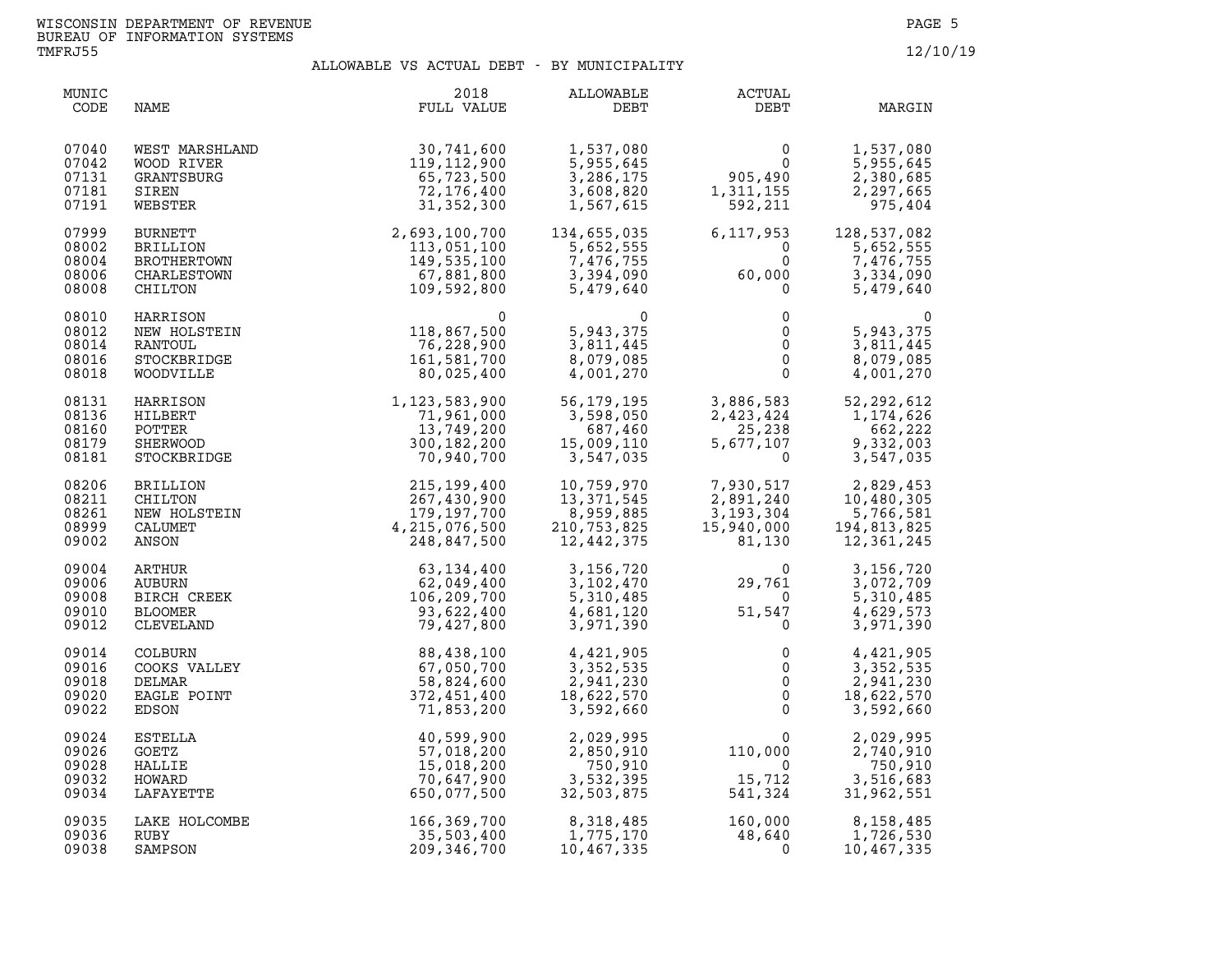| MUNIC<br>CODE                             | NAME                                                            | 2018<br>FULL VALUE                                                      | ALLOWABLE<br>DEBT                                                 | <b>ACTUAL</b><br>DEBT                                              | MARGIN                                                           |
|-------------------------------------------|-----------------------------------------------------------------|-------------------------------------------------------------------------|-------------------------------------------------------------------|--------------------------------------------------------------------|------------------------------------------------------------------|
| 09040                                     | SIGEL                                                           | 83,449,700                                                              | 4,172,485                                                         | $\mathbf{0}$                                                       | 4, 172, 485                                                      |
| 09042                                     | TILDEN                                                          | 134,975,000                                                             | 6,748,750                                                         | 60,000                                                             | 6,688,750                                                        |
| 09044<br>09046<br>09106<br>09111<br>09128 | WHEATON<br>WOODMOHR<br><b>BOYD</b><br>CADOTT<br>LAKE HALLIE     | 282,079,200<br>86,747,000<br>25,580,400<br>82,490,900<br>628,631,600    | 14,103,960<br>4,337,350<br>1,279,020<br>4, 124, 545<br>31,431,580 | 0<br>$\frac{0}{132,514}$<br>2,323,192<br>8,430,000                 | 14,103,960<br>4,337,350<br>1,146,506<br>1,801,353<br>23,001,580  |
| 09161<br>09206<br>09211<br>09213<br>09281 | NEW AUBURN<br>BLOOMER<br>CHIPPEWA FALLS<br>CORNELL<br>STANLEY   | 47,403,800<br>257,109,700<br>1,000,582,900<br>67,435,800<br>117,694,500 | 2,370,190<br>12,855,485<br>50,029,145<br>3,371,790<br>5,884,725   | 6,415<br>3,300,000<br>28,861,655<br>230,000<br>3,408,281           | 2,363,775<br>9,555,485<br>21, 167, 490<br>3,141,790<br>2,476,444 |
| 09999<br>10002<br>10004<br>10006<br>10008 | CHIPPEWA<br><b>BEAVER</b><br><b>BUTLER</b><br>COLBY<br>DEWHURST | 5,557,873,800<br>45,768,700<br>11,176,000<br>42,523,300<br>97,880,300   | 277,893,690<br>2,288,435<br>558,800<br>2,126,165<br>4,894,015     | 10,285,000<br>$\mathbf 0$<br>$\mathbf 0$<br>$\mathbf{0}$<br>60,939 | 267,608,690<br>2,288,435<br>558,800<br>2,126,165<br>4,833,076    |
| 10010                                     | EATON                                                           | 59,170,500                                                              | 2,958,525                                                         | 0                                                                  | 2,958,525                                                        |
| 10012                                     | FOSTER                                                          | 26,617,900                                                              | 1,330,895                                                         | $\mathbf 0$                                                        | 1,330,895                                                        |
| 10014                                     | FREMONT                                                         | 61,648,100                                                              | 3,082,405                                                         | 169,206                                                            | 2,913,199                                                        |
| 10016                                     | GRANT                                                           | 51,110,900                                                              | 2,555,545                                                         | 177,251                                                            | 2,378,294                                                        |
| 10018                                     | GREEN GROVE                                                     | 42,628,100                                                              | 2,131,405                                                         | $\mathbf 0$                                                        | 2,131,405                                                        |
| 10020                                     | HENDREN                                                         | 36, 161, 300                                                            | 1,808,065                                                         | 0                                                                  | 1,808,065                                                        |
| 10022                                     | HEWETT                                                          | 30, 157, 500                                                            | 1,507,875                                                         | $\Omega$                                                           | 1,507,875                                                        |
| 10024                                     | HIXON                                                           | 47, 247, 300                                                            | 2,362,365                                                         | 100,000                                                            | 2,262,365                                                        |
| 10026                                     | HOARD                                                           | 38,053,200                                                              | 1,902,660                                                         | $\mathbf 0$                                                        | 1,902,660                                                        |
| 10028                                     | LEVIS                                                           | 43,718,700                                                              | 2,185,935                                                         | $\mathbf{0}$                                                       | 2,185,935                                                        |
| 10030                                     | LONGWOOD                                                        | 48,467,100                                                              | 2,423,355                                                         | 121,788                                                            | 2,301,567                                                        |
| 10032                                     | LOYAL                                                           | 45,320,600                                                              | 2,266,030                                                         | 5,111                                                              | 2,260,919                                                        |
| 10034                                     | LYNN                                                            | 51,425,300                                                              | 2,571,265                                                         | 89,084                                                             | 2,482,181                                                        |
| 10036                                     | MAYVILLE                                                        | 56, 324, 800                                                            | 2,816,240                                                         | $-42,051$                                                          | 2,858,291                                                        |
| 10038                                     | MEAD                                                            | 42,631,000                                                              | 2,131,550                                                         | $\overline{0}$                                                     | 2,131,550                                                        |
| 10040                                     | MENTOR                                                          | 53,817,500                                                              | 2,690,875                                                         | 194,849                                                            | 2,496,026                                                        |
| 10042                                     | PINE VALLEY                                                     | 98,462,700                                                              | 4,923,135                                                         | $\overline{0}$                                                     | 4,923,135                                                        |
| 10044                                     | RESEBURG                                                        | 44,421,000                                                              | 2,221,050                                                         | 41,279                                                             | 2,179,771                                                        |
| 10046                                     | SEIF                                                            | 19,948,900                                                              | 997,445                                                           | $\mathbf{0}$                                                       | 997,445                                                          |
| 10048                                     | SHERMAN                                                         | 55,506,100                                                              | 2,775,305                                                         | $\mathsf{O}$                                                       | 2,775,305                                                        |
| 10050<br>10052<br>10054<br>10056<br>10058 | SHERWOOD<br>THORP<br>UNITY<br>WARNER<br>WASHBURN                | 23,777,900<br>54,484,800<br>48,409,200<br>34,475,400<br>25,536,800      | 1,188,895<br>2,724,240<br>2,420,460<br>1,723,770<br>1,276,840     | 68,386<br>122,030<br>0<br>0<br>0                                   | 1,120,509<br>2,602,210<br>2,420,460<br>1,723,770<br>1,276,840    |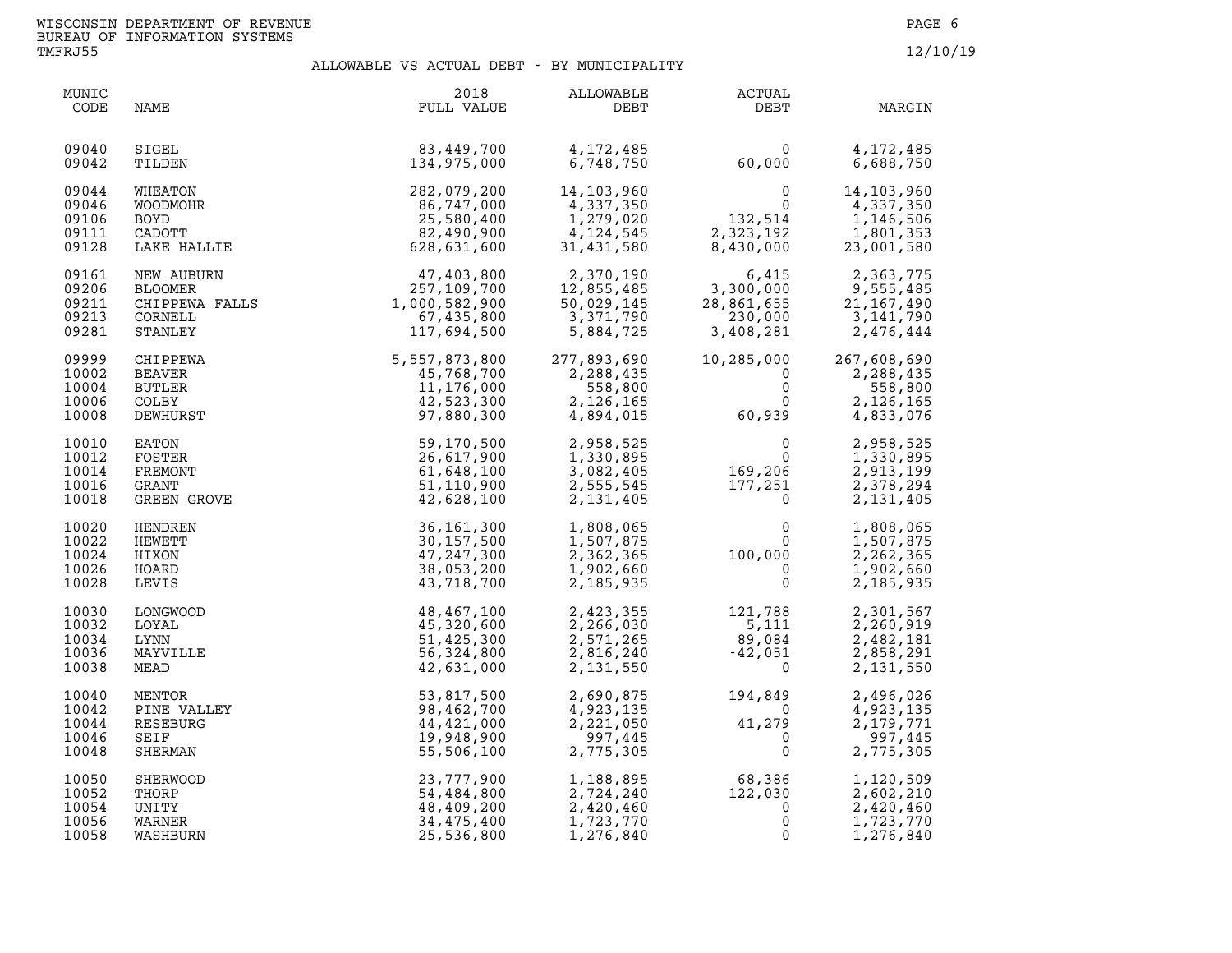| MUNIC<br>CODE                             | NAME                                                               | 2018<br>FULL VALUE                                                                                                                                                                                                                                                          | ALLOWABLE<br>DEBT                                                          | <b>ACTUAL</b><br>DEBT                                                                                               | MARGIN                                                                   |
|-------------------------------------------|--------------------------------------------------------------------|-----------------------------------------------------------------------------------------------------------------------------------------------------------------------------------------------------------------------------------------------------------------------------|----------------------------------------------------------------------------|---------------------------------------------------------------------------------------------------------------------|--------------------------------------------------------------------------|
| 10060<br>10062<br>10064<br>10066<br>10111 | WESTON<br>WITHEE<br>WORDEN<br>YORK<br>CURTISS                      | 47,029,600<br>52,802,500<br>51,832,900<br>44,632,500<br>31,092,700                                                                                                                                                                                                          | 2,351,480<br>2,640,125<br>2,591,645<br>2,231,625<br>1,554,635              | $358,658$<br>0<br>1,000,000<br>1,000,000<br>$\begin{matrix} & & & & 0 \\ 1,000,000 & & & 0 \\ & & & & \end{matrix}$ | 2,351,480<br>2,281,467<br>2,591,645<br>2,231,625<br>554,635              |
| 10116<br>10131<br>10191<br>10201<br>10211 | DORCHESTER<br>GRANTON<br>WITHEE<br>ABBOTSFORD<br>COLBY             | 48,283,400<br>12,483,400<br>21,595,800<br>130,972,600<br>81,568,500                                                                                                                                                                                                         | 2,414,170<br>624,170<br>1,079,790<br>6,548,630<br>4,078,425                | $\begin{array}{r} 428,348 \\ 0 \\ 332,083 \\ 5,084,655 \\ 1,067,592 \end{array}$<br>332,083                         | 1,985,824<br>624,170<br>747,707<br>1,463,975<br>3,010,833                |
| 10231<br>10246<br>10261<br>10265<br>10286 | GREENWOOD<br>LOYAL<br>NEILLSVILLE<br>OWEN<br>THORP                 | $\begin{array}{r} 41,150,200 \\ 56,225,200 \\ 129,073,100 \\ 49,734,900 \\ 93,323,800 \\ 2,142,654,800 \\ 98,848,100 \\ 234,986,100 \\ 92,559,900 \\ 92,559,900 \\ 55,316,800 \end{array}$                                                                                  | 2,057,510<br>2,811,260<br>6,453,655<br>2,486,745<br>4,666,190              | $882,502$<br>$1,167,239$<br>$2,129,059$<br>$1,427,388$<br>$3,107,327$                                               | 1,175,008<br>1,644,021<br>4,324,596<br>1,059,357<br>1,558,863            |
| 10999<br>11002<br>11004<br>11006<br>11008 | CLARK<br>ARLINGTON<br>CALEDONIA<br><b>COLUMBUS</b>                 |                                                                                                                                                                                                                                                                             | 107,132,740<br>4,942,405<br>11,749,305<br>4,627,995<br>2,765,840           | 9,571,262<br>200,000<br>0<br>0<br>9,571,262<br>200,000<br>0                                                         | 97,561,478<br>4,742,405<br>11,749,305<br>4,627,995<br>2,765,840          |
| 11010<br>11012<br>11014<br>11016<br>11018 |                                                                    | 900<br>FORT WINNEBAGO<br>FORT WINNEBAGO<br>FORT WINNEBAGO<br>FOUNTAIN PRAIRIE<br>FOUNTAIN PRAIRIE<br>91,787,800<br>HAMPDEN<br>72,615,300<br>LEEDS<br>85,987<br>CODT<br>CEWISTON<br>CODT                                                                                     | 20,390,045<br>3,983,110<br>4,589,390<br>3,630,765<br>4,299,350             | $2,445,000$<br>$0$<br>$0$<br>$161,521$                                                                              | 2,445,000 17,945,045<br>3,983,110<br>4,589,390<br>3,630,765<br>4,137,829 |
| 11020<br>11022<br>11024<br>11026<br>11028 | LODI<br>LOWVILLE<br>MARCELLON<br>NEWPORT                           | $\begin{array}{cccccc} 0.97,707,0100 & & 4,299,350 & & 161,521 \ 127,085,700 & & 6,354,285 & & 0 \ 503,107,000 & & 25,155,350 & & 0 \ 99,420,700 & & 4,971,035 & & 138,343 \ 91,711,000 & & 4,585,550 & & 8,862 \ 67,295,500 & & 3,364,775 & & 0 \ 73,256,200 & & 3,662,81$ |                                                                            |                                                                                                                     | 0<br>0<br>25, 155, 355<br>4, 832, 692<br>4, 576, 688<br>775<br>3,364,775 |
| 11030<br>11032<br>11034<br>11036<br>11038 | <b>OTSEGO</b><br>PACIFIC<br>RANDOLPH<br><b>SCOTT</b><br>SPRINGVALE |                                                                                                                                                                                                                                                                             |                                                                            |                                                                                                                     | 3,592,810<br>13,574,865<br>4,573,025<br>3, 173, 555<br>3,126,160         |
| 11040<br>11042<br>11101<br>11111<br>11116 | WEST POINT<br>WYOCENA<br>ARLINGTON<br>CAMBRIA<br>DOYLESTOWN        | 374,642,000<br>191,305,700<br>78,380,100<br>47,273,200<br>15,244,800                                                                                                                                                                                                        | 18,732,100<br>18,732,100<br>9,565,285<br>3,919,005<br>2,363,660<br>762,240 | $\begin{array}{c} 101,320\ 287,023\ 1,065,280\ 817,600\ 0 \end{array}$                                              | 18,630,780<br>9,278,262<br>2,853,725<br>1,546,060<br>762,240             |
| 11126<br>11127<br>11171                   | FALL RIVER<br>FRIESLAND<br>PARDEEVILLE                             | 145,090,700<br>19,935,000<br>139,510,700                                                                                                                                                                                                                                    | 7,254,535<br>996,750<br>6,975,535                                          | 160,837<br>278,415<br>551 723<br>551,723                                                                            | 7,093,698<br>718,335<br>6,423,812                                        |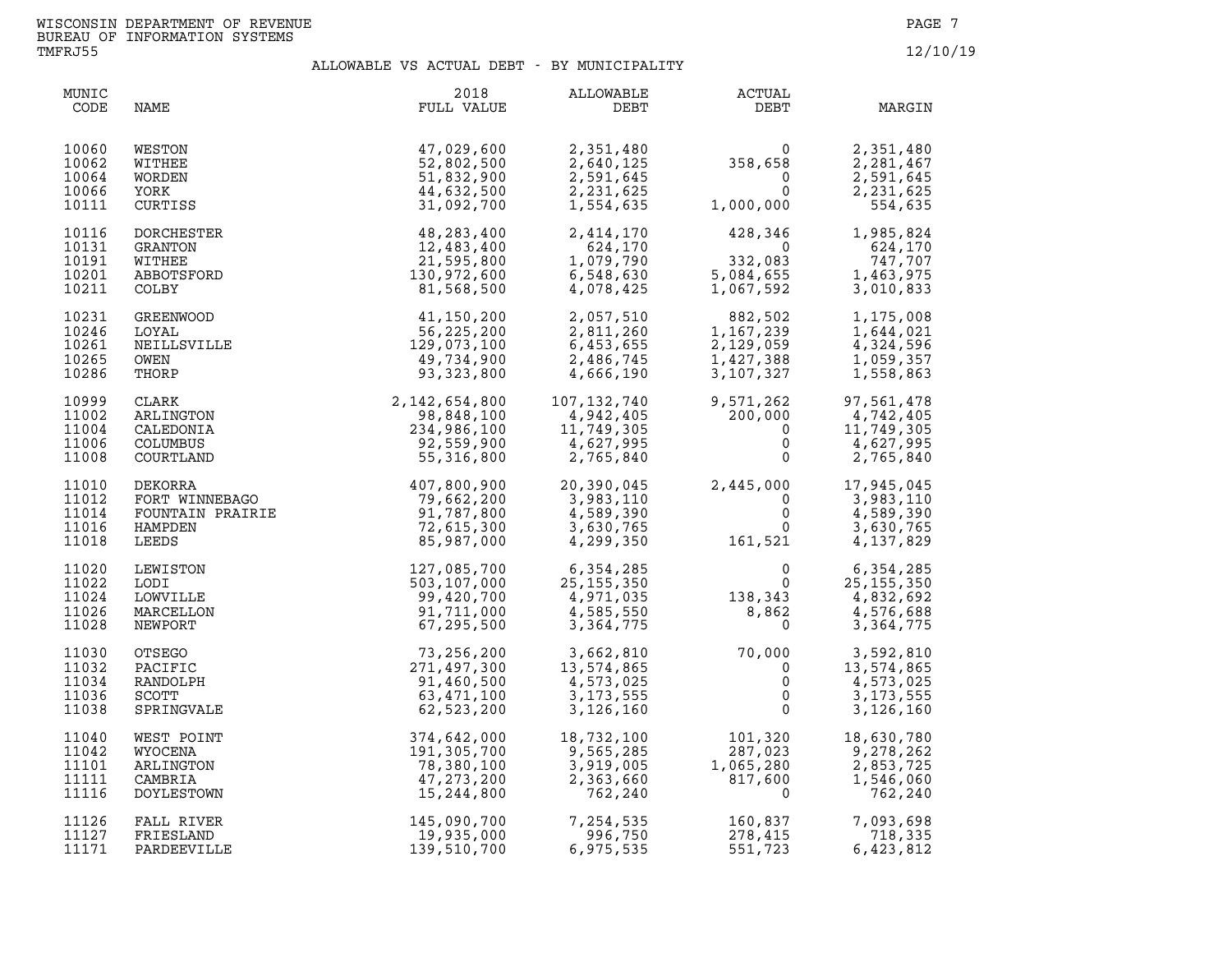| MUNIC<br>CODE                             | NAME                                                                   | 2018<br>FULL VALUE                                                                                                                                                                                        | ALLOWABLE<br>VABLE<br>DEBT                                                                                                                                                                                   | ACTUAL<br>DEBT                                                                                                                                                                                                                           | MARGIN                                                                       |
|-------------------------------------------|------------------------------------------------------------------------|-----------------------------------------------------------------------------------------------------------------------------------------------------------------------------------------------------------|--------------------------------------------------------------------------------------------------------------------------------------------------------------------------------------------------------------|------------------------------------------------------------------------------------------------------------------------------------------------------------------------------------------------------------------------------------------|------------------------------------------------------------------------------|
| 11172<br>11177                            | POYNETTE<br>RIO.                                                       | 176,155,500<br>63,740,200                                                                                                                                                                                 |                                                                                                                                                                                                              | 8,807,775             3,075,000<br>3,187,010            1,350,379                                                                                                                                                                        | 5,732,775<br>1,836,631                                                       |
| 11191<br>11211<br>11246<br>11271<br>11291 | WYOCENA<br><b>COLUMBUS</b><br>LODI<br>PORTAGE<br>WISCONSIN DELLS       | $\begin{array}{r} 40,328,200 \ 422,209,000 \ 264,826,300 \ 634,193,100 \ 233,800,300 \end{array}$                                                                                                         | 2,016,410<br>21,110,450<br>13,241,315<br>31,709,655<br>21,690,015                                                                                                                                            | 328,720<br>10,809,935<br>4,980,000<br>$328,720$ $1,687,690$<br>$10,809,935$ $10,300,515$<br>$4,980,000$ $8,261,315$<br>$15,750,000$ $15,959,655$<br>$8,180,000$ $13,510,015$                                                             |                                                                              |
| 11999<br>12002<br>12004<br>12006<br>12008 | COLUMBIA<br>BRIDGEPORT<br>CLAYTON<br>EASTMAN<br>FREEMAN                | $\begin{array}{r} 5,547,622,600 \ 111,561,500 \ 78,939,000 \ 92,978,000 \ \end{array}$                                                                                                                    | 277,381,130<br>5,578,075                                                                                                                                                                                     | $77,381,130$ 54,888,536 2<br>5,578,075 0<br>3,946,950 24,697<br>3,839,815 0<br>4,648,900 700,381                                                                                                                                         | 54,888,536 222,492,594<br>5,578,075 5<br>3,922,253<br>3,839,815<br>3,948,519 |
| 12010<br>12012<br>12014<br>12016<br>12018 | HANEY<br>MARIETTA<br>PRAIRIE DU CHIEN<br>SCOTT<br>SENECA<br>VITTA      | 24,873,800<br>44,835,300<br>69,155,100<br>39,018,400<br>96,036,300                                                                                                                                        |                                                                                                                                                                                                              | 1, 243, 690<br>2, 241, 765<br>3, 457, 755<br>1, 950, 920<br>4, 801, 815<br>1, 950, 920<br>1, 950, 920<br>1, 94, 524<br>1, 950, 920<br>1, 960, 920<br>1, 960, 920<br>1, 960, 920<br>2, 94, 524<br>0                                       | 1,243,690<br>2,185,280<br>3,297,141<br>1,856,396<br>4,801,815                |
| 12020<br>12022<br>12106<br>12121<br>12126 | UTICA<br>WAUZEKA<br>BELL CENTER<br>EASTMAN<br>FERRYVILLE               | 48,345,900<br>29,443,500<br>6,235,400<br>17,505,900<br>23,503,600                                                                                                                                         | 2,417,295<br>1,472,175<br>311,770<br>875,295<br>1,175,180                                                                                                                                                    | $\begin{array}{cccc} 2,417,295 & 64,617 & 2,352,678 \\ 1,472,175 & 282,765 & 1,189,410 \\ 311,770 & 0 & 311,770 \\ 875,295 & 402,332 & 472,963 \\ 1,175,180 & 223,537 & 951,643 \end{array}$                                             |                                                                              |
| 12131<br>12146<br>12151<br>12181<br>12182 | GAYS MILLS<br>LYNXVILLE<br>MOUNT STERLING<br>SOLDIERS GROVE<br>STEUBEN | 26, 134, 800<br>10, 130, 100<br>7, 381, 400<br>72, 895, 100<br>5, 057, 600                                                                                                                                | 1,306,740<br>506,505<br>369,070<br>1, 144, 755<br>252,880                                                                                                                                                    | $\begin{array}{cc} 209,808 & 1,096,932\ 0 & 506,505\ 0 & 369,070\ 328,989 & 815,766\ 111,285 & 141,595\ \end{array}$                                                                                                                     |                                                                              |
| 12191<br>12271<br>12999<br>13002<br>13004 |                                                                        | WAUZEKA 21,500,500<br>PRAIRIE DU CHIEN 374,747,300<br>CRAWFORD 1,231,096,500<br>ALBION 227,515,700<br>BERRY 212,387,100<br>21,500,500<br>374,747,300 1<br>231,096,500 6<br>227,515,700 1<br>212,387,100 1 | 18,737,365<br>61,554,825<br>11,375,785<br>10,619,355                                                                                                                                                         | $\begin{array}{lllllllllllllllllllll} 1,075,025 & 363,245 & 711,780 \\ 18,737,365 & 11,727,168 & 7,010,197 \\ 61,554,825 & 5,565,000 & 55,989,825 \\ 11,375,785 & 807,115 & 10,568,670 \\ 10,619,355 & 599,456 & 10,019,899 \end{array}$ |                                                                              |
| 13006<br>13008<br>13010<br>13012<br>13014 |                                                                        | ELACK EARTH<br>BLACK EARTH<br>BLOOMING GROVE<br>BLUE MOUNDS<br>BLUE MOUNDS<br>BRISTOL<br>BURKE<br>BURKE<br>540,261,000<br>512,822,900                                                                     | 3,615,730<br>8,585,665<br>7,339,490<br>27,013,050<br>25,641,145<br>25,641,145<br>3                                                                                                                           |                                                                                                                                                                                                                                          | 3,362,282<br>8,585,665<br>7,254,233<br>26,945,491<br>25,641,145              |
| 13016<br>13018<br>13020<br>13022<br>13024 |                                                                        | CHRISTIANA 135,111,600<br>COTTAGE GROVE 434,756,000<br>CROSS PLAINS 263,475,700<br>DANE 121,861,000<br>DEERFIELD 195,293,900                                                                              | $\begin{array}{cccc} 6,755,580 & 0 & 6,755,580 \\ 21,737,800 & 44,440 & 21,693,360 \\ 13,173,785 & 1,048,687 & 12,125,098 \\ 6,093,050 & 284,850 & 5,808,200 \\ 9,764,695 & 500,734 & 9,263,961 \end{array}$ | 500,734                                                                                                                                                                                                                                  |                                                                              |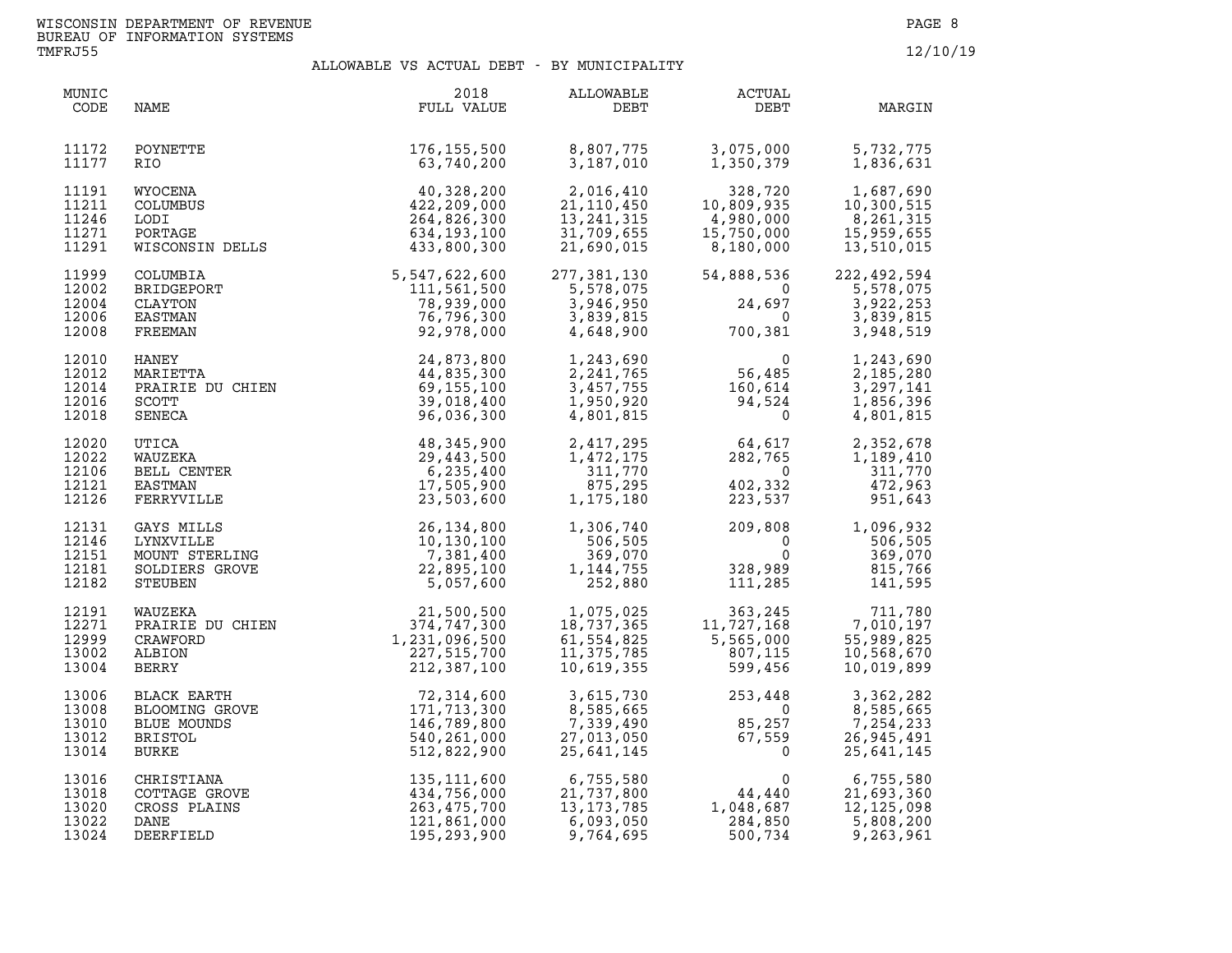| MUNIC<br>CODE                             | NAME                                                                  | 2018<br>FULL VALUE                                                                                                        | ALLOWABLE<br>DEBT                                                  | ACTUAL<br>DEBT                                                                       | MARGIN                                                           |
|-------------------------------------------|-----------------------------------------------------------------------|---------------------------------------------------------------------------------------------------------------------------|--------------------------------------------------------------------|--------------------------------------------------------------------------------------|------------------------------------------------------------------|
| 13026<br>13028<br>13032<br>13034<br>13036 | DUNKIRK<br><b>DUNN</b><br>MADISON<br>MAZOMANIE<br>MEDINA              | 214,466,800<br>763, 271, 300<br>449,257,900<br>128,953,600<br>148,834,700                                                 | 10,723,340<br>38, 163, 565<br>22,462,895<br>6,447,680<br>7,441,735 | $1,437,867$<br>$877,023$<br>$83,761$<br>$226,850$<br>1,437,867<br>83,761<br>226,850  | 10,622,648<br>36,725,698<br>21,585,872<br>6,363,919<br>7,214,885 |
| 13038<br>13040<br>13042<br>13044<br>13046 |                                                                       | MIDDLETON 1,270,484,000<br>MONTROSE 134,862,600<br>OREGON 431,445,000<br>PERRY 84,681,100<br>PLEASANT SPRINGS 500,776,100 | 63,524,200<br>6,743,130<br>21,572,250<br>4,234,055<br>25,038,805   | 4,550,240<br>150,073<br>545,281<br>545,281<br>939,662<br>300,000                     | 58,973,960<br>6,593,057<br>21,026,969<br>3,294,393<br>24,738,805 |
| 13048                                     | PRIMROSE                                                              | 98,208,200                                                                                                                | 4,910,410                                                          | $33, 250$<br>$735, 087$<br>$464, 661$<br>$972, 875$                                  | 4,877,160                                                        |
| 13050                                     | ROXBURY                                                               | 249,763,000                                                                                                               | 12,488,150                                                         |                                                                                      | 11,753,063                                                       |
| 13052                                     | RUTLAND                                                               | 274,393,400                                                                                                               | 13,719,670                                                         |                                                                                      | 13,255,009                                                       |
| 13054                                     | SPRINGDALE                                                            | 338,726,000                                                                                                               | 16,936,300                                                         |                                                                                      | 16,936,300                                                       |
| 13056                                     | SPRINGFIELD                                                           | 450,250,300                                                                                                               | 22,512,515                                                         |                                                                                      | 21,539,640                                                       |
| 13058                                     | SUN PRAIRIE                                                           | 297,475,100                                                                                                               | 14,873,755                                                         | $\begin{smallmatrix}&&&0\105,546\0\phantom{-}578,130\0\phantom{-}0\end{smallmatrix}$ | 14,873,755                                                       |
| 13060                                     | VERMONT                                                               | 152,241,600                                                                                                               | 7,612,080                                                          |                                                                                      | 7,506,534                                                        |
| 13062                                     | VERONA                                                                | 326,344,000                                                                                                               | 16,317,200                                                         |                                                                                      | 16,317,200                                                       |
| 13064                                     | VIENNA                                                                | 248,090,400                                                                                                               | 12,404,520                                                         |                                                                                      | 11,826,390                                                       |
| 13066                                     | WESTPORT                                                              | 845,156,800                                                                                                               | 42, 257, 840                                                       |                                                                                      | 42, 257, 840                                                     |
| 13070<br>13106<br>13107<br>13108<br>13111 | YORK<br><b>BELLEVILLE</b><br>BLACK EARTH<br>BLUE MOUNDS<br>CAMBRIDGE  | 81,220,900<br>226,723,700<br>117,254,600<br>76,766,000<br>167,749,600                                                     | 4,061,045<br>11,336,185<br>5,862,730<br>3,838,300<br>8,387,480     | $\overline{0}$<br>9,529,656<br>3,485,391<br>2,489,506<br>5,092,610                   | 4,061,045<br>1,806,529<br>2,377,339<br>1,348,794<br>3,294,870    |
| 13112<br>13113<br>13116<br>13117<br>13118 | COTTAGE GROVE<br>CROSS PLAINS<br>DANE<br>DEERFIELD<br>DEFOREST        | 746,059,000<br>198,636,200<br>98,636,200<br>98,636,200<br>1,208,063,100                                                   | 37,302,950<br>19,701,315<br>4,931,810<br>11,568,845<br>60,403,155  | 20,384,125<br>10,995,000<br>984,878<br>3,760,000<br>46,331,811                       | 16,918,825<br>8,706,315<br>3,946,932<br>7,808,845<br>14,071,344  |
| 13151                                     | MAPLE BLUFF                                                           | 424,296,400                                                                                                               | 21, 214, 820                                                       | 9,985,450                                                                            | 11,229,370                                                       |
| 13152                                     | MARSHALL                                                              | 223, 533, 500                                                                                                             | 11, 176, 675                                                       | 3,952,040                                                                            | 7,224,635                                                        |
| 13153                                     | MAZOMANIE                                                             | 161,092,900                                                                                                               | 8,054,645                                                          | 4,321,592                                                                            | 3,733,053                                                        |
| 13154                                     | MCFARLAND                                                             | 936,011,100                                                                                                               | 46,800,555                                                         | 15,855,000                                                                           | 30,945,555                                                       |
| 13157                                     | MOUNT HOREB                                                           | 734,901,000                                                                                                               | 36,745,050                                                         | 22,970,748                                                                           | 13,774,302                                                       |
| 13165                                     | OREGON<br>ROCKDALE<br>SHOREWOOD HILLS<br>WAUNAKEE<br>WINDSOR<br>RIEST | 1,154,984,200                                                                                                             | 57,749,210                                                         | 16,490,000                                                                           | 41,259,210                                                       |
| 13176                                     |                                                                       | 15,236,100                                                                                                                | 761,805                                                            | 26,468                                                                               | 735,337                                                          |
| 13181                                     |                                                                       | 608,673,100                                                                                                               | 30,433,655                                                         | 14,140,000                                                                           | 16,293,655                                                       |
| 13191                                     |                                                                       | 1,879,516,500                                                                                                             | 93,975,825                                                         | 39,412,813                                                                           | 54,563,012                                                       |
| 13196                                     |                                                                       | 910,980,300                                                                                                               | 45,549,015                                                         | 16,250,000                                                                           | 29, 299, 015                                                     |
| 13225                                     | FITCHBURG                                                             | 3, 135, 272, 200                                                                                                          | 156,763,610                                                        | 50,890,000                                                                           | 105,873,610                                                      |
| 13251                                     | MADISON                                                               | 28,727,407,800                                                                                                            | 1,436,370,390                                                      | 484,747,375                                                                          | 951,623,015                                                      |
| 13255                                     | MIDDLETON                                                             | 3,545,571,200                                                                                                             | 177,278,560                                                        | 44, 314, 426                                                                         | 132,964,134                                                      |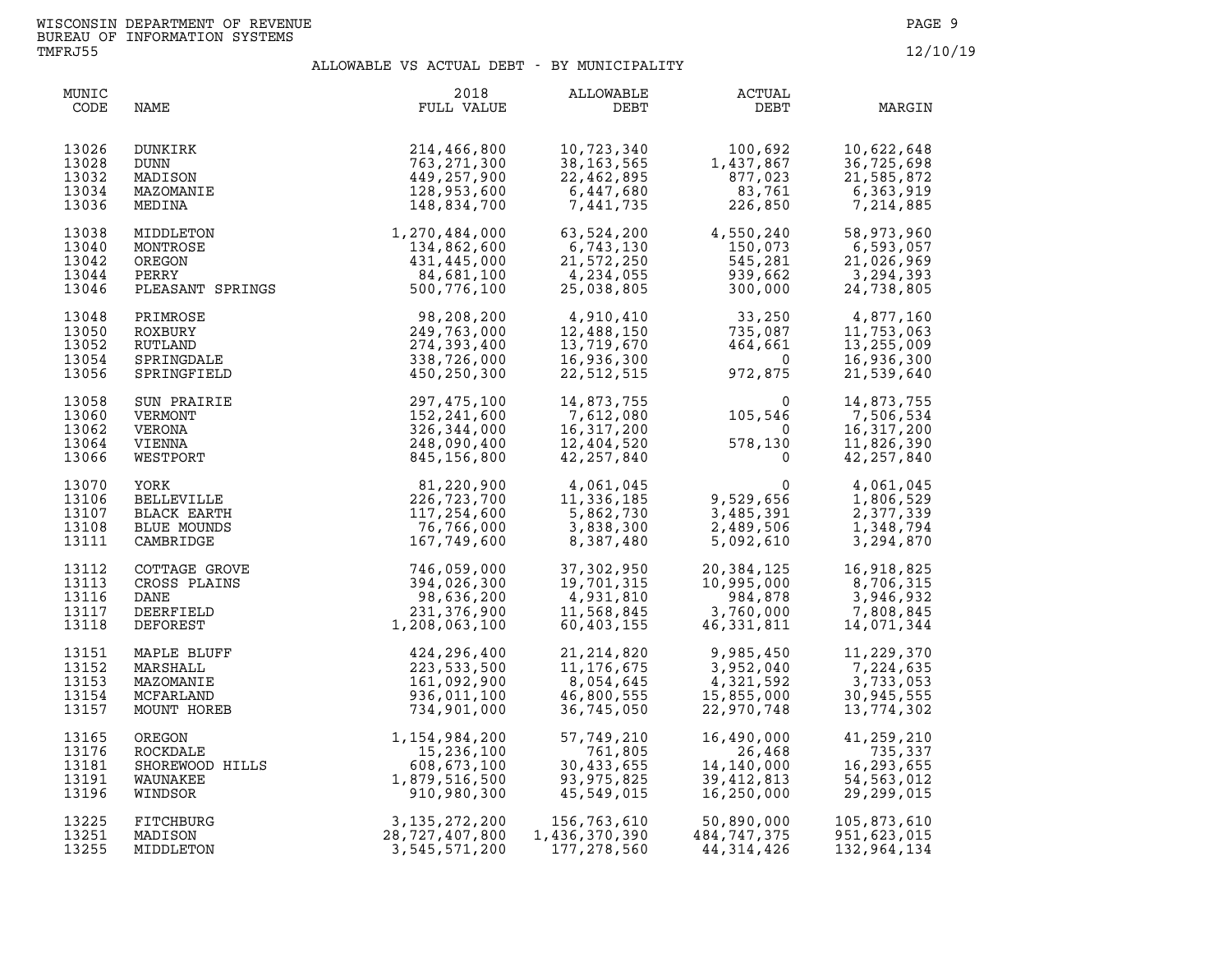| MUNIC<br>CODE                             | NAME                                                                   | 2018<br>FULL VALUE                                                                          | ALLOWABLE<br>DEBT                                                                                                  | ACTUAL<br>DEBT                                                                          | MARGIN                                                                  |
|-------------------------------------------|------------------------------------------------------------------------|---------------------------------------------------------------------------------------------|--------------------------------------------------------------------------------------------------------------------|-----------------------------------------------------------------------------------------|-------------------------------------------------------------------------|
| 13258<br>13281                            | MONONA<br>STOUGHTON                                                    | 1,326,599,300<br>1,163,261,500                                                              | 66,329,965<br>58,163,075                                                                                           | 51,760,501<br>34,592,834                                                                | 14,569,464<br>23,570,241                                                |
| 13282<br>13286<br>13999<br>14002<br>14004 | <b>SUN PRAIRIE</b><br>VERONA<br>DANE<br>ASHIPPUN<br>BEAVER DAM         | 3, 310, 111, 700<br>2, 907, 846, 500<br>65, 007, 455, 200<br>268, 389, 300<br>332, 213, 600 | 165,505,585<br>145,392,325<br>3, 250, 372, 760<br>13,419,465<br>16,610,680                                         | 72,772,859<br>55,016,648<br>374,640,000<br>262,550<br>$\Omega$                          | 92,732,726<br>90,375,677<br>2,875,732,760<br>13, 156, 915<br>16,610,680 |
| 14006<br>14008<br>14010<br>14012<br>14014 | <b>BURNETT</b><br>CALAMUS<br><b>CHESTER</b><br>CLYMAN<br>ELBA          | 77,575,400<br>96,806,200<br>53,856,000<br>75,680,200<br>109,551,800                         | 3,878,770<br>4,840,310<br>2,692,800<br>3,784,010<br>5,477,590                                                      | $229,901$<br>$118,000$<br>$158,596\n0$                                                  | 3,648,869<br>4,722,310<br>2,692,800<br>3,625,414<br>5,477,590           |
| 14016<br>14018<br>14020<br>14022<br>14024 | EMMET<br>FOX LAKE<br>HERMAN<br>HUBBARD<br>HUSTISFORD                   | 133,964,200<br>217,034,200<br>107,917,100<br>211,192,800<br>151,618,100                     | $6,698,210$<br>$10,851,710$<br>5,395,855<br>10,559,640<br>7,580,905                                                | $\frac{20}{3}$<br>$\Omega$<br>$\mathbf{0}$<br>$0 \qquad \qquad$<br>205, 129<br>$\Omega$ | 6,698,210<br>10,851,710<br>5,395,855<br>10,354,511<br>7,580,905         |
| 14026<br>14028<br>14030<br>14032<br>14034 | LEBANON<br>LEROY<br>LOMIRA<br>LOWELL<br>OAK GROVE                      | 136, 374, 400<br>93,949,900<br>132,318,600<br>108,166,400<br>103,635,800                    | 6,818,720<br>4,697,495<br>6,615,930<br>5,408,320<br>5,181,790                                                      | 112,506<br>$\overline{0}$<br>$96,972$<br>335,393<br>0                                   | 6,706,214<br>4,697,495<br>6,518,958<br>5,072,927<br>5,181,790           |
| 14036<br>14038<br>14040<br>14042<br>14044 | PORTLAND<br>RUBICON<br>SHIELDS<br>THERESA<br>TRENTON                   | 103,863,400<br>215,508,900<br>52,345,500<br>95,225,500<br>123, 272, 200                     | 5, 193, 170<br>10, 775, 445<br>2, 617, 275<br>4, 761, 275<br>6, 163, 610<br>6, 163, 610                            | $\begin{matrix} & & 0\\ & & 0\\ & & 0\\ 168,054\\ 162,214 \end{matrix}$                 | 5,193,170<br>10,775,445<br>2,617,275<br>4,593,221<br>6,001,396          |
| 14046<br>14048<br>14106<br>14111<br>14136 | WESTFORD<br>WILLIAMSTOWN<br><b>BROWNSVILLE</b><br>CLYMAN<br>HUSTISFORD | 142,350,800<br>78,478,500<br>70,537,900<br>19,716,800<br>71,854,800                         | 7,117,540<br>3,923,925<br>3,526,895<br>985,840<br>3,592,740                                                        | $\begin{array}{c} 0 \\ 0 \\ 229,856 \\ 405,040 \\ 1,586,257 \end{array}$                | 7,117,540<br>3,923,925<br>3,297,039<br>580,800<br>2,006,483             |
| 14141<br>14143<br>14146<br>14147<br>14161 | IRON RIDGE<br>KEKOSKEE<br>LOMIRA<br>LOWELL<br>NEOSHO                   | 51,990,200<br>10,164,600<br>173,250,300<br>13,032,600<br>38,490,100                         | 2,599,510<br>508,230<br>8,662,515<br>651,630<br>1,924,505                                                          | $1,331,834$<br>$0$<br>$358,013$<br>$674,057$                                            | 1,267,676<br>508,230<br>3,822,175<br>293,617<br>1,250,448               |
| 14176<br>14177<br>14186<br>14206<br>14226 | RANDOLPH<br>REESEVILLE<br>THERESA<br>BEAVER DAM<br>FOX LAKE            | 98,860,100<br>34,799,400<br>56,759,000<br>1,158,146,300<br>85,770,700                       | 4,943,005<br>1,739,970<br>2,837,950<br>57,907,315<br>4,900,515<br>4,943,005<br>1,739,970<br>2.837.050<br>4,288,535 | 1,746,142<br>679,010<br>$\Omega$<br>22,816,036<br>1,409,045                             | 3,196,863<br>1,060,960<br>2,837,950<br>35,091,279<br>2,879,490          |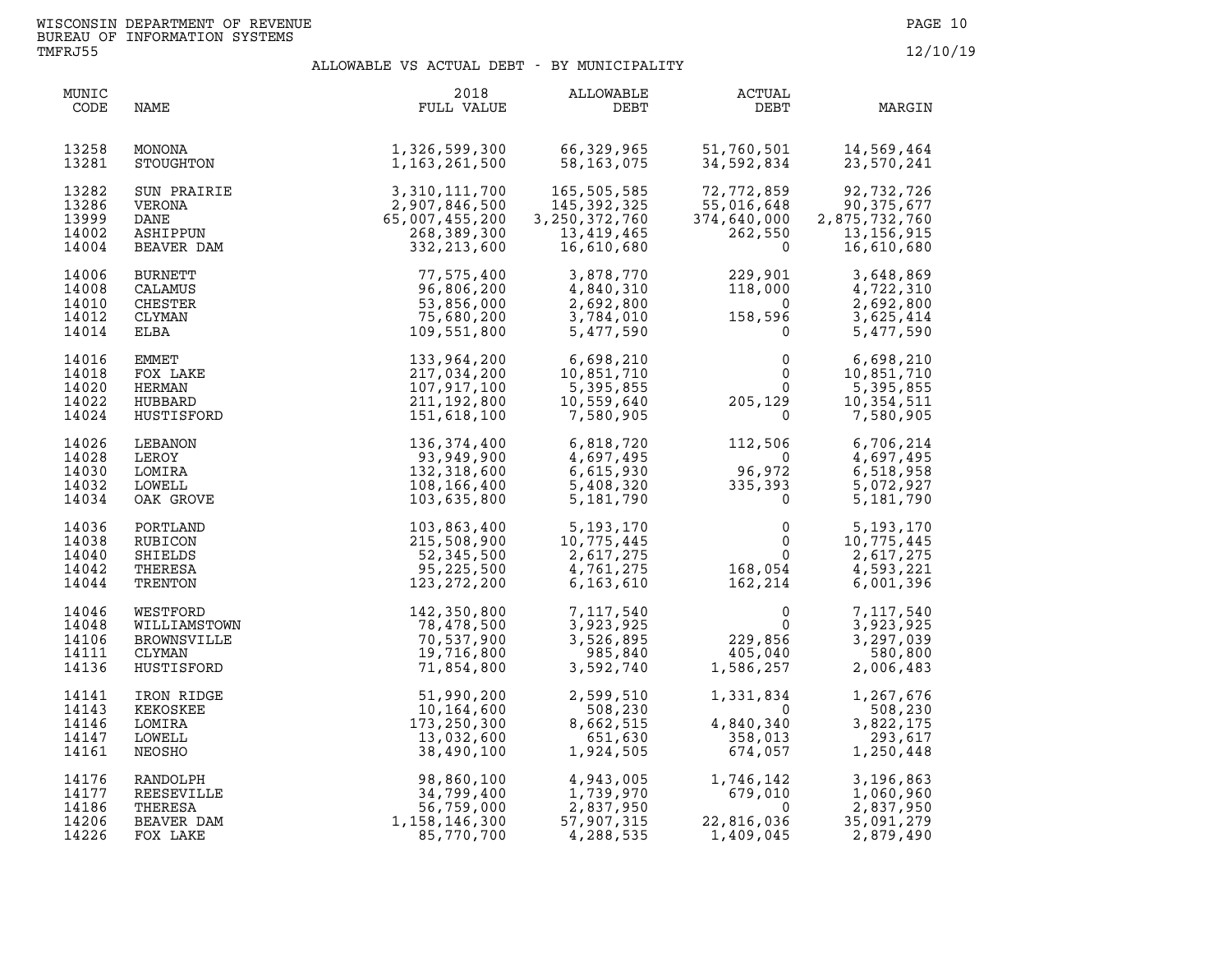| MUNIC<br>CODE                             | NAME                                                                         | 2018<br>FULL VALUE                                                        | ALLOWABLE<br>DEBT                                                                                        | <b>ACTUAL</b><br>DEBT                                                                                   | MARGIN                                                                                                                                                   |
|-------------------------------------------|------------------------------------------------------------------------------|---------------------------------------------------------------------------|----------------------------------------------------------------------------------------------------------|---------------------------------------------------------------------------------------------------------|----------------------------------------------------------------------------------------------------------------------------------------------------------|
| 14236<br>14241<br>14251<br>14292<br>14999 | HORICON<br>JUNEAU<br>MAYVILLE<br>WAUPUN<br>DODGE                             | 259,632,900<br>108,952,300<br>344,682,700<br>451,444,500<br>6,595,192,400 | 12,981,645<br>$12, 501, 5$<br>5,447,615<br>17, 234, 135<br>17, 234, 155<br>22, 572, 225<br>329, 759, 620 | 4,375,001<br>1,763,691<br>1,753,691<br>4,521,098<br>12,142,687<br>28,240,000                            | 8,600,<br>3,683,924<br>----- 037<br>12,713,037<br>10,429,538<br>301,519,620                                                                              |
| 15002<br>15004<br>15006<br>15008<br>15010 | BAILEYS HARBOR<br><b>BRUSSELS</b><br>CLAY BANKS<br>EGG HARBOR<br>FORESTVILLE | 499,033,600<br>86,972,600<br>70,130,900<br>518,149,800<br>83,452,100      | 24,951,680<br>4,348,630<br>3,506,545<br>25,907,490<br>4,172,605                                          | $1,362,136$<br>$496,660$<br>$21,576$<br>$\begin{array}{c} 490,000 \\ 21,576 \\ 0 \\ 0 \end{array}$      | 23,589,544<br>3,851,970<br>3,484,969<br>25,907,490<br>4,172,605                                                                                          |
| 15012<br>15014<br>15016<br>15018<br>15020 | GARDNER<br>GIBRALTAR<br>JACKSONPORT<br>LIBERTY GROVE<br>NASEWAUPEE           | 240,909,200<br>754,375,000<br>277, 273, 100<br>933,623,500<br>379,102,400 | 12,045,460<br>37,718,750<br>13,863,655<br>46,681,175<br>18,955,120                                       | 1,270,715<br>4,513,480<br>1,402,481<br>1,500,000<br>$\Omega$                                            | 10,774,745<br>33, 205, 270<br>12,461,174<br>45, 181, 175<br>18,955,120                                                                                   |
| 15022<br>15024<br>15026<br>15028<br>15118 | SEVASTOPOL<br>STURGEON BAY<br>UNION<br>WASHINGTON<br>EGG HARBOR              | 715,509,300<br>179,916,400<br>155,095,900<br>275,911,700<br>361,676,300   | 35,775,465<br>8,995,820<br>7,754,795<br>13,795,585<br>18,083,815                                         | $\begin{array}{r} 105,000 \\ 0 \\ 895,487 \\ 756,034 \\ 7,823,638 \end{array}$                          | 35,670,465<br>8,995,820<br>6,859,308<br>13,039,551<br>10,260,177                                                                                         |
| 15121<br>15127<br>15181<br>15281<br>15999 | EPHRAIM<br>FORESTVILLE<br>SISTER BAY<br>STURGEON BAY<br>DOOR.                | 351,911,800<br>22,742,500<br>418,118,700<br>896,273,200<br>7,220,178,000  | 17,595,590<br>1,137,125<br>1,137,125<br>20,905,935<br>44,813,660<br>361,008,900<br>20,905,935            |                                                                                                         | $\begin{array}{cc} 5,649,026 & 11,946,564 \\ 0 & 1,137,125 \\ 13,775,949 & 7,129,986 \\ 26,576,969 & 18,236,691 \\ 15,740,000 & 345,268,900 \end{array}$ |
| 16002<br>16004<br>16006<br>16008<br>16010 | AMNICON<br>BENNETT<br><b>BRULE</b><br>CLOVERLAND<br>DAIRYLAND                | 79,719,000<br>61,013,900<br>53,864,400<br>19,732,500<br>36,664,100        | 3,985,950<br>3,050,695<br>2,693,220<br>986,625<br>1,833,205                                              | 501,553<br>181,676<br>359,438<br>332,939                                                                | 3,484,397<br>2,869,019<br>2,333,782<br>653,686<br>1,833,205                                                                                              |
| 16012<br>16014<br>16016<br>16018<br>16020 | GORDON<br>HAWTHORNE<br>HIGHLAND<br>LAKESIDE<br>MAPLE                         | 108,626,600<br>73,936,600<br>53,039,700<br>56,803,400<br>37,977,400       | 5,431,330<br>3,696,830<br>2,651,985<br>2,840,170<br>1,898,870                                            | $423,907$<br>$289,565$<br>$167,574$<br>$44,441$<br>$401,719$<br>289,565<br>167,574<br>44,441<br>401,719 | 5,007,423<br>3,407,265<br>2,484,411<br>2,795,729<br>1,497,151                                                                                            |
| 16022<br>16024<br>16026<br>16028<br>16030 | OAKLAND<br>PARKLAND<br>SOLON SPRINGS<br>SUMMIT<br>SUPERIOR                   | 91,992,500<br>84,592,400<br>131,382,200<br>88,617,800<br>202, 208, 000    | 4,599,625<br>4,229,620<br>6,569,110<br>4,430,890<br>10,110,400                                           | 492,311<br>141,232<br>$\overline{0}$<br>0<br>323,178                                                    | 4,107,314<br>4,088,388<br>6,569,110<br>4,430,890<br>9,787,222                                                                                            |
| 16032<br>16146<br>16165                   | WASCOTT<br>LAKE NEBAGAMON<br>OLIVER                                          | 293,448,500<br>180,883,400<br>25,314,800                                  | 14,672,425<br>1,265,740                                                                                  | 9,961                                                                                                   | 513,042 14,159,383<br>452.555 8,591,615<br>1,255,779                                                                                                     |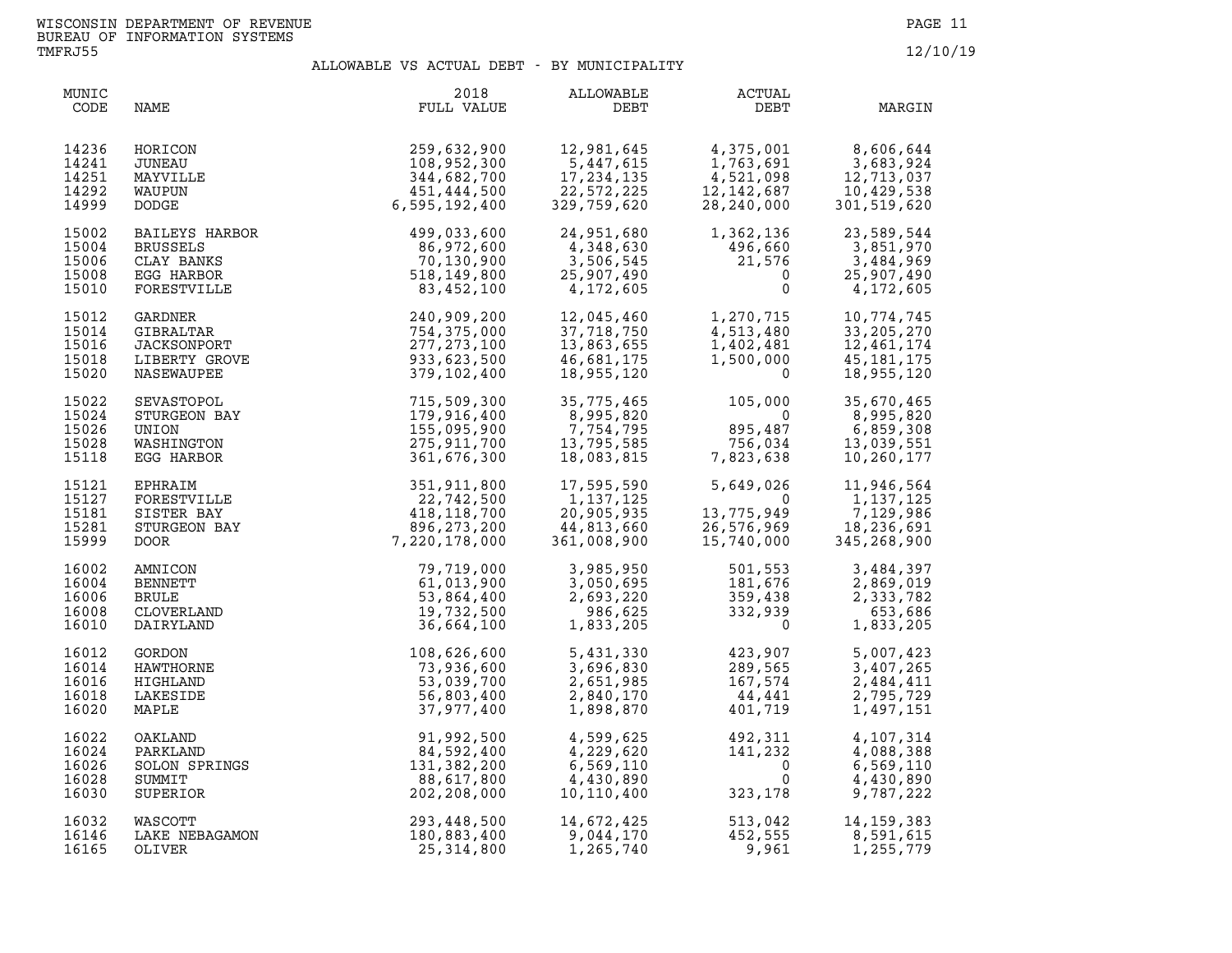| MUNIC<br>CODE                             | NAME                                                        | 2018<br>FULL VALUE                                                                                                                                                                                     | ALLOWABLE<br>DEBT                                                           | ACTUAL<br>DEBT                                                                                  | MARGIN                                                                           |
|-------------------------------------------|-------------------------------------------------------------|--------------------------------------------------------------------------------------------------------------------------------------------------------------------------------------------------------|-----------------------------------------------------------------------------|-------------------------------------------------------------------------------------------------|----------------------------------------------------------------------------------|
| 16171<br>16181                            | POPLAR<br>SOLON SPRINGS                                     | 46,408,700<br>47,310,500                                                                                                                                                                               | 2,320,435<br>2,365,525                                                      | 828,324<br>114,476                                                                              | 1,492,111<br>2,251,049                                                           |
| 16182<br>16281<br>16999<br>17002<br>17004 | SUPERIOR<br>SUPERIOR<br><b>DOUGLAS</b><br>COLFAX<br>DUNN    | $49,668,300$<br>$1,731,399,100$<br>$3,554,603,800$<br>$85,377,300$<br>$101,766$                                                                                                                        | 2,483,415<br>86,569,955<br>177,730,190<br>4,268,865<br>5,088,330            | $44,685$<br>$42,245,046$<br>$28,550,421$<br>$0$<br>$384,426$                                    | 2,438,730<br>44,324,909<br>149, 179, 769<br>4,268,865<br>4,703,904               |
| 17006<br>17008<br>17010<br>17012<br>17014 | EAU GALLE<br>ELK MOUND<br>GRANT<br>HAY RIVER<br>LUCAS       | $101, 766, 600$<br>$79, 568, 900$<br>$133, 553, 500$<br>$40, 838, 500$<br>$61, 395, 400$<br>$57, 959, 200$<br>$242, 035, 900$<br>$45, 172, 400$<br>$40, 871, 400$<br>$17, 160, 300$<br>$202, 767, 400$ |                                                                             | 3,978,445 28,365<br>6,677,675 106,807<br>2,041,925 0<br>3,069,770 0<br>2,897,960 8,698<br>8,698 | 3,950,080<br>6,570,868<br>2,041,925<br>3,069,770<br>2,889,262                    |
| 17016<br>17018<br>17020<br>17022<br>17024 | MENOMONIE<br>NEW HAVEN<br>OTTER CREEK<br>PERU<br>RED CEDAR  |                                                                                                                                                                                                        | 12,101,795<br>12,101,795<br>2,258,620<br>2,043,570<br>858,015<br>10,138,370 | $245,543$<br>0<br>14,466<br>$\begin{smallmatrix}&&&0\0&310\,,574\end{smallmatrix}$              | 11,856,252<br>2,258,620<br>2,029,104<br>858,015<br>9,827,796                     |
| 17026<br>17028<br>17030<br>17032<br>17034 |                                                             | ROCK CREEK<br>SAND CREEK<br>SHERIDAN<br>SHERIDAN<br>SHERMAN<br>SHERMAN<br>SHERMAN<br>TA, 062, 600<br>SPRING BROOK<br>139, 949, 700                                                                     | 3,510,655<br>2, 113, 105<br>2,082,125<br>3,703,130<br>6,997,485             | $\begin{smallmatrix} & & 0\ & & 0\ & & 0\ & & & 0\ & & & 0\ & & & 71,610 \end{smallmatrix}$     | 3,510,655<br>2, 113, 105<br>$\frac{0}{2}$<br>2,082,125<br>3,703,130<br>6,925,875 |
| 17036<br>17038<br>17040<br>17042<br>17044 | STANTON<br>TAINTER<br>TIFFANY<br>WESTON<br>WILSON           | 59,005,100<br>227,731,100<br>42,757,000<br>49,346,600<br>39,835,100                                                                                                                                    | 2,950,255<br>11,386,555<br>2,137,850<br>2,467,330<br>1,991,755              | $\begin{matrix}&&&0\\ &&&0\\ &&&1\\ 170,440\\ 144,491\\ 0\end{matrix}$                          | 2,950,255<br>11,386,555<br>1,967,410<br>2,322,839<br>1,991,755                   |
| 17106<br>17111<br>17116<br>17121<br>17141 | BOYCEVILLE<br>COLFAX<br>DOWNING<br>ELK MOUND<br>KNAPP       | 47,044,700<br>51,908,000<br>10,062,600<br>36,415,900<br>21,863,600                                                                                                                                     |                                                                             | 2,352,235<br>2,595,400<br>503,130<br>1,820,795<br>1,093,180<br>209,051                          | 2,025,417<br>1,213,153<br>503,130<br>1,131,673<br>884,129                        |
| 17176<br>17191<br>17251<br>17999<br>18002 | RIDGELAND<br>WHEELER<br>MENOMONIE<br>DUNN<br>BRIDGE CREEK   | $\begin{array}{r} 14,044,800 \\ 9,416,100 \\ 1,091,541,000 \\ 3,177,568,400 \\ 148,360,600 \end{array}$                                                                                                | 470,805<br>54,577,050<br>158,878,420<br>150,030<br>7,418,030                | $702,240$<br>$470,805$<br>$477,050$<br>$3,878,420$<br>$79,280$<br>$79,280$<br>$1$               | 688,304<br>470,805<br>34,807,050<br>125,469,320<br>7,338,750                     |
| 18004<br>18006<br>18008<br>18010<br>18012 | BRUNSWICK<br>CLEAR CREEK<br>DRAMMEN<br>FAIRCHILD<br>LINCOLN | 175,142,500<br>61,350,800<br>71,039,700<br>30,813,500<br>100,002,100                                                                                                                                   | 8,757,125<br>3,067,540<br>3,551,985<br>1,540,675<br>5,000,105               | $\begin{array}{c} 0 \\ 100,869 \\ 26,935 \\ 157,557 \\ 0 \end{array}$                           | 8,757,125<br>2,966,671<br>3,525,050<br>1,383,118<br>5,000,105                    |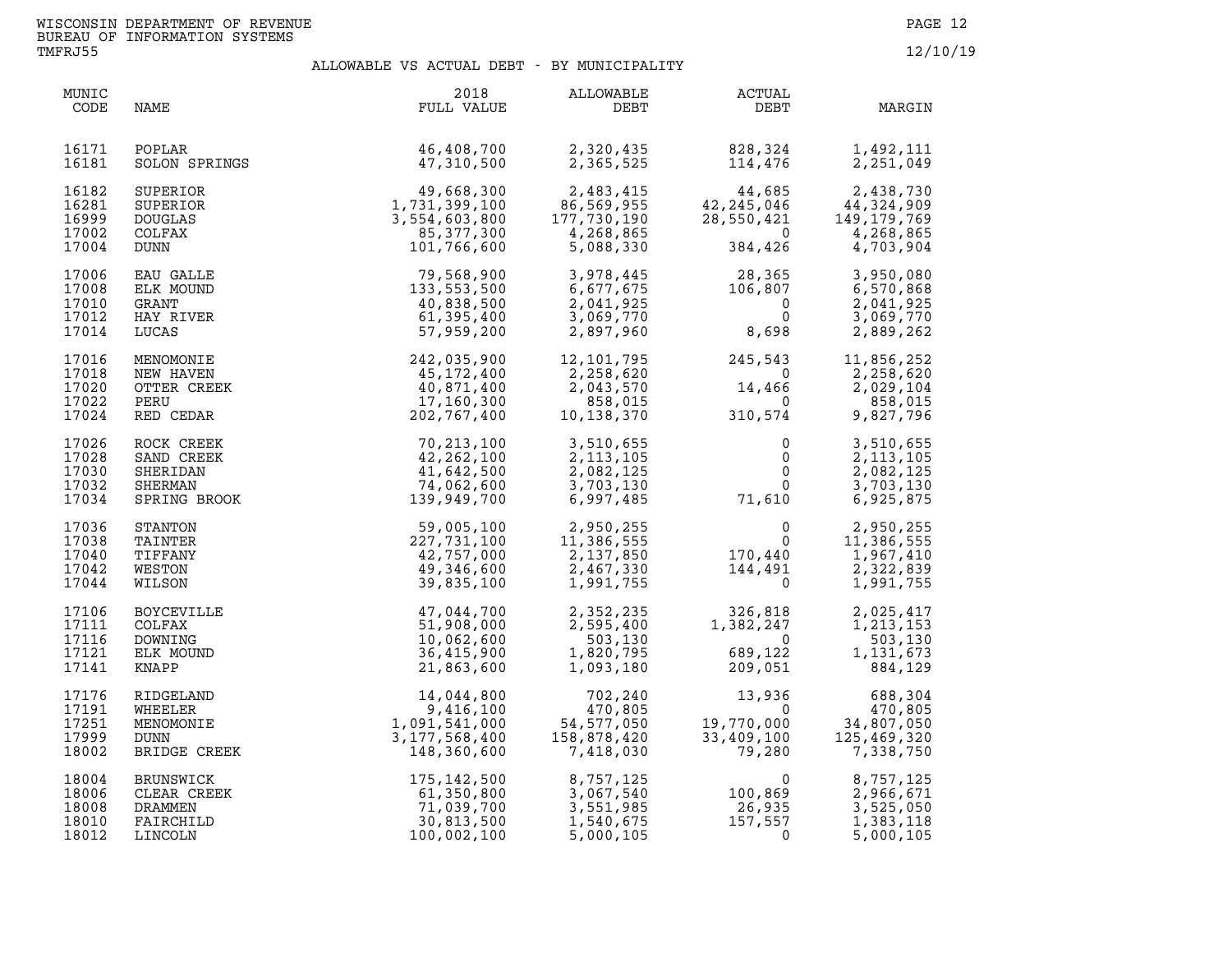| MUNIC<br>CODE                             | NAME                                                            | 2018<br>FULL VALUE                                                                 | ALLOWABLE<br>DEBT                                                              | ACTUAL<br>DEBT                                                                                   | MARGIN                                                            |
|-------------------------------------------|-----------------------------------------------------------------|------------------------------------------------------------------------------------|--------------------------------------------------------------------------------|--------------------------------------------------------------------------------------------------|-------------------------------------------------------------------|
| 18014<br>18016<br>18018<br>18020<br>18022 | LUDINGTON<br>OTTER CREEK<br>PLEASANT VALLEY<br>SEYMOUR<br>UNION | 94,893,000<br>34,723,400<br>379,478,900<br>311,817,200<br>458,317,500              | 4,744,650<br>1,736,170<br>18,973,945<br>15,590,860<br>22,915,875               | $\Omega$<br>$\overline{0}$<br>2,291,225<br>129,025<br>$2, 2, 3, 7, 6$<br>129,025<br>$\mathbf{0}$ | 4,744,650<br>1,736,170<br>16,682,720<br>15,461,835<br>22,915,875  |
| 18024<br>18026<br>18126<br>18127<br>18201 | WASHINGTON<br>WILSON<br>FAIRCHILD<br>FALL CREEK<br>ALTOONA      | 743,208,900<br>34,753,000<br>13,517,100<br>79,500,900<br>682,442,800               | 37,160,445<br>1,737,650<br>675,855<br>3,975,045<br>34, 122, 140                | 0<br>0<br>182,558<br>4,139,895<br>24,138,115                                                     | 37,160,445<br>1,737,650<br>493,297<br>$-164,850$<br>9,984,025     |
| 18202<br>18221<br>18999<br>19002<br>19004 | AUGUSTA<br>EAU CLAIRE<br>EAU CLAIRE<br>AURORA<br>COMMONWEALTH   | $89,933,700$<br>$5,453,961,400$<br>$8,754,801,800$<br>$71,953,500$<br>$49,181,700$ | 4,496,685<br>272,698,070<br>437,740,090<br>3,597,675<br>150,095<br>2,459,085   | $\Omega$<br>127,785,000<br>85,321,360<br>172,160<br>$\Omega$                                     | 4,496,685<br>144,913,070<br>352,418,730<br>3,425,515<br>2,459,085 |
| 19006<br>19008<br>19010<br>19012<br>19014 | FENCE<br>FERN<br>FLORENCE<br>HOMESTEAD<br>LONG LAKE             | 39,197,100<br>48,784,400<br>305,498,100<br>46,065,200<br>41,974,800                | 1,959,855<br>2,439,220<br>15, 274, 905<br>2,303,260<br>2,098,740               | $\mathbf 0$<br>17,883<br>3,475,000<br>35,445<br>120,114                                          | 1,959,855<br>2,421,337<br>11,799,905<br>2,267,815<br>1,978,626    |
| 19016<br>19999<br>20002<br>20004<br>20006 | TIPLER<br>FLORENCE<br>ALTO<br>ASHFORD<br>AUBURN                 | 28,479,000<br>631, 133, 800<br>102,992,400<br>163,085,600<br>242,928,400           | 1,423,950<br>31,556,690<br>5,149,620<br>5,149,620<br>8,154,280<br>12, 146, 420 | 0<br>1,925,000<br>91,705<br>0<br>0                                                               | 1,423,950<br>29,631,690<br>5,057,915<br>8,154,280<br>12,146,420   |
| 20008<br>20010<br>20012<br>20014<br>20016 | <b>BYRON</b><br>CALUMET<br>EDEN<br>ELDORADO<br><b>EMPIRE</b>    | 155,134,700<br>188,461,100<br>109,130,300<br>119,431,500<br>331,478,000            | 7,756,735<br>9,423,055<br>5,456,515<br>5,971,575<br>16,573,900                 | $170,881$<br>$377,730$<br>967,730<br>173,947                                                     | 7,756,735<br>9,252,174<br>5,456,515<br>5,003,845<br>16,399,953    |
| 20018<br>20020<br>20022<br>20024<br>20026 | FOND DU LAC<br>FOREST<br>FRIENDSHIP<br>LAMARTINE<br>MARSHFIELD  | 347,906,900<br>105,481,200<br>172,008,000<br>147,974,800<br>117,111,700            | 17,395,345<br>5,274,060<br>8,600,400<br>7,398,740<br>5,855,585                 | 3,500,849<br>$\Omega$<br>$\Omega$<br>$212,385$ $0$<br>$\mathbf{0}$                               | 13,894,496<br>5,274,060<br>8,600,400<br>7,186,355<br>5,855,585    |
| 20028<br>20030<br>20032<br>20034<br>20036 | METOMEN<br>OAKFIELD<br>OSCEOLA<br>RIPON<br>ROSENDALE            | 65,376,300<br>59,966,800<br>206,440,700<br>109,522,400<br>69,999,200               | 3,268,815<br>2,998,340<br>10,322,035<br>5,476,120<br>3,499,960                 | $197, 204$ <sup>0</sup><br>720,000<br>$\Omega$                                                   | 3,071,611<br>2,998,340<br>10,322,035<br>4,756,120<br>3,499,960    |
| 20038<br>20040<br>20042                   | SPRINGVALE<br>TAYCHEEDAH<br>WAUPUN                              | 58,207,500<br>505,614,900<br>124,998,300                                           | 2,910,375<br>25,280,745<br>6,249,915                                           | 10,000<br>94,001<br>$\Omega$                                                                     | 2,900,375<br>25, 186, 744<br>6,249,915                            |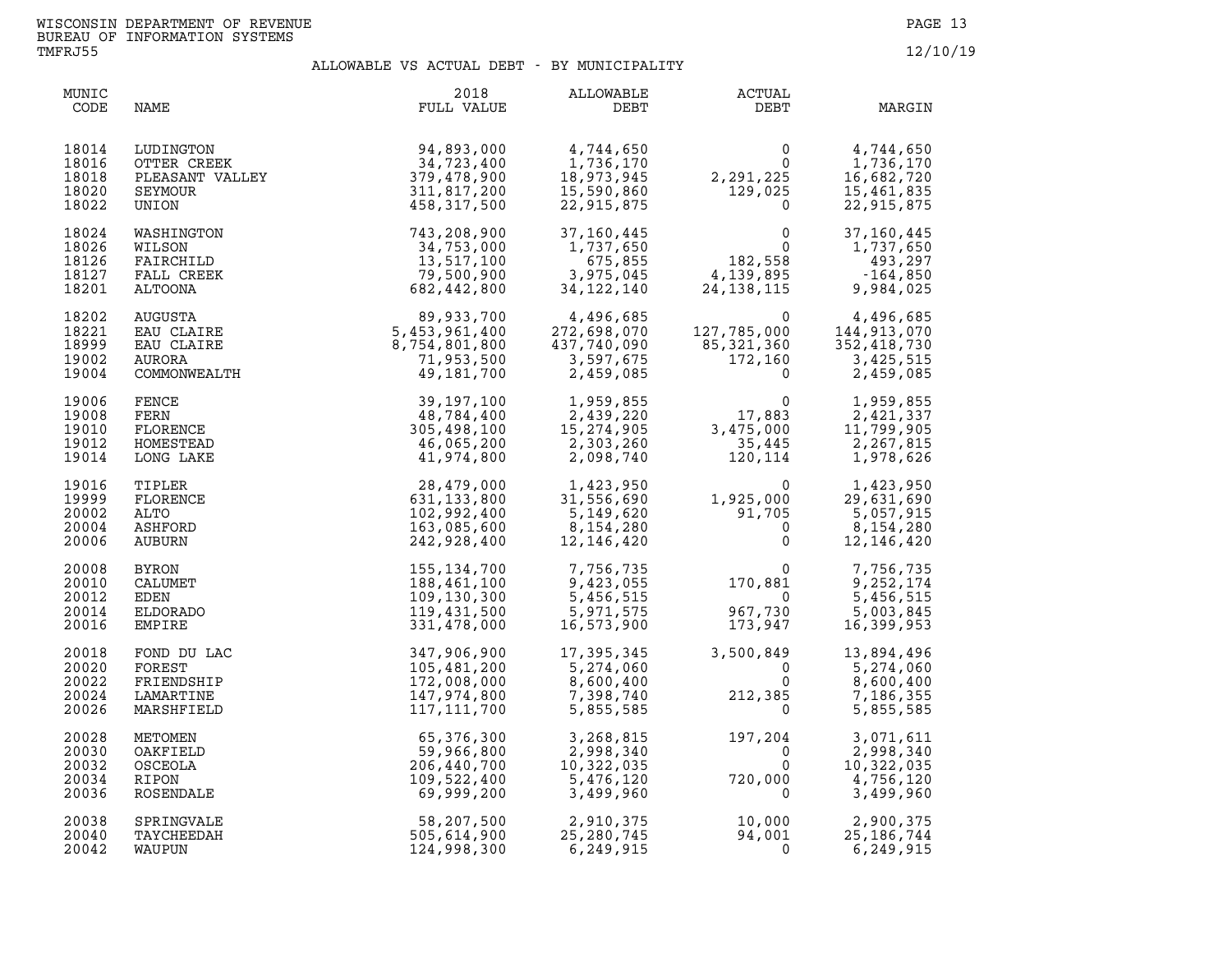| MUNIC<br>CODE                             | NAME                                                                     | 2018<br>FULL VALUE                                                                                                             | ALLOWABLE<br>DEBT                                              | <b>ACTUAL</b><br>DEBT                                                   | MARGIN                                                                                                   |
|-------------------------------------------|--------------------------------------------------------------------------|--------------------------------------------------------------------------------------------------------------------------------|----------------------------------------------------------------|-------------------------------------------------------------------------|----------------------------------------------------------------------------------------------------------|
| 20106<br>20111                            | BRANDON<br>CAMPBELLSPORT                                                 | $43,447,900$<br>$111,229,200$<br>111,229,200                                                                                   | 2,172,395<br>5,561,460                                         | 139,091<br>3,705.473                                                    | 2,033,304<br>1,855,987                                                                                   |
| 20121<br>20126<br>20151<br>20161<br>20165 | OAKFIELD                                                                 | EDEN 48,289,800<br>FAIRWATER 20,997,100<br>MOUNT CALVARY 33,797,800<br>NORTH FOND DU LAC 200,262,500<br>OAKFIELD<br>60,968,500 | 2,414,490<br>1,049,855<br>1,689,890<br>10,013,125<br>3,048,425 | 1,069,020<br>56,893<br>375,000<br>5,166,026<br>1,007,138                | 1,345,470<br>992,962<br>1,314,890<br>4,847,099<br>2,041,287                                              |
| 20176<br>20181<br>20226<br>20276<br>20999 | ROSENDALE<br>SAINT CLOUD<br>FOND DU LAC<br>RIPON<br>FOND DU LAC          | $64,416,700$ $28,515,000$ $2,894,535,500$ $468,246,200$ $7,689,891,400$                                                        | 3,220,835<br>1,425,750<br>144,726<br>23,412,310<br>384,494,570 | 0<br>110, 419<br>82, 780, 002<br>12, 939, 485<br>59, 108, 630           | 3,220,835<br>$419,110$<br>$82,780,002$<br>$12,939,485$<br>$59,108,630$<br>$325,385,940$<br>$325,385,940$ |
| 21002<br>21004<br>21006<br>21008<br>21010 | ARMSTRONG CREEK<br>BLACKWELL<br>CASWELL<br>CASWELL<br>'REFDON<br>'REFDON | 41,041,700<br>39,120,900<br>42,813,000<br>22,946,200<br>11,401,400                                                             | 2,052,085<br>1,956,045<br>2,140,650<br>1,147,310<br>570,070    | $\begin{smallmatrix}&&&0\94\, ,\,020\124\, ,\,000\0\0\end{smallmatrix}$ | 2,052,085<br>1,862,025<br>2,016,650<br>1,147,310<br>570,070                                              |
| 21012<br>21014<br>21016<br>21018<br>21020 | FREEDOM<br>HILES<br>LAONA<br>LINCOLN                                     | 56,885,600<br>79,654,200<br>143,579,200<br>109,956,900<br>190,129,300                                                          | 2,844,280<br>3,982,710<br>7,178,960<br>5,497,845<br>9,506,465  | $49,309$<br>0<br>$102,158$<br>232,148<br>0<br>158<br>148<br>0           | 2,794,971<br>3,982,710<br>7,076,802<br>5,265,697<br>9,506,465                                            |
| 21022<br>21024<br>21026<br>21028<br>21211 | NASHVILLE<br>POPPLE RIVER<br>ROSS<br>WABENO<br>CRANDON                   | 211,406,400<br>11,765,500<br>14,005,100<br>82,841,300<br>99,021,400                                                            | 10,570,320<br>588,275<br>700,255<br>4,142,065<br>4,951,070     | $401,300$<br>0<br>0<br>0<br>758,483                                     | 10,169,020<br>588,275<br>700,255<br>4,142,065<br>4,192,587                                               |
| 21999<br>22002<br>22004<br>22006<br>22008 | FOREST<br><b>BEETOWN</b><br>BLOOMINGTON<br><b>BOSCOBEL</b><br>CASSVILLE  | $1,156,568,100$<br>$52,823,900$<br>$32,032,500$<br>$24,851,600$<br>$30,643,000$                                                | 57,828,405<br>2,641,195<br>1,601,625<br>1,242,580<br>1,532,150 | 191,750<br>$\overline{0}$<br>120,000<br>120,000<br>15,000<br>76,220     | 57,636,655<br>2,641,195<br>1,481,625<br>1,227,580<br>1,455,930                                           |
| 22010<br>22012<br>22014<br>22016<br>22018 | CASTLE ROCK<br>CLIFTON<br>ELLENBORO<br>FENNIMORE<br><b>GLEN HAVEN</b>    | 19,539,800<br>33,182,600<br>43,943,400<br>33,091,100<br>26,793,800                                                             | 976,990<br>1,659,130<br>2,197,170<br>1,654,555<br>1,339,690    | $\mathbf 0$<br>$\frac{39,981}{36,505}$<br>36,585<br>36,296<br>80,000    | 976,990<br>1,619,149<br>2,160,585<br>1,618,259<br>1,259,690                                              |
| 22020<br>22022<br>22024<br>22026<br>22028 | HARRISON<br>HAZEL GREEN<br>HICKORY GROVE<br>JAMESTOWN<br>LIBERTY         | 48, 245, 200<br>72,276,400<br>34,527,200<br>205,656,700<br>40,698,700                                                          | 2,412,260<br>3,613,820<br>1,726,360<br>10,282,835<br>2,034,935 | $449, 274 \ 0 \ 117, 668 \ 166, 000 \ 24, 697$                          | 1,962,986<br>3,613,820<br>1,608,692<br>10, 116, 835<br>2,010,238                                         |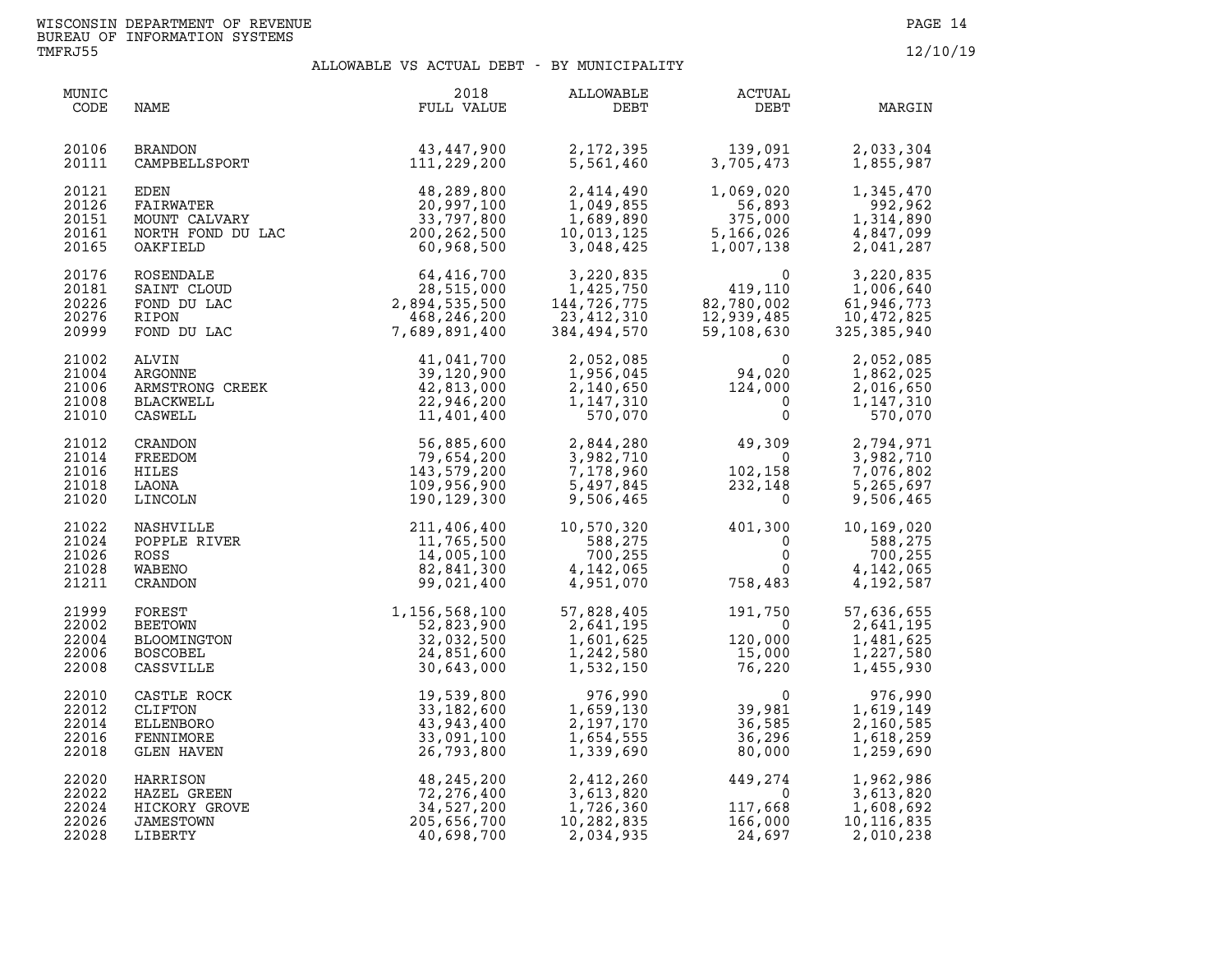| MUNIC<br>CODE                             | NAME                                                                 | 2018<br>FULL VALUE                                                                                                                    | ALLOWABLE<br>DEBT                                                                                                 | ACTUAL<br>DEBT                                                                                                                                                                                 | MARGIN                                                             |
|-------------------------------------------|----------------------------------------------------------------------|---------------------------------------------------------------------------------------------------------------------------------------|-------------------------------------------------------------------------------------------------------------------|------------------------------------------------------------------------------------------------------------------------------------------------------------------------------------------------|--------------------------------------------------------------------|
| 22030<br>22032<br>22034<br>22036<br>22038 | LITTLE GRANT<br>MARION<br>MILLVILLE<br>MUNT HOPE<br>MOUNT HOPE       | 51,306,200<br>26,735,600<br>33,551,400<br>11,808,100<br>21,753,500                                                                    | 2,565,310<br>1,336,780<br>1,677,570<br>590,405<br>1,087,675                                                       | $135,000$<br>0<br>393,173<br>37,154<br>36,743                                                                                                                                                  | 2,430,310<br>1,336,780<br>1,284,397<br>553,251<br>1,050,932        |
| 22040<br>22042<br>22044<br>22046<br>22048 | MOUNT IDA<br>MUSCODA<br>NORTH LANCASTER<br>PARIS<br>PATCH GROVE      | 33,496,900<br>50,069,400<br>48, 114, 700<br>63, 344, 300<br>23,128,900                                                                |                                                                                                                   | $\begin{array}{llll} 1,674,845 & 160,786 \\ 2,503,470 & 0 \\ 2,405,735 & 61,254 \\ 3,167,215 & 123,035 \\ 1,156,445 & 123,003 \end{array}$                                                     | 1,514,059<br>2,503,470<br>2,344,481<br>3,044,180<br>1,033,442      |
| 22050<br>22052<br>22054<br>22056<br>22058 |                                                                      | PLATTEVILLE 132,032,500<br>POTOSI 66,535,100<br>SMELSER 66,712,900<br>SOUTH LANCASTER 60,707,800<br>WATERLOO 49,088,700               |                                                                                                                   |                                                                                                                                                                                                |                                                                    |
| 22060<br>22062<br>22064<br>22066<br>22106 | WATTERSTOWN<br>WINGVILLE<br>WOODMAN<br>WYALUSING<br>BAGLEY           | 28,460,600<br>29,777,600<br>16,838,500<br>32,137,700<br>23,975,900                                                                    |                                                                                                                   | $\begin{array}{llll} 1,423,030 & 0 \\ 1,488,880 & 226,531 \\ 841,925 & 163,566 \\ 1,606,885 & 0 \\ 1,198,795 & 23,325 \end{array}$                                                             | 1,423,030<br>1,262,349<br>678,359<br>1,606,885<br>1,175,470        |
| 22107<br>22108<br>22111<br>22116<br>22136 | BLOOMINGTON<br>BLUE RIVER<br>CASSVILLE<br>DICKEYVILLE<br>HAZEL GREEN | 28,136,100<br>14,311,600<br>48,098,900<br>64,660,300<br>58,584,500                                                                    |                                                                                                                   | $\begin{array}{llll} 1,406,805 & 52,294 \\ 715,580 & 0 \\ 2,404,945 & 137,702 \\ 3,233,015 & 885,785 \\ 2,929,225 & 449,319 \end{array}$                                                       | 1,354,511<br>715,580<br>2,267,243<br>2,347,230<br>2,479,906        |
| 22147<br>22151<br>22152<br>22153<br>22171 | LIVINGSTON<br>MONTFORT<br>MOUNT HOPE<br>MUSCODA<br>PATCH GROVE       | 30,166,400<br>35,715,900<br>7,378,700<br>77,614,300<br>8,287,700                                                                      |                                                                                                                   | $\begin{array}{cccc} 1,508,320 & 670,055 & 838,265 \\ 1,785,795 & 1,072,233 & 713,562 \\ 368,935 & 24,499 & 344,436 \\ 3,880,715 & 1,245,000 & 2,635,715 \\ 414,385 & 0 & 414,385 \end{array}$ |                                                                    |
| 22172<br>22186<br>22191<br>22206<br>22211 | POTOSI<br>TENNYSON<br>WOODMAN<br><b>BOSCOBEL</b><br>CUBA CITY        | 35,497,700<br>18,031,000<br>4,024,100<br>124,685,600<br>129,721,900                                                                   | 201,205<br>234,280<br>486,095<br>6,234,280<br>6,486,095                                                           | 1,774,885 91,487 1,683,398<br>901,550 306,935 594,615<br>$1,479,028$<br>1,578,044                                                                                                              | 201,205<br>4,755,252<br>4,908,051                                  |
| 22226<br>22246<br>22271<br>22999<br>23002 | FENNIMORE<br>LANCASTER<br>PLATTEVILLE<br>GRANT<br>ADAMS              | 116, 896, 300<br>251, 701, 400<br>694, 228, 000<br>3, 281, 016, 900<br>54, 038, 900<br>111, 141, 900<br>127, 477, 400<br>67, 371, 100 | 5,844,815<br>12,585,070<br>34,711,400<br>$\begin{array}{c}\n\vdots \\ 1\n\end{array}$<br>164,050,845<br>2,701,945 | 2,327,000<br>7,962,596<br>2,327,000<br>7,962,596<br>21,585,414<br>13,585,000<br>83,195                                                                                                         | 3,517,815<br>4,622,474<br>13, 125, 986<br>150,465,845<br>2,618,750 |
| 23004<br>23006<br>23008                   | ALBANY<br>BROOKLYN<br>CADIZ                                          |                                                                                                                                       |                                                                                                                   |                                                                                                                                                                                                | 5,420,476<br>5,806,296<br>3,229,081                                |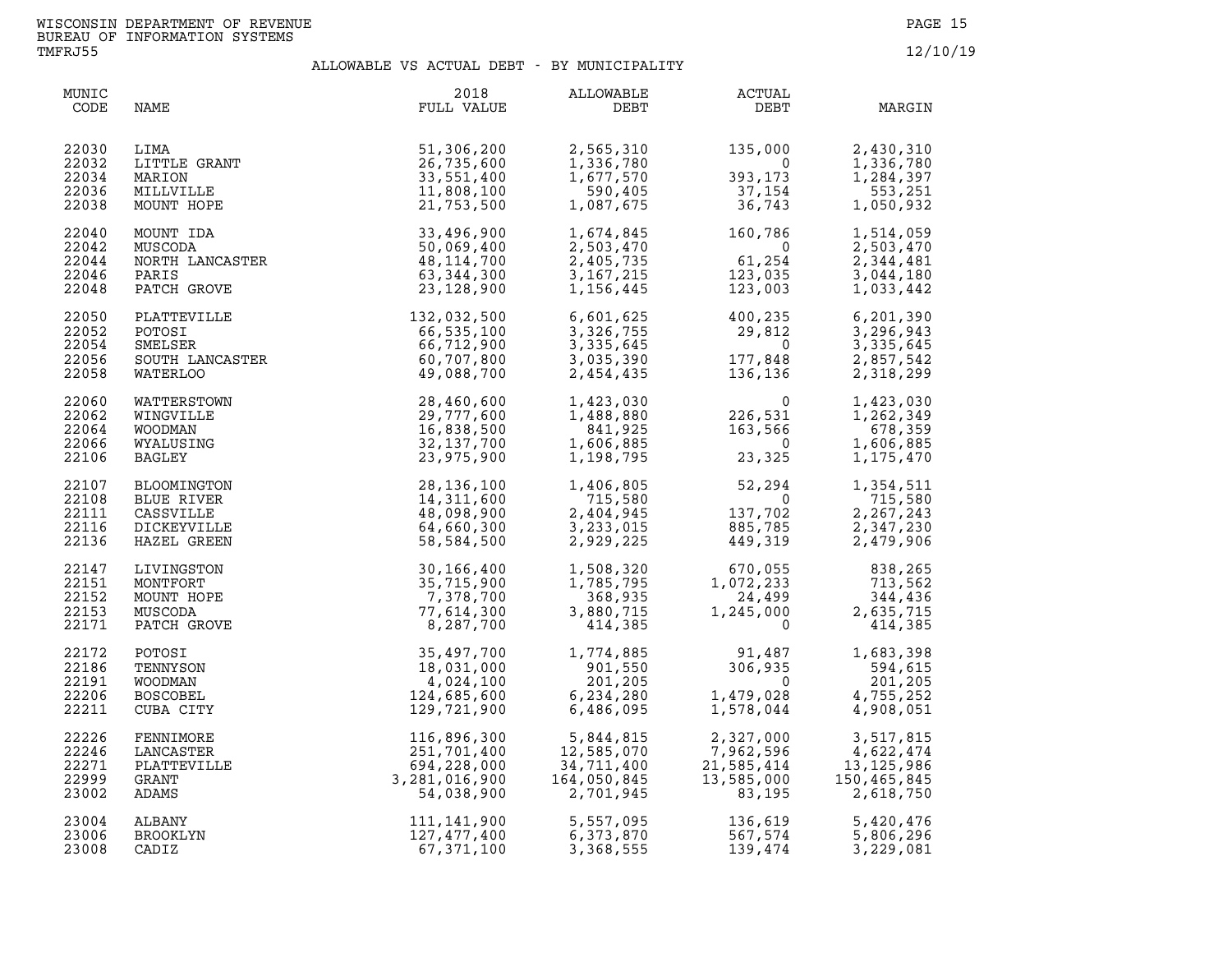| MUNIC<br>CODE                             | NAME                                                                           | 2018<br>FULL VALUE                                                                 | ALLOWABLE<br>DEBT                                                 | <b>ACTUAL</b><br>DEBT                                                                              | MARGIN                                                                                         |
|-------------------------------------------|--------------------------------------------------------------------------------|------------------------------------------------------------------------------------|-------------------------------------------------------------------|----------------------------------------------------------------------------------------------------|------------------------------------------------------------------------------------------------|
| 23010<br>23012                            | CLARNO<br>DECATUR                                                              | 98,386,300<br>152,101,100                                                          | 4,919,315<br>7,605,055                                            | $\mathbf 0$<br>$\Omega$                                                                            | 4,919,315<br>7,605,055                                                                         |
| 23014<br>23016<br>23018<br>23020<br>23022 | <b>EXETER</b><br><b>JEFFERSON</b><br><b>JORDAN</b><br>MONROE<br>MOUNT PLEASANT | 225,306,500<br>91,940,900<br>65,090,100<br>115,179,800<br>60,242,200               | 11,265,325<br>4,597,045<br>3,254,505<br>5,758,990<br>3,012,110    | 122,636<br>118,503<br>$\begin{smallmatrix} 118,503\ 18,968\ 18,968\ 0 \end{smallmatrix}$<br>53,111 | 11, 142, 689<br>4,478,542<br>3,235,537<br>5,758,990<br>2,958,999                               |
| 23024<br>23026<br>23028<br>23030<br>23032 | NEW GLARUS<br>SPRING GROVE<br>SYLVESTER<br>WASHINGTON<br>YORK                  | 167,418,500<br>86,623,600<br>117,235,700<br>79,740,000<br>109,505,600              | 8,370,925<br>4,331,180<br>5,861,785<br>3,987,000<br>5,475,280     | 2,067,367<br>$\Omega$                                                                              | 6,303,558<br>$\frac{0}{0}$<br>4,331,180<br>5,861,785<br>$13,763,446$ -9,776,446<br>0 5,475,280 |
| 23101<br>23109<br>23110<br>23151<br>23161 | ALBANY<br>BROOKLYN<br>BROWNTOWN<br>MONTICELLO<br>NEW GLARUS                    | 54,630,500<br>102,107,100<br>13,684,700<br>84,749,000<br>197,803,900               | 2,731,525<br>5,105,355<br>684,235<br>4,237,450<br>9,890,195       | 1,831,738<br>2,468,431<br>$\overline{0}$<br>2,129,620<br>5,130,849                                 | 899,787<br>2,636,924<br>684,235<br>2,107,830<br>4,759,346                                      |
| 23206<br>23251<br>23999<br>24002<br>24004 | <b>BRODHEAD</b><br>MONROE<br>GREEN<br>BERLIN<br>BROOKLYN                       | 176,408,300<br>739,875,800<br>3,056,444,700<br>109,824,100<br>475,614,100          | 8,820,415<br>36,993,790<br>152,822,235<br>5,491,205<br>23,780,705 | 3,139,504<br>20,769,618<br>26,140,000<br>0<br>327,700                                              | 5,680,911<br>5,680,911<br>16,224,172<br>126,682,235<br>5,491,205<br>23,453,005                 |
| 24006<br>24008<br>24010<br>24012<br>24014 | GREEN LAKE<br>KINGSTON<br>MACKFORD<br>MANCHESTER<br>MARQUETTE                  | 439,818,400<br>53,846,600<br>53,992,600<br>67,147,200<br>77,493,700                | 21,990,920<br>2,692,330<br>2,699,630<br>3,357,360<br>3,874,685    | $\begin{smallmatrix}&&&0\0&1&71\0&\phantom-0\0&370,926\end{smallmatrix}$                           | 21,990,920<br>2,384,159<br>2,699,630<br>3,357,360<br>3,503,759                                 |
| 24016<br>24018<br>24020<br>24141<br>24154 | PRINCETON<br>SAINT MARIE<br>SENECA<br>KINGSTON<br>MARQUETTE                    | 312,024,200<br>36,544,800<br>34,058,500<br>15,937,800<br>16,241,000                | 15,601,210<br>1,827,240<br>1,702,925<br>796,890<br>812,050        | $\Omega$<br>193,094<br>$\overline{0}$<br>198,929<br>62,000                                         | 15,601,210<br>1,634,146<br>1,702,925<br>597,961<br>750,050                                     |
| 24206<br>24231<br>24251<br>24271<br>24999 | <b>BERLIN</b><br>GREEN LAKE<br>MARKESAN<br>PRINCETON<br>GREEN LAKE             | 271, 219, 000<br>233, 457, 200<br>70, 521, 500<br>50, 220, 900<br>2, 304, 736, 900 | 13,560,950<br>11,672,860<br>3,526,075<br>2,511,045<br>115,236,845 | 4, 145, 176<br>5,865,484<br>1,735,129<br>664,664<br>14,125,000                                     | 9,415,774<br>5,807,376<br>1,790,946<br>1,846,381<br>101, 111, 845                              |
| 25002<br>25004<br>25006<br>25008<br>25010 | ARENA<br>BRIGHAM<br>CLYDE<br>DODGEVILLE<br>EDEN                                | 158,391,800<br>125,118,900<br>48,442,500<br>202,400,100<br>37,086,700              | 7,919,590<br>6, 255, 945<br>2,422,125<br>10,120,005<br>1,854,335  | 272,702<br>73,746<br>117,015<br>105,888<br>117,015<br>105,888<br>$\overline{0}$                    | 7,646,888<br>6,182,199<br>2,305,110<br>10,014,117<br>1,854,335                                 |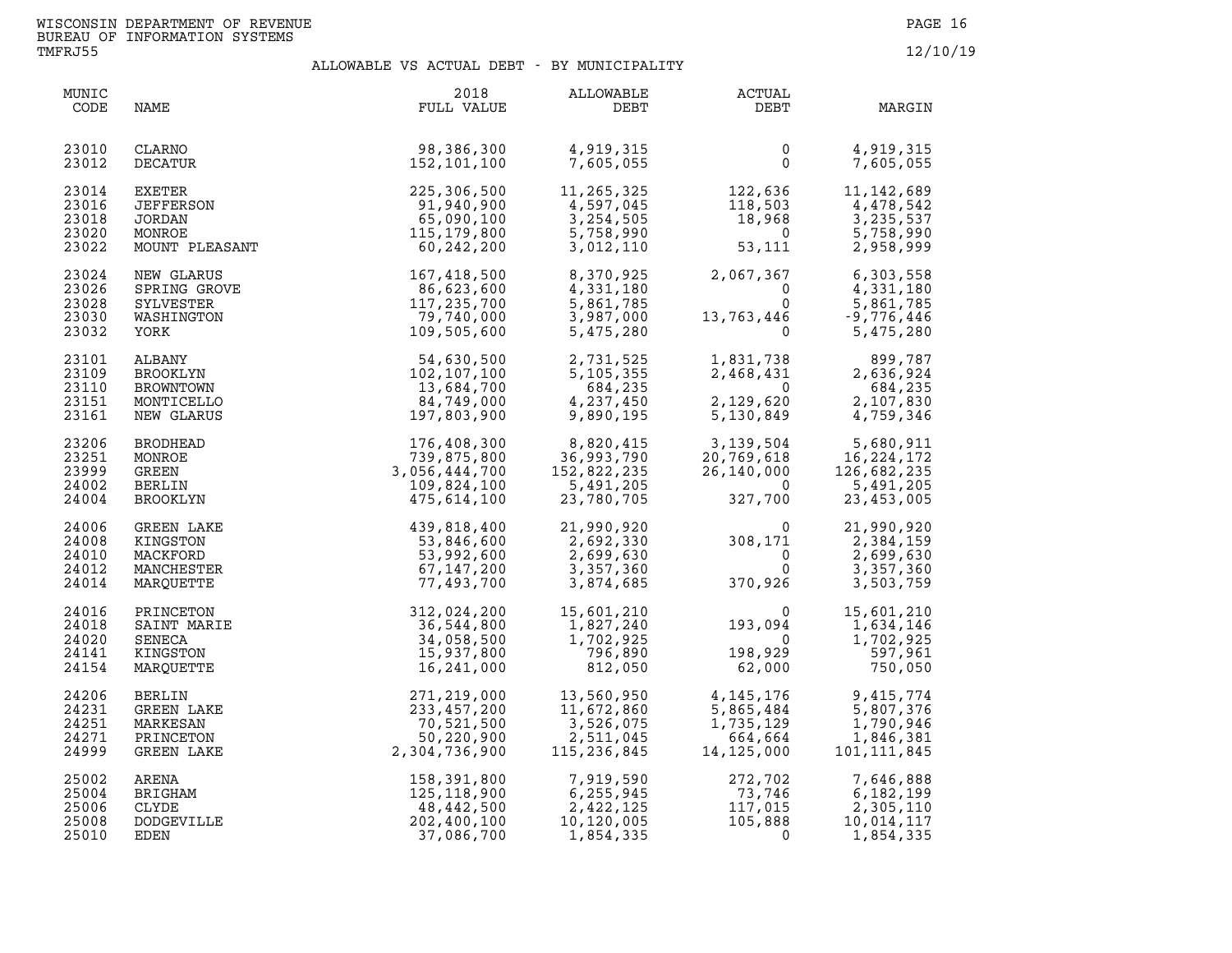| MUNIC<br>CODE                             | NAME                                                              | 2018<br>FULL VALUE                                                    | ALLOWABLE<br>DEBT                                                                                                                                                                                                                                                                                                                        | <b>ACTUAL</b><br>DEBT                                                                                                                                                                                 | MARGIN                                                          |
|-------------------------------------------|-------------------------------------------------------------------|-----------------------------------------------------------------------|------------------------------------------------------------------------------------------------------------------------------------------------------------------------------------------------------------------------------------------------------------------------------------------------------------------------------------------|-------------------------------------------------------------------------------------------------------------------------------------------------------------------------------------------------------|-----------------------------------------------------------------|
| 25012<br>25014<br>25016<br>25018<br>25020 | HIGHLAND<br>LINDEN<br>MIFFLIN<br>MINERAL POINT<br>MOSCOW          | 67,909,900<br>57,901,700<br>39,589,700<br>89,053,900<br>59,541,600    | 3,395,495<br>2,895,085<br>1,979,485<br>4,452,695<br>2,977,080                                                                                                                                                                                                                                                                            | $\begin{array}{c} 0 \ 40,994 \ 5,830 \ 246,567 \ 900,000 \end{array}$                                                                                                                                 | 3,395,495<br>2,854,091<br>1,973,655<br>4,206,128<br>2,077,080   |
| 25022<br>25024<br>25026<br>25028<br>25101 | PULASKI<br>RIDGEWAY<br>WALDWICK<br>WYOMING<br>ARENA               | 35,782,300<br>66,868,800<br>44,922,500<br>96,845,600<br>47,833,600    | 1,789,115<br>3,343,440<br>2,246,125<br>4,842,280<br>2,391,680                                                                                                                                                                                                                                                                            | $\begin{smallmatrix} 40,344\ 123,100\ 0\ 50,000\ 518,842 \end{smallmatrix}$                                                                                                                           | 1,748,771<br>3,220,340<br>2, 246, 125<br>4,792,280<br>1,872,838 |
| 25102<br>25106<br>25111<br>25136<br>25137 | AVOCA<br>BARNEVELD<br>COBB<br>HIGHLAND<br>HOLLANDALE              | 17,807,300<br>133,999,500<br>26,028,100<br>39,196,300<br>13,987,200   | 890,365<br>6,699,975<br>1,301,405<br>1,959,815<br>699,360                                                                                                                                                                                                                                                                                | $324, 343$<br>$1, 921, 366$<br>$483, 089$<br>$772, 701$<br>$40, 041$                                                                                                                                  | 566,022<br>4,778,609<br>818,316<br>1,187,114<br>659,319         |
| 25146<br>25176<br>25177<br>25216<br>25251 | LINDEN<br>REWEY<br>RIDGEWAY<br><b>DODGEVILLE</b><br>MINERAL POINT | 386,225,000<br>207,712,800                                            | $18,764,900$<br>$8,309,900$<br>$34,935,000$<br>$36,245$<br>$34,935,000$<br>$1,746,750$<br>$19,311,250$<br>$207,712,900$<br>$10,385,640$<br>10,385,640                                                                                                                                                                                    | $\begin{array}{llllll} 938,245 & 630,540 & 307,705 \\ 415,495 & 64,062 & 351,433 \\ 746,750 & 1,314,612 & 432,138 \\ 311,250 & 2,695,377 & 16,615,873 \\ 385,640 & 2,115,930 & 8,269,710 \end{array}$ |                                                                 |
| 25999<br>26002<br>26004<br>26006<br>26008 | IOWA<br>ANDERSON<br>CAREY<br>GURNEY<br>KIMBALL                    | 2,088,959,000<br>17,031,100<br>21,001,200<br>15,116,700<br>45,448,100 | $\begin{array}{llll} 104, 447, 950 & & 1, 210, \\ 851, 555 & & \\ 1, 050, 060 & & 92, \\ 755, 835 & & 46, \\ 2, 272, 405 & & & 64, \end{array}$                                                                                                                                                                                          | $\begin{array}{cc} 1,210,000 & 103\,, \cr & 92,467 & \\ 46,470 & \\ 64,884 & 2\,, \end{array}$                                                                                                        | 103, 237, 950<br>851,555<br>957,593<br>709,365<br>2,207,521     |
| 26010<br>26012<br>26014<br>26016<br>26018 | KNIGHT<br>MERCER<br>OMA<br>PENCE<br>SAXON                         | 22,269,400<br>449,849,200<br>114,492,400<br>17,385,000<br>26,327,700  | $\begin{array}{cccc} 1,113\,,470 & \phantom{00} & 68\,,470 & \phantom{00} & 1,045\,,000 \\ 22,492\,,460 & \phantom{00} & 32\,,385 & \phantom{0} & 22\,,460\,,075 \\ 5,724\,,620 & \phantom{00} & 0 & \phantom{0} & 5\,,724\,,620 \\ 869\,,250 & \phantom{00} & 154\,,298 & \phantom{0} & 714\,,952 \\ 1,316\,,385 & \phantom{00} & 270\$ |                                                                                                                                                                                                       |                                                                 |
| 26020<br>26236<br>26251<br>26999<br>27002 | SHERMAN<br>HURLEY<br>MONTREAL<br>IRON<br>ADAMS                    | 60,672,000<br>33,350,500<br>956,819,500<br>160,479,800                | 133,876,200 6,693,810<br>$\begin{array}{c} 3,033,600\ 1,667,525\ 47,840,975\ 8,023,990 \end{array}$<br>1,667,525<br>47,840,975                                                                                                                                                                                                           | $145,500$<br>$671,748$<br>$975,308$<br>$7,160,276$<br>7,160,276                                                                                                                                       | 6,548,310<br>2,361,852<br>692,217<br>40,680,699<br>8,023,990    |
| 27004<br>27006<br>27008<br>27010<br>27012 | ALBION<br>ALMA<br>BEAR BLUFF<br><b>BROCKWAY</b><br>CITY POINT     | 106,732,600<br>122,526,200<br>30,866,600<br>107,820,900<br>33,874,800 | 5,336,630<br>6, 126, 310<br>1,543,330<br>5,391,045<br>1,693,740                                                                                                                                                                                                                                                                          | $\begin{smallmatrix}0&&&0\0&&&0\0&0&0\0&&&0\end{smallmatrix}$<br>$\overline{0}$                                                                                                                       | 5,336,630<br>6,126,310<br>1,543,330<br>5, 374, 233<br>1,693,740 |
| 27014<br>27016<br>27018                   | CLEVELAND<br>CURRAN<br>FRANKLIN                                   | 45,462,800<br>111,933,000<br>42,977,500                               | 2, 273, 140<br>5,596,650<br>2,148,875                                                                                                                                                                                                                                                                                                    | $217,839$<br>$14,842$<br>0                                                                                                                                                                            | 2,055,301<br>5,581,808<br>2,148,875                             |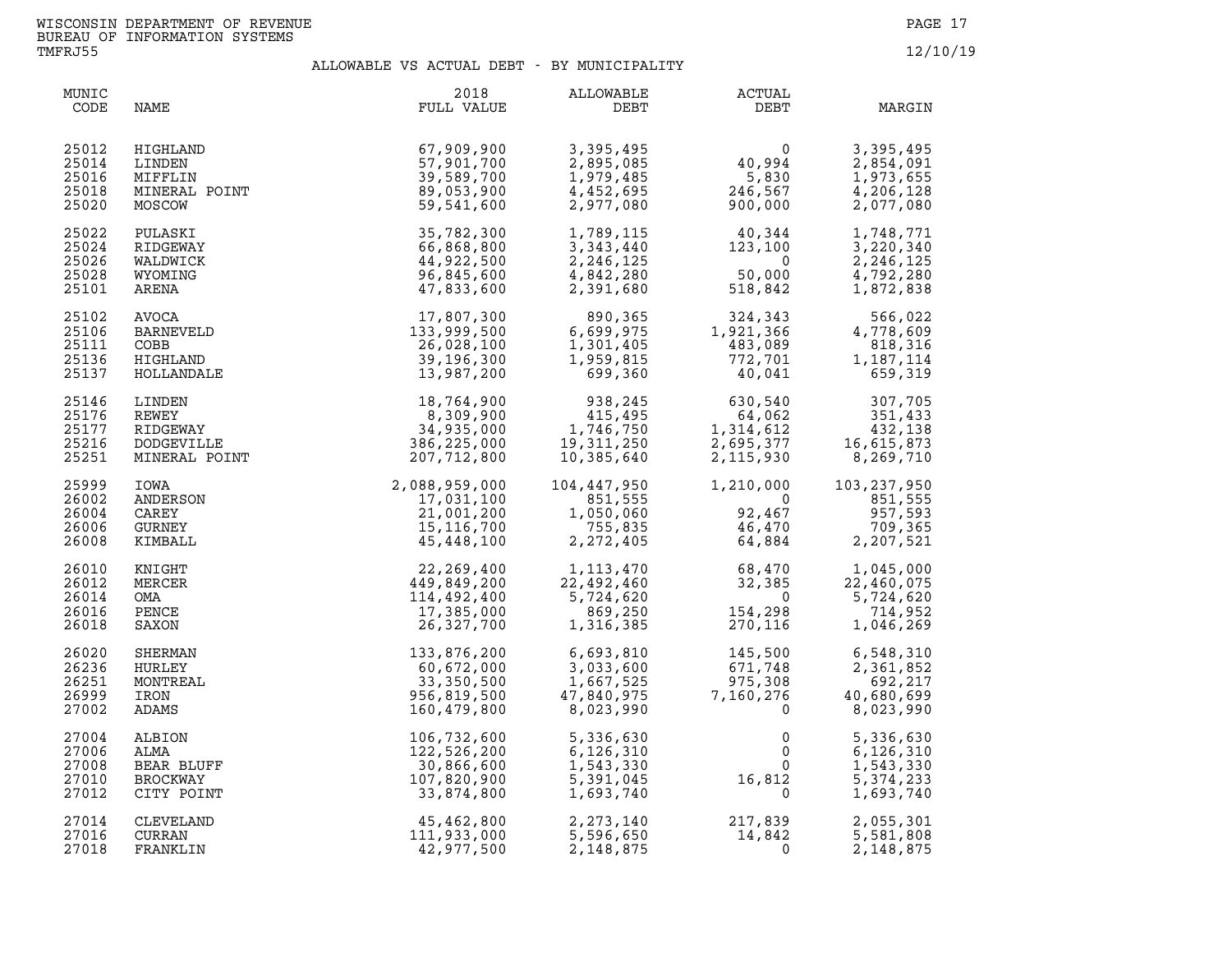| MUNIC<br>CODE                             | NAME                                                                                                 | 2018<br>FULL VALUE                                                        | ALLOWABLE<br>DEBT                                                     | ACTUAL<br>DEBT                                                                                      | MARGIN                                                           |
|-------------------------------------------|------------------------------------------------------------------------------------------------------|---------------------------------------------------------------------------|-----------------------------------------------------------------------|-----------------------------------------------------------------------------------------------------|------------------------------------------------------------------|
| 27020<br>27022                            | GARDEN VALLEY<br>GARFIELD                                                                            | 37,752,200<br>54, 227, 800                                                | 1,887,610<br>2,711,390                                                | $\begin{array}{c} 0 \ 657,617 \end{array}$                                                          | 1,887,610<br>2,053,773                                           |
| 27024<br>27026<br>27028<br>27030<br>27032 | HIXTON<br>IRVING<br>KNAPP<br>KOMENSKY<br>MANCHESTER                                                  | 49,585,400<br>68,256,800<br>49,272,500<br>10,718,900<br>74,301,100        | 2,479,270<br>3,412,840<br>2,463,625<br>535,945<br>3,715,055           | $\begin{smallmatrix}&&&0\0&&&0\0&100\,69\,446\0\end{smallmatrix}$                                   | 2,479,270<br>3,412,840<br>2,363,625<br>466,499<br>3,715,055      |
| 27034<br>27036<br>27038<br>27040<br>27042 | MELROSE<br>MILLSTON<br>NORTH BEND<br>NORTHFIELD<br>SPRINGFIELD                                       | 41, 417, 000<br>16,421,500<br>42,323,800<br>49,973,100<br>62,296,400      | 2,070,850<br>821,075<br>2,116,190<br>2,498,655<br>3,114,820           | $223,585$<br>0<br>$\begin{smallmatrix} 0 \\ 23,396 \end{smallmatrix}$<br>116,757<br>90,690          | 1,847,265<br>821,075<br>2,092,794<br>2,381,898<br>3,024,130      |
| 27101<br>27136<br>27151<br>27152<br>27186 | ALMA CENTER<br>HIXTON<br>MELROSE<br>MERRILLAN<br>TAYLOR                                              | 18,988,000<br>29,599,300<br>23,074,100<br>21,714,200<br>14,161,800        | 949,400<br>1,479,965<br>1,153,705<br>1,085,710<br>708,090             | 456,050<br>677,968<br>0<br>$677,968$<br>595,435<br>595,435                                          | 493,350<br>801,997<br>1,153,705<br>490,275<br>708,090            |
| 27206<br>27999<br>28002<br>28004<br>28006 | BLACK RIVER FALLS<br>JACKSON<br>AZTALAN 141,649,900<br>COLD SPRING 77,293,300<br>CONCORD 190,784,800 |                                                                           | 11,930,905<br>83,268,810<br>7,082,495<br>3,864,665<br>9,539,240       | 2,328,827<br>3,223,017<br>3,223,017<br>51,250<br>0<br>242,857                                       | 9,602,078<br>80,045,793<br>7,031,245<br>3,864,665<br>9,296,383   |
| 28008<br>28010<br>28012<br>28014<br>28016 | FARMINGTON<br>HEBRON<br>IXONIA<br>JEFFERSON<br>KOSHKONONG                                            | 138,182,600<br>107,093,300<br>488,916,100<br>199,741,700<br>399,888,900   | 6,909,130<br>5,354,665<br>24,445,805<br>9,987,085<br>19,994,445       | $0$<br>295,000<br>$2,104,109$<br>$416,340$<br>$253,465$                                             | 6,909,130<br>5,059,665<br>22,341,696<br>9,570,745<br>19,740,980  |
| 28018<br>28020<br>28022<br>28024<br>28026 | LAKE MILLS<br>MILFORD<br>OAKLAND<br>PALMYRA                                                          | 339,075,700<br>110,856,000<br>380,193,500<br>205,497,900<br>203, 176, 600 | 16,953,785<br>5,542,800<br>19,009,675<br>10,274,895<br>10,158,830     | 343,380<br>0<br>627,241<br>150,000<br>381,600<br>381,600                                            | 16,610,405<br>5,542,800<br>18,382,434<br>10,124,895<br>9,777,230 |
| 28028<br>28030<br>28032<br>28141<br>28171 | ALMIRA<br>;ULLIVAN<br>SUMNER<br>WATERLOO<br>WATERTOWN<br>JOHNSON CREEK<br>paLMYRA                    | 123, 257, 000<br>92,649,100<br>194,042,900<br>352,511,200<br>126,791,500  | 6,162,850<br>4,632,455<br>9,702,145<br>17,625,560<br>6,339,575        | 84,000<br>$6,670,000$ $0$ $1,924,014$<br>6,670,000<br>1,924,014                                     | 6,078,850<br>4,632,455<br>9,702,145<br>10,955,560<br>4,415,561   |
| 28181<br>28226<br>28241<br>28246<br>28290 | SULLIVAN<br>FORT ATKINSON<br><b>JEFFERSON</b><br>LAKE MILLS<br>WATERLOO                              | 47,138,200<br>936,226,400<br>535,314,100<br>565,307,400<br>223,514,400    | 2,356,910<br>46,811,320<br>26,765,705<br>28, 265, 370<br>11, 175, 720 | 679,466<br>679,466<br>14,717,442<br>7,434,532<br>17,976,553<br>7,434,532<br>17,976,553<br>3,109,960 | 1,677,444<br>32,093,878<br>19,331,173<br>10,288,817<br>8,065,760 |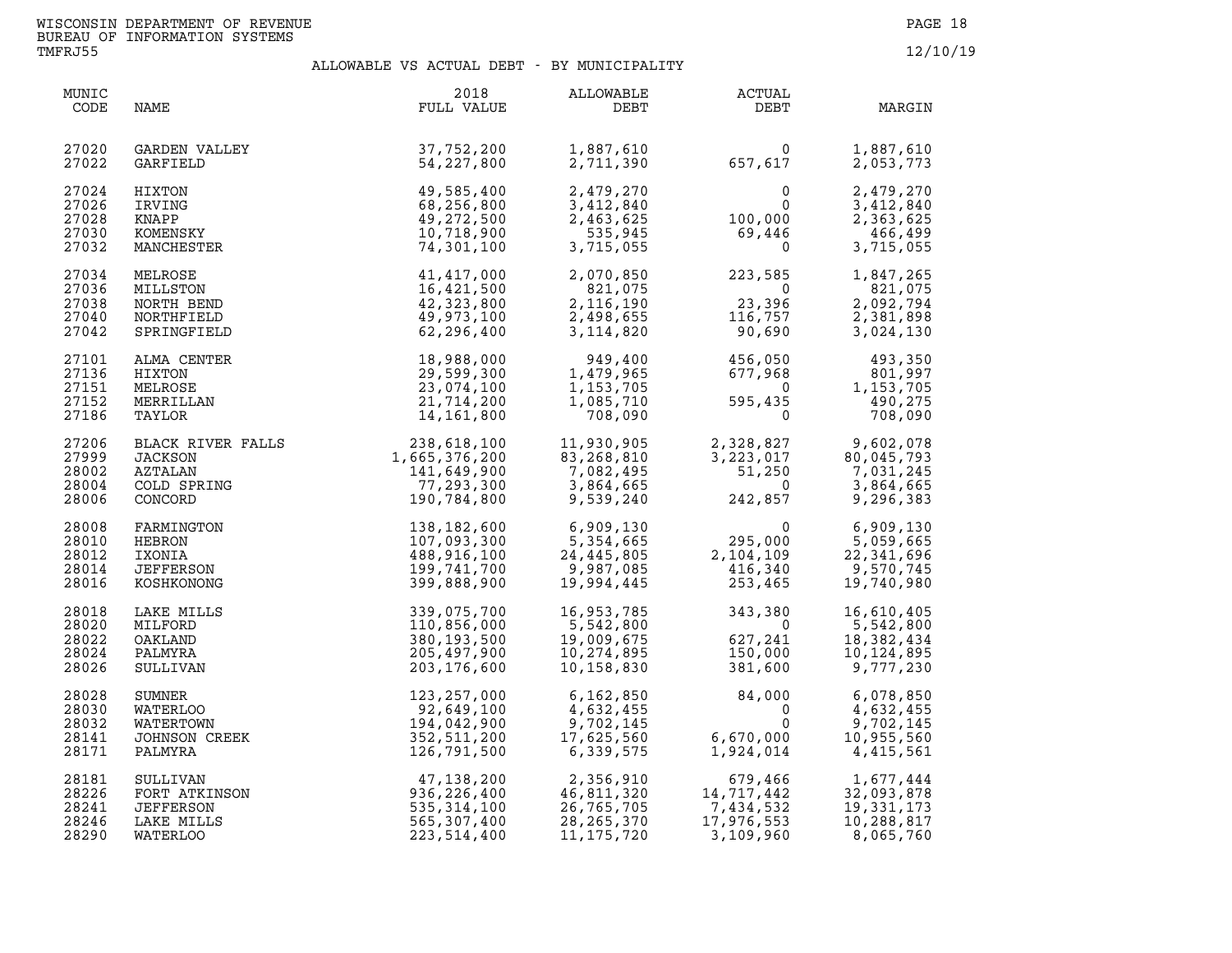| MUNIC<br>CODE                             | NAME                                                                                                                                                                                                                                                                 | 2018<br>FULL VALUE                                                                                                                                                                  | <b>ALLOWABLE</b><br>DEBT                                                                  | <b>ACTUAL</b><br>DEBT                                                                                                                                                                               | MARGIN                                                            |
|-------------------------------------------|----------------------------------------------------------------------------------------------------------------------------------------------------------------------------------------------------------------------------------------------------------------------|-------------------------------------------------------------------------------------------------------------------------------------------------------------------------------------|-------------------------------------------------------------------------------------------|-----------------------------------------------------------------------------------------------------------------------------------------------------------------------------------------------------|-------------------------------------------------------------------|
| 28291<br>28999<br>29002<br>29004<br>29006 | WATERTOWN<br>JEFFERSON<br>ARMENIA<br>CLEARFIELD<br>CUTLER                                                                                                                                                                                                            | 1, 496, 411, 800<br>7, 260, 207, 700<br>149, 460, 500<br>72, 328, 800<br>31, 434, 000<br>45, 330, 700<br>384, 655, 300<br>71, 613, 400<br>4, 134, 400<br>4, 134, 400<br>4, 134, 400 | $74,820,590$<br>363.010.00<br>7,473,025<br>3,616,440<br>1,571,700                         | 38, 482, 441 36, 338, 149<br>14, 331, 025 348, 679, 360<br>46, 365 7, 426, 660<br>250, 000 1, 321, 700                                                                                              |                                                                   |
| 29008<br>29010<br>29012<br>29014<br>29016 | FINLEY<br>FOUNTAIN<br>GERMANTOWN<br>KILDARE<br>KINGSTON                                                                                                                                                                                                              |                                                                                                                                                                                     | $\begin{array}{r} 875,060 \\ 2,266,535 \\ 19,232,765 \\ 3,580,670 \\ 206,720 \end{array}$ | $52,477$<br>0 1<br>43,334                                                                                                                                                                           | 875,060<br>2,214,058<br>19, 232, 765<br>3,580,670<br>163,386      |
| 29018<br>29020<br>29022<br>29024<br>29026 | XINGSTON<br>LEMONWEIR<br>LINDINA<br>LINDINA<br>LISBON<br>LISBON<br>CON C6, 227, 800<br>3, 306, 390<br>LYNDON<br>MARION<br>MECEDAH<br>NECEDAH<br>ORANGE<br>ORANGE<br>PLYMOUTH<br>SEVEN MILE CREEK<br>CREER<br>SEVEN MILE CREEK<br>SEVEN MILE CREEK<br>SEVEN MILE CREE |                                                                                                                                                                                     |                                                                                           | $\begin{array}{ccc} 181,637 & 6,618,793\ 0 & 2,818,910\ 5,459 & 3,300,931\ 0 & 5,892,650\ 0 & 2,741,600 \end{array}$                                                                                |                                                                   |
| 29028<br>29030<br>29032<br>29034<br>29036 |                                                                                                                                                                                                                                                                      |                                                                                                                                                                                     |                                                                                           | $88,490$<br>0<br>377,291<br>0                                                                                                                                                                       | 10,918,040<br>1,832,775<br>2,974,975<br>1,199,289<br>2,864,720    |
| 29038<br>29111<br>29136<br>29146<br>29161 | WONEWOC<br>CAMP DOUGLAS<br>CAMP DOUGLAS<br>HUSTLER<br>1,451,300<br>HUSTLER<br>24,499,900<br>NECEDAH<br>24,685,200                                                                                                                                                    |                                                                                                                                                                                     |                                                                                           | $\begin{array}{cccc} 2,283,820 & 25,513 & 2,258,307 \\ 1,072,565 & 284,728 & 787,837 \\ 488,455 & 41,872 & 446,583 \\ 1,224,995 & 442,841 & 782,154 \\ 2,134,260 & 1,595,880 & 538,380 \end{array}$ |                                                                   |
| 29186<br>29191<br>29221<br>29251<br>29261 | UNION CENTER<br><b>WONEWOC</b><br>ELROY<br>MAUSTON<br>NEW LISBON                                                                                                                                                                                                     | 14,825,900<br>23,838,000<br>57, 114, 500<br>204,482,000<br>80,197,700                                                                                                               | 741,295<br>1,191,900<br>2,855,725<br>10, 224, 100<br>4,009,885                            | $\begin{array}{cc} 210, 287 & 531, 008 \ 585, 089 & 606, 811 \ 2, 702, 109 & 153, 616 \ 7, 635, 000 & 2, 589, 100 \ 675, 000 & 3, 334, 885 \end{array}$                                             |                                                                   |
| 29999<br>30002<br>30006<br>30010<br>30014 | JUNEAU<br>BRIGHTON<br>PARIS<br>RANDALL<br>SOMERS                                                                                                                                                                                                                     | 2, 137, 776, 100<br>209, 528, 500<br>232, 724, 300<br>555, 036, 300<br>93, 540, 100                                                                                                 | 106,888,805<br>10,476,425<br>11,636,215<br>27,751,815<br>4,677,005                        | 25,425,464<br>0<br>$\Omega$<br>$2,310,000$<br>$2.719.577$<br>2,719,577                                                                                                                              | 81,463,341<br>10,476,425<br>11,636,215<br>25,441,815<br>1,957,428 |
| 30016<br>30104<br>30171<br>30174<br>30179 | WHEATLAND 348,832,200<br>BRISTOL 627,829,100<br>PADDOCK LAKE 246,459,400<br>PLEASANT PRAIRIE 3,629,618,700<br>CLEASANT PRAIRIE 3,629,618,700<br>CLEASANT PRAIRIE 3,629,618,700<br>1,380,779,400<br>SALEM LAKES                                                       | 1,380,779,400                                                                                                                                                                       | 17,441,610<br>31, 391, 455<br>12,322,970<br>181,480,935<br>69,038,970                     | 540,801<br>540,801<br>1,800,000<br>7,265,000<br>106,735,000<br>32,578,374                                                                                                                           | 16,900,809<br>29,591,455<br>5,057,970<br>74,745,935<br>36,460,596 |
| 30182<br>30186<br>30241                   | SOMERS<br>TWIN LAKES<br>KENOSHA                                                                                                                                                                                                                                      | 834,543,000<br>823,536,600<br>6,628,943,800                                                                                                                                         | $41,727,150$<br>$41,176,930$<br>41,176,830<br>331,447,190                                 | 21,992,153<br>4,008,204<br>185,659,032                                                                                                                                                              | 19,734,997<br>37,168,626<br>145,788,158                           |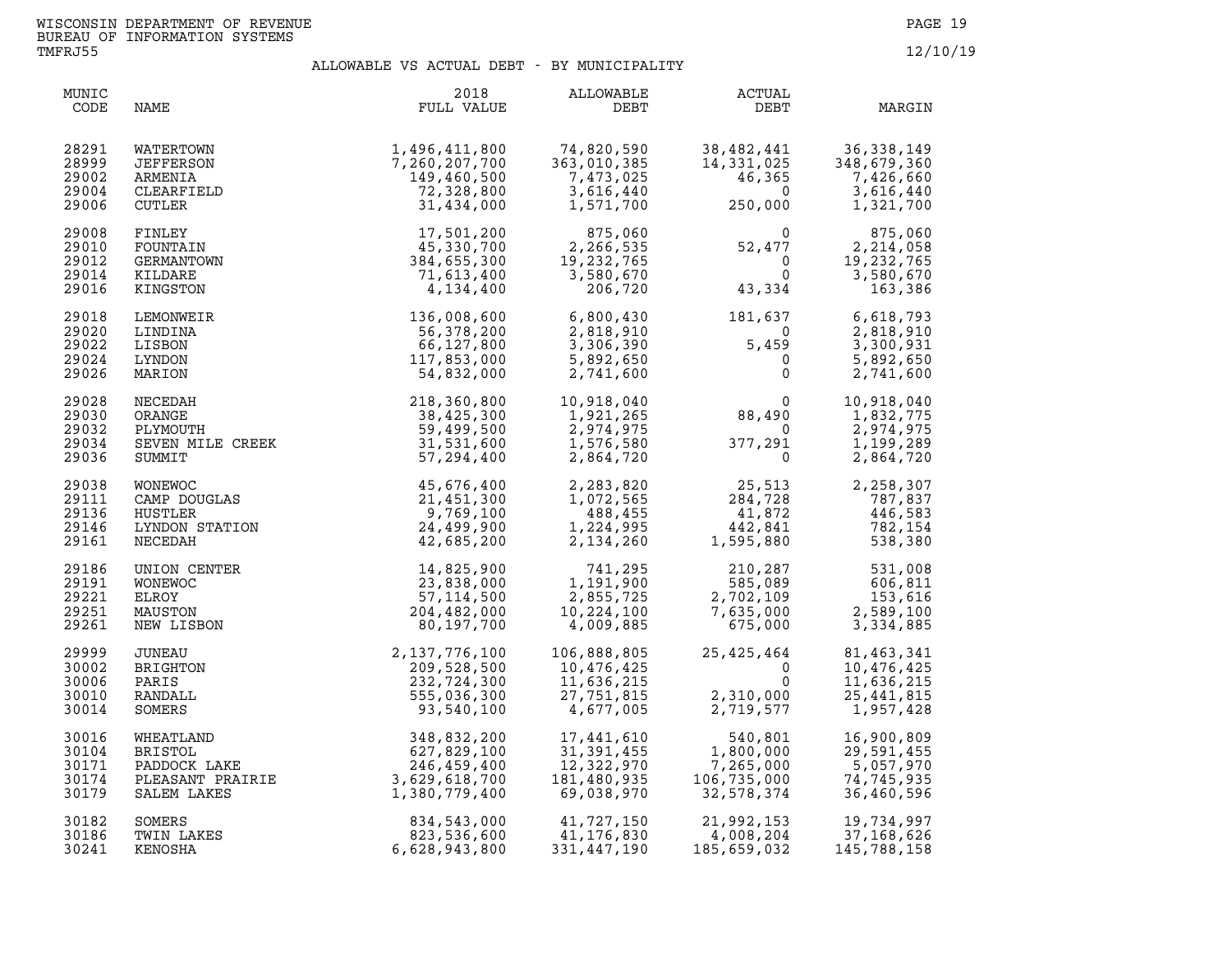| MUNIC<br>CODE                             | NAME                                                                    | 2018<br>FULL VALUE                                                                         | ALLOWABLE<br>DEBT                                                               | <b>ACTUAL</b><br>DEBT                                                                                             | MARGIN                                                             |
|-------------------------------------------|-------------------------------------------------------------------------|--------------------------------------------------------------------------------------------|---------------------------------------------------------------------------------|-------------------------------------------------------------------------------------------------------------------|--------------------------------------------------------------------|
| 30999<br>31002                            | KENOSHA<br>AHNAPEE                                                      | 15,611,687,100<br>92,691,000                                                               | 780,584,355<br>4,634,550                                                        | 124,885,000<br>159,454                                                                                            | 655,699,355<br>4,475,096                                           |
| 31004<br>31006<br>31008<br>31010<br>31012 | CARLTON<br>CASCO<br>FRANKLIN<br>LINCOLN<br>LUXEMBURG                    | 107,215,800<br>107,392,000<br>100,106,700<br>103,785,400<br>148,096,700                    | 5,360,790<br>5,369,600<br>5,005,335<br>5,189,270<br>7,404,835                   | $\mathbf{0}$<br>0<br>$0 \qquad \qquad$<br>0<br>$\overline{0}$                                                     | 5,360,790<br>5,369,600<br>5,005,335<br>5,189,270<br>7,404,835      |
| 31014<br>31016<br>31018<br>31020<br>31111 | MONTPELIER<br>PIERCE<br>RED RIVER<br>WEST KEWAUNEE<br>CASCO<br>CASCO    | 137,074,800<br>85,341,500<br>158,025,300<br>110,873,000<br>32,338,700                      | 6,853,740<br>4, 267, 075<br>7,901,265<br>5,543,650<br>1,616,935                 | $37,732$<br>$0$<br>$120,000$<br>$647,378$<br>120,000<br>647,378                                                   | 6,816,008<br>4,267,075<br>7,781,265<br>5,543,650<br>969,557        |
| 31146<br>31201<br>31241<br>31999<br>32002 | LUXEMBURG<br>ALGOMA<br>KEWAUNEE<br>KEWAUNEE<br>BANGOR                   | 183,383,200<br>171,509,700<br>165,968,400<br>1,703,802,200<br>65,132,300                   | 9,169,160<br>8,575,485<br>8,298,420<br>85,190,110<br>3,256,615                  | $3,292,314$<br>$4,701,366$<br>$4,231,394$<br>$12,080,000$<br>$0$                                                  | 5,876,846<br>3,874,119<br>4,067,026<br>73,110,110<br>3,256,615     |
| 32004<br>32006<br>32008<br>32010<br>32012 | BARRE<br><b>BURNS</b><br>CAMPBELL<br>FARMINGTON<br>GREENFIELD           | 121,876,100<br>97,793,200<br>355,599,300<br>174,028,400<br>178,912,300                     | 6,093,805<br>4,889,660<br>17,779,965<br>8,701,420<br>8,945,615                  | 136,000<br>$\overline{\mathbf{0}}$<br>$\overline{\phantom{a}}$<br>1,434,354<br>327,753<br>556,274                 | 5,957,805<br>4,889,660<br>16, 345, 611<br>8,373,667<br>8,389,341   |
| 32014<br>32016<br>32018<br>32020<br>32022 | HAMILTON<br>HOLLAND<br>MEDARY<br>ONALASKA<br>SHELBY                     | 264, 225, 800<br>410,705,000<br>172,664,200<br>571,600,000<br>447,136,400                  | 13, 211, 290<br>20,535,250<br>8,633,210<br>28,580,000<br>22,356,820             | 310,000<br>340,596<br>$\overline{0}$<br>961,693<br>1,385,599                                                      | 12,901,290<br>20,194,654<br>8,633,210<br>27,618,307<br>20,971,221  |
| 32024<br>32106<br>32136<br>32176<br>32191 | WASHINGTON<br>BANGOR<br>HOLMEN<br>ROCKLAND<br>WEST SALEM                | 56,332,700<br>84,266,400<br>705,228,900<br>40,745,300<br>427,862,100                       | 2,816,635<br>4,213,320<br>35, 201, <del>11</del><br>2, 037, 265<br>21, 393, 105 | $\mathbf 0$<br>$925, 214$<br>16, 158, 284<br>1, 052, 719<br>804, 360                                              | 2,816,635<br>3,288,106<br>19,103,161<br>984,546<br>20,588,745      |
| 32246<br>32265<br>32999<br>33002<br>33004 | LA CROSSE<br>ONALASKA<br>LA CROSSE<br>ARGYLE<br>BELMONT                 | 3,877,255,400<br>1,988,343,400<br>10,035,854,500<br>50,510,400<br>50,510,400<br>60,668,300 | 193,862,770<br>99,417,170<br>501,792,725<br>2,525,520<br>3,033,415              | 70,825,795<br>48,209,408<br>, 209, 408<br>, 105, 893<br>, 105, 893<br>68, 191<br>257, 264<br>87,105,893<br>68,191 | 123,036,975<br>51,207,762<br>414,686,832<br>2,457,329<br>2,776,151 |
| 33006<br>33008<br>33010<br>33012<br>33014 | <b>BENTON</b><br><b>BLANCHARD</b><br>DARLINGTON<br>ELK GROVE<br>FAYETTE | 40,864,100<br>28, 269, 300<br>80,800,200<br>41,798,700<br>34,593,000                       | 2,043,205<br>1,413,465<br>4,040,010<br>2,089,935<br>1,729,650                   | $\begin{array}{c}0\\0\\74,904\\46,195\end{array}$<br>$\overline{0}$<br>46,195<br>211,447                          | 2,043,205<br>1,413,465<br>3,965,106<br>2,043,740<br>1,518,203      |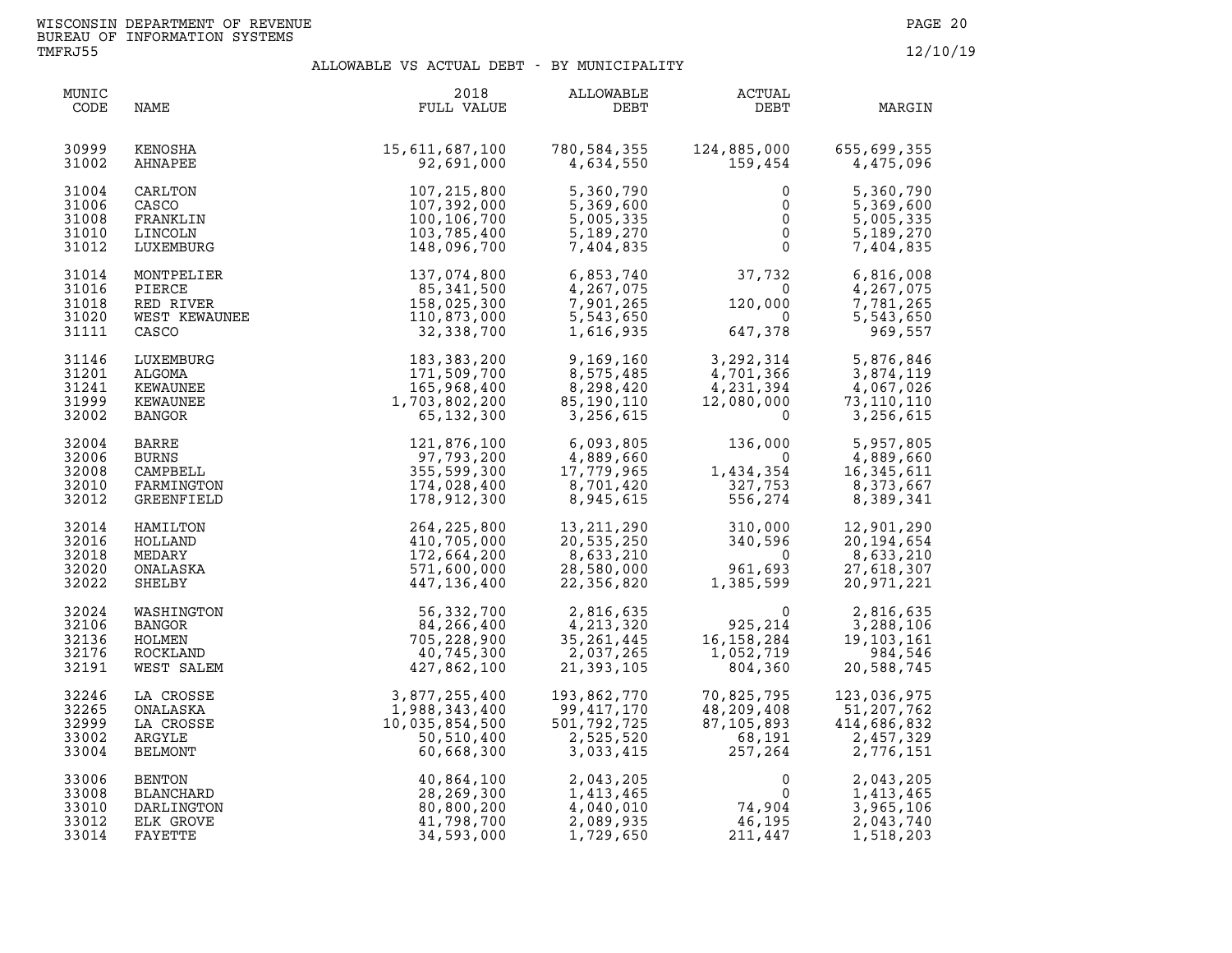| MUNIC<br>CODE                             | NAME                                                                   | 2018<br>FULL VALUE                                                       | ALLOWABLE<br>DEBT                                                                       | ACTUAL<br>DEBT                                                                             | MARGIN                                                          |
|-------------------------------------------|------------------------------------------------------------------------|--------------------------------------------------------------------------|-----------------------------------------------------------------------------------------|--------------------------------------------------------------------------------------------|-----------------------------------------------------------------|
| 33016<br>33018<br>33020<br>33022<br>33024 | <b>GRATIOT</b><br>KENDALL<br>LAMONT<br>MONTICELLO<br>NEW DIGGINGS      | 47,106,900<br>36,757,600<br>21,650,400<br>13,203,500<br>33,755,700       | 2,355,345<br>1,837,880<br>1,082,520<br>660,175<br>1,687,785                             | 148,324<br>$124,944\n38,897\n0$                                                            | 2,207,021<br>1,712,936<br>1,043,623<br>660,175<br>1,687,785     |
| 33026<br>33028<br>33030<br>33032<br>33034 | SEYMOUR<br>SHULLSBURG<br>WAYNE<br>WHITE OAK SPRINGS<br>WILLOW SPRINGS  | 42,169,700<br>43,929,200<br>37,789,700<br>12,055,400<br>69,800,100       | 2,108,485<br>2,196,460<br>1,889,485<br>602,770<br>3,490,005                             | 115,000<br>$\begin{array}{r} 113,000 \\ 68,108 \\ 90,000 \\ 146,500 \\ 24,856 \end{array}$ | 1,993,485<br>2,128,352<br>1,799,485<br>456,270<br>3,465,149     |
| 33036<br>33101<br>33106<br>33107<br>33108 | WIOTA<br>ARGYLE<br>BELMONT<br>BENTON<br>BLANCHARDVILLE                 | 73,596,500<br>38,668,500<br>72,714,400<br>42,792,300<br>39,860,100       | 1,993,005                                                                               | 3,679,825<br>1,933,425<br>3,635,720<br>2,139,615<br>1,993,005<br>179,275<br>179,275        | 3,679,825<br>1,135,198<br>2,261,261<br>2,139,615<br>1,813,730   |
| 33131<br>33181<br>33216<br>33281<br>33999 | <b>GRATIOT</b><br>SOUTH WAYNE<br>DARLINGTON<br>SHULLSBURG<br>LAFAYETTE | 7,985,900<br>19,825,000<br>121,334,600<br>65,322,300<br>1, 188, 124, 100 | $399, 295$<br>$991, 250$<br>$6, 066, 730$<br>$3, 266, 115$<br>$59, 406, 205$<br>991,250 | $135, 278$<br>$290, 780$<br>$2, 985, 528$<br>$2, 575, 859$<br>$6, 276, 297$                | 264,017<br>700,470<br>3,081,202<br>690,256<br>53, 129, 908      |
| 34002<br>34004<br>34006<br>34008<br>34010 | ACKLEY<br>AINSWORTH<br>ANTIGO<br>ELCHO<br>EVERGREEN                    | 41,994,700<br>79,699,600<br>105, 132, 200<br>260,897,700<br>35,460,600   | 2,099,735<br>3,984,980<br>5,256,610<br>13,044,885<br>1,773,030                          | $87,287$<br>0<br>0<br>0<br>0                                                               | 2,099,735<br>3,897,693<br>5,256,610<br>13,044,885<br>1,773,030  |
| 34012<br>34014<br>34016<br>34018<br>34020 | LANGLADE<br>NEVA<br>NORWOOD<br>PARRISH<br>PECK                         | 63,048,900<br>69,425,300<br>73,433,000<br>14,537,900<br>30,248,600       | 3, 152, 445<br>3,471,265<br>3,671,650<br>726,895<br>1,512,430                           | $\begin{array}{c} 0 \\ 0 \\ 0 \\ 0 \\ 0 \end{array}$<br>$\overline{0}$                     | 3, 152, 445<br>3,471,265<br>3,671,650<br>726,895<br>1,512,430   |
| 34022<br>34024<br>34026<br>34028<br>34030 | POLAR<br>PRICE<br>ROLLING<br>SUMMIT<br>UPHAM                           | 81,466,100<br>20,239,500<br>103,869,100<br>22,837,000<br>191,178,300     | 4,073,305<br>1,011,975<br>5,193,455<br>1,141,850<br>9,558,915                           | $9,148$<br>0<br>0<br>0<br>33,402                                                           | 4,064,157<br>1,011,975<br>5, 193, 455<br>1,141,850<br>9,525,513 |
| 34032<br>34034<br>34191<br>34201<br>34999 | VILAS<br>WOLF RIVER<br>WHITE LAKE<br>ANTIGO<br>LANGLADE                | 29,999,500<br>118,851,300<br>19,360,400<br>380,547,600<br>1,742,227,300  | 1,499,975<br>5,942,565<br>968,020<br>19,027,380<br>87,111,365                           | 0<br>$\Omega$<br>$\mathsf{O}$<br>5,425,001<br>3,500,000<br>3,500,000                       | 1,499,975<br>5,942,565<br>968,020<br>13,602,379<br>83,611,365   |
| 35002<br>35004<br>35006                   | <b>BIRCH</b><br>BRADLEY<br>CORNING                                     | 37, 267, 700<br>469,276,300<br>71,571,800                                | 1,863,385<br>23.463.815<br>23,463,815<br>3,578,590                                      | 0<br>0<br>0                                                                                | 1,863,385<br>23,463,815<br>3,578,590                            |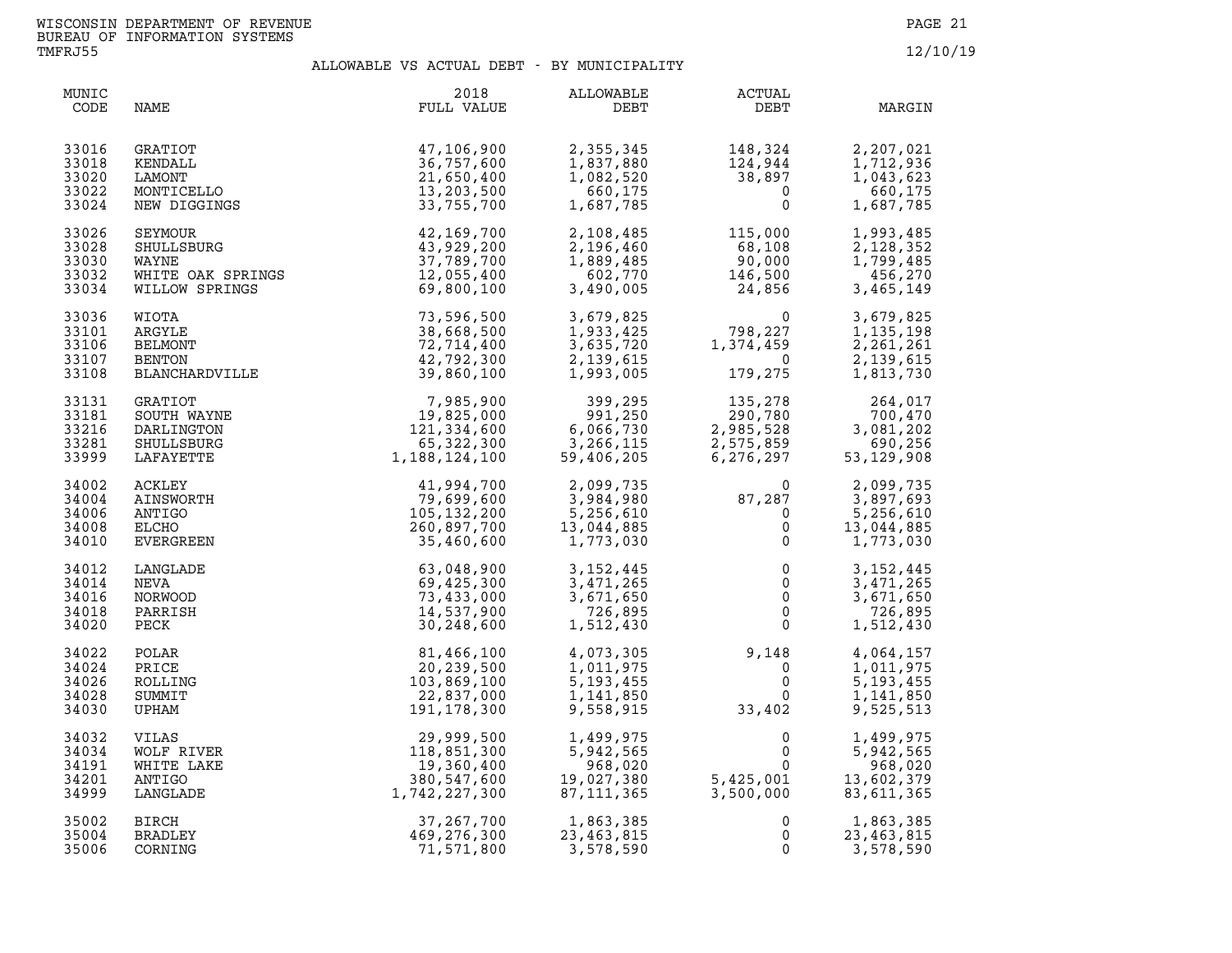| MUNIC<br>CODE                             | NAME                                                                    | 2018<br>FULL VALUE                                                                                                                              | ALLOWABLE<br>DEBT                                                                          | <b>ACTUAL</b><br>DEBT                                                          | MARGIN                                                          |
|-------------------------------------------|-------------------------------------------------------------------------|-------------------------------------------------------------------------------------------------------------------------------------------------|--------------------------------------------------------------------------------------------|--------------------------------------------------------------------------------|-----------------------------------------------------------------|
| 35008<br>35010                            | HARDING<br>HARRISON                                                     | 47,165,200<br>162,899,100                                                                                                                       | 2,358,260<br>8,144,955                                                                     | 0<br>$\mathsf{O}$                                                              | 2,358,260<br>8,144,955                                          |
| 35012<br>35014<br>35016<br>35018<br>35020 | KING<br>MERRILL<br>PINE RIVER<br>ROCK FALLS<br>RUSSELL                  | 169,761,000<br>203,467,900<br>141,005,400<br>85,642,000<br>42,975,900                                                                           | 8,488,050<br>10,173,395<br>7,050,270<br>4,282,100<br>2,148,795                             | $\begin{matrix}0\0\190,062\362,000\end{matrix}$<br>$\Omega$<br>$\mathbf 0$     | 8,488,050<br>9,983,333<br>6,688,270<br>4,282,100<br>2,148,795   |
| 35022<br>35024<br>35026<br>35028<br>35030 | SCHLEY<br>SCOTT<br>SKANAWAN<br>SOMO<br>TOMAHAWK                         | 66,421,800<br>103, 126, 800<br>49,711,800<br>20,148,800<br>68,914,900                                                                           | 3,321,090<br>5,156,340<br>2,485,590<br>1,007,440<br>3,445,745                              | $130,000$<br>0<br>0<br>0<br>0<br>$\mathbf 0$                                   | 3,321,090<br>5,026,340<br>2,485,590<br>1,007,440<br>3,445,745   |
| 35032<br>35251<br>35286<br>35999<br>36002 | WILSON<br>MERRILL<br>TOMAHAWK<br>LINCOLN<br>CATO                        | 70,128,400<br>420,695,800<br>235,319,600<br>2,465,500,200<br>152,097,200                                                                        | 3,506,420<br>21,034,790<br>11,765,980<br>123, 275, 010<br>7,604,860                        | $\mathbf{0}$<br>17,496,547<br>5,593,434<br>16,505,000<br>26,114                | 3,506,420<br>3,538,243<br>6,172,546<br>106,770,010<br>7,578,746 |
| 36004<br>36006<br>36008<br>36010<br>36012 | CENTERVILLE<br>COOPERSTOWN<br>EATON<br>FRANKLIN<br>GIBSON               | 71,218,200<br>112,050,500<br>79,998,700<br>109,144,100<br>111,773,300                                                                           | 3,560,910<br>5,602,525<br>3,999,935<br>5,457,205<br>5,588,665                              | 0<br>$\Omega$<br>110,000<br>1,000,000<br>$\overline{0}$                        | 3,560,910<br>5,602,525<br>3,889,935<br>4,457,205<br>5,588,665   |
| 36014<br>36016<br>36018<br>36020<br>36022 |                                                                         | XOSSUTH<br>XOSSUTH 171,422,900<br>LIBERTY 142,230,500<br>MANITOWOC RAPIDS 203,793,200<br>MANITOWOC RAPIDS 203,793,200<br>MAPLE GROVE 69,626,400 | 8,571,145<br>7, 111, 525<br>1,111,325<br>4,630,900<br>10,189,660<br>3,481,320<br>3,481,320 | $\overline{0}$<br>79,074<br>$\Omega$<br>129,202<br>$\Omega$                    | 8,571,145<br>7,032,451<br>4,630,900<br>10,060,458<br>3,481,320  |
| 36024<br>36026<br>36028<br>36030<br>36032 | MEEME<br>MISHICOT<br>NEWTON<br>ROCKLAND<br>SCHLESWIG                    | 123,802,300<br>95,976,000<br>241,128,500<br>92,157,900<br>235, 269, 700                                                                         | 6,190,115<br>4,798,800<br>12,056,425<br>4,607,895<br>11,763,485                            | 60,460<br>$\begin{array}{r} 0.07 \\ 119, 714 \\ 0 \\ 52, 147 \\ 0 \end{array}$ | 6,129,655<br>4,679,086<br>12,056,425<br>4,555,748<br>11,763,485 |
| 36034<br>36036<br>36112<br>36126<br>36132 | TWO CREEKS<br>TWO RIVERS<br>CLEVELAND<br>FRANCIS CREEK<br>KELLNERSVILLE | 45,729,900<br>146,580,300<br>96,642,600<br>40,881,300<br>13,201,500                                                                             | 2,286,495<br>7,329,015<br>4,832,130<br>2,044,065<br>660,075                                | 0<br>$\mathbf 0$<br>970,000<br>452,241<br>80,000                               | 2,286,495<br>7,329,015<br>3,862,130<br>1,591,824<br>580,075     |
| 36147<br>36151<br>36176<br>36181<br>36186 | MARIBEL<br>MISHICOT<br>REEDSVILLE<br>SAINT NAZIANZ<br>VALDERS           | 17,101,600<br>82,056,000<br>49,181,800<br>35,746,200<br>55,597,700                                                                              | 855,080<br>4,102,800<br>2,459,090<br>1,787,310<br>2,779,885                                | 390,692<br>375,272<br>738,371<br>375,272<br>1,099,145<br>1,429,012             | 464,388<br>3,727,528<br>1,720,719<br>688,165<br>1,350,873       |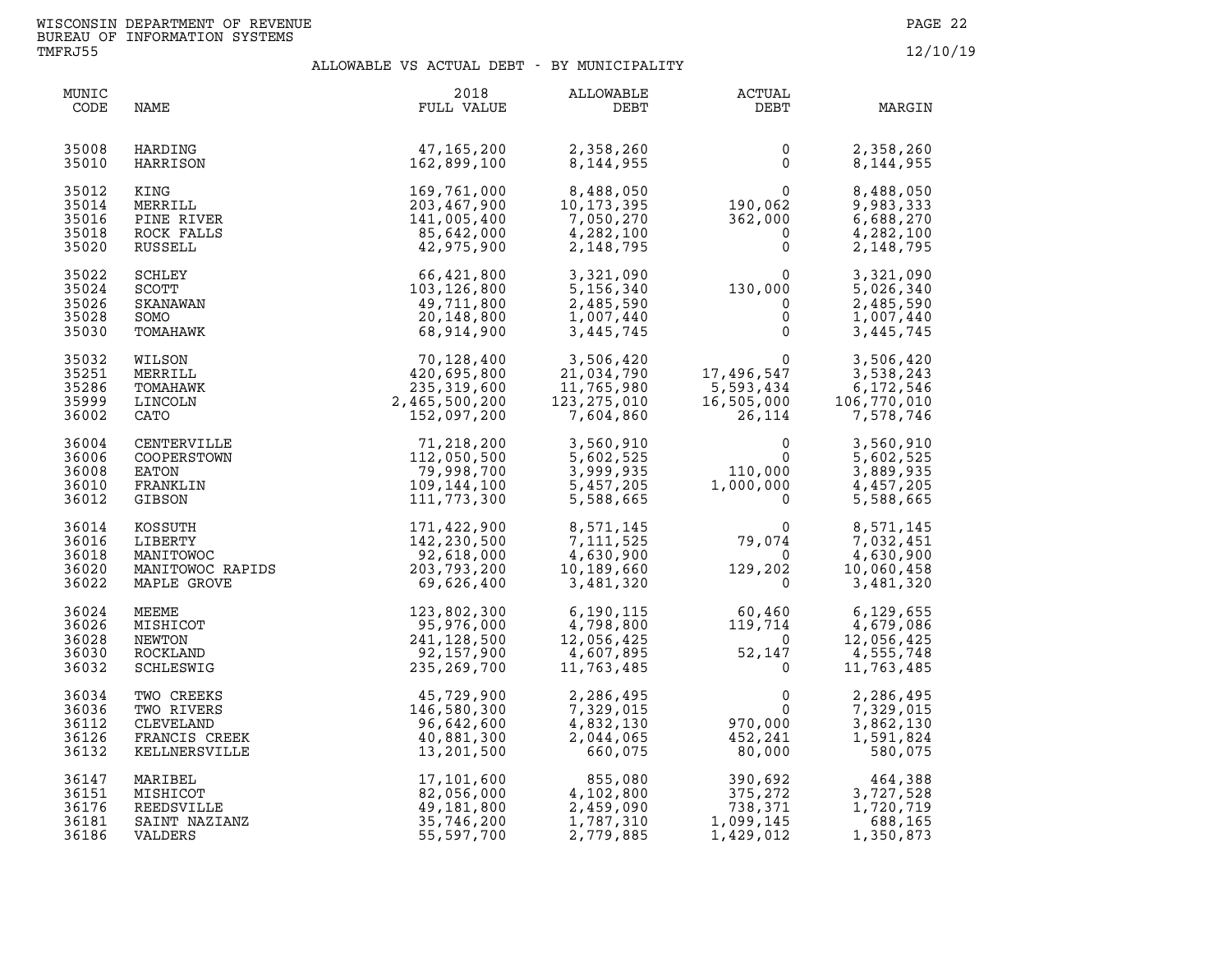| MUNIC<br>CODE                             | NAME                                                            | 2018<br>FULL VALUE                                                           | ALLOWABLE<br>DEBT                                                      | ACTUAL<br>DEBT                                                                          | MARGIN                                                           |
|-------------------------------------------|-----------------------------------------------------------------|------------------------------------------------------------------------------|------------------------------------------------------------------------|-----------------------------------------------------------------------------------------|------------------------------------------------------------------|
| 36191<br>36241<br>36251<br>36286<br>36999 | WHITELAW<br>KIEL<br>MANITOWOC<br>TWO RIVERS<br>MANITOWOC        | 40,176,400<br>303, 285, 800<br>1,951,266,200<br>496,244,600<br>5,438,357,900 | 2,008,820<br>15, 164, 290<br>97,563,310<br>24,812,230<br>271, 917, 895 | 487,151<br>11,781,453<br>51, 173, 355<br>16,906,148<br>25,110,000                       | 1,521,669<br>3,382,837<br>46,389,955<br>7,906,082<br>246,807,895 |
| 37002<br>37004<br>37006<br>37008<br>37010 | BERGEN<br>BERLIN<br>BERN<br><b>BEVENT</b><br>BRIGHTON           | 73,766,500<br>76,584,000<br>38, 211, 300<br>98,297,600<br>45,668,100         | 3,688,325<br>3,829,200<br>1,910,565<br>4,914,880<br>2,283,405          | 61,523<br>$\overline{0}$<br>$\mathbf 0$<br>161,000<br>35,811                            | 3,626,802<br>3,829,200<br>1,910,565<br>4,753,880<br>2,247,594    |
| 37012<br>37014<br>37016<br>37018<br>37020 | CASSEL<br>CLEVELAND<br>DAY<br>EASTON<br>EAU PLEINE              | 76,312,700<br>122,963,600<br>83,724,900<br>85,862,100<br>63,604,900          | 3,815,635<br>6,148,180<br>4,186,245<br>4,293,105<br>3,180,245          | $\begin{smallmatrix}&&&0\111,481\end{smallmatrix}$<br>383,002<br>216,780<br>$\mathbf 0$ | 3,815,635<br>6,036,699<br>3,803,243<br>4,076,325<br>3,180,245    |
| 37022<br>37024<br>37026<br>37028<br>37030 | ELDERON<br><b>EMMET</b><br>FRANKFORT<br>FRANZEN<br>GREEN VALLEY | 56, 317, 000<br>78,325,700<br>45, 411, 100<br>46,546,200<br>62,197,700       | 2,815,850<br>3,916,285<br>2,270,555<br>2,327,310<br>3,109,885          | $\begin{array}{c} 0 \\ 0 \\ 0 \\ 0 \\ 0 \end{array}$<br>0                               | 2,815,850<br>3,916,285<br>2,270,555<br>2,327,310<br>3,109,885    |
| 37032<br>37034<br>37036<br>37038<br>37040 | GUENTHER<br>HALSEY<br>HAMBURG<br>HARRISON<br>HEWITT             | 33,932,500<br>40,972,000<br>62,957,200<br>26,603,600<br>51,914,200           | 1,696,625<br>2,048,600<br>3,147,860<br>1,330,180<br>2,595,710          | $\begin{smallmatrix}&&&0\143\, , 748\ 0\ 0\end{smallmatrix}$<br>62,388                  | 1,696,625<br>1,904,852<br>3,147,860<br>1,330,180<br>2,533,322    |
| 37042<br>37044<br>37046<br>37048<br>37054 | HOLTON<br>HULL<br>JOHNSON<br>KNOWLTON<br>MARATHON               | 55,561,200<br>58,022,600<br>51,017,100<br>269,621,800<br>107,564,200         | 2,778,060<br>2,901,130<br>2,550,855<br>13,481,090<br>5,378,210         | 0<br>50,000<br>176,280<br>290,663                                                       | 2,778,060<br>2,851,130<br>2,374,575<br>13, 190, 427<br>5,378,210 |
| 37056<br>37058<br>37060<br>37062<br>37064 | MCMILLAN<br>MOSINEE<br>NORRIE<br>PLOVER<br>REID                 | 202,867,200<br>184,850,500<br>76,317,100<br>50,382,200<br>102,082,100        | 10,143,360<br>9,242,525<br>3,815,855<br>2,519,110<br>5,104,105         |                                                                                         | 9,998,610<br>9,192,525<br>3,815,855<br>2,320,607<br>5,027,398    |
| 37066<br>37068<br>37070<br>37072<br>37074 | RIB FALLS<br>RIB MOUNTAIN<br>RIETBROCK<br>RINGLE<br>SPENCER     | 84,250,700<br>824,122,200<br>53,738,400<br>159,518,900<br>123,611,400        | 4,212,535<br>41,206,110<br>2,686,920<br>7,975,945<br>6,180,570         | $\begin{smallmatrix}0\8,120,000\end{smallmatrix}$<br>67,730<br>260,150<br>25,583        | 4,212,535<br>33,086,110<br>2,619,190<br>7,715,795<br>6,154,987   |
| 37076<br>37078<br>37080                   | STETTIN<br>TEXAS<br>WAUSAU                                      | 271,452,200<br>118,812,400<br>170,056,400                                    | $13,5,2,5$<br>5,940,620<br>5,940,820<br>8,502,820                      | 242,198<br>$\overline{0}$<br>353,959                                                    | 13,330,412<br>5,940,620<br>8,148,861                             |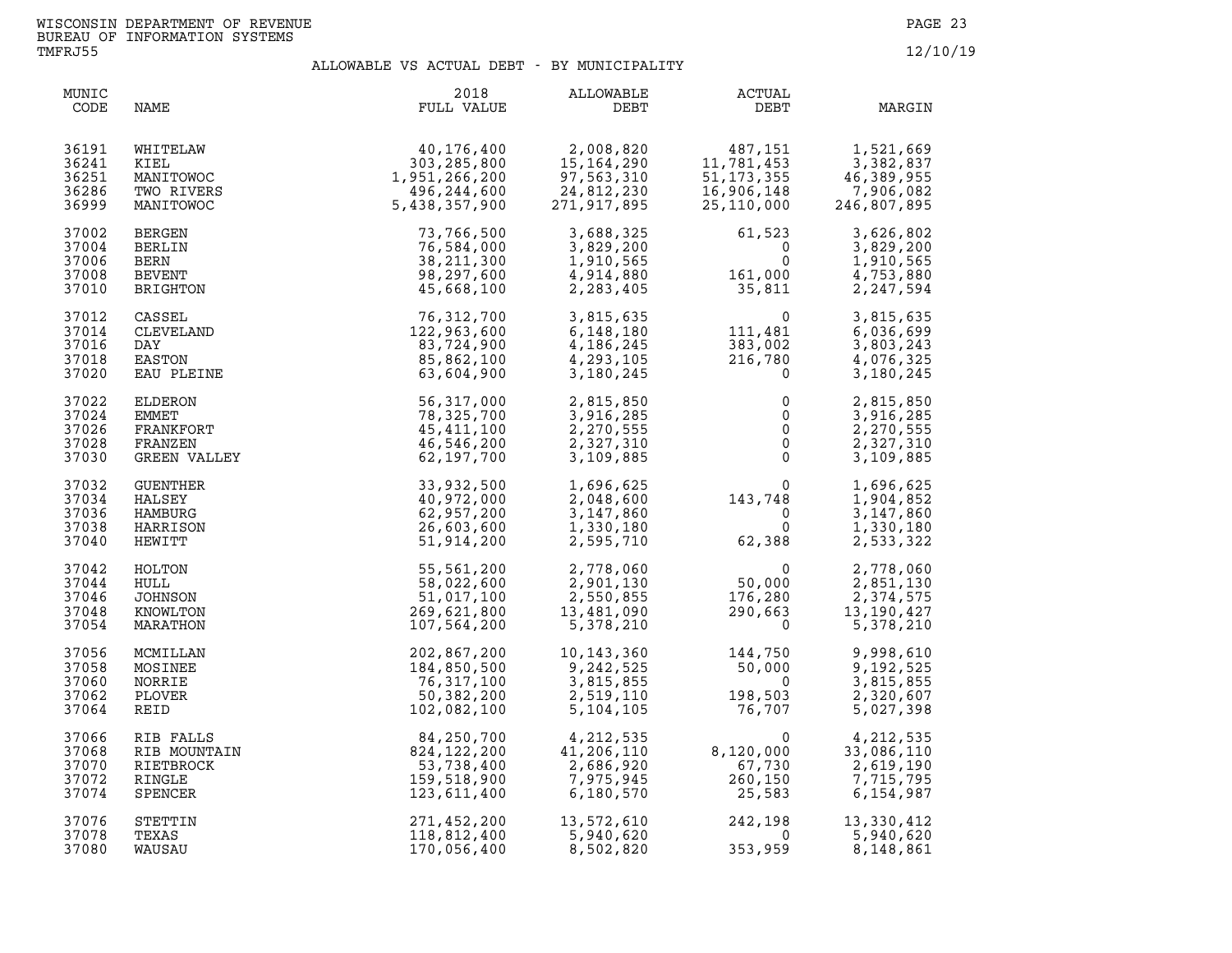| MUNIC<br>CODE | NAME           | 2018<br>FULL VALUE | ALLOWABLE<br>DEBT | <b>ACTUAL</b><br>DEBT | MARGIN       |
|---------------|----------------|--------------------|-------------------|-----------------------|--------------|
| 37082         | WESTON         | 57,035,300         | 2,851,765         | 0                     | 2,851,765    |
| 37084         | WIEN           | 67,946,100         | 3,397,305         | $\Omega$              | 3,397,305    |
| 37102         | ATHENS         | 54,545,600         | 2,727,280         | 1,320,000             | 1,407,280    |
| 37106         | <b>BROKAW</b>  | 21,702,700         | 1,085,135         | 171,014               | 914,121      |
| 37121         | EDGAR          | 77,679,900         | 3,883,995         | 310,000               | 3,573,995    |
| 37122         | ELDERON        | 7,395,700          | 369,785           | 129,127               | 240,658      |
| 37126         | FENWOOD        | 6,962,100          | 348,105           | 24,319                | 323,786      |
| 37136         | HATLEY         | 35,704,500         | 1,785,225         | 604,825               | 1,180,400    |
| 37145         | KRONENWETTER   | 594,524,100        | 29,726,205        | 15,705,000            | 14,021,205   |
| 37146         | MAINE          | 227,330,300        | 11,366,515        | 1,159,071             | 10,207,444   |
| 37151         | MARATHON       | 150,934,200        | 7,546,710         | 4,566,574             | 2,980,136    |
| 37176         | ROTHSCHILD     | 458,288,300        | 22,914,415        | 10,375,000            | 12,539,415   |
| 37181         | SPENCER        | 102,907,000        | 5, 145, 350       | 2,778,725             | 2,366,625    |
| 37182         | STRATFORD      | 110,053,400        | 5,502,670         | 4,585,146             | 917,524      |
| 37186         | UNITY          | 14,102,800         | 705,140           | 882                   | 704,258      |
| 37192         | WESTON         | 1,193,258,600      | 59,662,930        | 7,232,549             | 52,430,381   |
| 37251         | MOSINEE        | 298,133,700        | 14,906,685        | 9,351,425             | 5,555,260    |
| 37281         | SCHOFIELD      | 234,209,200        | 11,710,460        | 8,791,090             | 2,919,370    |
| 37291         | WAUSAU         | 2,896,505,400      | 144,825,270       | 81, 137, 933          | 63,687,337   |
| 37999         | MARATHON       | 11,054,104,400     | 552,705,220       | 11, 145, 000          | 541,560,220  |
| 38002         | AMBERG         | 93,464,800         | 4,673,240         | $\overline{0}$        | 4,673,240    |
| 38004         | ATHELSTANE     | 123,001,900        | 6,150,095         | 60,299                | 6,089,796    |
| 38006         | BEAVER         | 156,292,700        | 7,814,635         | 0                     | 7,814,635    |
| 38008         | <b>BEECHER</b> | 92,357,900         | 4,617,895         | 157,254               | 4,460,641    |
| 38010         | DUNBAR         | 74,352,100         | 3,717,605         | $\overline{0}$        | 3,717,605    |
| 38012         | GOODMAN        | 71,733,300         | 3,586,665         | 435,496               | 3, 151, 169  |
| 38014         | GROVER         | 132,546,800        | 6,627,340         | $\Omega$              | 6,627,340    |
| 38016         | LAKE           | 167,256,200        | 8,362,810         | 450,376               | 7,912,434    |
| 38018         | MIDDLE INLET   | 110,490,600        | 5,524,530         | $\Omega$              | 5,524,530    |
| 38020         | NIAGARA        | 70,920,000         | 3,546,000         | $\mathbf 0$           | 3,546,000    |
| 38022         | PEMBINE        | 89,186,300         | 4,459,315         | 55,277                | 4,404,038    |
| 38024         | PESHTIGO       | 340, 232, 400      | 17,011,620        | $\mathbf{0}$          | 17,011,620   |
| 38026         | PORTERFIELD    | 174,196,100        | 8,709,805         | $\mathbf 0$           | 8,709,805    |
| 38028         | POUND          | 103,465,800        | 5, 173, 290       | $\mathbf 0$           | 5,173,290    |
| 38030         | SILVER CLIFF   | 126,994,000        | 6,349,700         | $\mathsf{O}$          | 6,349,700    |
| 38032         | STEPHENSON     | 585,479,900        | 29, 273, 995      | $\overline{0}$        | 29, 273, 995 |
| 38034         | WAGNER         | 95,340,500         | 4,767,025         | $\overline{0}$        | 4,767,025    |
| 38036         | WAUSAUKEE      | 183,547,300        | 9,177,365         | $\mathbf 0$           | 9,177,365    |
| 38111         | COLEMAN        | 41,045,900         | 2,052,295         | 1,493,102             | 559,193      |
| 38121         | CRIVITZ        | 75,981,700         | 3,799,085         | 2,000,000             | 1,799,085    |
| 38171         | POUND          | 13,619,900         | 680,995           | 565,342               | 115,653      |
| 38191         | WAUSAUKEE      | 25,945,300         | 1,297,265         | 425,092               | 872,173      |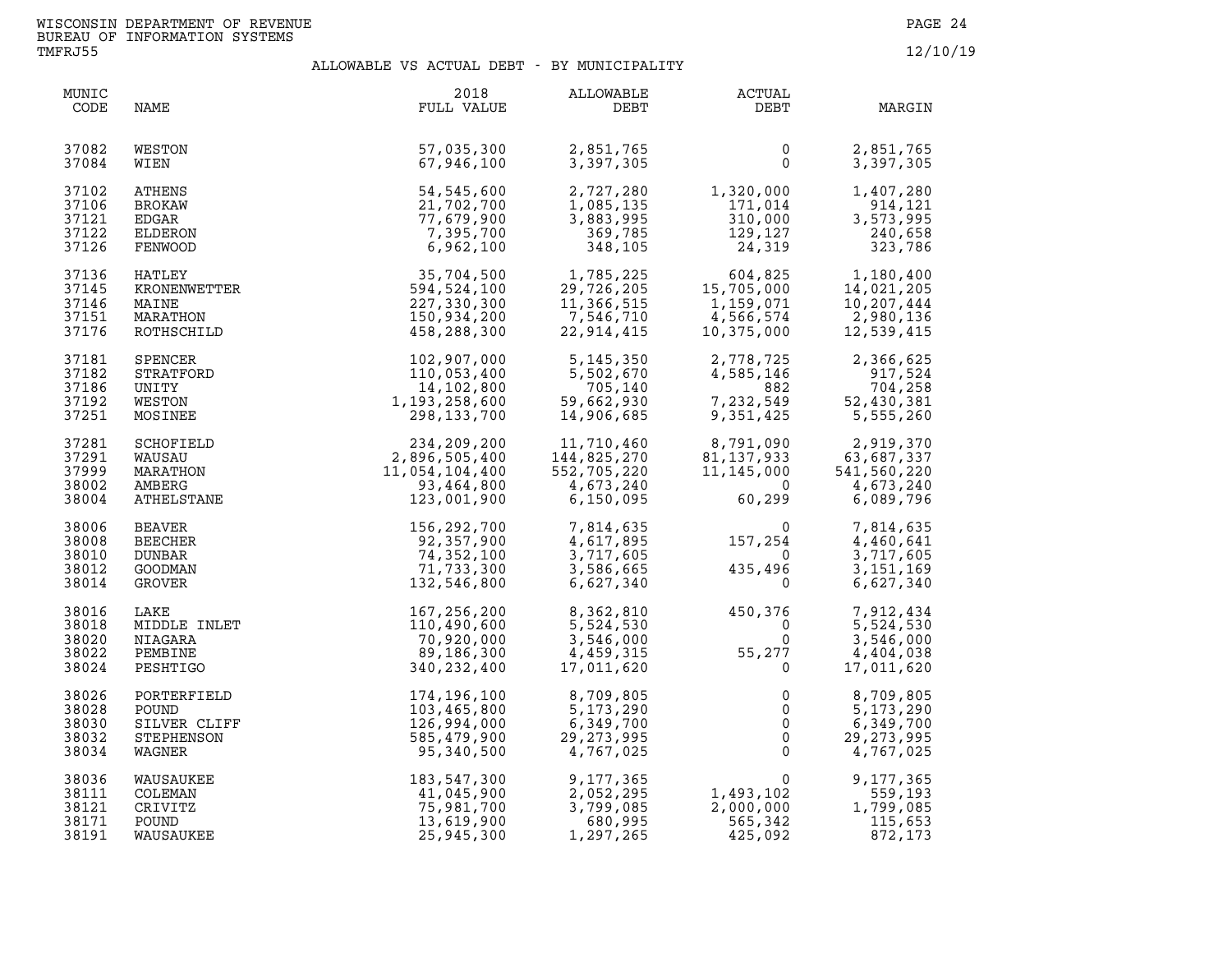| MUNIC<br>CODE                             | NAME                                                            | 2018<br>FULL VALUE                                                                                                                                    | ALLOWABLE<br>DEBT                                                                | ACTUAL<br>DEBT                                                                         | MARGIN                                                                         |
|-------------------------------------------|-----------------------------------------------------------------|-------------------------------------------------------------------------------------------------------------------------------------------------------|----------------------------------------------------------------------------------|----------------------------------------------------------------------------------------|--------------------------------------------------------------------------------|
| 38251<br>38261<br>38271<br>38999<br>39002 | MARINETTE<br>NIAGARA<br>PESHTIGO<br>MARINETTE<br><b>BUFFALO</b> | 720,162,400<br>69,461,500<br>176,855,800<br>3,913,931,100<br>99,358,500                                                                               | 36,008,120<br>3,473,075<br>8,842,790<br>$\mathbf{1}$<br>195,696,555<br>4,967,925 | 21, 262, 371<br>1,169,817<br>$\frac{113,975}{25,340,000}$<br>$\Omega$                  | 14,745,749<br>2,303,258<br>8,728,815<br>170, 356, 555<br>4,967,925             |
| 39004<br>39006<br>39008<br>39010<br>39012 | CRYSTAL LAKE<br><b>DOUGLAS</b><br>HARRIS<br>MECAN<br>MONTELLO   | 126,536,900<br>72,438,700<br>72,369,200<br>118,616,500<br>148,994,300                                                                                 | 6,326,845<br>3,621,935<br>3,618,460<br>5,930,825<br>7,449,715                    | 0<br>$\mathbf{0}$<br>$\mathbf 0$<br>$\mathbf 0$                                        | 6,326,845<br>3,621,935<br>3,618,460<br>$\frac{0}{0}$<br>5,930,825<br>7,449,715 |
| 39014<br>39016<br>39018<br>39020<br>39022 | MOUNDVILLE<br>NESHKORO<br>NEWTON<br>OXFORD<br>PACKWAUKEE        | 45,486,100<br>88,073,900<br>66,755,200<br>114,412,000<br>150,229,300                                                                                  | 2, 274, 305<br>4,403,695<br>3,337,760<br>5,720,600<br>7,511,465                  | $240,388$<br>0<br>0<br>0<br>0<br>0                                                     | 2,033,917<br>4,403,695<br>3,337,760<br>5,720,600<br>7,511,465                  |
| 39024<br>39026<br>39028<br>39121<br>39161 | SHIELDS<br>SPRINGFIELD<br>WESTFIELD<br>ENDEAVOR<br>NESHKORO     | 57,211,800<br>134,521,400<br>104,539,700<br>18,811,300<br>21,859,300                                                                                  | 2,860,590<br>6,726,070<br>5,226,985<br>940,565<br>1,092,965                      | $0$<br>-97<br>638,148<br>0                                                             | 2,860,590<br>6,726,167<br>5,226,985<br>302,417<br>1,092,965                    |
| 39165<br>39191<br>39251<br>39999<br>40106 | OXFORD<br>WESTFIELD<br>MONTELLO<br>MARQUETTE<br><b>BAYSIDE</b>  | $27, 133, 800$<br>$58, 272, 800$<br>$87, 310, 700$<br>$1, 612, 931, 400$<br>$662, 103, 300$                                                           | 1,356,690<br>2,913,640<br>4,365,535<br>80,646,570<br>33,105,165                  | $\frac{43,216}{692,999}$<br>$43,216$<br>692,998<br>1,814<br>12, 213, 332<br>11,212,045 | 1,313,474<br>2,220,642<br>2,550,754<br>68,433,238<br>21,893,120                |
| 40107<br>40126<br>40131<br>40136<br>40176 | BROWN DEER<br>FOX POINT<br><b>GREENDALE</b><br>HALES CORNERS    | $\begin{array}{r} -1,331,400 \\ 662,103,300 \\ 999,260,900 \\ 1,141,765,000 \\ 1,513,716,500 \\ 676,077,800 \\ 1,523,730,800 \\ 0,75,800 \end{array}$ | 49,963,045<br>57,088,250<br>75,685,825<br>33,803,890<br>22,817,290               | 34, 336, 789<br>12,255,000<br>24,455,000<br>10,518,037<br>3,307,584                    | 15,626,256<br>44,833,250<br>51,230,825<br>23, 285, 853<br>19,509,706           |
| 40181<br>40191<br>40192<br>40211<br>40226 |                                                                 | WEST MILWAUKEE<br>WEST MILWAUKEE<br>WHITEFISH BAY<br>WHITEFISH BAY<br>CUDAHY<br>FRANKLIN<br>TENDALE<br>TENDALE<br>REFERENCE                           | 85,707,995<br>18,716,055<br>114,016,065<br>58,201,750<br>201,147,070             | 53,420,680<br>12,384,889<br>51, 202, 172<br>27,615,000<br>49,879,970                   | 32, 287, 315<br>6,331,166<br>62,813,893<br>30,586,750<br>151, 267, 100         |
| 40231<br>40236<br>40251<br>40265<br>40281 | GREENFIELD<br>MILWAUKEE<br>OAK CREEK<br>SAINT FRANCIS           | 2,988,433,200<br>28,340,400,600<br>3,492,653,000<br>607,386,500                                                                                       | 113,409,000<br>149,421,660<br>1,417,020,030<br>174,632,650<br>30,369,325         | 38,570,242<br>80,909,102<br>964,876,350<br>98,490,000<br>14,162,142                    | 74,838,758<br>68,512,558<br>452, 143, 680<br>76,142,650<br>16,207,183          |
| 40282<br>40291<br>40292                   | SOUTH MILWAUKEE<br>WAUWATOSA<br>WEST ALLIS                      | 1,241,915,600<br>6,342,128,700<br>3,820,597,600                                                                                                       | 62,095,780<br>317,106,435<br>191,029,880                                         | 28,950,000<br>121,875,001<br>73, 255, 754                                              | 33,145,780<br>195, 231, 434<br>117,774,126                                     |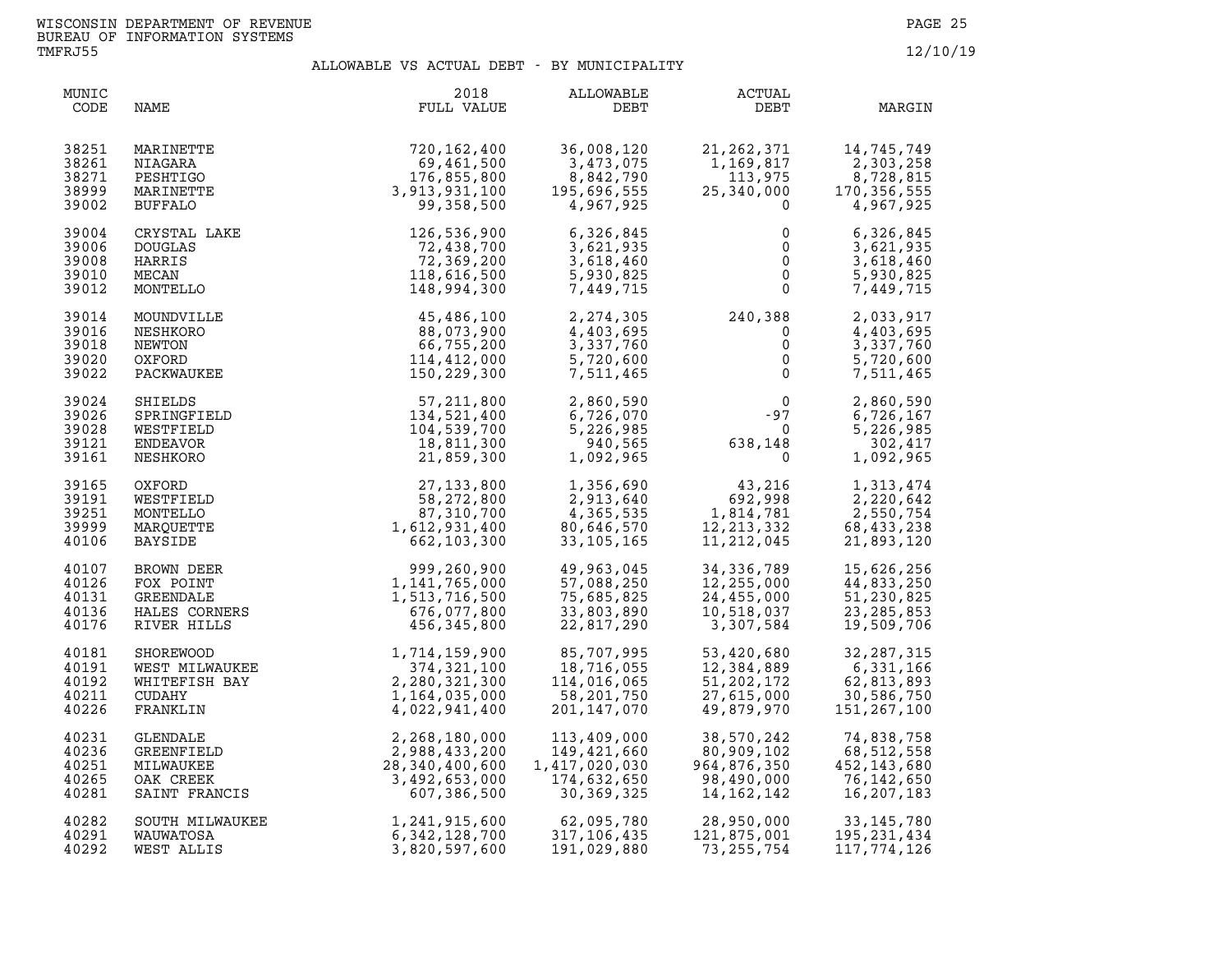| MUNIC<br>CODE                             | NAME                                                       | 2018<br>FULL VALUE                                                                                                                                                                | ALLOWABLE<br>DEBT                                                             | <b>ACTUAL</b><br>DEBT                                                                                                                  | MARGIN                                                                          |
|-------------------------------------------|------------------------------------------------------------|-----------------------------------------------------------------------------------------------------------------------------------------------------------------------------------|-------------------------------------------------------------------------------|----------------------------------------------------------------------------------------------------------------------------------------|---------------------------------------------------------------------------------|
| 40999<br>41002                            | MILWAUKEE<br>ADRIAN                                        | 64,065,615,200<br>72,623,500                                                                                                                                                      | 3,203,280,760<br>3,631,175                                                    | 507,008,048<br>60,000                                                                                                                  | 2,696,272,712<br>3,571,175                                                      |
| 41004<br>41006<br>41008<br>41010<br>41012 | ANGELO<br><b>BYRON</b><br>CLIFTON<br>GLENDALE<br>GRANT     | 75,246,200<br>130,808,600<br>39,337,900<br>42,843,600<br>43,145,100                                                                                                               | 3,762,310<br>6,540,430<br>1,966,895<br>2,142,180<br>2,157,255                 | 17,959                                                                                                                                 | 3,744,351<br>6,540,430<br>1,966,895<br>1,926,533<br>2, 157, 255                 |
| 41014<br>41016<br>41018<br>41020<br>41022 | GREENFIELD<br>JEFFERSON<br>LA FAYETTE<br>LA GRANGE<br>LEON | $124, 522, 200\nonumber\ \begin{array}{c} 49, 902, 100\nonumber\ 26, 546, 200\nonumber\ \begin{array}{c} 157, 034, 400\nonumber\ 95, 841, 300\nonumber \end{array}$<br>95,841,300 | 6,226,110<br>2,495,105<br>1,327,310<br>7,851,720<br>4,792,065                 | $\mathbf 0$<br>$\mathbf{0}$<br>$\mathsf{O}$<br>52,985                                                                                  | 6,226,110<br>2,495,105<br>1,327,310<br>$\overline{0}$<br>7,851,720<br>4,739,080 |
| 41024<br>41026<br>41028<br>41030<br>41032 | LINCOLN<br>LITTLE FALLS<br>NEW LYME<br>OAKDALE<br>PORTLAND | 90,930,800<br>130,849,500<br>24,409,000<br>102,278,400<br>60,426,100                                                                                                              | 4,546,540<br>6,542,475<br>1,220,450<br>5, 113, 920<br>3,021,305               | 321, 352<br>143, 577<br>0<br>0                                                                                                         | 4,225,188<br>6,398,898<br>1,220,450<br>5, 113, 920<br>3,021,305                 |
| 41034<br>41036<br>41038<br>41040<br>41042 | RIDGEVILLE<br>SCOTT<br>SHELDON<br>SPARTA<br>TOMAH          | 39,176,300<br>12,886,700<br>37,966,200<br>243, 174, 300<br>131,824,400                                                                                                            | 1,958,815<br>644,335<br>1,898,310<br>12,158,715<br>6,591,220                  | $43,493$<br>0<br>$\overline{0}$<br>341,835<br>101.498<br>341,835<br>101,498<br>138,007                                                 | 1,915,322<br>644,335<br>1,556,475<br>12,057,217<br>6,453,213                    |
| 41044<br>41046<br>41048<br>41111<br>41141 | WELLINGTON<br>WELLS<br>WILTON<br>CASHTON<br>KENDALL        | 39,486,700<br>51,108,600<br>43,758,100<br>87,533,200<br>17,008,600                                                                                                                | 1,974,335<br>2, 555, 430<br>2, 187, 905<br>4, 376, 660<br>850, 430            | $\begin{array}{c} 112, \\ 135, \\ 547, \\ 624, \end{array}$<br>112,010<br>135,960<br>$\overline{0}$<br>547,201                         | 1,862,325<br>2,419,470<br>2,187,905<br>3,829,459<br>226,320                     |
| 41151<br>41161<br>41165<br>41185<br>41191 | MELVINA<br>NORWALK<br>OAKDALE<br>WARRENS<br>WILTON         | 2,640,600<br>15,020,500<br>22,692,700<br>55,507,400<br>32,370,800                                                                                                                 | 132,030<br>751,025<br>1,134,635<br>2,775,370<br>1,618,540                     | 624, 1.<br>$^{6}$<br>$^{14}$ , 867<br>5<br>$^{141}$ , 31 <sup>9</sup><br>$^{141}$ , 31 <sup>9</sup><br>141,318<br>1,985,345<br>936,019 | 132,030<br>336,158<br>993,317<br>790,025<br>682,521                             |
| 41192<br>41281<br>41286<br>41999<br>42002 | WYEVILLE<br>SPARTA<br>TOMAH<br>MONROE<br>ABRAMS            | 5,729,100<br>631,258,100<br>672,836,900<br>3,412,576,800<br>183,850,500                                                                                                           | 286,455<br>31,562,905<br>33,641,845<br>170,628,840<br>9,192,525               | 0<br>13,552,380<br>18,592,515<br>20,355,000<br>22,431                                                                                  | 286,455<br>18,010,525<br>15,049,330<br>150, 273, 840<br>9,170,094               |
| 42006<br>42008<br>42010<br>42012<br>42014 | BAGLEY<br><b>BRAZEAU</b><br><b>BREED</b><br>CHASE<br>DOTY  | 46,391,700<br>261,015,300<br>79,090,700<br>257,099,800<br>105,946,200                                                                                                             | 2,319,585<br>13,050,765<br>13,050,765<br>3,954,535<br>12,854,990<br>5,297,310 | $65,393$<br>0<br>179 F<br>78,563<br>368,815                                                                                            | 2,234,192<br>13,050,765<br>3,775,000<br>12,776,427<br>4,928,495                 |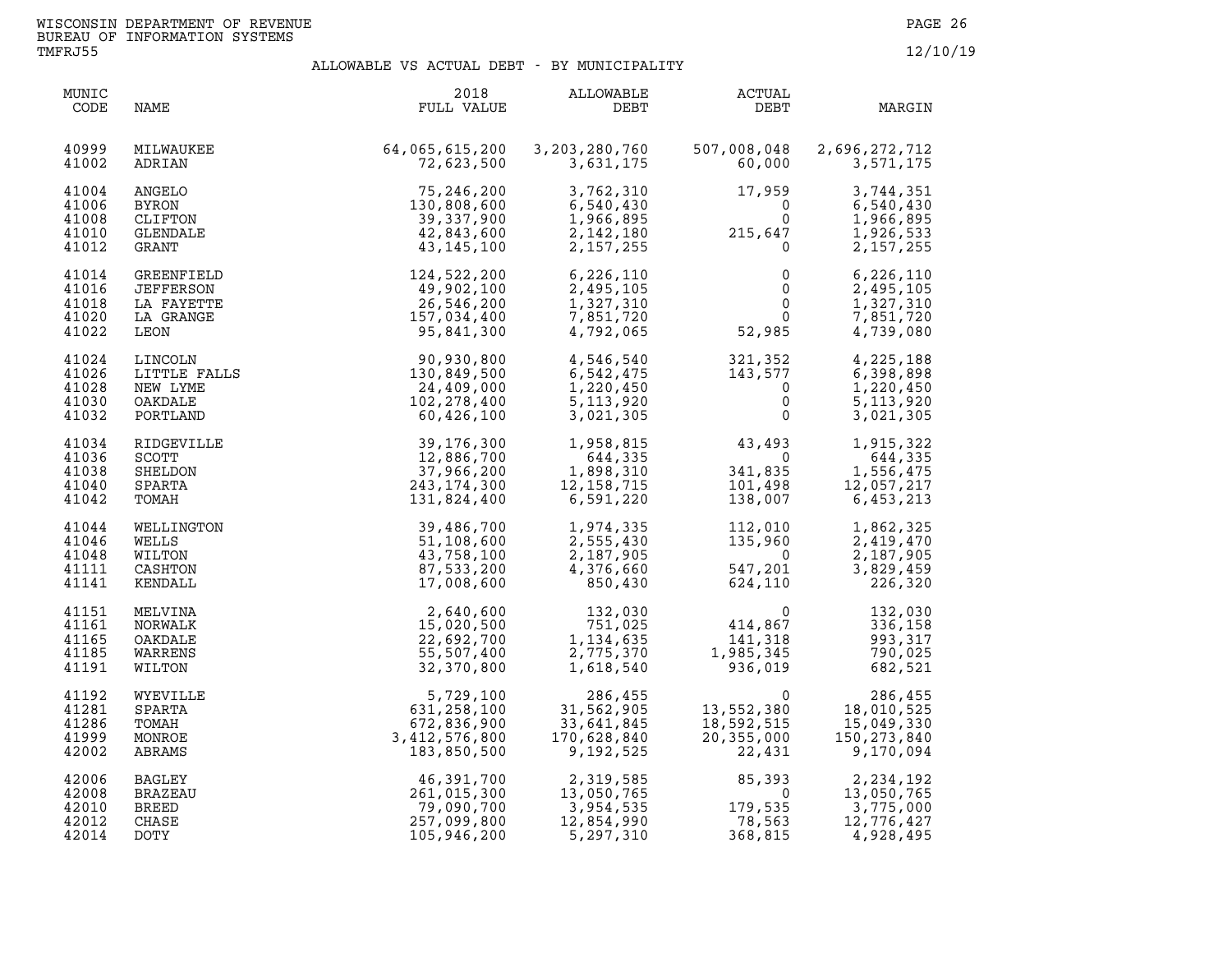| MUNIC<br>CODE                             | NAME                                                              | 2018<br>FULL VALUE                                                                                                                                                                               | ALLOWABLE<br>DEBT                                                                                                                                                                          | ACTUAL<br>DEBT                                                                                                                                                                                                             | MARGIN                                                            |
|-------------------------------------------|-------------------------------------------------------------------|--------------------------------------------------------------------------------------------------------------------------------------------------------------------------------------------------|--------------------------------------------------------------------------------------------------------------------------------------------------------------------------------------------|----------------------------------------------------------------------------------------------------------------------------------------------------------------------------------------------------------------------------|-------------------------------------------------------------------|
| 42016<br>42018<br>42019<br>42020<br>42022 | GILLETT<br>HOW<br>LAKEWOOD<br>LENA<br>LITTLE RIVER                | 79,690,100<br>42,657,200<br>232, 241, 800<br>60,117,300<br>86,454,800                                                                                                                            | 3,984,505<br>2,132,860<br>11,612,090<br>3,005,865<br>4,322,740                                                                                                                             | $\begin{smallmatrix}&&&0\0&\phantom-0&0\0&0\phantom-0&0\end{smallmatrix}$                                                                                                                                                  | 3,984,505<br>2,132,860<br>10,847,395<br>3,005,865<br>4,322,740    |
| 42024<br>42026<br>42028<br>42029<br>42030 | LITTLE SUAMICO<br>MAPLE VALLEY<br>MORGAN<br>MOUNTAIN<br>OCONTO    | $\begin{array}{cccc} 120 & 491,888,000 & 24,594,400 \ 56,822,000 & 2,841,100 \ 90,889,900 & 4,544,495 \ 157,896,600 & 7,894,830 \ 109,071,700 & 5,453,585 \end{array}$                           |                                                                                                                                                                                            | $\begin{matrix}0&&2\\&&0\\0&&&&0\\137,416\\245,268\end{matrix}$                                                                                                                                                            | 24,594,400<br>2,841,100<br>4,544,495<br>7,757,414<br>5,208,317    |
| 42032<br>42034<br>42036<br>42038<br>42040 | OCONTO FALLS<br>PENSAUKEE<br>RIVERVIEW<br>SPRUCE<br>STILES        |                                                                                                                                                                                                  | $\begin{array}{llll} 102, 235, 900 & 5, 111, 795 \\ 128, 144, 700 & 6, 407, 235 \\ 255, 598, 800 & 12, 779, 940 \\ 111, 910, 200 & 5, 595, 510 \\ 127, 585, 800 & 6, 379, 290 \end{array}$ | $\begin{array}{cc} 124\,, 191 \ 120\,, 111 \ 25\,, 401 \ 14\,, 800 \ 100\,, 000 \end{array} \qquad \begin{array}{cc} 4\,, 987\,, 604 \ 6\,, 287\,, 124 \ 12\,, 754\,, 539 \ 5\,, 560\,, 710 \ 6\,, 279\,, 290 \end{array}$ |                                                                   |
| 42042<br>42044<br>42146<br>42181<br>42231 | TOWNSEND<br>UNDERHILL<br>LENA<br>SURING<br><b>GILLETT</b>         | 312, 124, 500<br>89,685,200<br>32, 375, 300<br>21,945,800<br>59,611,400                                                                                                                          |                                                                                                                                                                                            | $\begin{array}{cccc} 15,606,225 & 46,026 & 15,560,199 \\ 4,484,260 & 58,967 & 4,425,293 \\ 1,618,765 & 349,943 & 1,268,822 \\ 1,097,290 & 563,514 & 533,776 \\ 2,980,570 & 2,081,151 & 899,419 \end{array}$                |                                                                   |
| 42265<br>42266<br>42999<br>43002<br>43004 | OCONTO<br>OCONTO FALLS<br>OCONTO<br>CASSIAN<br>CRESCENT           | LS<br>161, 697, 800<br>3, 963, 486, 100<br>3, 963, 486, 100<br>247, 802, 900<br>251, 850, 800                                                                                                    | 10,941,985<br>8,084,890<br>$8,084,050$ $198,174,305$ $12,390,145$<br>12,592,540                                                                                                            | $\begin{array}{cccc} 6,827,415 & 4,114,570 \\ 2,269,039 & 5,815,851 \\ 21,325,000 & 176,849,305 \\ 127,819 & 12,262,326 \\ 342,971 & 12,249,569 \end{array}$                                                               |                                                                   |
| 43006<br>43008<br>43010<br>43012<br>43014 | ENTERPRISE<br>HAZELHURST<br>LAKE TOMAHAWK<br>LITTLE RICE<br>LYNNE | $\begin{array}{cccc} 90,817,700 & 4,540,885 & 186,690 \ 364,438,200 & 18,221,910 & 721,803 \ 248,573,600 & 12,428,680 & 0 \ 72,832,600 & 3,641,630 & 0 \ 33,131,000 & 1,656,550 & 0 \end{array}$ |                                                                                                                                                                                            |                                                                                                                                                                                                                            | 4,354,195<br>17,500,107<br>12,428,680<br>3,641,630<br>1,656,550   |
| 43016<br>43018<br>43020<br>43022<br>43024 | MINOCQUA<br>MONICO<br>NEWBOLD<br>NOKOMIS<br>PELICAN               | 1,622,717,900<br>27,486,600<br>519,359,000<br>236,422,100<br>300,360,100                                                                                                                         | 81,135,895<br>1,374,330<br>25,967,950<br>11,821,105<br>15,018,005                                                                                                                          | 6,193,805<br>$0, 1, 3, 0, 0, 0$<br>91, 218<br>0<br>151, 014                                                                                                                                                                | 74,942,090<br>1,374,330<br>25,876,732<br>11,821,105<br>14,866,991 |
| 43026<br>43028<br>43030<br>43032<br>43034 | PIEHL<br>PINE LAKE<br>SCHOEPKE<br>STELLA<br>SUGAR CAMP            | 15,830,300<br>307,005,200<br>120,592,000<br>77,068,000<br>365,401,500                                                                                                                            | 791,515<br>15,350,260<br>6,029,600<br>3,853,400<br>18,270,075                                                                                                                              | $\begin{array}{c} 0 \ 365,331 \ 206,451 \ 93,731 \ 270,534 \end{array}$<br>206,451<br>93,731<br>270,534                                                                                                                    | 791,515<br>14,984,929<br>5,823,149<br>3,759,669<br>17,999,541     |
| 43036<br>43038<br>43040                   | THREE LAKES<br>WOODBORO<br>WOODRUFF                               | 915,723,800<br>159,533,300<br>371,807,900                                                                                                                                                        | 45,786,190 2,969<br>7,976,665<br>45,786,190<br>7,976,665<br>-00.005<br>18,590,395                                                                                                          | 2,969,519<br>$\Omega$<br>975,918                                                                                                                                                                                           | 42,816,671<br>7,976,665<br>17,614,477                             |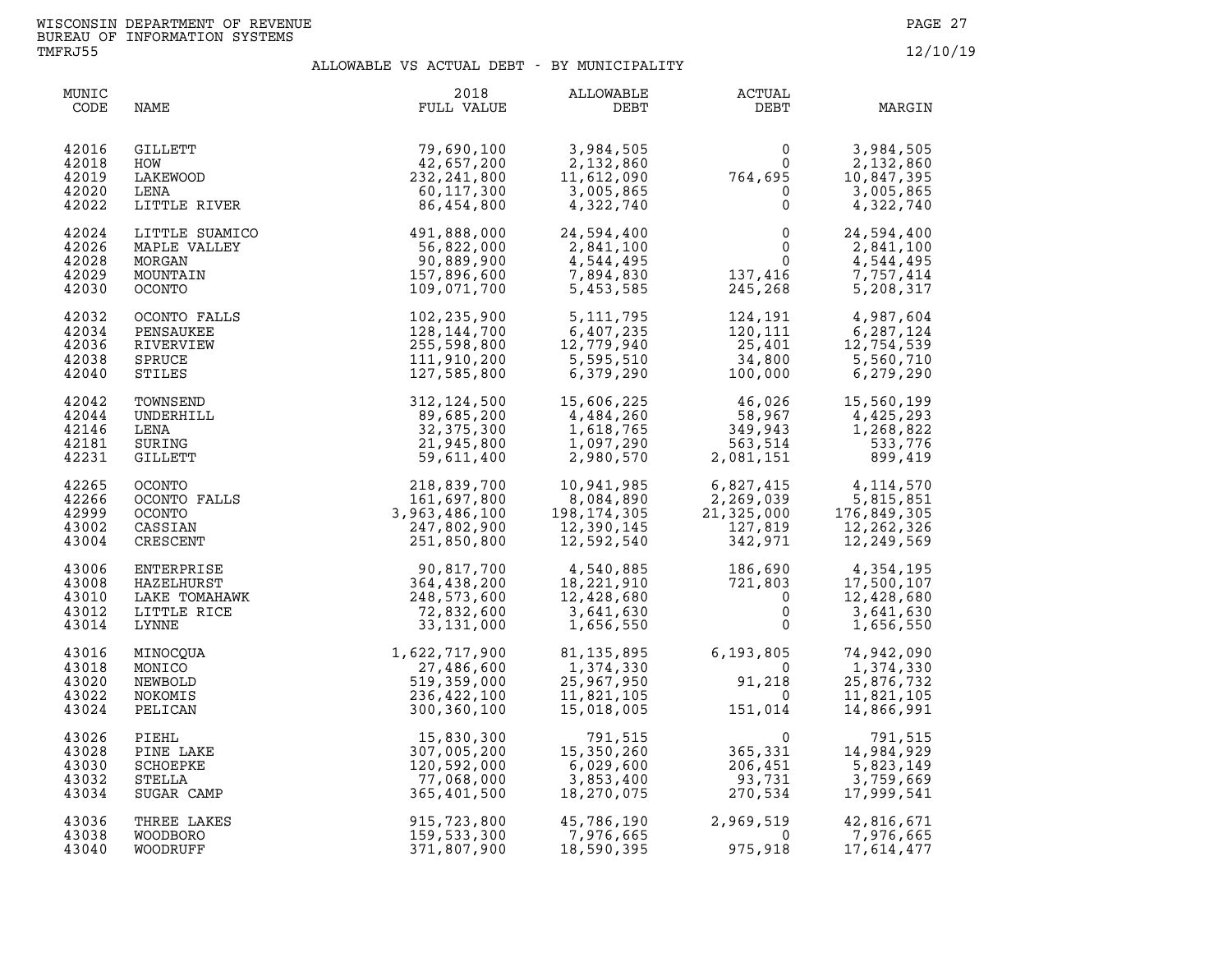| MUNIC<br>CODE                             | NAME                                                                   | 2018<br>FULL VALUE                                                               | ALLOWABLE<br>DEBT                                                   | <b>ACTUAL</b><br>DEBT                                     | MARGIN                                                                 |
|-------------------------------------------|------------------------------------------------------------------------|----------------------------------------------------------------------------------|---------------------------------------------------------------------|-----------------------------------------------------------|------------------------------------------------------------------------|
| 43276                                     | RHINELANDER                                                            | 583,095,100                                                                      | 29,154,755                                                          | 17,340,037                                                | 11,814,718                                                             |
| 43999                                     | ONEIDA                                                                 | 6,931,849,600                                                                    | 346,592,480                                                         | 15,000,000                                                | 331,592,480                                                            |
| 44002                                     | BLACK CREEK                                                            | 102,821,000                                                                      | 5,141,050                                                           | 174,006                                                   | 4,967,044                                                              |
| 44004                                     | <b>BOVINA</b>                                                          | 101,956,800                                                                      | 5,097,840                                                           | 26,700                                                    | 5,071,140                                                              |
| 44006                                     | BUCHANAN                                                               | 684,363,800                                                                      | 34, 218, 190                                                        | 3,177,954                                                 | 31,040,236                                                             |
| 44008                                     | <b>CENTER</b>                                                          | 378,915,000                                                                      | 18,945,750                                                          | 129,861                                                   | 18,815,889                                                             |
| 44010                                     | CICERO                                                                 | 90,794,800                                                                       | 4,539,740                                                           | $\Omega$                                                  | 4,539,740                                                              |
| 44012                                     | DALE                                                                   | 267,681,600                                                                      | 13,384,080                                                          | 235,617                                                   | 13, 148, 463                                                           |
| 44014                                     | DEER CREEK                                                             | 44,403,400                                                                       | 2,220,170                                                           | 0                                                         | 2,220,170                                                              |
| 44016                                     | ELLINGTON                                                              | 276, 129, 900                                                                    | 13,806,495                                                          | 100,000                                                   | 13,706,495                                                             |
| 44018                                     | FREEDOM                                                                | 533,827,200                                                                      | 26,691,360                                                          | 9,035,383                                                 | 17,655,977                                                             |
| 44020                                     | GRAND CHUTE                                                            | 2,657,993,100                                                                    | 132,899,655                                                         | 25,645,000                                                | 107, 254, 655                                                          |
| 44022                                     | GREENVILLE                                                             | 1,323,094,600                                                                    | 66, 154, 730                                                        | 5,147,052                                                 | 61,007,678                                                             |
| 44024                                     | HORTONIA                                                               | 122,906,900                                                                      | 6, 145, 345                                                         | $\mathbf{0}$                                              | 6,145,345                                                              |
| 44026                                     | KAUKAUNA                                                               | 140,412,400                                                                      | 7,020,620                                                           | 0                                                         | 7,020,620                                                              |
| 44028                                     | LIBERTY                                                                | 72,791,800                                                                       | 3,639,590                                                           | $\mathbf 0$                                               | 3,639,590                                                              |
| 44030                                     | MAINE                                                                  | 75,697,100                                                                       | 3,784,855                                                           | $\mathsf{O}$                                              | 3,784,855                                                              |
| 44032                                     | MAPLE CREEK                                                            | 46,737,000                                                                       | 2,336,850                                                           | $\mathsf{O}$                                              | 2,336,850                                                              |
| 44034                                     | ONEIDA                                                                 | 216,087,800                                                                      | 10,804,390                                                          | $\mathsf{O}$                                              | 10,804,390                                                             |
| 44036                                     | OSBORN                                                                 | 98,654,400                                                                       | 4,932,720                                                           | $\mathsf{O}$                                              | 4,932,720                                                              |
| 44038                                     | SEYMOUR                                                                | 103,983,100                                                                      | 5, 199, 155                                                         | $\mathbf 0$                                               | 5, 199, 155                                                            |
| 44040                                     | VANDENBROEK                                                            | 172,130,300                                                                      | 8,606,515                                                           | 153,671                                                   | 8,452,844                                                              |
| 44106<br>44107<br>44111<br>44136<br>44141 | BEAR CREEK<br>BLACK CREEK<br>COMBINED LOCKS<br>HORTONVILLE<br>KIMBERLY | 16,788,500<br>69,657,000<br>297,130,800<br>199,760,600<br>524,142,700            | 839,425<br>3,482,850<br>14,856,540<br>9,988,030<br>26, 207, 135     | 154, 759<br>6,384,971<br>5,097,910<br>24,296,000          | 839,425<br>3,328,091<br>8,471,569<br>4,890,120<br>1,911,135            |
| 44146                                     | LITTLE CHUTE                                                           | 878,465,300                                                                      | 43,923,265                                                          | 21,004,277                                                | 22,918,988                                                             |
| 44155                                     | <b>NICHOLS</b>                                                         | 9,157,000                                                                        | 457,850                                                             | 139,364                                                   | 318,486                                                                |
| 44181                                     | SHIOCTON                                                               | 41,281,400                                                                       | 2,064,070                                                           | 395,145                                                   | 1,668,925                                                              |
| 44201                                     | APPLETON                                                               | 5,443,435,200                                                                    | 272, 171, 760                                                       | 395,145<br>57,745,000<br>42.115.000                       | 214,426,760                                                            |
| 44241                                     | KAUKAUNA                                                               | 1,088,410,700                                                                    | 54,420,535                                                          | 42, 115, 000                                              | 12,305,535                                                             |
| 44281<br>44999<br>45002<br>45004<br>45006 | SEYMOUR<br>OUTAGAMIE<br>BELGIUM<br>CEDARBURG<br>FREDONIA               | 210, 167, 300<br>15,601,113,200<br>276, 279, 700<br>913, 211, 200<br>230,085,600 | 10,508,365<br>780,055,660<br>13,813,985<br>45,660,560<br>11,504,280 | 1,110,000<br>69,931,155<br>16,572<br>1,600,000<br>322,447 | 9,398,365<br>710, 124, 505<br>13,797,413<br>44,060,560<br>11, 181, 833 |
| 45008                                     | GRAFTON                                                                | 625,061,900                                                                      | 31,253,095                                                          | 0                                                         | 31, 253, 095                                                           |
| 45012                                     | PORT WASHINGTON                                                        | 217,548,000                                                                      | 10,877,400                                                          | $\mathbf 0$                                               | 10,877,400                                                             |
| 45014                                     | SAUKVILLE                                                              | 227,722,000                                                                      | 11,386,100                                                          | $\mathbf{0}$                                              | 11,386,100                                                             |
| 45106                                     | BELGIUM                                                                | 197,623,200                                                                      | 9,881,160                                                           | 5,937,658                                                 | 3,943,502                                                              |
| 45126                                     | FREDONIA                                                               | 174,206,900                                                                      | 8,710,345                                                           | 4,565,657                                                 | 4,144,688                                                              |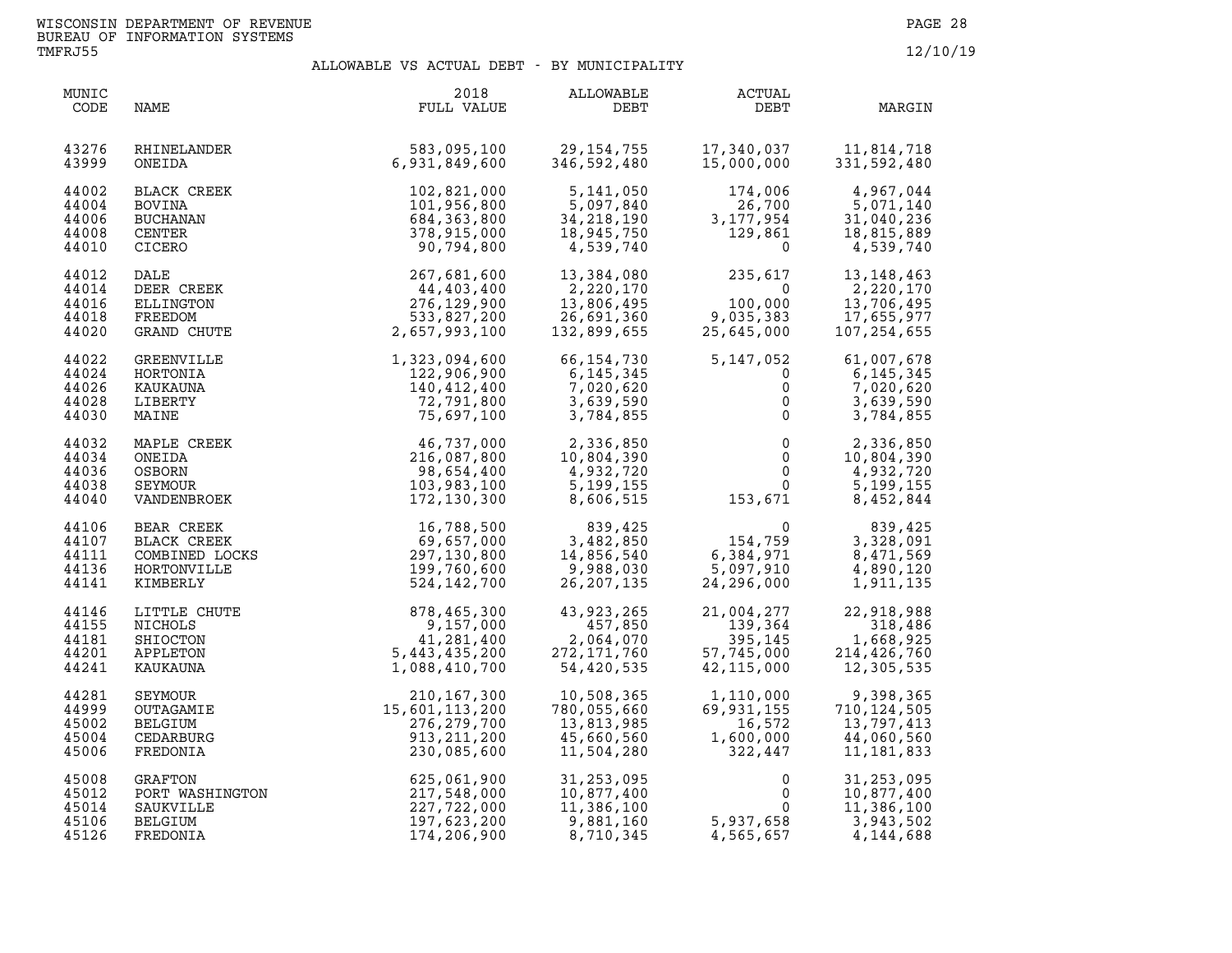| MUNIC<br>CODE                             | NAME                                                                                                                    | 2018<br>FULL VALUE                                                            | ALLOWABLE<br>DEBT                                                     | ACTUAL<br>DEBT                                                                               | MARGIN                                                                                                                             |
|-------------------------------------------|-------------------------------------------------------------------------------------------------------------------------|-------------------------------------------------------------------------------|-----------------------------------------------------------------------|----------------------------------------------------------------------------------------------|------------------------------------------------------------------------------------------------------------------------------------|
| 45131<br>45181<br>45186<br>45211<br>45255 | GRAFTON<br>SAUKVILLE<br>THIENSVILLE<br>CEDARBURG<br>MEQUON                                                              | 1,410,091,900<br>441,204,800<br>354,595,400<br>1,347,465,200<br>4,797,857,000 | 70,504,595<br>22,060,240<br>17,729,770<br>67, 373, 260<br>239,892,850 | 35, 116, 795<br>12,931,280<br>$\Omega$<br>20, 215, 457<br>$\Omega$                           | 35, 387, 800<br>9,128,960<br>17,729,770<br>47,157,803<br>239,892,850                                                               |
| 45271<br>45999<br>46002<br>46004<br>46006 | PORT WASHINGTON<br>OZAUKEE<br>ALBANY<br><b>DURAND</b><br>FRANKFORT                                                      | 1,054,033,800<br>12,299,827,000<br>55,266,400<br>50,790,500<br>29,376,300     | 52,701,690<br>614,991,350<br>2,763,320<br>2,539,525<br>1,468,815      | 26,865,502<br>24,535,000<br>$\mathbf 0$<br>$\mathbf{0}$                                      | 25,836,188<br>$\begin{array}{c}\n\stackrel{\cancel{2}}{0} \\ 0\n\end{array}$<br>590,456,350<br>2,763,320<br>2,539,525<br>1,468,815 |
| 46008<br>46010<br>46012<br>46014<br>46016 | LIMA<br>PEPIN<br>STOCKHOLM<br>WATERVILLE<br>WAUBEEK                                                                     | 61,012,600<br>101,385,400<br>41,056,700<br>60,470,700<br>40,187,500           | 3,050,630<br>5,069,270<br>2,052,835<br>3,023,535<br>2,009,375         | $\begin{smallmatrix}&&&0\0&&&&0\68\,468\0&&&&0\end{smallmatrix}$                             | 3,050,630<br>5,069,270<br>1,984,367<br>3,023,535<br>2,009,375                                                                      |
| 46171<br>46181<br>46216<br>46999<br>47002 | PEPIN<br>STOCKHOLM<br><b>DURAND</b><br>PEPIN<br>CLIFTON                                                                 | 71,290,900<br>20,811,800<br>96,108,900<br>627,757,700<br>319,672,000          | 3,564,545<br>1,040,590<br>4,805,445<br>31,387,885<br>15,983,600       | $995,358$<br>0<br>2,419,016<br>2,419,016<br>673,703<br>$\Omega$                              | 2,569,187<br>1,040,590<br>2,386,429<br>30,714,182<br>15,983,600                                                                    |
| 47004<br>47006<br>47008<br>47010<br>47012 |                                                                                                                         | 49,292,500<br>102,997,100<br>71,018,000<br>88,903,900<br>76,213,500           |                                                                       | 2, 464, 625<br>5, 149, 855<br>3, 550, 900<br>4, 445, 195<br>3, 810, 675<br>0<br>0<br>0       | 2,344,151<br>5, 149, 855<br>3,550,900<br>4,377,500<br>3,810,675                                                                    |
| 47014<br>47016<br>47018<br>47020<br>47022 | DIAMOND BLUFF<br>ELLSWORTH<br>EL PASO<br>GILMAN<br>HARTLAND<br>ISABELLE<br>MARTELL<br>MARTELL<br>OAK GROVE<br>OAK GROVE | 32,499,600<br>68,607,700<br>96,529,300<br>286,367,200<br>255,512,200          | 1,624,980<br>3,430,385<br>4,826,465<br>14,318,360<br>12,775,610       | $\begin{smallmatrix}&&&0\&&0\&421,394\0\end{smallmatrix}$<br>100,000                         | 1,624,980<br>3,430,385<br>4,405,071<br>14,318,360<br>12,675,610                                                                    |
| 47024<br>47026<br>47028<br>47030<br>47032 | ROCK ELM<br>SALEM<br>SPRING LAKE<br>TRENTON<br>TRIMBELLE                                                                | 39,772,400<br>49,594,100<br>47,097,200<br>209, 113, 100<br>146,714,500        | 1,988,620<br>2,479,705<br>2,354,860<br>10,455,655<br>7,335,725        | $\begin{array}{c} 0 \\ 321,111 \\ 67,125 \\ -7,023 \end{array}$<br>1،145<br>75,993<br>90,027 | 1,988,620<br>2,158,594<br>2,287,735<br>10,379,662<br>7,245,698                                                                     |
| 47034<br>47106<br>47121<br>47122<br>47151 | UNION<br>BAY CITY<br>ELLSWORTH<br>ELMWOOD<br>MAIDEN ROCK                                                                | 51,118,600<br>18,384,000<br>208, 316, 300<br>40,197,700<br>22,844,800         | 2,555,930<br>919,200<br>10,415,815<br>2,009,885<br>1,142,240          | 390,062<br>2,723,353<br>3,042,718<br>729,312<br>$\overline{0}$                               | 2,165,868<br>$-1,804,153$<br>7,373,097<br>1,280,573<br>1,142,240                                                                   |
| 47171<br>47181<br>47271                   | PLUM CITY<br>SPRING VALLEY<br>PRESCOTT                                                                                  | 28,638,200<br>73,520,300<br>366,807,000                                       | 1,431,910<br>3,676,015<br>18,340,350                                  | 297,759<br>1,471,081<br>8,700,000                                                            | 1, 134, 151<br>2,204,934<br>9,640,350                                                                                              |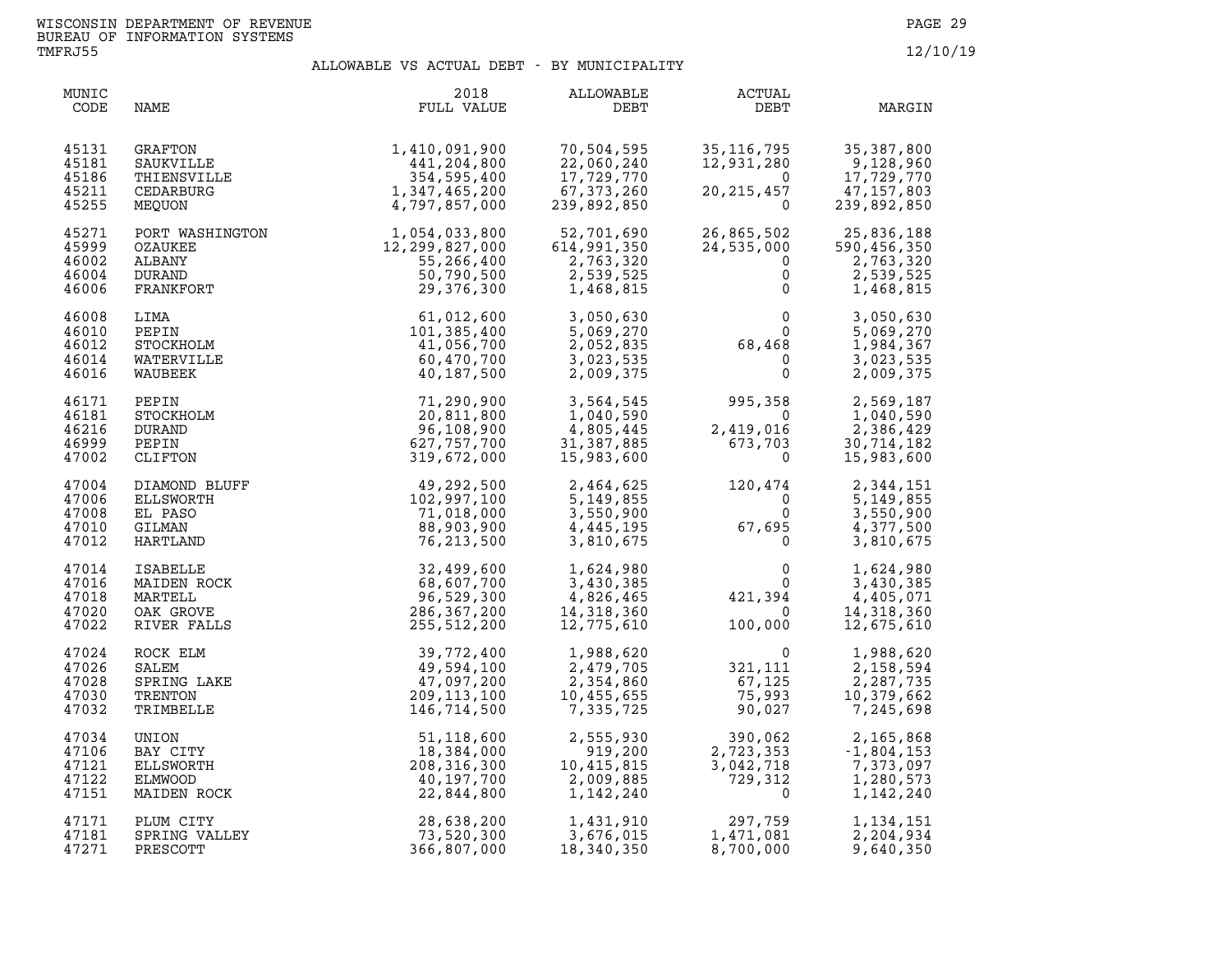| MUNIC<br>CODE                             | NAME                                                                               | 2018<br>FULL VALUE                                                                                                                                                                                             | ALLOWABLE<br>DEBT                                                                                                                                                                                                                                                                   | ACTUAL<br>DEBT                                                                                                                                                                                                              | MARGIN                                                          |
|-------------------------------------------|------------------------------------------------------------------------------------|----------------------------------------------------------------------------------------------------------------------------------------------------------------------------------------------------------------|-------------------------------------------------------------------------------------------------------------------------------------------------------------------------------------------------------------------------------------------------------------------------------------|-----------------------------------------------------------------------------------------------------------------------------------------------------------------------------------------------------------------------------|-----------------------------------------------------------------|
| 47276<br>47999                            | RIVER FALLS<br>PIERCE                                                              | 1,050,124,600   52,506,230   19,943,082<br>3,415,711,900   170,785,595   28,945,000                                                                                                                            |                                                                                                                                                                                                                                                                                     | 19,943,082          32,563,148<br>28,945,000        141,840,595                                                                                                                                                             |                                                                 |
| 48002<br>48004<br>48006<br>48008<br>48010 | ALDEN<br>APPLE RIVER<br>BALSAM LAKE<br>BEAVER<br>BLACK BROOK                       | 350,370,400<br>156,202,000<br>150,202,000<br>282,441,400<br>104,765,900<br>106,483,100                                                                                                                         | 17,518,520<br>7,810,100<br>1,810,100<br>14,122,070<br>5,238,295<br>5,324,155                                                                                                                                                                                                        | 337,771<br>$\overline{0}$<br>$\mathsf{O}$<br>$\overline{0}$<br>$\Omega$                                                                                                                                                     | 17,180,749<br>7,810,100<br>14,122,070<br>5,238,295<br>5,324,155 |
| 48012<br>48014<br>48016<br>48018<br>48020 | BONE LAKE<br>CLAM FALLS<br>CLAYTON<br>CLEAR LAKE<br>EUREKA                         | 97,839,400<br>51,846,000<br>79,158,500<br>56, 573, 400<br>141,019,500                                                                                                                                          |                                                                                                                                                                                                                                                                                     | $\begin{array}{llll} 4\, ,\, 891\, ,\, 970 & 270\, ,\, 000\, \\ 2\, ,\, 592\, ,\, 300 & 0\, \\ 3\, ,\, 957\, ,\, 925 & 0\, \\ 2\, ,\, 828\, ,\, 670 & 422\, ,\, 230\, \\ 7\, ,\, 050\, ,\, 975 & 144\, ,\, 658 \end{array}$ | 4,621,970<br>2,592,300<br>3,957,925<br>2,406,440<br>6,906,317   |
| 48022<br>48024<br>48026<br>48028<br>48030 | FARMINGTON<br>GARFIELD<br>GEORGETOWN<br>JOHNSTOWN<br>LAKETOWN                      | 168,798,200<br>200,485,000<br>340,340,100<br>106,499,300<br>91,958,400                                                                                                                                         | $\begin{array}{cccc} 8,439,910 \\ 10,024,250 \\ 17,017,005 \\ 5,324,965 \\ 4,597,920 \end{array} \qquad \begin{array}{cccc} 421,618 \\ 663,325 \\ -151,478 \\ 5,605 \\ 0 \end{array} \qquad \begin{array}{cccc} 8,018,292 \\ 9,360,925 \\ 17,168,483 \\ 5,319,360 \\ 0 \end{array}$ |                                                                                                                                                                                                                             |                                                                 |
| 48032<br>48034<br>48036<br>48038<br>48040 | LINCOLN<br>LORAIN<br>LUCK<br>MCKINLEY<br>MILLTOWN                                  | 271,154,500<br>26,747,600<br>77,945,000<br>46,557,500<br>255,545,300                                                                                                                                           | 13,557,725<br>1,337,380<br>3,897,250<br>2,327,875<br>12,777,265<br>2,327,875<br>12,777,265                                                                                                                                                                                          | $\begin{smallmatrix}&&&0\0&95,833\0&199,729\end{smallmatrix}$<br>199,729                                                                                                                                                    | 13,557,725<br>1,337,380<br>3,801,417<br>2,327,875<br>12,577,536 |
| 48042<br>48044<br>48046<br>48048<br>48106 | OSCEOLA<br>SAINT CROIX FALLS 173,786,200<br>STERLING<br>WEST SWEDEN<br>BALSAM LAKE | 301,005,900<br>61,024,400<br>$\begin{array}{c} 61,024\,,400\\ 60,272\,,000\\ 139,168\,,300 \end{array}$                                                                                                        | 15,050,295<br>$\begin{array}{r} -8,689,310\ 3,051,220\ 3,013,600\ 6,958,415 \end{array}$                                                                                                                                                                                            | 15,050,295<br>8,689,310<br>3,051,220<br>3,013,600<br>6,958,415<br>8,958,415<br>1,233,007                                                                                                                                    | 14,759,236<br>8,689,310<br>3,051,220<br>2,700,329<br>5,725,408  |
| 48111<br>48112<br>48113<br>48116<br>48126 | CENTURIA<br>CLAYTON<br>CLEAR LAKE<br>DRESSER<br>FREDERIC                           | 34,227,700<br>23,250,700<br>62,788,100<br>58,941,400<br>57,337,400                                                                                                                                             |                                                                                                                                                                                                                                                                                     | 1,711,385<br>1,162,535<br>3,139,405<br>2,947,070<br>2,866,870<br>1,452,860<br>1,452,860                                                                                                                                     | 1,380,081<br>474,647<br>1,884,854<br>1,364,776<br>1,414,010     |
| 48146<br>48151<br>48165<br>48201<br>48281 | LUCK<br>MILLTOWN<br>OSCEOLA<br>AMERY<br>SAINT CROIX FALLS                          | 71,177,700<br>41,775,400<br>197,982,500<br>207,722,600<br>213,568,100                                                                                                                                          | 3,558,885<br>2,088,770<br>9,899,125<br>10,386,130<br>10,678,405                                                                                                                                                                                                                     | $1,055,054$<br>649,770<br>8,922,426<br>2,956,261<br>2,468,463                                                                                                                                                               | 2,503,831<br>1,439,000<br>976,699<br>7,429,869<br>8,209,942     |
| 48999<br>49002<br>49004<br>49006<br>49008 | POLK<br>ALBAN<br>ALMOND<br>AMHERST<br><b>BELMONT</b>                               | $\begin{array}{r} 4,746,711,300 \ 90,198,000 \ 55,326,000 \ 142,812,700 \ 64,936,600 \end{array} \quad \begin{array}{r} 237,335,565 \ 4,509,900 \ 2,766,300 \ 7,140,635 \ 3,246,830 \end{array}$<br>64,936,600 | 3, 246, 830                                                                                                                                                                                                                                                                         | $14,764,394 \ 354,040 \ 0 \ 160,874 \ 0$                                                                                                                                                                                    | 222,571,171<br>4,155,860<br>2,766,300<br>6,979,761<br>3,246,830 |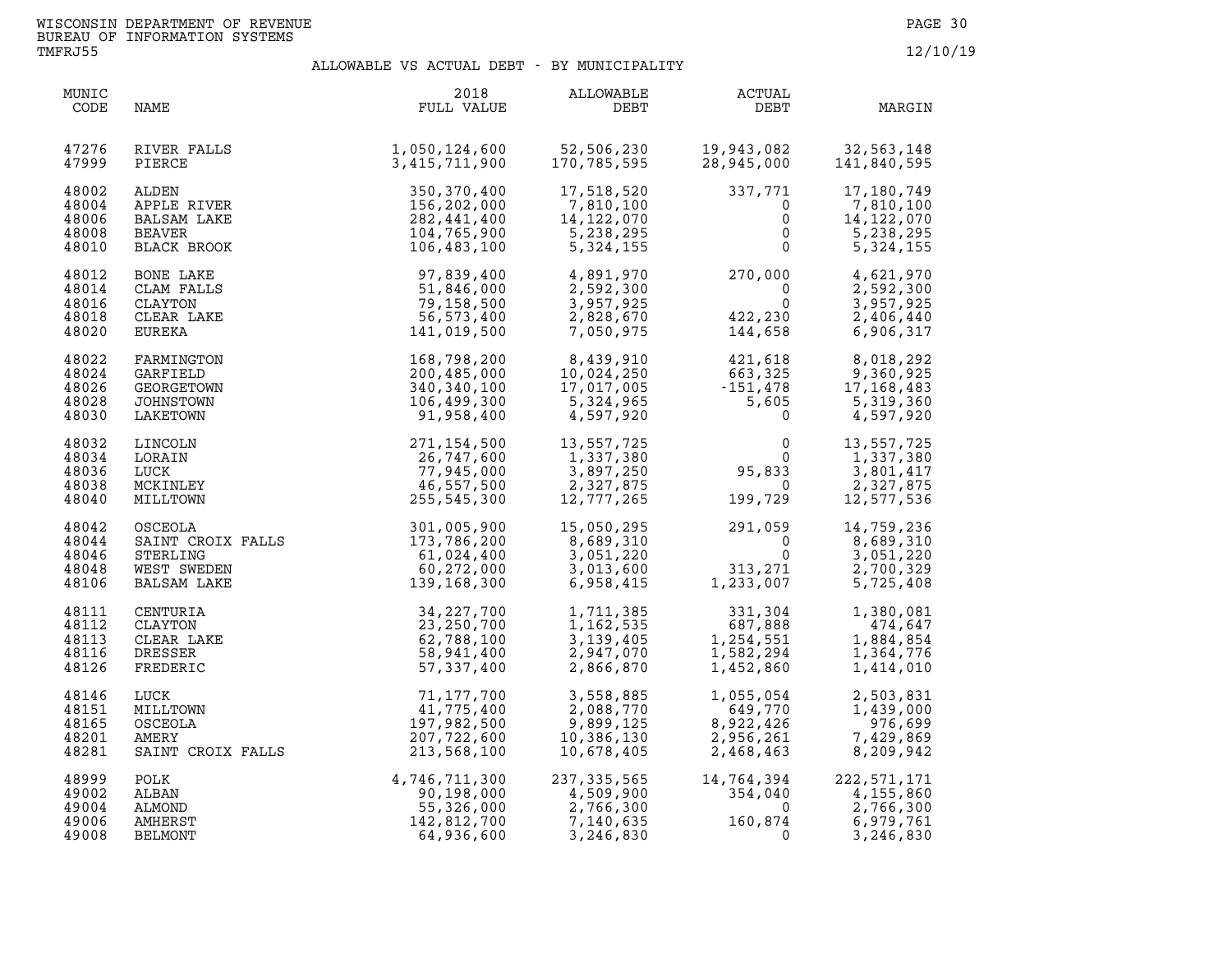| MUNIC<br>CODE                             | NAME                                                      | 2018<br>FULL VALUE                                                                                                                                                                                                                                                     | <b>ALLOWABLE</b><br>DEBT                                         | ACTUAL<br>DEBT                                                                                         | MARGIN                                                                                                       |
|-------------------------------------------|-----------------------------------------------------------|------------------------------------------------------------------------------------------------------------------------------------------------------------------------------------------------------------------------------------------------------------------------|------------------------------------------------------------------|--------------------------------------------------------------------------------------------------------|--------------------------------------------------------------------------------------------------------------|
| 49010<br>49012<br>49014<br>49016<br>49018 | BUENA VISTA<br>CARSON<br>DEWEY<br>EAU PLEINE<br>GRANT     | 100,649,500<br>150,257,800<br>116, 323, 100<br>116,182,100<br>163,813,400                                                                                                                                                                                              | 5,032,475<br>7,512,890<br>5,816,155<br>5,809,105<br>8,190,670    | $\begin{smallmatrix}&&&0\0&143\,,101\98\,,605\314\,,820\end{smallmatrix}$                              | 5,032,475<br>7,512,890<br>5,673,054<br>5,710,500<br>7,875,850                                                |
| 49020<br>49022<br>49024<br>49026<br>49028 | HULL<br>LANARK<br>LINWOOD<br>NEW HOPE<br>PINE GROVE       | 445,075,800<br>133,774,700<br>113, 128, 000<br>90,193,600<br>53,089,200                                                                                                                                                                                                | 22, 253, 790<br>6,688,735<br>5,656,400<br>4,509,680<br>2,654,460 | $749, 267$<br>0<br>0<br>696,811                                                                        | 21,504,523<br>6,688,735<br>$\overline{0}$<br>5,656,400<br>4,509,680<br>1,957,649                             |
| 49030<br>49032<br>49034<br>49101<br>49102 | PLOVER<br>SHARON<br>STOCKTON<br>ALMOND<br>AMHERST         | 203, 211, 800<br>200,843,600<br>281,760,600<br>19,594,900<br>67,325,100                                                                                                                                                                                                | 10,160,590<br>10,042,180<br>14,088,030<br>979,745<br>3,366,255   | $\begin{array}{ccc} & 0 & 10 \\ 333,917 & 9 \\ 0 & 14 \\ 218,089 \\ 1,461,919 & 1 \end{array}$         | 10,160,590<br>9,708,263<br>14,088,030<br>761,656<br>1,904,336                                                |
| 49103<br>49141<br>49161<br>49171<br>49173 |                                                           | AMHERST JUNCTION<br>MHERST JUNCTION<br>NELSONVILLE<br>PARK RIDGE<br>PARK RIDGE<br>PLOVER<br>PLOVER<br>ROSHOLT<br>WHITING<br>S3,128,300<br>PLOVER<br>ROSHOLT<br>WHITING<br>STREVENS POINT<br>PORTAGE<br>PORTAGE<br>PORTAGE<br>PORTAGE<br>PORTAGE<br>EISENSTEIN<br>EISEN | 1,549,975<br>971,515<br>577,100<br>2,656,415<br>57,368,725       | $211,623$<br>0<br>17,191,027                                                                           | $\overline{0}$<br>1,549,975<br>759,892<br>577,100                                                            |
| 49176<br>49191<br>49281<br>49999<br>50002 |                                                           |                                                                                                                                                                                                                                                                        | 1,122,800<br>6,286,165<br>96,310,945<br>297,268,465<br>1,216,370 | $909,455$<br>$1,550,000$<br>$27,826,243$<br>$8,335,000$<br>$288,933,465$<br>$1,212,870$<br>$1,212,870$ |                                                                                                              |
| 50004<br>50006<br>50008<br>50010<br>50012 |                                                           |                                                                                                                                                                                                                                                                        |                                                                  | 3,173,470<br>7,282,465 0<br>1,706,270 0<br>8,570,835 190,568<br>3,494,505 92,349                       | 3,028,453<br>7,282,465<br>1,706,270<br>8,380,267<br>3,402,156                                                |
| 50014<br>50016<br>50018<br>50020<br>50022 | GEORGETOWN<br><b>HACKETT</b><br>HARMONY<br>HILL<br>KENNAN | 15,805,800<br>26, 314, 700<br>22,707,100<br>36,956,900<br>29,725,600                                                                                                                                                                                                   | 790,290<br>1,315,735<br>1,135,355<br>1,847,845<br>1,486,280      | $\mathsf{O}$<br>59,432                                                                                 | 790,290<br>$\begin{bmatrix} 0 \\ 0 \\ 0 \end{bmatrix}$<br>1,315,735<br>1, 135, 355<br>1,847,845<br>1,426,848 |
| 50024<br>50026<br>50028<br>50030<br>50032 | KNOX<br>LAKE<br>OGEMA<br>PRENTICE<br>SPIRIT               | 34,291,800<br>155,961,800<br>65,734,900<br>50,658,000<br>44,204,100                                                                                                                                                                                                    | 1,714,590<br>7,798,090<br>3,286,745<br>2,532,900<br>2,210,205    | 9,585<br>174,938<br>339,100<br>$339,100$<br>0<br>69,136                                                | 1,705,005<br>7,623,152<br>2,947,645<br>2,532,900<br>2,141,069                                                |
| 50034<br>50111<br>50141                   | WORCESTER<br>CATAWBA<br>KENNAN                            | 166, 167, 000<br>5,829,200<br>5,903,400                                                                                                                                                                                                                                | 8,308,350<br>291,460<br>295,170                                  | 0<br>$\mathbf 0$<br>$\mathbf 0$                                                                        | 8,308,350<br>291,460<br>295,170                                                                              |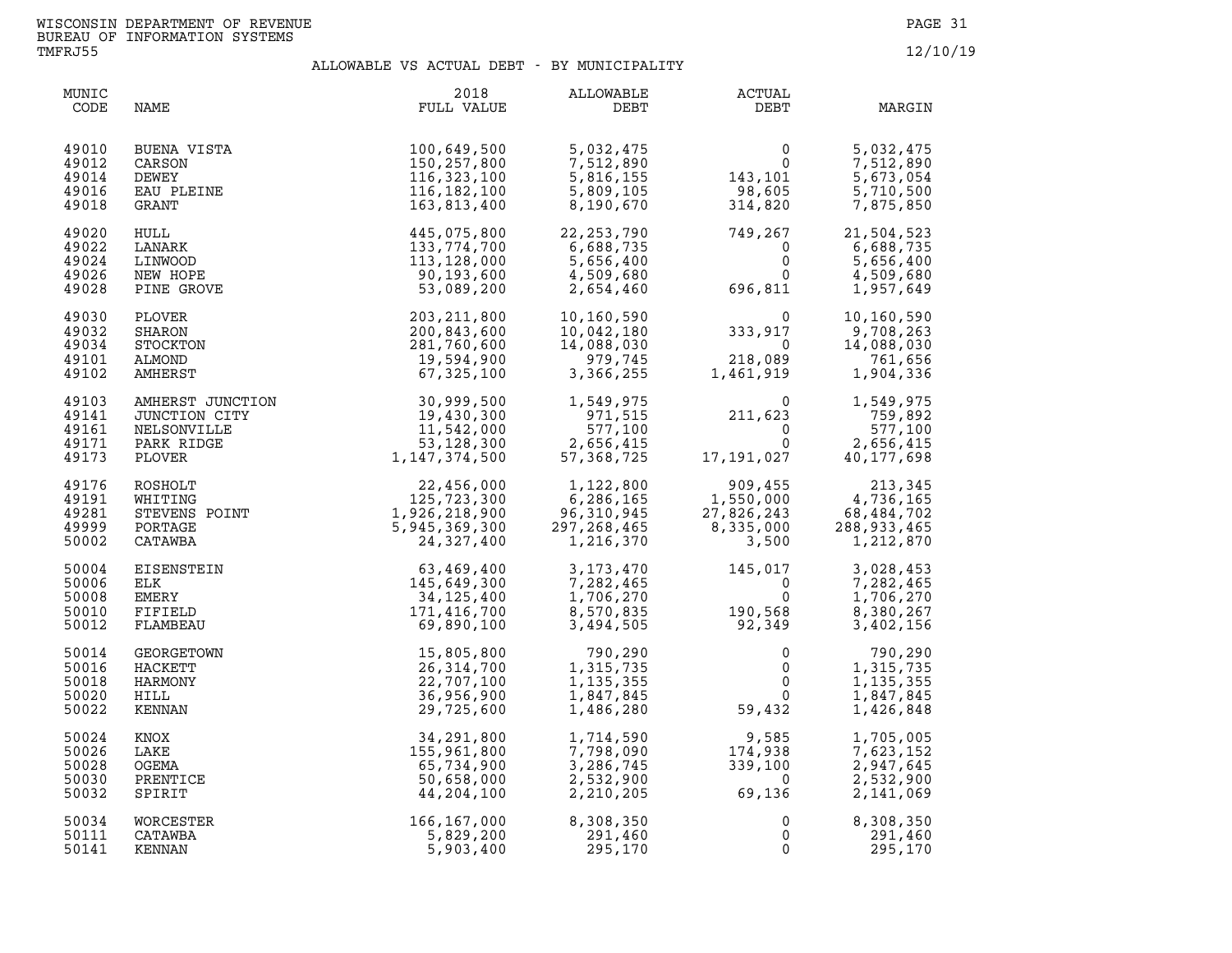| MUNIC<br>CODE                             | NAME                                                                  | 2018<br>FULL VALUE                                                         | ALLOWABLE<br>DEBT                                                    | <b>ACTUAL</b><br>DEBT                                                                         | MARGIN                                                                |
|-------------------------------------------|-----------------------------------------------------------------------|----------------------------------------------------------------------------|----------------------------------------------------------------------|-----------------------------------------------------------------------------------------------|-----------------------------------------------------------------------|
| 50171<br>50271                            | PRENTICE<br>PARK FALLS                                                | 28,570,500<br>117,443,100                                                  | 1,428,525<br>5,872,155                                               | 775,314<br>1,705,200                                                                          | 653,211<br>4,166,955                                                  |
| 50272<br>50999<br>51002<br>51006<br>51010 | PHILLIPS<br>PRICE<br>BURLINGTON<br><b>DOVER</b><br>NORWAY             | 87,791,300<br>1,402,943,500<br>727,952,200<br>366,776,900<br>919,579,400   | 4,389,565<br>70, 147, 175<br>36,397,610<br>18,338,845<br>45,978,970  | 2,364,573<br>4,314,861<br>$\Omega$<br>$\mathbf{0}$<br>1,174,872                               | 2,024,992<br>65,832,314<br>36, 397, 610<br>18,338,845<br>44,804,098   |
| 51012<br>51016<br>51018<br>51104<br>51121 | RAYMOND<br>WATERFORD<br>YORKVILLE<br>CALEDONIA<br>ELMWOOD PARK        | 522,232,400<br>789,442,400<br>521,121,400<br>2,160,021,000<br>40,532,200   | 26,111,620<br>39,472,120<br>26,056,070<br>108,001,050<br>2,026,610   | 737,834<br>193,2<br>107,277<br>^^ 873<br>62,208,873<br>$\Omega$                               | 25, 373, 786<br>39, 278, 175<br>25,948,793<br>45,792,177<br>2,026,610 |
| 51151<br>51161<br>51176<br>51181<br>51186 | MOUNT PLEASANT<br>NORTH BAY<br>ROCHESTER<br>STURTEVANT<br>UNION GROVE | 2,915,059,700<br>36,484,500<br>388, 133, 800<br>555,387,100<br>330,828,400 | 145,752,985<br>1,824,225<br>19,406,690<br>27,769,355<br>16,541,420   | 54,925,000<br>$\overline{0}$<br>2,830,485<br>14,939,309<br>7,612,981                          | 90,827,985<br>1,824,225<br>16,576,205<br>12,830,046<br>8,928,439      |
| 51191<br>51192<br>51206<br>51276<br>51999 | WATERFORD<br>WIND POINT<br>BURLINGTON<br>RACINE<br>RACINE             | $3,435,604$<br>$3,435,653,100$<br>$15,373,789,400$                         | 23,807,475<br>12,530,400<br>47,072,030<br>171,782,655<br>768,689,470 | 7,653,000<br>$\overline{\mathbf{0}}$<br>22,575,000<br>94,270,000<br>139,705,001               | 16, 154, 475<br>12,530,400<br>24,497,030<br>77,512,655<br>628,984,469 |
| 52002<br>52004<br>52006<br>52008<br>52010 | AKAN<br><b>BLOOM</b><br>BUENA VISTA<br>DAYTON<br>EAGLE                | 33,050,100<br>38,193,500<br>117, 137, 900<br>53,030,600<br>43,175,600      | 1,652,505<br>1,909,675<br>5,856,895<br>2,651,530<br>2,158,780        | $\Omega$<br>26,629<br>$\mathbf 0$<br>$\mathsf{O}\xspace$<br>$\Omega$                          | 1,652,505<br>1,883,046<br>5,856,895<br>2,651,530<br>2,158,780         |
| 52012<br>52014<br>52016<br>52018<br>52020 | FOREST<br>HENRIETTA<br>ITHACA<br>MARSHALL<br>ORION                    | 32,236,500<br>35, 349, 000<br>48,909,800<br>43,189,100<br>62,818,300       | 1,611,825<br>1,767,450<br>2,445,490<br>2,159,455<br>3,140,915        | $\mathsf{O}$<br>$\Omega$<br>$\frac{0}{20}$ , 000                                              | 1,611,825<br>1,767,450<br>2,445,490<br>2,139,455<br>3,140,915         |
| 52022<br>52024<br>52026<br>52028<br>52030 | RICHLAND<br>RICHWOOD<br>ROCKBRIDGE<br>SYLVAN<br>WESTFORD              | 90,301,700<br>41,549,100<br>52,236,600<br>35,505,900<br>37,816,300         | 4,515,085<br>2,077,455<br>2,611,830<br>1,775,295<br>1,890,815        | 0<br>$\mathbf 0$<br>$\mathsf{O}$<br>$\mathsf{O}$<br>$\mathsf 0$                               | 4,515,085<br>2,077,455<br>2,611,830<br>1,775,295<br>1,890,815         |
| 52032<br>52106<br>52111<br>52146<br>52186 | WILLOW<br>BOAZ<br>CAZENOVIA<br>LONE ROCK<br>VIOLA                     | 37,340,100<br>3,975,800<br>15,201,700<br>33,930,800<br>21,425,100          | 1,867,005<br>198,790<br>760,085<br>1,696,540<br>1,071,255            | $\begin{array}{c}0\\0\\0\\567,452\\120,002\end{array}$<br>$\overline{0}$<br>138,382<br>10,742 | 1,867,005<br>198,790<br>192,633<br>1,558,158<br>1,060,513             |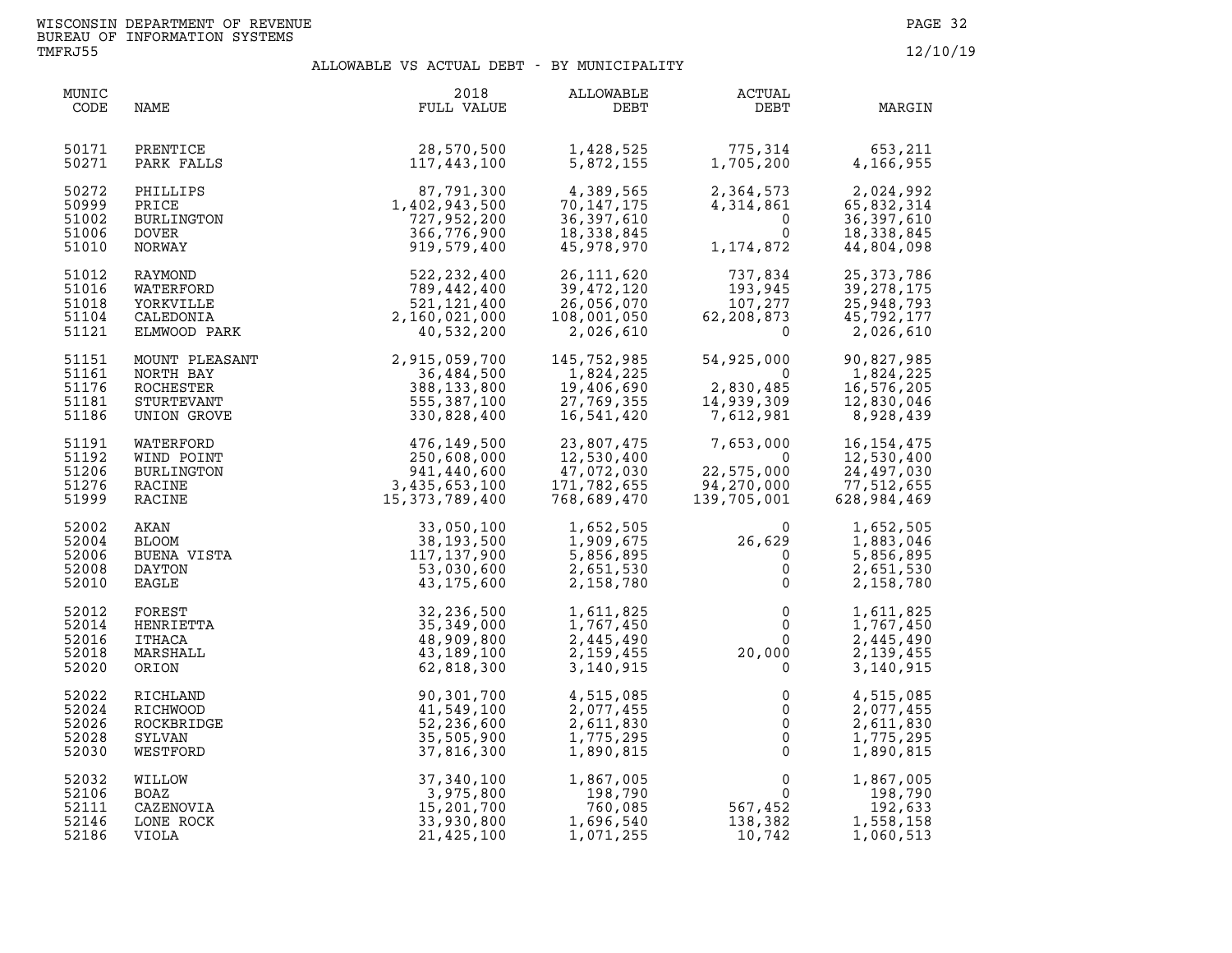| MUNIC<br>CODE                             | NAME                                                                 | 2018<br>FULL VALUE                                                              | ALLOWABLE<br>DEBT                                                                | <b>ACTUAL</b><br>DEBT                                                         | MARGIN                                                               |
|-------------------------------------------|----------------------------------------------------------------------|---------------------------------------------------------------------------------|----------------------------------------------------------------------------------|-------------------------------------------------------------------------------|----------------------------------------------------------------------|
| 52196<br>52276<br>52999<br>53002<br>53004 | YUBA<br>RICHLAND CENTER<br>RICHLAND<br>AVON<br><b>BELOIT</b>         | 2,356,100<br>282,932,000<br>1,154,170,600<br>51,071,100<br>474,152,000          | 117,805<br>14, 146, 600<br>57,708,530<br>2,553,555<br>23,707,600                 | 20,820<br>2, 256, 271<br>25, 180, 771<br>$\overline{0}$<br>11,335,000         | 96,985<br>11,890,329<br>32,527,759<br>2,553,555<br>12,372,600        |
| 53006<br>53008<br>53010<br>53012<br>53014 | <b>BRADFORD</b><br><b>CENTER</b><br>CLINTON<br>FULTON<br>HARMONY     | 96,676,700<br>105,564,800<br>74,680,800<br>410,011,500<br>267,997,400           | 4,833,835<br>5,278,240<br>3,734,040<br>20,500,575<br>13,399,870                  | $\frac{108,930}{155,862}$<br>9,381                                            | 4,833,835<br>5,169,310<br>3,578,178<br>20,500,575<br>13,390,489      |
| 53016<br>53018<br>53020<br>53022<br>53024 | JANESVILLE<br>JOHNSTOWN<br>LA PRAIRIE<br>LIMA<br>MAGNOLIA            | 417,516,600<br>83,800,000<br>75,403,300<br>102,529,100<br>66,185,800            | 20,875,830<br>4,190,000<br>3,770,165<br>5, 126, 455<br>3,309,290                 | $\mathbf{0}$<br>$\overline{0}$<br>$\mathbf 0$<br>$\Omega$<br>$\mathbf 0$      | 20,875,830<br>4,190,000<br>3,770,165<br>5, 126, 455<br>3,309,290     |
| 53026<br>53028<br>53030<br>53032<br>53034 | MILTON<br>NEWARK<br>PLYMOUTH<br>PORTER<br>ROCK                       | 347,518,000<br>127,767,200<br>101,343,900<br>103,737,500<br>187,200,500         | 17,375,900<br>6,388,360<br>5,067,195<br>5,186,875<br>9,360,025                   | $150,000$<br>0<br>0<br>0                                                      | 17,375,900<br>6,238,360<br>5,067,195<br>5,186,875<br>9,360,025       |
| 53036<br>53038<br>53040<br>53111<br>53126 | SPRING VALLEY<br>TURTLE<br>UNION<br>CLINTON<br>FOOTVILLE             | $69,023,300$<br>$199,996,400$<br>$185,221,800$<br>$123,435,400$<br>$40,874,800$ | 3,451,165<br>9,999,820<br>9,261,090<br>6,171,770<br>2,043,740                    | $\frac{0}{153,956}$<br>1,635,569<br>2,255,000<br>1,138,258                    | 3,451,165<br>9,845,864<br>7,625,521<br>3,916,770<br>905,482          |
| 53165<br>53206<br>53221<br>53222<br>53241 | ORFORDVILLE<br><b>BELOIT</b><br>EDGERTON<br>EVANSVILLE<br>JANESVILLE | 76,733,900<br>1,650,289,200<br>394,354,300<br>407,994,600<br>4,910,020,700      | 3,836,695<br>82,514,460<br>19,717,715<br>20,399.730<br>20,399,730<br>245,501,035 | 1,878,861<br>49 508 625<br>49,508,625<br>3,719,249<br>9,218,339<br>97,195,000 | 1,957,834<br>33,005,835<br>15,998,466<br>11, 181, 391<br>148,306,035 |
| 53257<br>53999<br>54002<br>54004<br>54006 | MILTON<br>ROCK<br>ATLANTA<br>BIG BEND<br>BIG FALLS                   | 396,181,000<br>11,530,222,000<br>47,636,700<br>118,274,000<br>12,401,100        | 19,809,050<br>576, 511, 100<br>2,381,835<br>5,913,700<br>620,055                 | 11,741,794<br>42,130,000<br>$\overline{0}$<br>63,105<br>$\Omega$              | 8,067,256<br>534,381,100<br>2,381,835<br>5,850,595<br>620,055        |
| 54008<br>54010<br>54012<br>54014<br>54016 | CEDAR RAPIDS<br>DEWEY<br>FLAMBEAU<br>GRANT<br>GROW                   | 3,769,300<br>68,732,000<br>68,870,000<br>49,451,800<br>23,303,600               | 188,465<br>3,436,600<br>3,443,500<br>2,472,590<br>1,165,180                      | $\Omega$<br>$84, 717$<br>651,001<br>0<br>0                                    | 188,465<br>3,351,883<br>2,792,499<br>2,472,590<br>1,165,180          |
| 54018<br>54020<br>54022                   | HAWKINS<br>HUBBARD<br>LAWRENCE                                       | 16,526,100<br>19,713,900<br>22,366,600                                          | 826,305<br>985,695<br>1,118,330                                                  | $0$<br>321,042<br>$\Omega$<br>$\Omega$                                        | 826,305<br>664,653<br>1,118,330                                      |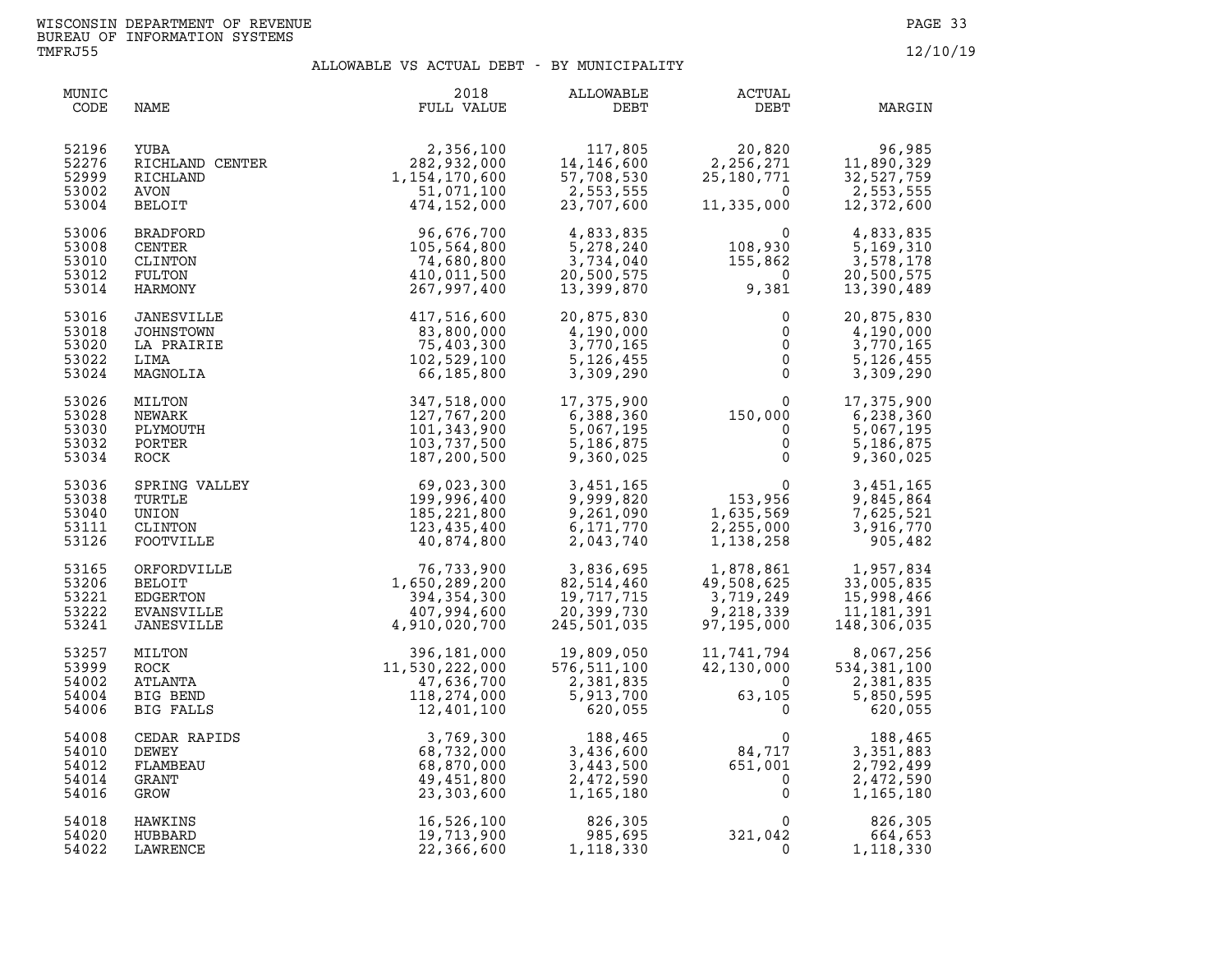| MUNIC<br>CODE                             | NAME                                                                                                                                                                                                         | 2018<br>FULL VALUE                                                                                                                                                                                                                    | ALLOWABLE<br>DEBT                                                                                                                                                                                                                                                                                                                              | ACTUAL<br>DEBT                                       | MARGIN                                                                                                                           |
|-------------------------------------------|--------------------------------------------------------------------------------------------------------------------------------------------------------------------------------------------------------------|---------------------------------------------------------------------------------------------------------------------------------------------------------------------------------------------------------------------------------------|------------------------------------------------------------------------------------------------------------------------------------------------------------------------------------------------------------------------------------------------------------------------------------------------------------------------------------------------|------------------------------------------------------|----------------------------------------------------------------------------------------------------------------------------------|
| 54024<br>54026                            | MARSHALL<br>MURRY                                                                                                                                                                                            | 28,761,500<br>26,115,800                                                                                                                                                                                                              | 1,438,075<br>1,305,790                                                                                                                                                                                                                                                                                                                         | $170, 434$ <sup>0</sup>                              | 1,267,641<br>1,305,790                                                                                                           |
| 54028<br>54030<br>54032<br>54034<br>54036 | RICHLAND<br>RUSK<br>SOUTH FORK<br>STRICKLAND<br>STUBBS                                                                                                                                                       | 20,529,100<br>121,807,900<br>11,911,200<br>31, 136, 400<br>56, 522, 700                                                                                                                                                               | 1,026,455<br>6,090,395<br>595,560<br>1,556,820<br>2,826,135                                                                                                                                                                                                                                                                                    | $\begin{array}{c} 0 \\ 0 \\ 0 \\ 0 \\ 0 \end{array}$ | 1,026,455<br>6,090,395<br>595,560<br>1,556,820<br>2,826,135                                                                      |
| 54038<br>54040<br>54042<br>54044<br>54046 | STUBBS<br>THORNAPPLE<br>TRUE<br>TRUE<br>WASHINGTON<br>WILLARD<br>WILLARD<br>WILLARD<br>WILSON<br>BRUCE<br>CONRATH<br>GLEN FLORA<br>HAWKINS<br>INGRAM<br>SHELDON<br>TONY<br>WEYERHAEUSER<br>LADYSMITH<br>PUGY | 62,334,700<br>$02,354,700$<br>16,110,500<br>67,826,900<br>7,261,500<br>72,388,600                                                                                                                                                     | 3, 116, 735<br>805,525<br>3,391,345<br>363,075<br>3,619,430                                                                                                                                                                                                                                                                                    | $\begin{array}{c} 0 \\ 0 \\ 0 \\ 0 \\ 0 \end{array}$ | 3, 116, 735<br>805,525<br>3,391,345<br>363,075<br>3,619,430                                                                      |
| 54048<br>54106<br>54111<br>54131<br>54136 |                                                                                                                                                                                                              |                                                                                                                                                                                                                                       | $\begin{array}{cccc} 10,507,700 \\ 28,261,200 \\ 3,036,400 \\ 1,300 \\ 1,413,060 \\ 5,311,900 \\ 13,722,000 \end{array} \qquad \begin{array}{cccc} 525,385 \\ 1,413,060 \\ 1,51,820 \\ 265,595 \\ 686,100 \end{array} \qquad \begin{array}{cccc} 18,300 \\ 125,191 \\ 0 \\ 125,191 \\ 0 \\ 151,820 \\ 265,595 \\ 439,544 \end{$                |                                                      |                                                                                                                                  |
| 54141<br>54181<br>54186<br>54191<br>54246 |                                                                                                                                                                                                              |                                                                                                                                                                                                                                       | $\begin{array}{cccc} 1,707,600 \\ 8,434,300 \\ 4,267,500 \\ 25,559,100 \\ 154,414,900 \end{array} \qquad \begin{array}{cccc} 85,380 \\ 421,715 \\ 213,375 \\ 7,720,745 \end{array} \qquad \begin{array}{cccc} 4,184 \\ 60,820 \\ 163,615 \\ 307,479 \\ 2,944,093 \end{array} \qquad \begin{array}{cccc} 81,196 \\ 360,895 \\ 49,760 \\ 4,776,$ |                                                      |                                                                                                                                  |
| 54999<br>55002<br>55004<br>55006<br>55008 | RUSK<br>BALDWIN<br>CADY<br><b>CYLON</b><br>EAU GALLE                                                                                                                                                         | $1,228,974,500$<br>$82,857,700$<br>$79,238,600$<br>$58,240,400$<br>$11,624,000$<br>$5,581,200$<br>$11,624,000$<br>$5,581,200$<br>50,                                                                                                  |                                                                                                                                                                                                                                                                                                                                                |                                                      | $\begin{array}{cc} 11,433,508 & 50,015,217 \\ 0 & 4,142,885 \\ 0 & 3,961,930 \\ 0 & 2,912,020 \\ 50,000 & 5,531,200 \end{array}$ |
| 55010<br>55012<br>55014<br>55016<br>55018 | EMERALD<br>ERIN PRAIRIE<br>FOREST<br>GLENWOOD<br>HAMMOND 2                                                                                                                                                   | 70,035,300<br>224,824,400                                                                                                                                                                                                             | $\begin{array}{cccc} 59,703,000 & 2,985,150 & 101,239 & 2,883,911 \\ 70,035,300 & 3,501,765 & 0 & 3,501,765 \\ 47,014,200 & 2,350,710 & 0 & 2,350,710 \\ 57,299,800 & 2,864,990 & 104,334 & 2,760,656 \\ 224,824,400 & 11,241,220 & 0 & 11,241,220 \end{array}$                                                                                |                                                      |                                                                                                                                  |
| 55020<br>55022<br>55024<br>55026<br>55028 |                                                                                                                                                                                                              | HUDSON 1,081,292,400<br>KINNICKINNIC 219,112,800<br>PLEASANT VALLEY 53,154,300<br>RICHMOND 371,142,600<br>RUSH RIVER 50,311,600                                                                                                       | 54,064,620<br>10,955,640<br>2,657,715<br>18,557,130<br>2,515,580<br>0                                                                                                                                                                                                                                                                          |                                                      | 53,658,977<br>10,955,640<br>2,657,715<br>18,509,232<br>2,515,580                                                                 |
| 55030<br>55032<br>55034<br>55036<br>55038 |                                                                                                                                                                                                              | SAINT JOSEPH 618, 357, 300 30, 917, 865 1, 328, 735<br>SOMERSET 474, 571, 800 23, 728, 590 0<br>SPRINGFIELD 75, 689, 500 3, 784, 475 0<br>STANTON 76, 806, 400 3, 840, 320 32, 839<br>STAR PRAIRIE 344, 527, 500 17, 226, 375 36, 473 |                                                                                                                                                                                                                                                                                                                                                |                                                      | 1,328,735 29,589,130<br>0 23,728,590 23,728<br>3,784,475<br>3,807,481<br>17,189,902                                              |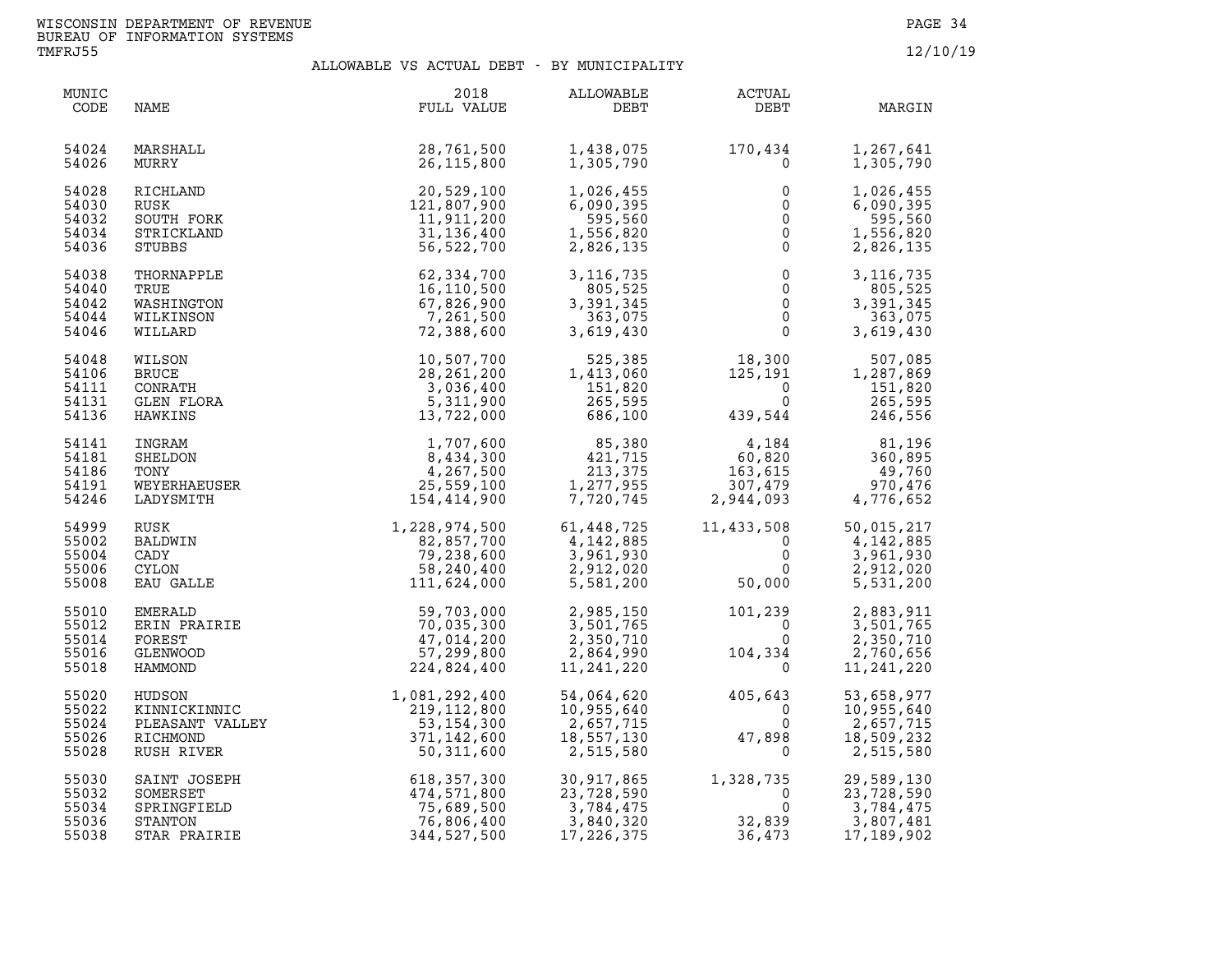| MUNIC<br>CODE                             | NAME                                                                         | 2018<br>FULL VALUE                                                                                                                                                                                                                                                   | ALLOWABLE<br>DEBT                                                 | <b>ACTUAL</b><br>DEBT                                                                                                          | MARGIN                                                                                                                                                             |
|-------------------------------------------|------------------------------------------------------------------------------|----------------------------------------------------------------------------------------------------------------------------------------------------------------------------------------------------------------------------------------------------------------------|-------------------------------------------------------------------|--------------------------------------------------------------------------------------------------------------------------------|--------------------------------------------------------------------------------------------------------------------------------------------------------------------|
| 55040<br>55042<br>55106<br>55116<br>55136 | TROY<br>WARREN<br>BALDWIN<br>DEER PARK<br>HAMMOND                            | 864,433,400<br>186,960,900<br>297,460,500<br>13,035,600<br>133,238,500                                                                                                                                                                                               | 43, 221, 670<br>9,348,045<br>$14,873,025$<br>$651,780$<br>$6.661$ | $\begin{array}{c} 0 \\ 77,192 \\ 2,765,624 \\ 19,740 \\ 3,555,000 \end{array}$                                                 | 43, 221, 670<br>9,270,853<br>$\begin{array}{cccc} 77,192 & & 9,270,853 \\ 2,765,624 & & 12,107,401 \\ & 19,740 & & 632,040 \\ 3,555,000 & & 3,106,925 \end{array}$ |
| 55161<br>55176<br>55181<br>55182<br>55191 |                                                                              | 133, 238, 50<br>NORTH HUDSON<br>ROBERTS<br>SOMERSET<br>SOMERSET<br>SOMERSET<br>STAR PRAIRIE<br>THE 239, 311, 700<br>STAR PRAIRIE<br>41, 329, 700<br>MULSON<br>HUDSON<br>GLENWOOD CITY<br>HUDSON<br>HUDSON<br>HUDSON<br>TCROIX<br>239, 311, 700<br>10, 369, 700<br>10 | 19,523,620<br>7,460,275<br>11,965,585<br>2,066,485<br>518,485     |                                                                                                                                | $\begin{array}{llll} 1,525,207 & 17,998,413 \\ 2,031,348 & 5,428,927 \\ 4,666,074 & 7,299,511 \\ 183,074 & 1,883,411 \\ 66,000 & 452,485 \end{array}$              |
| 55192<br>55231<br>55236<br>55261<br>55999 |                                                                              |                                                                                                                                                                                                                                                                      | 4,393,625<br>3,195,055<br>94,742,215<br>38,422,575<br>484,041,740 | 3,227,802<br>139,215<br>$16,399,100$<br>17,926,283<br>61,442,353                                                               | 1,165,823<br>3,055,840<br>78, 343, 115<br>20,496,292<br>422,599,387                                                                                                |
| 56002<br>56004<br>56006<br>56008<br>56010 | <b>BARABOO</b><br>BEAR CREEK<br>DELLONA<br>DELTON<br><b>EXCELSIOR</b>        | 210,281,600<br>70,552,700<br>215,878,000<br>311,287,900<br>149,552,300                                                                                                                                                                                               | 10,514,080<br>3,527,635<br>10,793,900<br>15,564,395<br>7,477,615  | $\begin{smallmatrix} & & & 0\ 131,993\ & & 0\ & & 0\ & & & 0\ & & & 0\end{smallmatrix}$                                        | 10,514,080<br>3,395,642<br>10,793,900<br>15,564,395<br>7,477,615                                                                                                   |
| 56012<br>56014<br>56016<br>56018<br>56020 | FAIRFIELD<br>FRANKLIN<br>FREEDOM<br>GREENFIELD<br>HONEY CREEK                | 115,348,900<br>77,145,800<br>58,645,100<br>111,244,200<br>84,732,000                                                                                                                                                                                                 |                                                                   | $5,767,445$<br>$3,857,290$<br>$2,932,255$<br>$5,562,210$<br>$4,236,600$<br>$3,562,5$<br>$5,62,210$<br>$6,236,600$<br>$7,562,7$ | 5,767,445<br>3,582,931<br>2,764,100<br>5,562,210<br>4,236,600                                                                                                      |
| 56022<br>56024<br>56026<br>56028<br>56030 | HONET CREEK<br>IRONTON<br>LA VALLE<br>MERRIMAC<br>PRAIRIE DU SAC<br>TERCEIPC | 51,971,900<br>369,618,800<br>271,931,700<br>159,732,500<br>110,604,700                                                                                                                                                                                               |                                                                   | $2,598,595$<br>$18,480,940$<br>$13,596,585$<br>$7,986,625$<br>$5,530,235$<br>$235$<br>$45,387$<br>45,387                       | 2,477,419<br>17,733,553<br>13,596,585<br>7,986,625<br>5,484,848                                                                                                    |
| 56032<br>56034<br>56036<br>56038<br>56040 | SPRING GREEN<br>SUMPTER<br>TROY<br>WASHINGTON<br>WESTFIELD                   | 186, 232, 100<br>65,690,200<br>96,232,500<br>61,621,700<br>53, 395, 100                                                                                                                                                                                              | 9,311,605<br>3,284,510<br>4,811,625<br>3,081,085<br>2,669,755     | $196,007$<br>$202,173$<br>$0$<br>$35,424$<br>$0$                                                                               | 9,115,598<br>3,082,337<br>4,811,625<br>3,045,661<br>2,669,755                                                                                                      |
| 56042<br>56044<br>56141<br>56146<br>56147 | WINFIELD<br>WOODLAND<br>IRONTON<br>LAKE DELTON<br>LA VALLE                   | 90,054,000<br>97,289,500<br>87,289,500<br>87,2643,800<br>1,573,034,400<br>15,361                                                                                                                                                                                     | 4,502,700<br>4,364,475<br>382,190<br>78,651,720<br>768,070        | $\mathbf 0$<br>22,000<br>17,860<br>3,092,655<br>28,500                                                                         | 4,502,700<br>4,342,475<br>364,330<br>75,559,065<br>739,570                                                                                                         |
| 56148<br>56149<br>56151                   | LIME RIDGE<br>LOGANVILLE<br>MERRIMAC                                         | 9,407,400<br>16,667,700<br>78,059,100                                                                                                                                                                                                                                | 470,370<br>833,385<br>3,902,955                                   | 0<br>457,102<br>563,306<br>563,306                                                                                             | 470,370<br>376,283<br>3,339,649                                                                                                                                    |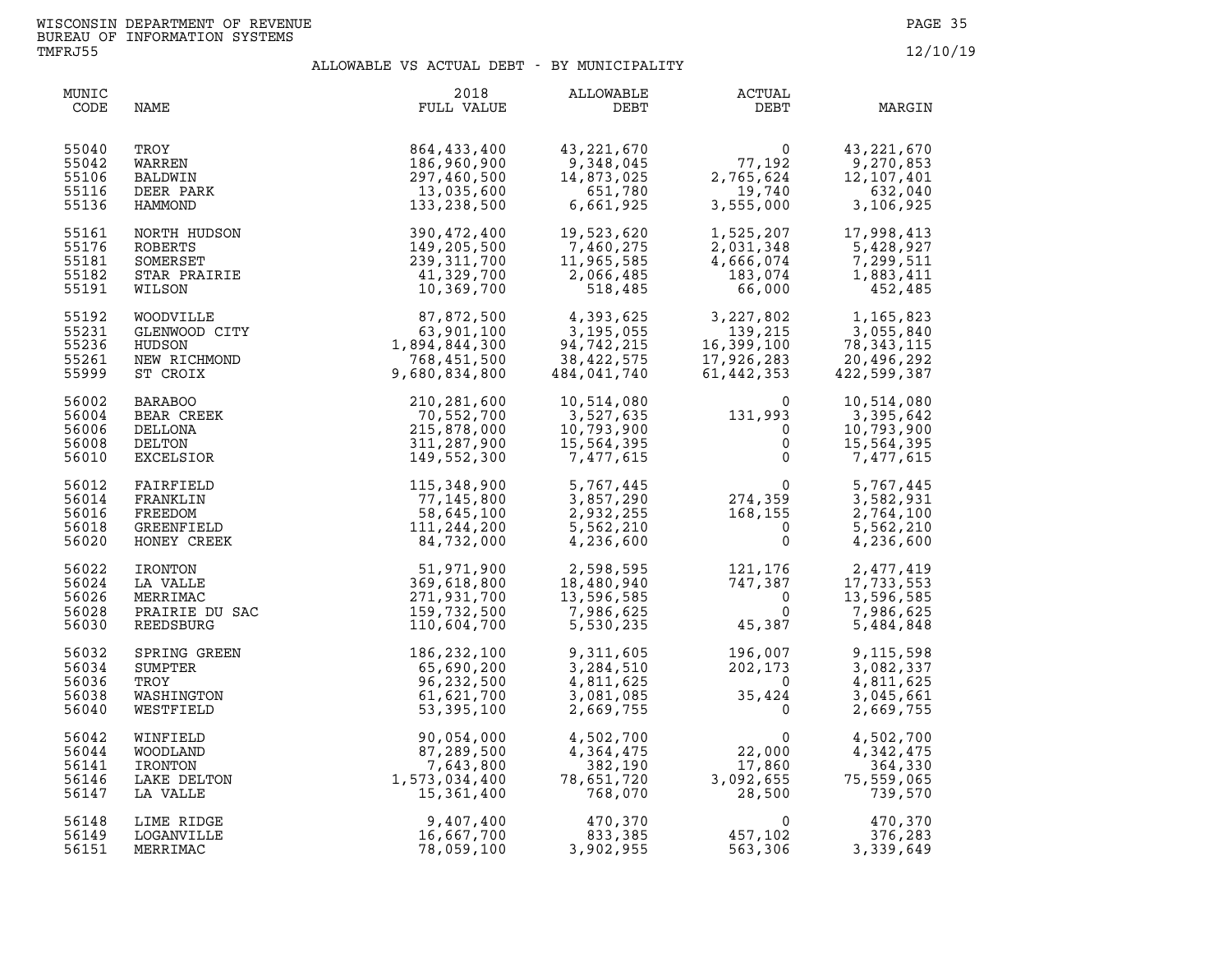| MUNIC<br>CODE                             | NAME                                                                        | 2018<br>FULL VALUE                                                                                                                                  | ALLOWABLE<br>DEBT                                                            | ACTUAL<br>DEBT                                                                      | MARGIN                                                            |
|-------------------------------------------|-----------------------------------------------------------------------------|-----------------------------------------------------------------------------------------------------------------------------------------------------|------------------------------------------------------------------------------|-------------------------------------------------------------------------------------|-------------------------------------------------------------------|
| 56161<br>56171                            | NORTH FREEDOM<br>PLAIN                                                      | 27,639,200<br>61,113,200                                                                                                                            | 1,381,960<br>3,055,660                                                       | 480,000<br>2,428,065                                                                | 901,960<br>627,595                                                |
| 56172<br>56176<br>56181<br>56182<br>56191 | PRAIRIE DU SAC<br>ROCK SPRINGS<br>SAUK CITY<br>SPRING GREEN<br>WEST BARABOO | $419, 813, 000\n 21, 753, 500\n 349, 044, 300\n 166, 790, 100\n 118, 746, 400$                                                                      | 20,990,650<br>1,087,675<br>17,452,215<br>8,339,505<br>5,937,320              | 10,165,670<br>367,229<br>10,790,870<br>930,000<br>1,095,222                         | 10,824,980<br>720,446<br>6,661,345<br>7,409,505<br>4,842,098      |
| 56206<br>56276<br>56999<br>57002<br>57004 | <b>BARABOO</b><br>REEDSBURG<br>SAUK<br>BASS LAKE<br>COUDERAY                | 118,746,400<br>860,306,700<br>600,247,600<br>7,437,436,200<br>521,131,500<br>29,138,300<br>171,451,400<br>579,716,400<br>209,860,700<br>267,222,500 | 43,015,335<br>30,012,380<br>371,871,810<br>26,056,575                        | 19,441,734<br>20,320,000<br>14,075,000<br>$\Omega$<br>$\mathbf 0$                   | 23,573,601<br>9,692,380<br>357,796,810<br>26,056,575<br>1,456,915 |
| 57006<br>57008<br>57010<br>57012<br>57014 | <b>DRAPER</b><br>EDGEWATER<br>HAYWARD<br>HUNTER<br>LENROOT                  |                                                                                                                                                     | $7 + 56.9$<br>$2,482,745$<br>$8,572,570$<br>$28,985,820$<br>$10,493$<br>$13$ | 99,987<br>$\begin{smallmatrix}&&&0\\64,288\end{smallmatrix}$<br>$\Omega$<br>110,000 | 2,382,758<br>8,572,570<br>28,921,532<br>10,493,035<br>13,251,125  |
| 57016<br>57018<br>57020<br>57022<br>57024 | MEADOWBROOK<br>METEOR<br>OJIBWA<br>RADISSON<br>ROUND LAKE                   | 18,504,700<br>24,919,600<br>53,167,600<br>62,841,900<br>368,021,700                                                                                 | 925,235<br>1,245,980<br>2,658,380<br>3, 142, 095<br>18,401,085               | 59,186<br>$\overline{0}$<br>0<br>546,972<br>100,000                                 | 866,049<br>1,245,980<br>2,658,380<br>2,595,123<br>18,301,085      |
| 57026<br>57028<br>57030<br>57032<br>57111 | SAND LAKE<br>SPIDER LAKE<br>WEIRGOR<br>WINTER<br>COUDERAY                   | 390,886,100<br>306,923,700<br>40,808,500<br>217,241,200<br>3,141,600                                                                                | 19,544,305<br>15,346,185<br>2,040,425<br>10,862,060<br>157,080               | $\mathbf 0$<br>$\begin{array}{c} 0 \ 33,525 \end{array}$<br>20.000<br>20,000        | 19,544,305<br>15, 346, 185<br>2,006,900<br>10,862,060<br>137,080  |
| 57121<br>57176<br>57190<br>57236<br>57999 | EXELAND<br>RADISSON<br>WINTER<br>HAYWARD<br>SAWYER                          | 7,233,400<br>7,088,700<br>13,321,000<br>227,449,600<br>3,569,725,000                                                                                | 361,670<br>354,435<br>666,050<br>ەتە, 666<br>11,372,480<br>178,486,250       | $\begin{array}{c} 0 \\ 0 \\ 285,432 \\ 1,394,407 \\ 1,155,000 \end{array}$          | 361,670<br>354,435<br>380,618<br>9,978,073<br>177, 331, 250       |
| 58002<br>58004<br>58006<br>58008<br>58010 | ALMON<br>ANGELICA<br>ANIWA<br><b>BARTELME</b><br>BELLE PLAINE               | 60,523,400<br>139,322,200<br>46,477,300<br>20,271,900<br>215,890,900                                                                                | 3,026,170<br>6,966,110<br>2,323,865<br>1,013,595<br>10,794,545               | $\mathbf 0$<br>0<br>$\overline{0}$<br>$\overline{0}$<br>$\mathbf{0}$                | 3,026,170<br>6,966,110<br>2,323,865<br>1,013,595<br>10,794,545    |
| 58012<br>58014<br>58016<br>58018<br>58020 | <b>BIRNAMWOOD</b><br>FAIRBANKS<br>GERMANIA<br>GRANT<br>GREEN VALLEY         | 55,618,600<br>52,683,100<br>47,133,000<br>69,168,400<br>77,466,400                                                                                  | 2,780,930<br>2,634,155<br>2,356,650<br>3,458,420<br>3,873,320                | $\overline{0}$<br>0<br>0<br>$\mathbf 0$<br>$\Omega$                                 | 2,780,930<br>2,634,155<br>2,356,650<br>3,458,420<br>3,873,320     |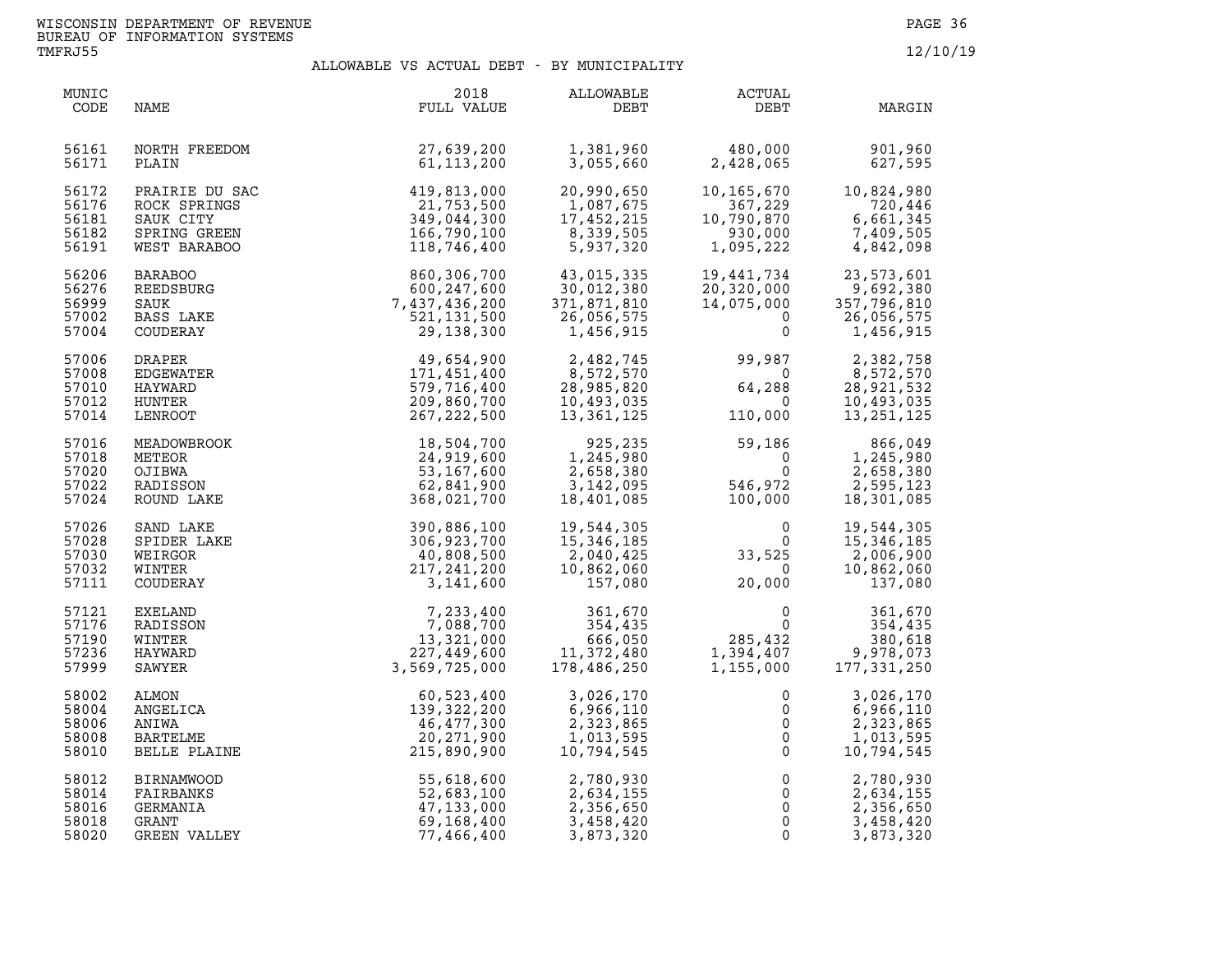| MUNIC<br>CODE                             | NAME                                                            | 2018<br>FULL VALUE                                                        | <b>ALLOWABLE</b><br>DEBT                                          | ACTUAL<br>DEBT                                                                                                                                                                                                                                                                                                                                                                                                 | MARGIN                                                                                           |
|-------------------------------------------|-----------------------------------------------------------------|---------------------------------------------------------------------------|-------------------------------------------------------------------|----------------------------------------------------------------------------------------------------------------------------------------------------------------------------------------------------------------------------------------------------------------------------------------------------------------------------------------------------------------------------------------------------------------|--------------------------------------------------------------------------------------------------|
| 58022                                     | HARTLAND                                                        | 69,595,400                                                                | 3,479,770                                                         | $\begin{array}{@{}c@{\hspace{1em}}c@{\hspace{1em}}c@{\hspace{1em}}c@{\hspace{1em}}c@{\hspace{1em}}c@{\hspace{1em}}c@{\hspace{1em}}c@{\hspace{1em}}c@{\hspace{1em}}c@{\hspace{1em}}c@{\hspace{1em}}c@{\hspace{1em}}c@{\hspace{1em}}c@{\hspace{1em}}c@{\hspace{1em}}c@{\hspace{1em}}c@{\hspace{1em}}c@{\hspace{1em}}c@{\hspace{1em}}c@{\hspace{1em}}c@{\hspace{1em}}c@{\hspace{1em}}c@{\hspace{1em}}c@{\hspace{$ | 3,433,163                                                                                        |
| 58024                                     | HERMAN                                                          | 57,291,800                                                                | 2,864,590                                                         |                                                                                                                                                                                                                                                                                                                                                                                                                | 2,864,590                                                                                        |
| 58026                                     | HUTCHINS                                                        | 49,045,900                                                                | 2,452,295                                                         |                                                                                                                                                                                                                                                                                                                                                                                                                | 2,452,295                                                                                        |
| 58028                                     | LESSOR                                                          | 96,498,700                                                                | 4,824,935                                                         |                                                                                                                                                                                                                                                                                                                                                                                                                | 4,824,935                                                                                        |
| 58030                                     | MAPLE GROVE                                                     | 68,507,400                                                                | 3,425,370                                                         |                                                                                                                                                                                                                                                                                                                                                                                                                | 3,425,370                                                                                        |
| 58032<br>58034<br>58036<br>58038<br>58040 | MORRIS<br>NAVARINO<br>PELLA<br>RED SPRINGS<br>RICHMOND          | 44,379,900<br>42,475,500<br>82,325,100<br>79,165,500<br>165, 216, 100     | 2,218,995<br>2, 123, 775<br>4, 116, 255<br>3,958,275<br>8,260,805 | 117,972<br>$\Omega$<br>$\mathbf 0$                                                                                                                                                                                                                                                                                                                                                                             | 2,218,995<br>2,112,878<br>3,998,283<br>3,958,275<br>8,260,805                                    |
| 58042<br>58044<br>58046<br>58048<br>58050 | SENECA<br>WASHINGTON<br>WAUKECHON<br>WESCOTT<br>WITTENBERG      | 50,722,200<br>224, 213, 500<br>88,951,700<br>394,973,200<br>74,140,500    | 2,536,110<br>11,210,675<br>4,447,585<br>19,748,660<br>3,707,025   | 112,000<br>0<br>$\mathsf{O}\xspace$<br>$\mathsf 0$<br>$\overline{0}$                                                                                                                                                                                                                                                                                                                                           | 2,424,110<br>11,210,675<br>4,447,585<br>19,748,660<br>3,707,025                                  |
| 58101<br>58106<br>58107<br>58108<br>58111 | ANIWA<br><b>BIRNAMWOOD</b><br>BONDUEL<br><b>BOWLER</b><br>CECIL | 8,465,400<br>33, 332, 400<br>74,028,500<br>9,298,100<br>47,525,000        | 423,270<br>1,666,620<br>3,701,425<br>464,905<br>2,376,250         | 0<br>$\overline{0}$<br>2,932,447<br>304,641<br>276,725<br>304,641                                                                                                                                                                                                                                                                                                                                              | 423,270<br>1,666,620<br>768,978<br>160,264<br>2,099,525                                          |
| 58121                                     | ELAND                                                           | 9,077,000                                                                 | 453,850                                                           | $\Omega$                                                                                                                                                                                                                                                                                                                                                                                                       | 453,850                                                                                          |
| 58131                                     | GRESHAM                                                         | 19,462,300                                                                | 973,115                                                           | 1,225,558                                                                                                                                                                                                                                                                                                                                                                                                      | $-252,443$                                                                                       |
| 58151                                     | MATTOON                                                         | 11,334,800                                                                | 566,740                                                           | 85,913                                                                                                                                                                                                                                                                                                                                                                                                         | 480,827                                                                                          |
| 58186                                     | TIGERTON                                                        | 22, 231, 000                                                              | 1,111,550                                                         | 179,873                                                                                                                                                                                                                                                                                                                                                                                                        | 931,677                                                                                          |
| 58191                                     | WITTENBERG                                                      | 57,110,000                                                                | 2,855,500                                                         | 1,106,875                                                                                                                                                                                                                                                                                                                                                                                                      | 1,748,625                                                                                        |
| 58281<br>58999<br>59002<br>59004<br>59006 | SHAWANO<br>SHAWANO<br>GREENBUSH<br>HERMAN<br>HOLLAND            | 531,928,300<br>3,209,687,100<br>152,854,600<br>144,172,900<br>328,784,400 | 26,596,415<br>160,484,355<br>7,642,730<br>7,208,645<br>16,439,220 | $\overline{0}$<br>216,846                                                                                                                                                                                                                                                                                                                                                                                      | 19,199,000 7,397,415<br>15,945,131 144,539,224<br>117,170 7,525,560<br>7,208,645<br>16, 222, 374 |
| 59008                                     | LIMA                                                            | 238,936,600                                                               | 11,946,830                                                        | 21,498                                                                                                                                                                                                                                                                                                                                                                                                         | 11,925,332                                                                                       |
| 59010                                     | LYNDON                                                          | 170,394,500                                                               | 8,519,725                                                         | 4,204                                                                                                                                                                                                                                                                                                                                                                                                          | 8,515,521                                                                                        |
| 59012                                     | MITCHELL                                                        | 123,692,500                                                               | 6,184,625                                                         | $\mathbf 0$                                                                                                                                                                                                                                                                                                                                                                                                    | 6,184,625                                                                                        |
| 59014                                     | MOSEL                                                           | 130,293,800                                                               | 6,514,690                                                         | 124,933                                                                                                                                                                                                                                                                                                                                                                                                        | 6,389,757                                                                                        |
| 59016                                     | PLYMOUTH                                                        | 353,990,300                                                               | 17,699,515                                                        | 150,000                                                                                                                                                                                                                                                                                                                                                                                                        | 17,549,515                                                                                       |
| 59018                                     | RHINE                                                           | 355,023,500                                                               | 17,751,175                                                        | 552,103                                                                                                                                                                                                                                                                                                                                                                                                        | 17,199,072                                                                                       |
| 59020                                     | RUSSELL                                                         | 37,299,700                                                                | 1,864,985                                                         | 5,666                                                                                                                                                                                                                                                                                                                                                                                                          | 1,859,319                                                                                        |
| 59022                                     | SCOTT                                                           | 152,507,200                                                               | 7,625,360                                                         | 139,805                                                                                                                                                                                                                                                                                                                                                                                                        | 7,485,555                                                                                        |
| 59024                                     | SHEBOYGAN                                                       | 786,312,700                                                               | 39,315,635                                                        | 4,755,311                                                                                                                                                                                                                                                                                                                                                                                                      | 34,560,324                                                                                       |
| 59026                                     | SHEBOYGAN FALLS                                                 | 224,369,200                                                               | 11,218,460                                                        | 473,833                                                                                                                                                                                                                                                                                                                                                                                                        | 10,744,627                                                                                       |
| 59028                                     | SHERMAN                                                         | 147,270,600                                                               | 7,363,530                                                         | 190,541                                                                                                                                                                                                                                                                                                                                                                                                        | 7,172,989                                                                                        |
| 59030                                     | WILSON                                                          | 426,899,100                                                               | 21,344,955                                                        | 125,000                                                                                                                                                                                                                                                                                                                                                                                                        | 21, 219, 955                                                                                     |
| 59101                                     | ADELL                                                           | 36, 374, 100                                                              | 1,818,705                                                         | 959,000                                                                                                                                                                                                                                                                                                                                                                                                        | 859,705                                                                                          |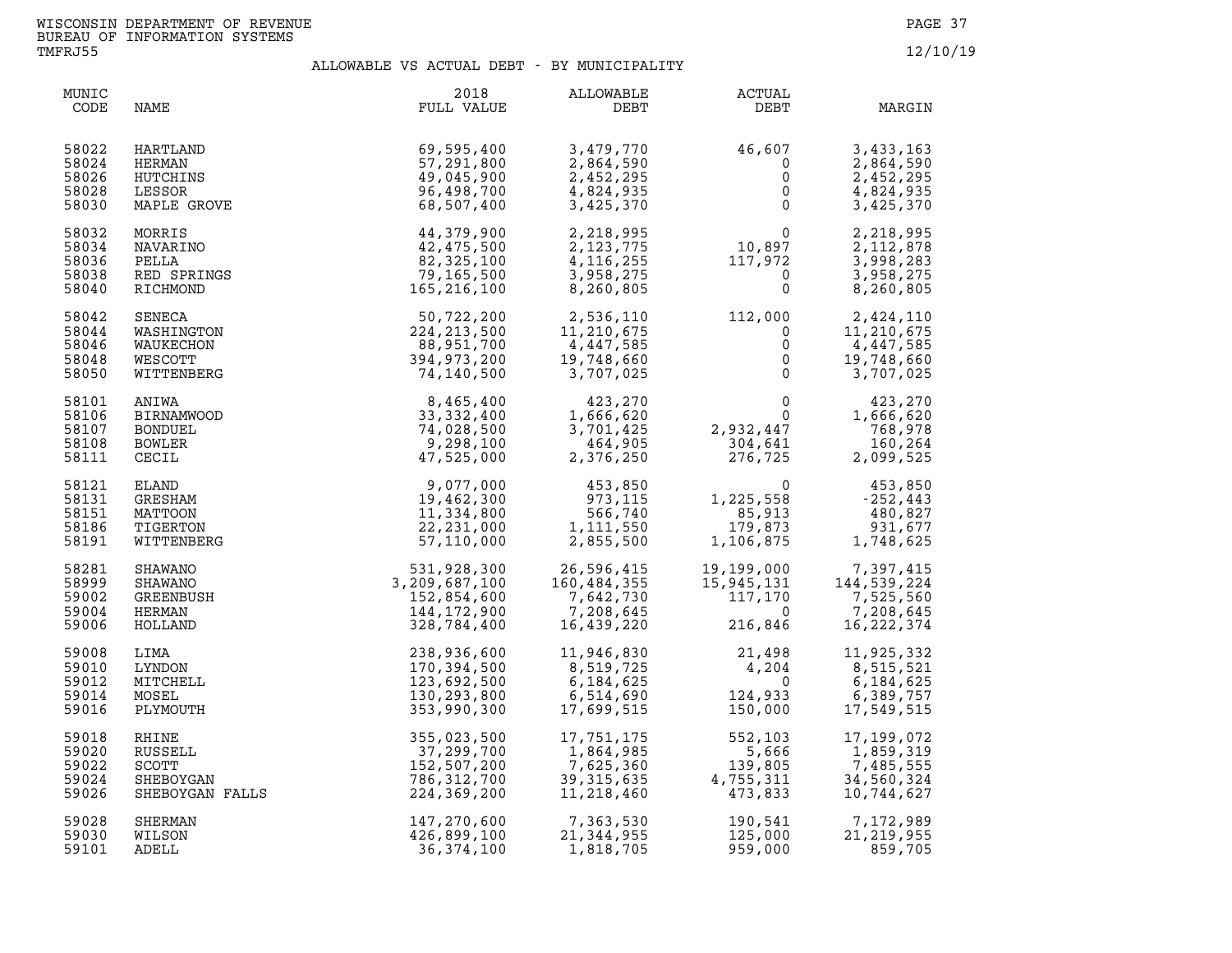| MUNIC<br>CODE                             | NAME                                                             | 2018<br>FULL VALUE                                                                                                           | ALLOWABLE<br>DEBT                                                 | <b>ACTUAL</b><br>DEBT                                                                          | MARGIN                                                            |
|-------------------------------------------|------------------------------------------------------------------|------------------------------------------------------------------------------------------------------------------------------|-------------------------------------------------------------------|------------------------------------------------------------------------------------------------|-------------------------------------------------------------------|
| 59111<br>59112                            | CASCADE<br>CEDAR GROVE                                           | 41,385,200<br>148,299,100                                                                                                    | 2,069,260<br>7,414,955                                            | $\begin{array}{c} 0 \\ 860, 304 \end{array}$                                                   | 2,069,260<br>6,554,651                                            |
| 59121<br>59131<br>59135<br>59141<br>59165 |                                                                  | ELKHART LAKE 332,837,100<br>GLENBEULAH 32,518,900<br>HOWARDS GROVE 249,808,600<br>KOHLER 460,253,300<br>OOSTBURG 222,190,600 | 16,641,855<br>1,625,945<br>12,490,430<br>23,012,665<br>11,109,530 | 8,139,869<br>552 791<br>552,791<br>299,900<br>6,848,316<br>6,848,316<br>7,055,066              | 8,501,986<br>1,073,154<br>12,190,530<br>16, 164, 349<br>4,054,464 |
| 59176<br>59191<br>59271<br>59281<br>59282 | RANDOM LAKE<br>WALDO<br>PLYMOUTH<br>SHEBOYGAN<br>SHEBOYGAN FALLS | $152,066,500$<br>32,445,300<br>32,445,300<br>777,019,902<br>2,809,902,500<br>638,324,500                                     | 7,603,325<br>1,622,265<br>38,850,995<br>140,495,125<br>31,916,225 | 2,563,758<br>649,159<br>649,159<br>19,795,000<br>63,759,629<br>13,965,000<br>13,965,000        | 5,039,567<br>973,106<br>19,055,995<br>76,735,496<br>17,951,225    |
| 59999<br>60002<br>60004<br>60006<br>60008 | SHEBOYGAN<br>AURORA<br>BROWNING<br>CHELSEA<br>CLEVELAND          | 9,706,227,200<br>29,811,600<br>59,415,100<br>64,047,100<br>21,422,300                                                        | 485, 311, 360<br>1,490,580<br>2,970,755<br>3,202,355<br>1,071,115 | 36,820,000<br>36,820,<br>$\mathbf 0$<br>$\overline{0}$<br>62,640                               | 448,491,360<br>1,490,580<br>2,970,755<br>3, 139, 715<br>1,071,115 |
| 60010<br>60012<br>60014<br>60016<br>60018 | DEER CREEK<br>FORD<br>GOODRICH<br>GREENWOOD<br>GROVER            | 44, 166, 200<br>22,731,100<br>36,731,700<br>54,065,100<br>34,880,600                                                         | 2,208,310<br>1,136,555<br>1,836,585<br>2,703,255<br>1,744,030     | 85,701<br>$\overline{0}$<br>59,400<br>39,796<br>33,702                                         | 2,122,609<br>1,136,555<br>1,777,185<br>2,663,459<br>1,710,328     |
| 60020<br>60022<br>60024<br>60026<br>60028 | HAMMEL<br>HOLWAY<br>JUMP RIVER<br>LITTLE BLACK<br>MAPLEHURST     | 70, 211, 200<br>43,421,000<br>23, 174, 400<br>65,430,700<br>28,063,800                                                       | 3,510,560<br>2,171,050<br>1,158,720<br>3, 271, 535<br>1,403,190   | $162,355\n42,997\n0\n0\n50,000$<br>50,000                                                      | 3,348,205<br>2,128,053<br>1,158,720<br>3, 271, 535<br>1,353,190   |
| 60030<br>60032<br>60034<br>60036<br>60038 | MCKINLEY<br>MEDFORD<br>MOLITOR<br>PERSHING<br>RIB LAKE           | 31,209,100<br>164, 312, 600<br>40,896,000<br>18,691,500<br>75,771,800                                                        | 1,560,455<br>8,215,630<br>2,044,800<br>934,575<br>3,788,590       | 148,866<br>$\Omega$<br>$\mathsf{O}\xspace$<br>$\overline{0}$<br>$\mathsf{O}$                   | 1,411,589<br>8,215,630<br>2,044,800<br>934,575<br>3,788,590       |
| 60040<br>60042<br>60044<br>60131<br>60146 | ROOSEVELT<br>TAFT<br>WESTBORO<br>GILMAN<br>LUBLIN                | 33, 126, 400<br>32,915,000<br>63,203,800<br>18,308,600<br>3,594,600                                                          | 1,656,320<br>1,645,750<br>3,160,190<br>915,430<br>179,730         | $\begin{array}{c}0\\0\\73,553\\116,103\end{array}$<br>$\mathbf 0$                              | 1,656,320<br>1,645,750<br>3,086,637<br>799,327<br>179,730         |
| 60176<br>60181<br>60251<br>60999<br>61002 | RIB LAKE<br>STETSONVILLE<br>MEDFORD<br>TAYLOR<br>ALBION          | 33,531,200<br>23,755,800<br>300,870,800<br>1,437,759,100<br>55,788,300                                                       | 1,676,560<br>1,187,790<br>15,043,540<br>71,887,955<br>2,789,415   | $\begin{smallmatrix}&&&0\0&481,000\0&4,210,000\0&2,990&0&0\end{smallmatrix}$<br>$\overline{0}$ | 1,676,560<br>706,790<br>10,833,540<br>68,897,955<br>2,789,415     |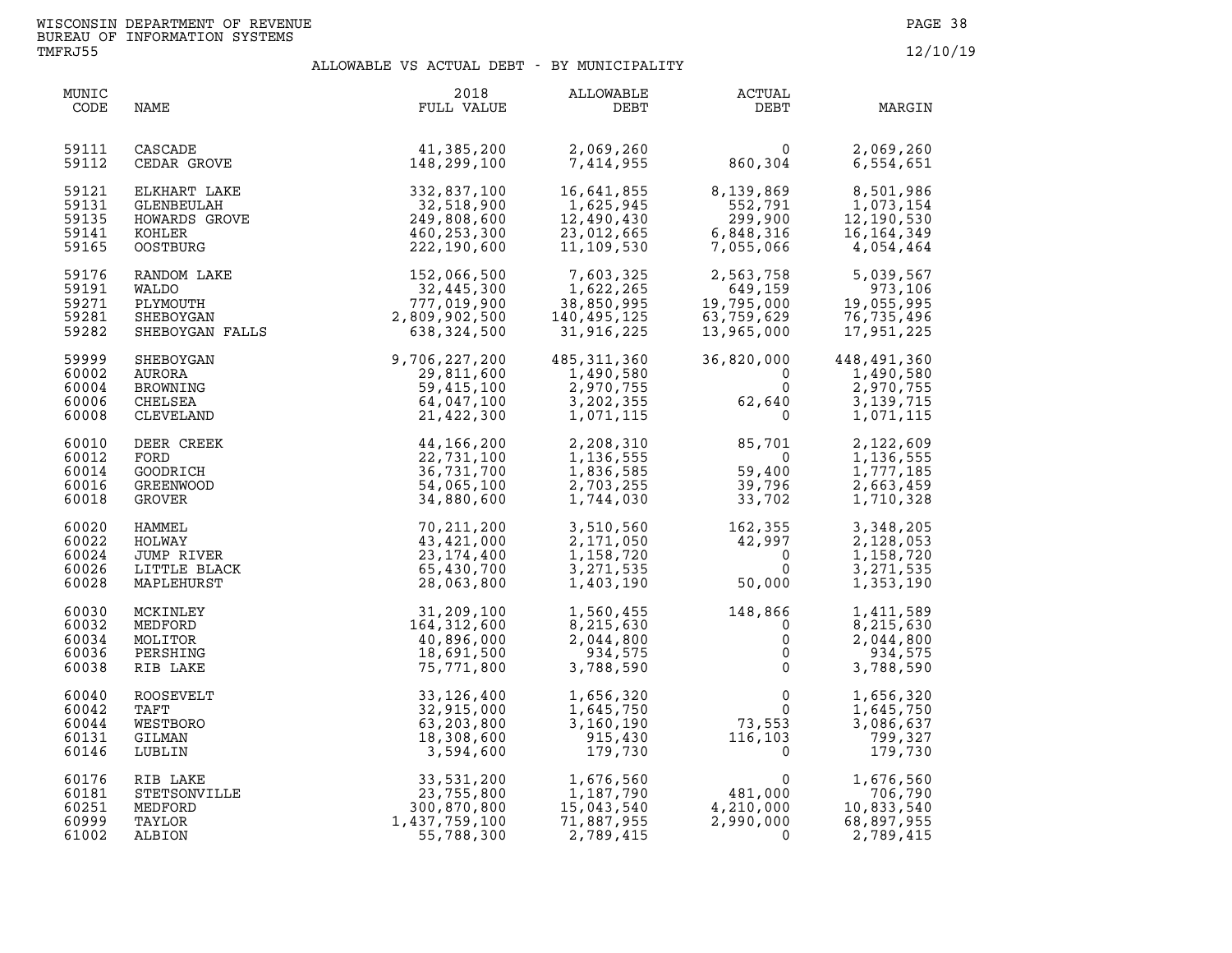| MUNIC<br>CODE                             | NAME  | 2018<br>FULL VALUE                                                                                                                                                                                                                                                       | <b>ALLOWABLE</b><br>DEBT                                      | <b>ACTUAL</b><br>DEBT                                                                                                                                                    | MARGIN                                                          |
|-------------------------------------------|-------|--------------------------------------------------------------------------------------------------------------------------------------------------------------------------------------------------------------------------------------------------------------------------|---------------------------------------------------------------|--------------------------------------------------------------------------------------------------------------------------------------------------------------------------|-----------------------------------------------------------------|
| 61004<br>61006<br>61008<br>61010<br>61012 |       | ARCADIA 175,334,700<br>BURNSIDE 41,441,600<br>CALEDONIA 74,327,700<br>CHIMNEY ROCK 27,076,900<br>DODGE 37,493,800                                                                                                                                                        | 8,766,735<br>2,072,080<br>3,716,385<br>1,353,845<br>1,874,690 | $199,556$<br>0<br>$319,324$<br>21,588                                                                                                                                    | 8,567,179<br>2,072,080<br>3,716,385<br>1,034,521<br>1,853,102   |
| 61014<br>61016<br>61018<br>61020<br>61022 |       | CHIMNEY ROCK<br>DODGE<br>CHIERICK 12, 293, 000<br>ETTRICK 12, 293, 000<br>HALE<br>CALE<br>CALE<br>FIGEON 47, 916, 100<br>PIGEON<br>PIGEON PREMPEALEAU 16, 774, 000<br>TITRICK 77, 123, 400<br>TITRICK 16, 774, 000<br>FIGEON FALLS 26, 819, 900<br>FIGEO                 | 6,414,650<br>8,907,255<br>4,513,045<br>2,395,805<br>3,263,710 | $31,323$<br>679,681<br>189,000<br>52,212<br>143,960                                                                                                                      | 6,383,327<br>8,227,574<br>4,324,045<br>2,343,593<br>3, 119, 750 |
| 61024<br>61026<br>61028<br>61030<br>61121 |       |                                                                                                                                                                                                                                                                          | 3,886,250<br>3,859,170<br>8,438,700<br>2,290,555<br>1,766,245 | $\begin{smallmatrix}&&&0\125,000\0&\phantom{-}0\0&\phantom{-}364,560\end{smallmatrix}$<br>178,533<br>364,560                                                             | 3,886,250<br>3,734,170<br>8,438,700<br>2,112,022<br>1,401,685   |
| 61122<br>61173<br>61181<br>61186<br>61201 |       |                                                                                                                                                                                                                                                                          |                                                               | 1,340,995<br>895,990<br>2,782,550<br>6,571,440<br>9,385,770<br>8,430,000                                                                                                 | 1,325,995<br>895,990<br>2,023,342<br>5,261,194<br>4,955,770     |
| 61206<br>61231<br>61241<br>61265<br>61291 |       |                                                                                                                                                                                                                                                                          | 6,086,965<br>4,932,600<br>4,707,360<br>6,770,570<br>5,308,295 | 1,894,566<br>2,170,000<br>2,929,465<br>2,741,997<br>2,595,944                                                                                                            | 4,192,399<br>2,762,600<br>1,777,895<br>4,028,573<br>2,712,351   |
| 61999<br>62002<br>62004<br>62006<br>62008 |       |                                                                                                                                                                                                                                                                          |                                                               | 115,091,070 27,995,000 87,096,070<br>$\begin{array}{cccc} 21,333,000 \\ 6,016,175 & 36,780 \\ 3,637,195 & 305,614 \\ 2,593,550 & 0 \\ 3,287,105 & 1,026,291 \end{array}$ | 5,979,395<br>3,331,581<br>2,593,550<br>2,260,814                |
| 62010<br>62012<br>62014<br>62016<br>62018 |       |                                                                                                                                                                                                                                                                          |                                                               |                                                                                                                                                                          | 1,801,570<br>3,880,815<br>2,695,881<br>1,964,014<br>4,058,075   |
| 62020<br>62022<br>62024<br>62026<br>62028 |       | WHITEHALL<br>IO6,165,900<br>TREMPEALEAU<br>BERGEN<br>CHISTIANA<br>CLINISTIANA<br>CLINISTIANA<br>CLINISTIANA<br>CLINISTIANA<br>CLINISTIANA<br>CLINISTIANA<br>TRANKLIN<br>FOREST<br>FRANKLIN<br>TRANKLIN<br>TRANKLIN<br>TRANGOD<br>GENOA<br>GENOA<br>GENOA<br>GENOA<br>GEN | 3,062,860<br>2,996,025<br>4,306,335<br>2,287,590<br>1,528,405 | $626, 223$<br>$100, 000$<br>$17, 036$                                                                                                                                    | 2,436,637<br>2,996,025<br>4,206,335<br>2,287,590<br>1,511,369   |
| 62030<br>62032<br>62034                   | UNION | 41,045,600                                                                                                                                                                                                                                                               | 1,559,320<br>2,563,325<br>2,052,280                           | $\overline{0}$<br>$0$<br>39,455<br>81,016                                                                                                                                | 1,559,320<br>2,523,870<br>1,971,264                             |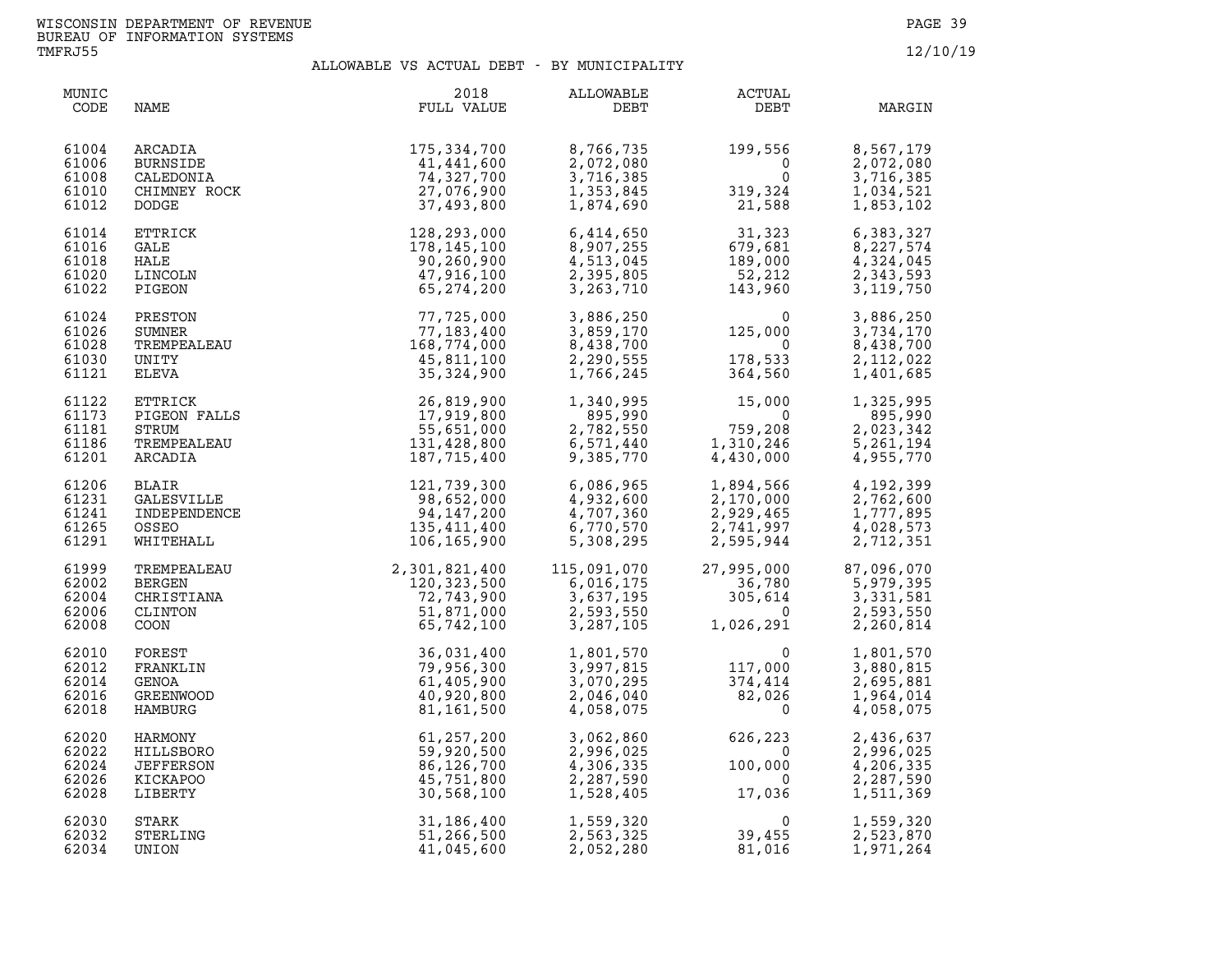| MUNIC<br>CODE                             | NAME                                                                         | 2018<br>FULL VALUE                                                                            | ALLOWABLE<br>DEBT                                                  | <b>ACTUAL</b><br>DEBT                                          | MARGIN                                                               |
|-------------------------------------------|------------------------------------------------------------------------------|-----------------------------------------------------------------------------------------------|--------------------------------------------------------------------|----------------------------------------------------------------|----------------------------------------------------------------------|
| 62036                                     | VIROOUA                                                                      | 143,891,900                                                                                   | 7,194,595                                                          | 557,409                                                        | 6,637,186                                                            |
| 62038                                     | WEBSTER                                                                      | 57,388,800                                                                                    | 2,869,440                                                          | 500,889                                                        | 2,368,551                                                            |
| 62040                                     | WHEATLAND                                                                    | 63,370,000                                                                                    | 3,168,500                                                          | 50,818                                                         | 3, 117, 682                                                          |
| 62042                                     | WHITESTOWN                                                                   | 30,071,700                                                                                    | 1,503,585                                                          | 177,534                                                        | 1,326,051                                                            |
| 62111                                     | CHASEBURG                                                                    | 16,849,000                                                                                    | 842,450                                                            | 91,441                                                         | 751,009                                                              |
| 62112                                     | COON VALLEY                                                                  | 48,987,400                                                                                    | 2,449,370                                                          | 463,445                                                        | 1,985,925                                                            |
| 62116                                     | DE SOTO                                                                      | 19,440,000                                                                                    | 972,000                                                            | 85,663                                                         | 886,337                                                              |
| 62131                                     | GENOA                                                                        | 14, 231, 300                                                                                  | 711,565                                                            | 16,868                                                         | 694,697                                                              |
| 62146                                     | LA FARGE                                                                     | 34,813,600                                                                                    | 1,740,680                                                          | 995,000                                                        | 745,680                                                              |
| 62165                                     | ONTARIO                                                                      | 16,719,800                                                                                    | 835,990                                                            | 273,943                                                        | 562,047                                                              |
| 62176                                     | READSTOWN                                                                    | 15,555,300                                                                                    | 777,765                                                            | 279,503                                                        | 498,262                                                              |
| 62181                                     | STODDARD                                                                     | 54,250,200                                                                                    | 2,712,510                                                          | 302,356                                                        | 2,410,154                                                            |
| 62236                                     | HILLSBORO                                                                    | $66, 819, 200$<br>$282, 492, 200$<br>$129, 138, 600$<br>$2, 014, 104, 400$<br>$544, 982, 500$ | 3,340,960                                                          | 412,783                                                        | 2,928,177                                                            |
| 62286                                     | VIROQUA                                                                      |                                                                                               | 14, 124, 610                                                       | 7,177,406                                                      | 6,947,204                                                            |
| 62291                                     | WESTBY                                                                       |                                                                                               | 6,456,930                                                          | 2,279,034                                                      | 4,177,896                                                            |
| 62999                                     | VERNON                                                                       |                                                                                               | 100,705,220                                                        | 4,140,000                                                      | 96,565,220                                                           |
| 63002                                     | ARBOR VITAE                                                                  |                                                                                               | 27,249,130                                                         | 346,630                                                        | 26,902,500                                                           |
| 63004<br>63006<br>63008<br>63010<br>63012 | BOULDER JUNCTION<br>CLOVERLAND<br>CONOVER<br>LAC DU FLAMBEAU<br>LAND O LAKES | 456,145,100<br>255,134,600<br>371,404,300<br>926,115,400<br>448,339,800                       | 22,807,255<br>12,756,730<br>18,570,215<br>46,305,770<br>22,416,990 | 6,574,330<br>$\overline{0}$<br>0<br>488,125<br>188,736         | 16,232,925<br>12,756,730<br>18,082,090<br>46,305,770<br>22, 228, 254 |
| 63014                                     | LINCOLN                                                                      | 541,978,800                                                                                   | 27,098,940                                                         | 0<br>1,05,509<br>1,050,207<br>454,920<br>704,990               | 27,098,940                                                           |
| 63016                                     | MANITOWISH WATERS                                                            | 553,403,600                                                                                   | 27,670,180                                                         |                                                                | 27,564,671                                                           |
| 63018                                     | PHELPS                                                                       | 387, 172, 900                                                                                 | 19,358,645                                                         |                                                                | 18,308,438                                                           |
| 63020                                     | PLUM LAKE                                                                    | 260,178,600                                                                                   | 13,008,930                                                         |                                                                | 12,554,010                                                           |
| 63022                                     | PRESQUE ISLE                                                                 | 605,617,900                                                                                   | 30,280,895                                                         |                                                                | 29,575,905                                                           |
| 63024                                     | SAINT GERMAIN                                                                | 654, 312, 300                                                                                 | 32,715,615                                                         | 633,039                                                        | 32,082,576                                                           |
| 63026                                     | WASHINGTON                                                                   | 520,512,800                                                                                   | 26,025,640                                                         | $\Omega$                                                       | 26,025,640                                                           |
| 63028                                     | WINCHESTER                                                                   | 278,520,000                                                                                   | 13,926,000                                                         | 1,376,449                                                      | 12,549,551                                                           |
| 63221                                     | EAGLE RIVER                                                                  | 189,658,300                                                                                   | 9,482,915                                                          | 3,152,428                                                      | 6,330,487                                                            |
| 63999                                     | VILAS                                                                        | 6,993,477,000                                                                                 | 349,673,850                                                        | 9,010,000                                                      | 340,663,850                                                          |
| 64002<br>64004<br>64006<br>64008<br>64010 | BLOOMFIELD<br>DARIEN<br>DELAVAN<br>EAST TROY<br>GENEVA                       | 111,023,000<br>209,717,300<br>979,391,100<br>812,501,400<br>895,530,000                       | 5,551,150<br>10,485,865<br>48,969,555<br>40,625,070<br>44,776,500  | $\mathbf{0}$<br>$\Omega$<br>4,949,853<br>1,626,716<br>$\Omega$ | 5,551,150<br>10,485,865<br>44,019,702<br>38,998,354<br>44,776,500    |
| 64012                                     | LA FAYETTE                                                                   | 274,363,800                                                                                   | 13,718,190                                                         | 590,108                                                        | 13, 128, 082                                                         |
| 64014                                     | LA GRANGE                                                                    | 785,996,400                                                                                   | 39,299,820                                                         | 0                                                              | 39,299,820                                                           |
| 64016                                     | LINN                                                                         | 1,847,775,200                                                                                 | 92,388,760                                                         | 0                                                              | 92,388,760                                                           |
| 64018                                     | LYONS                                                                        | 436,911,900                                                                                   | 21,845,595                                                         | 0                                                              | 21,845,595                                                           |
| 64020                                     | RICHMOND                                                                     | 248,101,400                                                                                   | 12,405,070                                                         | $\Omega$                                                       | 12,405,070                                                           |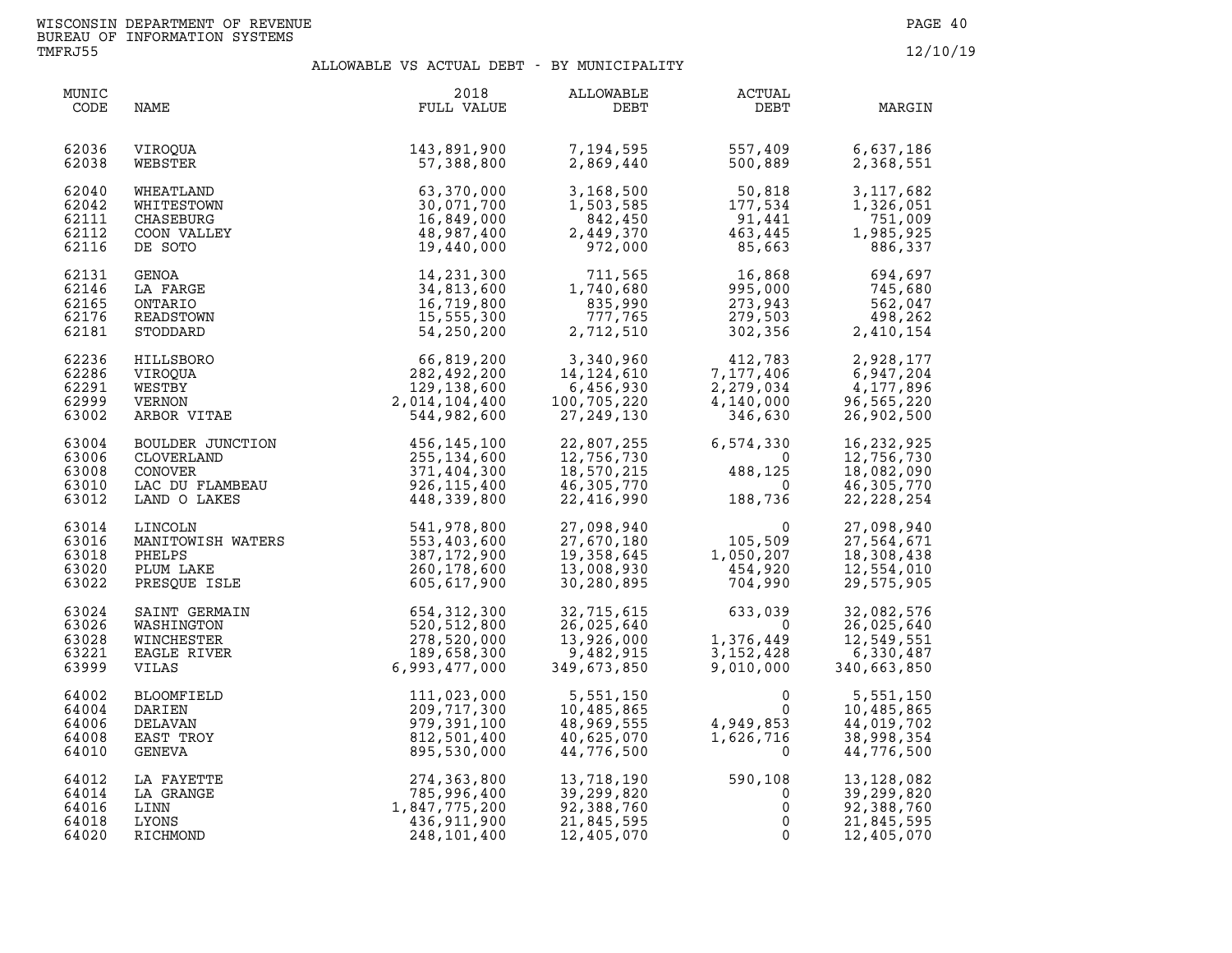| MUNIC<br>CODE                             | NAME                                                                       | 2018<br>FULL VALUE                                                                                                                                                                                                                                                                   | <b>ALLOWABLE</b><br>DEBT                                            | <b>ACTUAL</b><br>DEBT                                                                             | MARGIN                                                                                             |
|-------------------------------------------|----------------------------------------------------------------------------|--------------------------------------------------------------------------------------------------------------------------------------------------------------------------------------------------------------------------------------------------------------------------------------|---------------------------------------------------------------------|---------------------------------------------------------------------------------------------------|----------------------------------------------------------------------------------------------------|
| 64022<br>64024<br>64026<br>64028<br>64030 | SPRING PRAIRIE<br>SUGAR CREEK<br>TROY<br>WALWORTH<br>WILTTT                | 82,799,500<br>260,458,200<br>403,498,300<br>273, 279, 800<br>236,170,400                                                                                                                                                                                                             | 4,139,975<br>13,022,910<br>20, 174, 915<br>13,663,990<br>11,808,520 | $\begin{array}{cc}\n 105,876 \\  \hline\n 290,000 \\  103,125 \\  1,750,000\n \end{array}$        | 4,034,099<br>12,732,910<br>20,071,790<br>11,913,990<br>11,229,405                                  |
| 64032<br>64115<br>64116<br>64121<br>64126 | WHITEWATER<br>BLOOMFIELD<br>DARIEN<br>EAST TROY<br>FONTANA                 | 326,915,300<br>378,021,200<br>124,607,400<br>378,170,700<br>1,176,212,800                                                                                                                                                                                                            | 16, 345, 765<br>18,901,060<br>6,230,370<br>18,908,535<br>58,810,640 | 5,890,119<br>3,672,292<br>270.000<br>119, 119, 1672, 292<br>3, 672, 292<br>8, 270, 000<br>29, 538 | 16, 345, 765<br>13,010,941<br>2,558,078<br>10,638,535<br>29, 272, 079                              |
| 64131<br>64181<br>64191<br>64192<br>64216 | GENOA CITY<br>SHARON<br>WALWORTH<br>WILLIAMS BAY<br>DELAVAN                | 203,445,200<br>76,766,700<br>228, 313, 700<br>759,500,300<br>605,174,600                                                                                                                                                                                                             | 10,172,260<br>3,838,335<br>11,415,685<br>37,975,015<br>30,258,730   | 6,565,000<br>1,670,659<br>1,586,263<br>7,340,001<br>12,747,159                                    | 3,607,260<br>2,167,676<br>9,829,422<br>30,635,014<br>17,511,571                                    |
| 64221<br>64246<br>64291<br>64999<br>65002 | ELKHORN<br>LAKE GENEVA<br>WHITEWATER<br>WALWORTH<br><b>BARRONETT</b>       | $\begin{array}{r} \text{768,364,600} \\ 1,339,707,300 \\ 666,391,100 \\ 14,834,270,000 \\ 40,326,800 \\ 63,657,000 \\ 63,657,000 \\ 58,777,700 \\ 215,227,100 \\ 41,174,400 \\ 104,583,300 \\ 41,797,300 \\ 100,656,700 \\ 16,695,900 \\ 16,695,900 \\ \text{10.676,700} \end{array$ | 38,418,230<br>66,985,365<br>33,319,555<br>741.712<br>2,016,340      | 28,120,000<br>$4,365,000$<br>$20,032,370$<br>$61,917$                                             | 10,298,230<br>62,620,365<br>13, 287, 185<br>741,713,500<br>1,954,423                               |
| 65004<br>65006<br>65008<br>65010<br>65012 | BASHAW<br><b>BASS LAKE</b><br>BEAVER BROOK<br><b>BIRCHWOOD</b><br>BROOKLYN |                                                                                                                                                                                                                                                                                      | 4,193,040<br>3,182,850<br>2,938,885<br>10,761,355<br>2,058,720      | $\begin{smallmatrix}&&0\0&&0\0&0\0&31,455\0&0\end{smallmatrix}$                                   | 4,193,040<br>$\begin{matrix}0\\0\end{matrix}$<br>3,182,850<br>2,938,885<br>10,679,900<br>2,058,720 |
| 65014<br>65016<br>65018<br>65020<br>65022 | CASEY<br>CHICOG<br>CRYSTAL<br>EVERGREEN<br>FROG CREEK                      |                                                                                                                                                                                                                                                                                      | 8,920,615<br>5,229,165<br>2,089,865<br>5,032,835<br>834,795         | $159, 755$<br>$143, 850$<br>$90, 006$<br>$0$                                                      | 8,760,860<br>5,085,315<br>2,089,865<br>4,942,829<br>834,795                                        |
| 65024<br>65026<br>65028<br>65030<br>65032 | <b>GULL LAKE</b><br>LONG LAKE<br>MADGE<br>MINONG<br>SARONA                 | 35,834,900<br>212, 143, 800<br>145,561,500<br>341,902,200<br>73,455,200                                                                                                                                                                                                              | 1,791,745<br>10,607,190<br>7,278,075<br>17,095,110<br>3,672,760     | $0$<br>0<br>305,978<br>0<br>$\overline{0}$                                                        | 1,791,745<br>10,607,190<br>7,278,075<br>16,789,132<br>3,672,760                                    |
| 65034<br>65036<br>65038<br>65040<br>65042 | <b>SPOONER</b><br>SPRINGBROOK<br>STINNETT<br>STONE LAKE<br>TREGO           | 90,902,200<br>39,705,600<br>17,943,900<br>70,931,200<br>134,536,000                                                                                                                                                                                                                  | 4,545,110<br>1,985,280<br>897,195<br>3,546,560<br>6,726,800         | $\begin{smallmatrix}&&&0\0&&&0\0&0&0\3&82\, ,380&0\end{smallmatrix}$                              | 4,545,110<br>1,985,280<br>897,195<br>3, 164, 180<br>6,726,800                                      |
| 65106<br>65151<br>65281                   | <b>BIRCHWOOD</b><br>MINONG<br>SPOONER                                      | 32,120,500<br>39,899,700<br>154,734,500                                                                                                                                                                                                                                              | 1,606,025<br>1,994,985<br>7,736,725                                 | 486,713<br>300,043<br>2,218,258                                                                   | 1, 119, 312<br>1,694,942<br>5,518,467                                                              |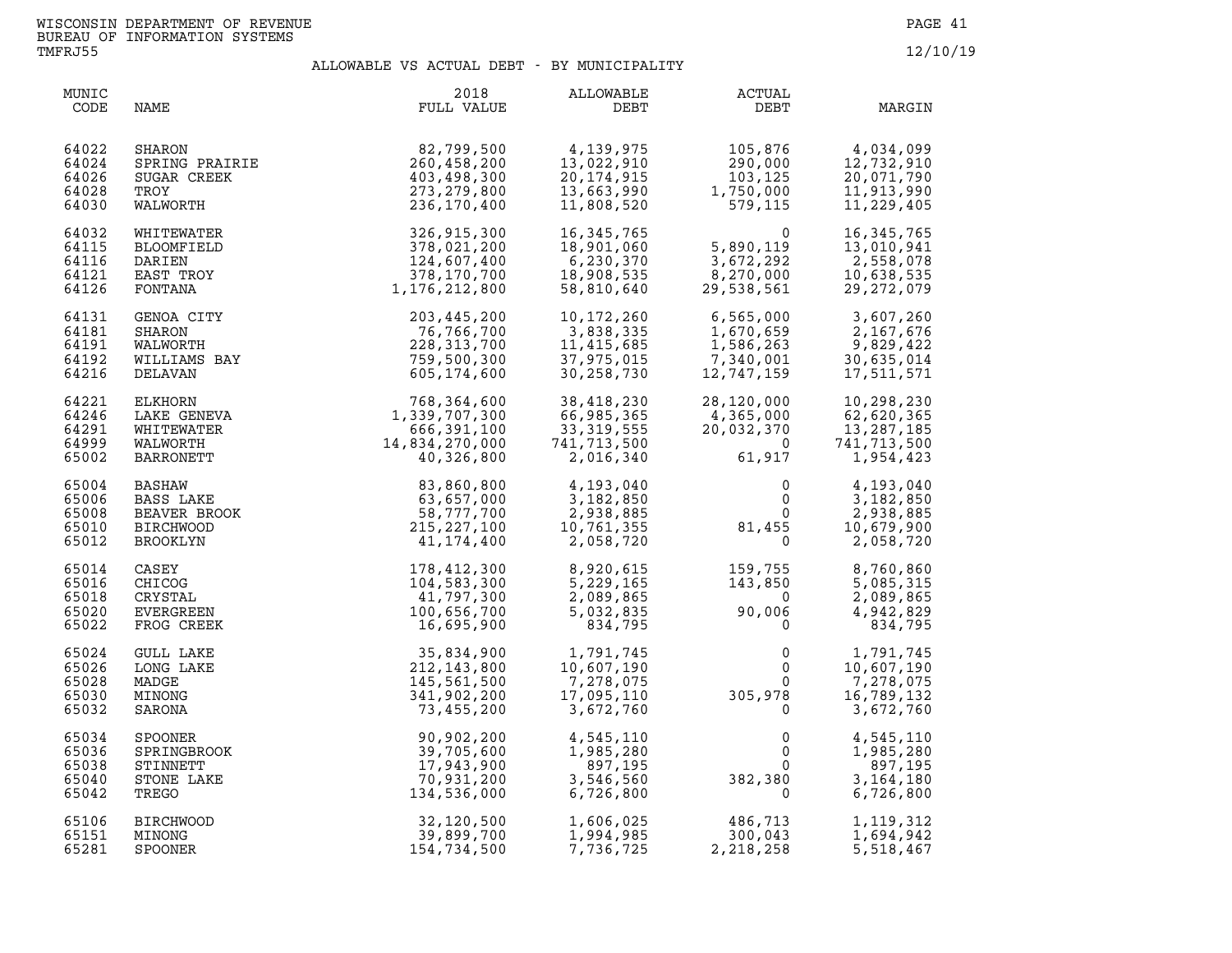| MUNIC<br>CODE                             | NAME                                                             | 2018<br>FULL VALUE                                                          | ALLOWABLE<br>DEBT                                                   | ACTUAL<br>DEBT                                                                 | MARGIN                                                              |
|-------------------------------------------|------------------------------------------------------------------|-----------------------------------------------------------------------------|---------------------------------------------------------------------|--------------------------------------------------------------------------------|---------------------------------------------------------------------|
| 65282                                     | SHELL LAKE                                                       | 189,642,500                                                                 | 9,482,125                                                           | 1,576,846                                                                      | 7,905,279                                                           |
| 65999                                     | WASHBURN                                                         | 2,524,483,000                                                               | 126, 224, 150                                                       | 2,912,288                                                                      | 123, 311, 862                                                       |
| 66002<br>66004<br>66006<br>66008<br>66010 | ADDISON<br>BARTON<br>ERIN<br>FARMINGTON<br>GERMANTOWN            | 354, 377, 400<br>332,082,100<br>593,562,400<br>429,368,500<br>26,033,300    | 17,718,870<br>16,604,105<br>29,678,120<br>21,468,425<br>1,301,665   | 0<br>$\mathsf{O}$<br>$0$<br>348,148<br>$\mathbf 0$                             | 17,718,870<br>16,604,105<br>29,678,120<br>21, 120, 277<br>1,301,665 |
| 66012                                     | HARTFORD                                                         | 411,285,700                                                                 | 20,564,285                                                          | 0                                                                              | 20,564,285                                                          |
| 66014                                     | JACKSON                                                          | 550,795,600                                                                 | 27,539,780                                                          | $\mathbf 0$                                                                    | 27,539,780                                                          |
| 66016                                     | KEWASKUM                                                         | 134,996,600                                                                 | 6,749,830                                                           | $\mathsf{O}\xspace$                                                            | 6,749,830                                                           |
| 66018                                     | POLK                                                             | 666,283,200                                                                 | 33, 314, 160                                                        | $\mathbf 0$                                                                    | 33, 314, 160                                                        |
| 66022                                     | TRENTON                                                          | 525,999,800                                                                 | 26,299,990                                                          | 84,215                                                                         | 26, 215, 775                                                        |
| 66024                                     | WAYNE                                                            | 234,587,800                                                                 | 11,729,390                                                          | 0                                                                              | 11,729,390                                                          |
| 66026                                     | WEST BEND                                                        | 915, 311, 700                                                               | 45,765,585                                                          | 77,392                                                                         | 45,688,193                                                          |
| 66131                                     | GERMANTOWN                                                       | 2,698,776,600                                                               | 134,938,830                                                         | 25,445,000                                                                     | 109,493,830                                                         |
| 66141                                     | JACKSON                                                          | 683,400,200                                                                 | 34,170,010                                                          | 9,094,941                                                                      | 25,075,069                                                          |
| 66142                                     | KEWASKUM                                                         | 320,761,000                                                                 | 16,038,050                                                          | 10,757,625                                                                     | 5,280,425                                                           |
| 66161                                     | NEWBURG                                                          | 83,026,900                                                                  | 4,151,345                                                           | 1,730,671                                                                      | 2,420,674                                                           |
| 66166                                     | RICHFIELD                                                        | 1,705,739,300                                                               | 85,286,965                                                          | 819,404                                                                        | 84,467,561                                                          |
| 66181                                     | SLINGER                                                          | 573,650,600                                                                 | 28,682,530                                                          | 2,442,264                                                                      | 26, 240, 266                                                        |
| 66236                                     | HARTFORD                                                         | 1,365,295,600                                                               | 68,264,780                                                          | 23,260,000                                                                     | 45,004,780                                                          |
| 66291                                     | WEST BEND                                                        | 2,766,661,500                                                               | 138,333,075                                                         | 51, 316, 427                                                                   | 87,016,648                                                          |
| 66999                                     | WASHINGTON                                                       | 15,304,223,600                                                              | 765, 211, 180                                                       | 17,010,000                                                                     | 748,201,180                                                         |
| 67002                                     | BROOKFIELD                                                       | 1,305,708,800                                                               | 65,285,440                                                          | 1,241,611                                                                      | 64,043,829                                                          |
| 67004                                     | DELAFIELD                                                        | 1,614,368,500                                                               | 80,718,425                                                          | 3,395,410                                                                      | 77,323,015                                                          |
| 67006                                     | EAGLE                                                            | 492,444,100                                                                 | 24,622,205                                                          | 591,074                                                                        | 24,031,131                                                          |
| 67008                                     | GENESEE                                                          | 1,032,862,300                                                               | 51,643,115                                                          | 866,718                                                                        | 50,776,397                                                          |
| 67010                                     | LISBON                                                           | 1, 241, 417, 700                                                            | 62,070,885                                                          | 10,836,531                                                                     | 51, 234, 354                                                        |
| 67014                                     | MERTON                                                           | 1,648,886,600                                                               | 82,444,330                                                          | 1,303,467                                                                      | 81,140,863                                                          |
| 67016                                     | MUKWONAGO                                                        | 949,579,000                                                                 | 47,478,950                                                          | 4,248,072                                                                      | 43,230,878                                                          |
| 67022                                     | <b>OCONOMOWOC</b>                                                | 1,612,182,700                                                               | 80,609,135                                                          | 8,947,506                                                                      | 71,661,629                                                          |
| 67024                                     | OTTAWA                                                           | 581,533,900                                                                 | 29,076,695                                                          | 62,405                                                                         | 29,014,290                                                          |
| 67030                                     | VERNON                                                           | 971,205,200                                                                 | 48,560,260                                                          | 1,041,862                                                                      | 47,518,398                                                          |
| 67032                                     | WAUKESHA                                                         | 1,039,082,800                                                               | 51,954,140                                                          | 11,026                                                                         | 51,943,114                                                          |
| 67106                                     | BIG BEND                                                         | 177,465,300                                                                 | 8,873,265                                                           | 4,857,369                                                                      | 4,015,896                                                           |
| 67107                                     | <b>BUTLER</b>                                                    | 257,936,700                                                                 | 12,896,835                                                          | 3,955,705                                                                      | 8,941,130                                                           |
| 67111                                     | CHENEQUA                                                         | 473,914,100                                                                 | 23,695,705                                                          | 935,532                                                                        | 22,760,173                                                          |
| 67116<br>67121<br>67122<br>67136<br>67146 | DOUSMAN<br><b>EAGLE</b><br>ELM GROVE<br>HARTLAND<br>LAC LA BELLE | 197,746,900<br>179,881,200<br>1,166,471,900<br>1,322,284,700<br>114,701,800 | 9,887,345<br>8,994,060<br>58, 323, 595<br>66, 114, 235<br>5,735,090 | 4, 837, 346<br>774, 764<br>6, 341, 674<br>774,764<br>17, 424, 415<br>1,726,977 | 5,049,999<br>8,219,296<br>51,981,921<br>48,689,820<br>4,008,113     |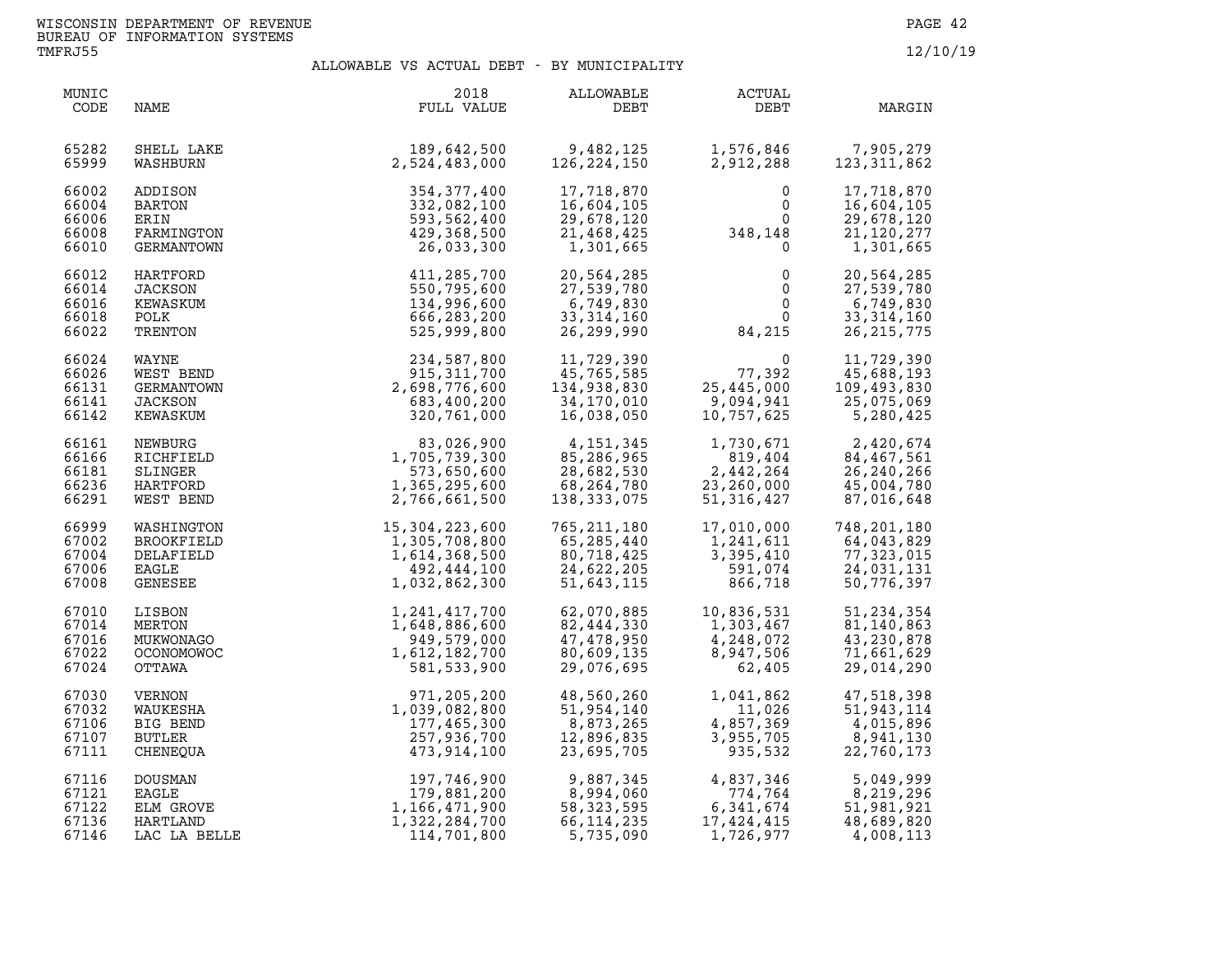| MUNIC<br>CODE                             | NAME                                                                | 2018<br>FULL VALUE                                                                                     | ALLOWABLE<br>DEBT                                                       | ACTUAL<br>DEBT                                                       | MARGIN                                                                   |
|-------------------------------------------|---------------------------------------------------------------------|--------------------------------------------------------------------------------------------------------|-------------------------------------------------------------------------|----------------------------------------------------------------------|--------------------------------------------------------------------------|
| 67147<br>67151<br>67152<br>67153<br>67158 | MENOMONEE FALLS<br>MERTON<br>MUKWONAGO<br>NASHOTAH                  | 131,100,700<br>5,097,458,000<br>446,378,000<br>877,402,300<br>191,662,000                              | 6,555,035<br>254,872,900<br>22,318,900<br>43,870,115<br>9,583,100       | 1,665,484<br>95,106,810<br>3,062,793<br>24,842,923<br>377,522        | 4,889,551<br>159,766,090<br>19,256,107<br>19,027,192<br>9,205,578        |
| 67161                                     | NORTH PRAIRIE                                                       | 239,350,100                                                                                            | 11,967,505                                                              | 270,437                                                              | 11,697,068                                                               |
| 67166                                     | OCONOMOWOC LAKE                                                     | 349,687,300                                                                                            | 17,484,365                                                              | 510,082                                                              | 16,974,283                                                               |
| 67171                                     | PEWAUKEE                                                            | 998,476,000                                                                                            | 49,923,800                                                              | 12,049,729                                                           | 37,874,071                                                               |
| 67172                                     | SUMMIT                                                              | 1,007,109,300                                                                                          | 50, 355, 465                                                            | 13, 136, 146                                                         | 37, 219, 319                                                             |
| 67181                                     | SUSSEX                                                              | 1,378,608,200                                                                                          | 68,930,410                                                              | 40,863,460                                                           | 28,066,950                                                               |
| 67191                                     | WALES                                                               | $13, 130, 200$<br>$7, 201, 545, 000$<br>$1, 458, 335, 100$<br>$3, 121, 187, 200$<br>$5, 408, 747, 900$ | 20,656,510                                                              | 7,157,574                                                            | 13,498,936                                                               |
| 67206                                     | BROOKFIELD                                                          |                                                                                                        | 360,077,250                                                             | 72,548,112                                                           | 287,529,138                                                              |
| 67216                                     | DELAFIELD                                                           |                                                                                                        | 72,916,755                                                              | 14,971,665                                                           | 57,945,090                                                               |
| 67251                                     | MUSKEGO                                                             |                                                                                                        | 156,059,360                                                             | 47,593,041                                                           | 108,466,319                                                              |
| 67261                                     | NEW BERLIN                                                          |                                                                                                        | 270,437,395                                                             | 54,794,516                                                           | 215,642,879                                                              |
| 67265<br>67270<br>67291<br>67999<br>68002 | <b>OCONOMOWOC</b><br>PEWAUKEE<br>WAUKESHA<br>WAUKESHA<br>BEAR CREEK | 2, 238, 627, 100<br>3, 192, 028, 300<br>6, 414, 435, 300<br>56, 536, 637, 800<br>69, 199, 000          | 111,931,355<br>159,601,415<br>320,721,765<br>2,826,831,890<br>3,459,950 | 12,966,554<br>16,887,097<br>163,499,591<br>163,499,591<br>74,595,000 | 98,964,801<br>142,714,318<br>157, 222, 174<br>2,752,236,890<br>3,459,950 |
| 68004                                     | CALEDONIA                                                           | 163,640,700                                                                                            | 8,182,035                                                               | 78,946                                                               | 8,103,089                                                                |
| 68006                                     | DAYTON                                                              | 407,356,700                                                                                            | 20,367,835                                                              | $\overline{0}$                                                       | 20,367,835                                                               |
| 68008                                     | <b>DUPONT</b>                                                       | 58,842,800                                                                                             | 2,942,140                                                               | $\mathsf 0$                                                          | 2,942,140                                                                |
| 68010                                     | FARMINGTON                                                          | 488,571,500                                                                                            | 24,428,575                                                              | $\tilde{0}$                                                          | 24, 428, 575                                                             |
| 68012                                     | FREMONT                                                             | 87,248,600                                                                                             | 4,362,430                                                               | $\overline{0}$                                                       | 4,362,430                                                                |
| 68014                                     | HARRISON                                                            | 57,923,500                                                                                             | 2,896,175                                                               | $\overline{0}$                                                       | 2,896,175                                                                |
| 68016                                     | HELVETIA                                                            | 76,033,900                                                                                             | 3,801,695                                                               | $\overline{0}$                                                       | 3,801,695                                                                |
| 68018                                     | IOLA                                                                | 111,530,400                                                                                            | 5,576,520                                                               | $\overline{0}$                                                       | 5,576,520                                                                |
| 68020                                     | LARRABEE                                                            | 92,192,100                                                                                             | 4,609,605                                                               | $\overline{0}$                                                       | 4,609,605                                                                |
| 68022                                     | LEBANON                                                             | 126,600,400                                                                                            | 6,330,020                                                               | 116,484                                                              | 6,213,536                                                                |
| 68024<br>68026<br>68028<br>68030<br>68032 | LIND<br>LITTLE WOLF<br>MATTESON<br>MUKWA<br>ROYALTON                | 135, 273, 600<br>118,571,900<br>72,468,700<br>230,464,600<br>148,917,200                               | 6,763,680<br>5,928,595<br>3,623,435<br>11, 523, 230<br>7, 445, 860      | 0<br>$\mathbf 0$<br>$\mathsf{O}$<br>$\mathbf 0$<br>71,479            | 6,763,680<br>5,928,595<br>3,623,435<br>11,523,230<br>7,374,381           |
| 68034                                     | SAINT LAWRENCE                                                      | 64,135,500                                                                                             | 3,206,775                                                               | 2,464                                                                | 3,204,311                                                                |
| 68036                                     | SCANDINAVIA                                                         | 110,782,500                                                                                            | 5,539,125                                                               | $\mathbf 0$                                                          | 5,539,125                                                                |
| 68038                                     | UNION                                                               | 63,256,500                                                                                             | 3, 162, 825                                                             | $\overline{0}$                                                       | 3, 162, 825                                                              |
| 68040                                     | WAUPACA                                                             | 99,662,100                                                                                             | 4,983,105                                                               | $\overline{0}$                                                       | 4,983,105                                                                |
| 68042                                     | WEYAUWEGA                                                           | 60,605,800                                                                                             | 3,030,290                                                               | $\mathsf 0$                                                          | 3,030,290                                                                |
| 68044                                     | WYOMING                                                             | 38,866,100                                                                                             | 1,943,305                                                               | $\mathsf 0$                                                          | 1,943,305                                                                |
| 68106                                     | BIG FALLS                                                           | 3,569,500                                                                                              | 178,475                                                                 | 0                                                                    | 178,475                                                                  |
| 68121                                     | EMBARRASS                                                           | 15,811,800                                                                                             | 790,590                                                                 | 0                                                                    | 790,590                                                                  |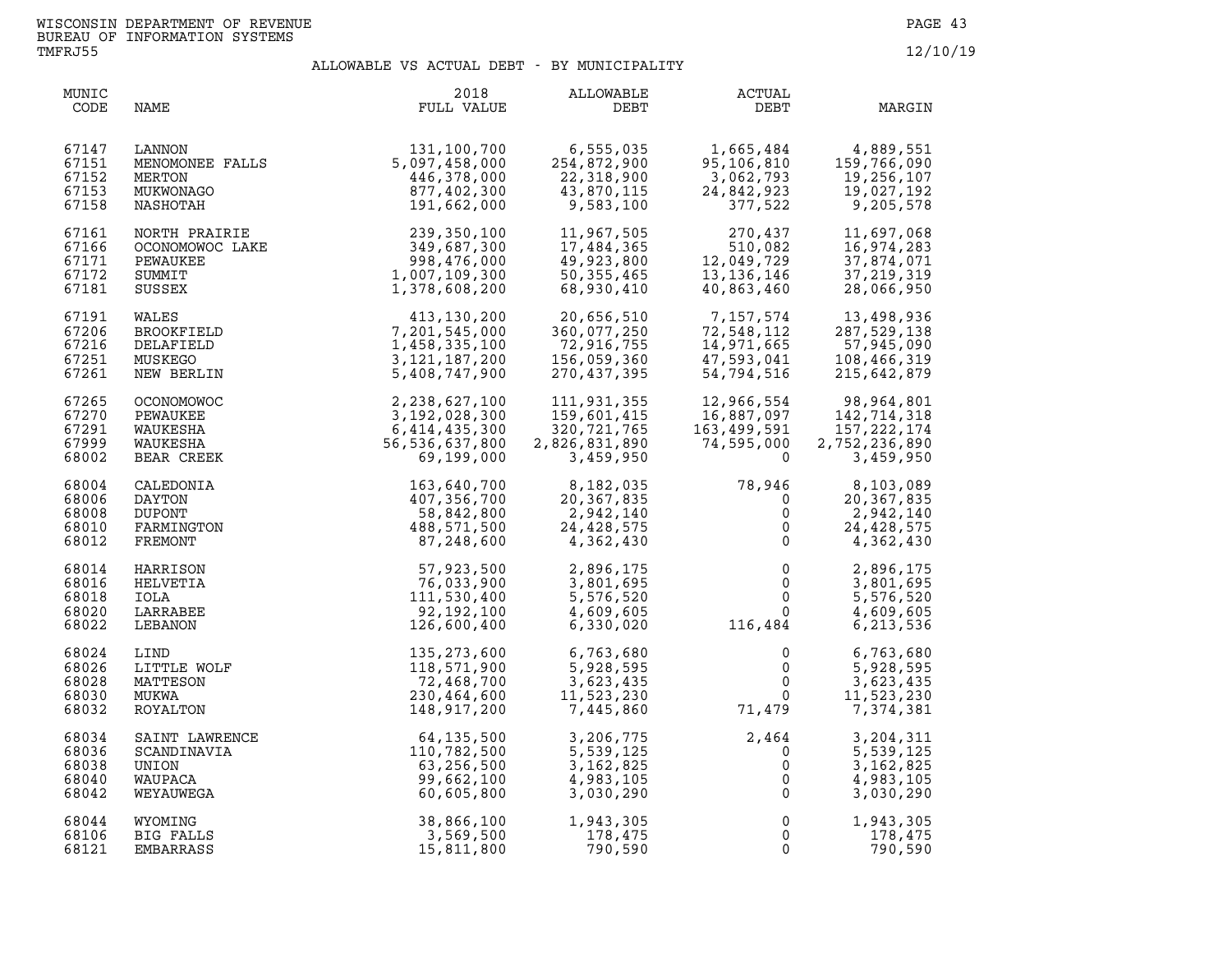| MUNIC<br>CODE                             | NAME                                                                                                                                                                                 | 2018<br>FULL VALUE                                                                          | ALLOWABLE<br>DEBT                                                     | ACTUAL<br>DEBT                                                                                             | MARGIN                                                            |
|-------------------------------------------|--------------------------------------------------------------------------------------------------------------------------------------------------------------------------------------|---------------------------------------------------------------------------------------------|-----------------------------------------------------------------------|------------------------------------------------------------------------------------------------------------|-------------------------------------------------------------------|
| 68126                                     | FREMONT                                                                                                                                                                              | 71,837,600                                                                                  | 3,591,880                                                             | 45,825<br>1,647,509                                                                                        | 3,546,055                                                         |
| 68141                                     | IOLA                                                                                                                                                                                 | 67,321,700                                                                                  | 3,366,085                                                             | 45,825<br>1,647,509                                                                                        | 1,718,576                                                         |
| 68165                                     | OGDENSBURG                                                                                                                                                                           | 7,820,500                                                                                   | 391,025                                                               | 90,565                                                                                                     | 300,460                                                           |
| 68181                                     | SCANDINAVIA                                                                                                                                                                          | 16,827,700                                                                                  | 841,385                                                               | $\overline{0}$                                                                                             | 841,385                                                           |
| 68211                                     | CLINTONVILLE                                                                                                                                                                         | 228,002,100                                                                                 | 841,385<br>11,400,105<br>3,520,650                                    | 6,939,748                                                                                                  | 4,460,357                                                         |
| 68251                                     | MANAWA                                                                                                                                                                               | 70,413,000                                                                                  | 11,400,105                                                            | 3,007,892                                                                                                  | 512,758                                                           |
| 68252                                     | MARION                                                                                                                                                                               | 63,944,700                                                                                  | 3, 197, 235                                                           | 1,287,450                                                                                                  | 1,909,785                                                         |
| 68261<br>68291<br>68292<br>68999<br>69002 | NEW LONDON<br>WAUPACA<br>WEYAUWEGA                                                                                                                                                   | $388, 138, 900$<br>$425, 420, 500$<br>$94, 633, 600$<br>$4, 204, 944, 400$<br>$97, 198,000$ | 19,406,945<br>21, 271, 025<br>4,731,680<br>210, 247, 220<br>4,859,900 | 8,958,785<br>9,864,122<br>3,110,000<br>37,325,000<br>0                                                     | 10,448,160<br>11,406,903<br>1,621,680<br>172,922,220<br>4,859,900 |
| 69004                                     | WEGA<br>ACA<br>ACA<br>ACA<br>RA<br>OMFIELD<br>LOMA<br>.COTA<br>.EEFTELD<br>ANCOCK<br>LEON<br>MARION<br>MOUNT MORRIS<br>OASIS<br>TNFIELD<br>PARION<br>MOUNT MORRIS<br>OASIS<br>THEILD | 104,585,300                                                                                 | 5,229,265                                                             | 186,185                                                                                                    | 5,043,080                                                         |
| 69006                                     |                                                                                                                                                                                      | 97,668,800                                                                                  | 4,883,440                                                             | $\Omega$                                                                                                   | 4,883,440                                                         |
| 69008                                     |                                                                                                                                                                                      | 105,202,400                                                                                 | 5,260,120                                                             | $\mathsf{O}$                                                                                               | 5,260,120                                                         |
| 69010                                     |                                                                                                                                                                                      | 104,200,300                                                                                 | 5,210,015                                                             | $\mathbf{0}$                                                                                               | 5,210,015                                                         |
| 69012                                     |                                                                                                                                                                                      | 76,239,200                                                                                  | 3,811,960                                                             | 27,897                                                                                                     | 3,784,063                                                         |
| 69014<br>69016<br>69018<br>69020<br>69022 |                                                                                                                                                                                      | 179,777,100<br>344,221,500<br>239,606,800<br>54,500,400<br>50,187,900                       | 8,988,855<br>17,211,075<br>11,980,340<br>2,725,020<br>2,509,395       | 243,939 8,744,916<br>0 17,211,075<br>88,415 11,891,925<br>0 2,725,020<br>135,942 2,373,453                 |                                                                   |
| 69024<br>69026<br>69028<br>69030<br>69032 | RICHFORD<br>ROSE<br>SAXEVILLE<br>SPRINGWATER                                                                                                                                         | 69,983,300<br>66,287,400<br>75,510,900<br>142,737,500<br>298,434,900                        | 3,499,165<br>3,314,370<br>3,775,545<br>7,136,875<br>14,921,745        | $\mathbf 0$<br>$\overline{0}$<br>$\overline{0}$<br>$\overline{0}$<br>66,859                                | 3,499,165<br>3,314,370<br>3,775,545<br>7,136,875<br>14,854,886    |
| 69034<br>69036<br>69111<br>69136<br>69146 | WARREN<br>WAUTOMA<br>COLOMA<br>HANCOCK<br>LOHRVILLE                                                                                                                                  | 52,401,800<br>125,972,000<br>26,578,600<br>17,011,100<br>15,370,400                         | 2,620,090<br>6,298,600<br>1,328,930<br>850,555<br>768,520             | $\begin{array}{c} 0 \\ 30,000 \\ 142,318 \\ 175,172 \\ 0 \end{array}$<br>30,000<br>142,318<br>175,172<br>0 | 2,620,090<br>6,268,600<br>1,186,612<br>675,383<br>768,520         |
| 69171                                     | PLAINFIELD                                                                                                                                                                           | 36,989,000                                                                                  | 1,849,450                                                             | 180,856                                                                                                    | 1,668,594                                                         |
| 69176                                     | REDGRANITE                                                                                                                                                                           | 48,608,800                                                                                  | 2,430,440                                                             | 677,143                                                                                                    | 1,753,297                                                         |
| 69191                                     | WILD ROSE                                                                                                                                                                            | 32,590,800                                                                                  | 1,629,540                                                             | 386,845                                                                                                    | 1,242,695                                                         |
| 69291                                     | WAUTOMA                                                                                                                                                                              | 104,511,300                                                                                 | 5,225,565                                                             | 1,807,669                                                                                                  | 3,417,896                                                         |
| 69999                                     | WAUSHARA                                                                                                                                                                             | 2,579,600,200                                                                               | 128,980,010                                                           | 4,230,291                                                                                                  | 124,749,719                                                       |
| 70002                                     | ALGOMA                                                                                                                                                                               | 676,542,900                                                                                 | 33,827,145                                                            | 600,000                                                                                                    | 33, 227, 145                                                      |
| 70004                                     | BLACK WOLF                                                                                                                                                                           | 303,007,100                                                                                 | 15,150,355                                                            | $\overline{0}$                                                                                             | 15,150,355                                                        |
| 70006                                     | CLAYTON                                                                                                                                                                              | 533,923,300                                                                                 | 26,696,165                                                            | 9,170,000                                                                                                  | 17,526,165                                                        |
| 70010                                     | NEENAH                                                                                                                                                                               | 438,338,700                                                                                 | 21,916,935                                                            | 256,653                                                                                                    | 21,660,282                                                        |
| 70012                                     | NEKIMI                                                                                                                                                                               | 151,306,200                                                                                 | 7,565,310                                                             | $\Omega$                                                                                                   | 7,565,310                                                         |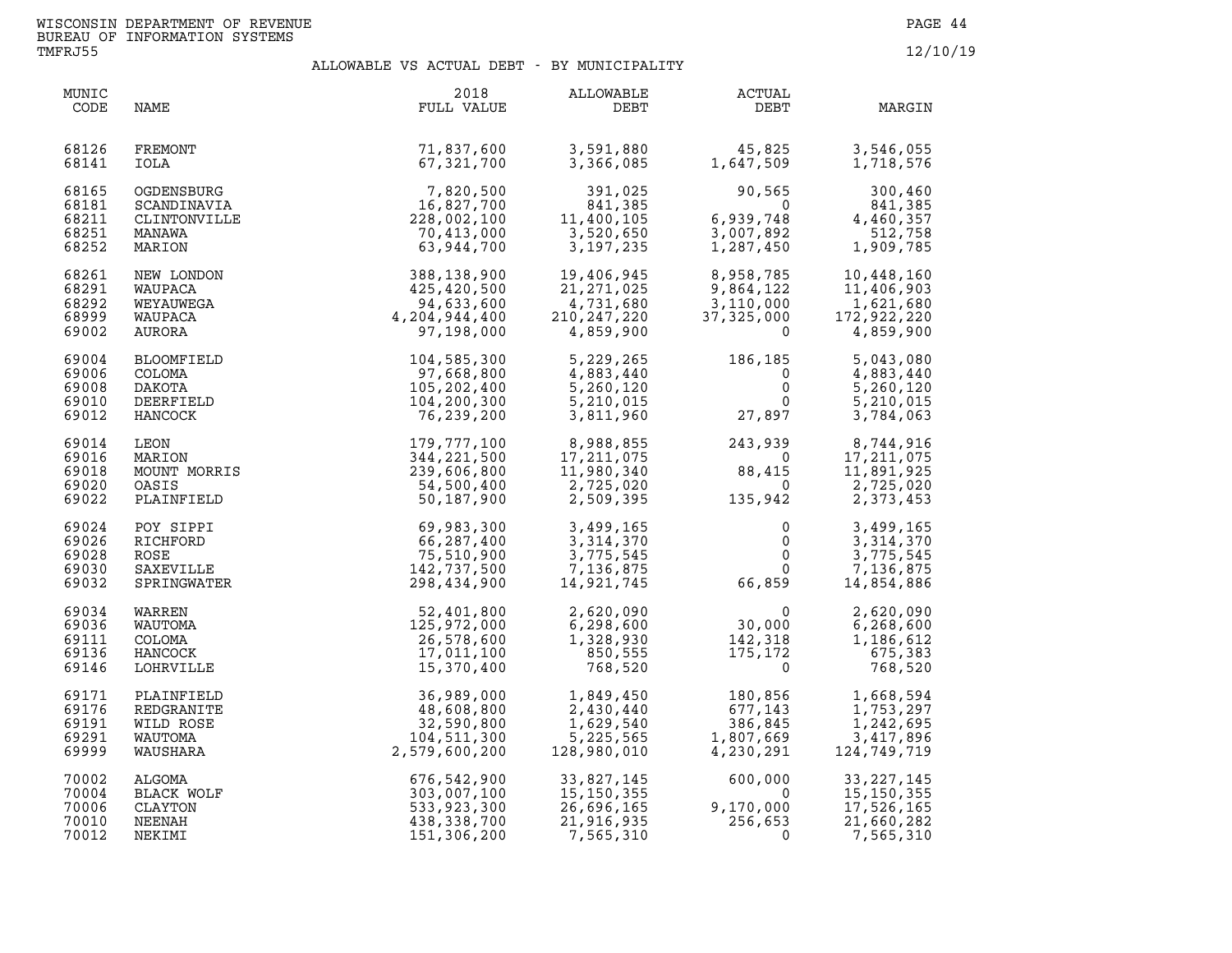| MUNIC<br>CODE                             | NAME                                                     | 2018<br>FULL VALUE                                                                                                                                                                                                                                                                                      | ALLOWABLE<br>DEBT                                                              | ACTUAL<br>DEBT                                                                                                                     | MARGIN                                                             |
|-------------------------------------------|----------------------------------------------------------|---------------------------------------------------------------------------------------------------------------------------------------------------------------------------------------------------------------------------------------------------------------------------------------------------------|--------------------------------------------------------------------------------|------------------------------------------------------------------------------------------------------------------------------------|--------------------------------------------------------------------|
| 70014<br>70016<br>70018<br>70020<br>70022 | NEPEUSKUN<br>OMRO<br>OSHKOSH<br>POYGAN<br>RUSHFORD       | 66,534,400<br>236,852,300<br>354,791,900<br>173,522,600<br>127,151,800                                                                                                                                                                                                                                  | 3,326,720<br>11,842,615<br>17,739,595<br>$8,676,130$<br>6.357.590<br>6,357,590 | $\Omega$<br>77,775<br>$\overline{0}$<br>$\Omega$<br>22,866                                                                         | 3,326,720<br>11,764,840<br>17,739,595<br>8,676,130<br>6,334,724    |
| 70024<br>70026<br>70028<br>70030<br>70032 | <b>UTICA</b><br>VINLAND<br>WINCHESTER                    | 138,893,900<br>244,042,900<br>166,481,400                                                                                                                                                                                                                                                               | 6,944,695<br>12,202,145<br>8,324,070<br>17,547,515<br>9,854,130                | $\overline{0}$<br>$\overline{0}$<br>75,125<br>49,574<br>$\Omega$                                                                   | 6,944,695<br>12,202,145<br>8,248,945<br>17,497,941<br>9,854,130    |
| 70121<br>70191<br>70251<br>70261<br>70265 |                                                          | $\begin{tabular}{c c} & $1, 64$ \\ \hline 1, 177, 56. \\ 2, 209, 662. \\ .0SH & 4, 073, 682, 600 \\ .0SH & 4, 073, 682, 600 \\ .0SH & 4, 073, 682, 600 \\ .0SH & 4, 073, 682, 600 \\ .019. CRANDBAGO & 13, 475, 470, 700 \\ .01CHNNDALE & 73, 814, 77 \\ .0112. CRANDENDALE & 73, 814, 77 \\ .012. ERX$ | 82, 241, 850<br>10,709,505<br>58,878,040<br>110,483,105<br>9,771,205           | 18,728,370<br>8,194,414<br>31,573,216<br>48,858,100<br>3,346,374                                                                   | 63,513,480<br>2,515,091<br>27,304,824<br>61,625,005<br>6,424,831   |
| 70266<br>70999<br>71002<br>71004<br>71006 |                                                          |                                                                                                                                                                                                                                                                                                         | 203,684,130<br>673, 773, 535<br>3, 283, 235<br>3,690,730<br>2,538,095          | 132,788,606<br>33,375,000<br>$\Omega$<br>$\mathsf{O}$<br>$\mathsf{O}$                                                              | 70,895,524<br>640, 398, 535<br>3,283,235<br>3,690,730<br>2,538,095 |
| 71008<br>71010<br>71012<br>71014<br>71016 |                                                          |                                                                                                                                                                                                                                                                                                         | 2,521,065<br>2,055,000<br>1,718,950<br>26,592,965<br>2,957,240                 | $\begin{array}{ccc} & 0 & 2,521,065 \\ & 0 & 2,055,000 \\ 42,253 & 1,676,697 \\ 377,620 & 26,215,345 \\ 0 & 2,957,240 \end{array}$ |                                                                    |
| 71018<br>71020<br>71022<br>71024<br>71026 |                                                          |                                                                                                                                                                                                                                                                                                         | 1,271,665<br>7,136,320<br>3,315,500<br>2,102,900<br>4,331,600                  | $\overline{0}$<br>19,053<br>52,861<br>$\overline{0}$<br>71,727                                                                     | 1,271,665<br>7,117,267<br>3,262,639<br>2,102,900<br>4,259,873      |
| 71028<br>71030<br>71032<br>71034<br>71036 | REMINGTON<br>RICHFIELD<br>ROCK<br>RUDOLPH<br>SARATOGA    | 32,349,900<br>102,871,600<br>79,650,400<br>72,262,300<br>350,209,200                                                                                                                                                                                                                                    | 1,617,495<br>5, 143, 580<br>3,982,520<br>3,613,115<br>17,510,460               | 64,999<br>$\overline{0}$<br>50,000<br>$\mathbf{0}$<br>$\mathsf{O}$                                                                 | 1,552,496<br>5, 143, 580<br>3,932,520<br>3,613,115<br>17,510,460   |
| 71038<br>71040<br>71042<br>71044<br>71100 | <b>SENECA</b><br>SHERRY<br>SIGEL<br><b>WOOD</b><br>ARPIN | 80,915,000<br>54,919,300<br>76,112,900<br>74,129,700<br>11,335,500                                                                                                                                                                                                                                      | 4,045,750<br>2,745,965<br>3,805,645<br>3,706,485<br>566,775                    | $\mathbf 0$<br>$\Omega$<br>$\overline{0}$<br>$\overline{0}$<br>$\Omega$                                                            | 4,045,750<br>2,745,965<br>3,805,645<br>3,706,485<br>566,775        |
| 71101<br>71106<br>71122                   | AUBURNDALE<br>BIRON<br>HEWITT                            | 36,737,700<br>90,509,600<br>54,388,800                                                                                                                                                                                                                                                                  | 1,836,885<br>4,525,480<br>2,719,440                                            | $\Omega$<br>2,891,767<br>111,948                                                                                                   | 1,836,885<br>1,633,713<br>2,607,492                                |